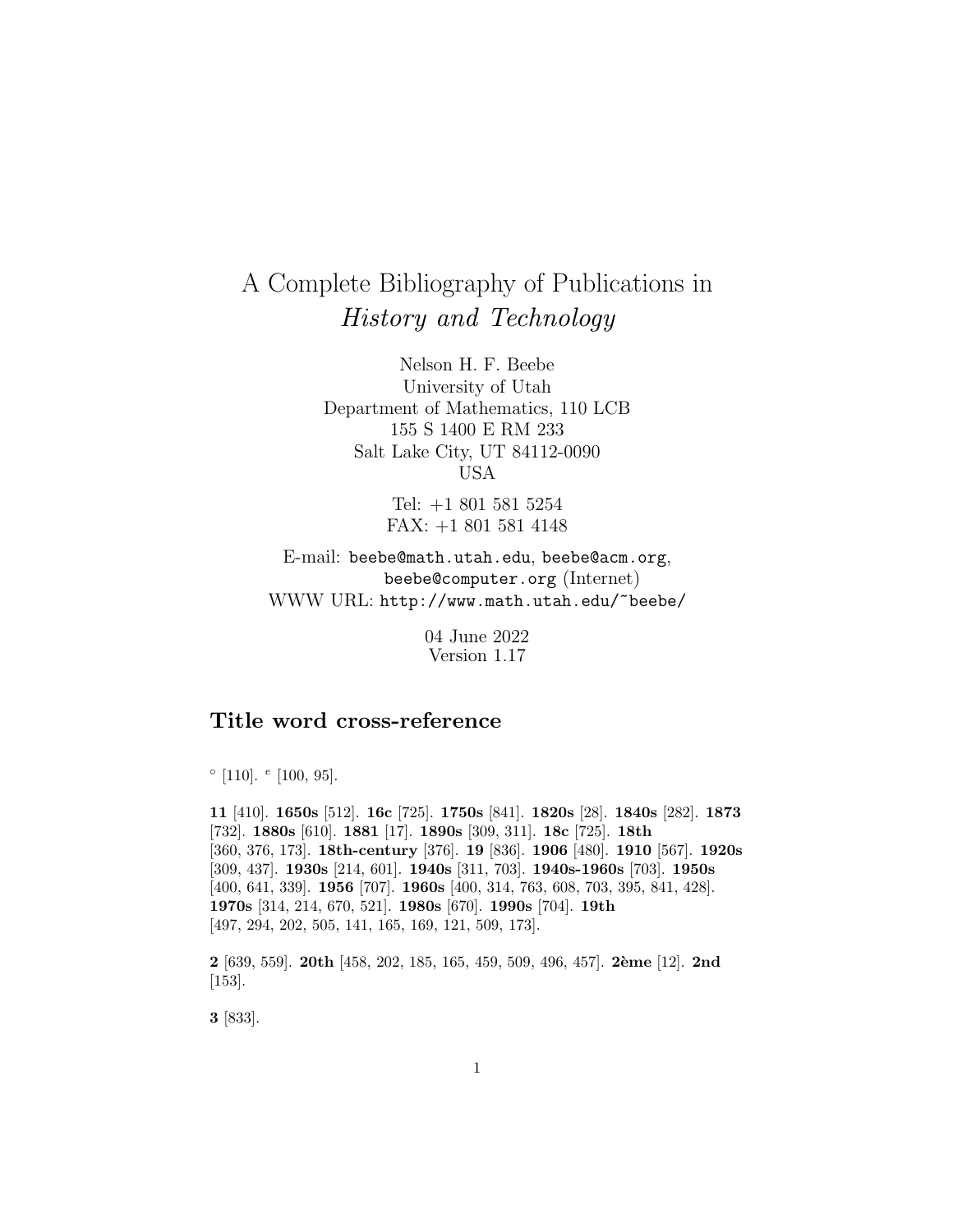**58** [838].

**70\*** [415].

**Aakash** [721]. **abatement** [620, 734]. **abb´e** [139]. **Abbott** [139]. **absorption** [196]. **Abstract** [148]. **Abstracts** [38, 47, 52, 58, 66, 72, 118, 129, 133, 137, 142, 155, 162, 174, 180, 192, 203, 230, 235, 240]. **abuses** [258]. **academic** [747, 746]. **Academy** [191, 153]. **Accelerator** [758, 395]. **Accelerators** [262, 214]. **Accepting** [508]. **access** [308]. **according** [7, 12]. **account** [773]. **accumulation** [358]. **acid** [704]. **Acknowledgements** [220]. **activism** [406]. **activities** [614]. **activity** [186, 749]. **actor** [700]. **Ad** [19]. **Adelheid** [684]. **administration** [519, 388, 481, 580]. **adoption** [345]. **Advance** [796]. **Advancement** [189]. **Advertising** [670, 734, 227]. **advocacy** [846]. **AEC** [331]. **Aerial** [665, 601]. **aeroplane** [263]. **aerospace** [621]. **Aerospaces** [669]. **aesthetic** [226]. **aesthetics** [722, 395, 97]. **affairs** [530]. **Affiliates** [481]. **Afghan** [534]. **aflatoxin** [804]. **Africa** [575, 837, 796, 770]. **African** [727, 576]. **After** [507, 422, 575, 581, 295]. **aftermath** [410]. **against** [840]. **Age** [467, 633, 705, 730, 372, 398, 830, 757, 781]. **Agency** [833]. **agenda** [838, 511]. **agent** [61, 796]. **Ages** [18]. **agricoles** [239]. **Agricultural** [820, 760, 822, 847, 239, 681]. **Agriculture** [680, 795]. **aids** [809]. **Air** [228, 566, 736]. **aircraft** [217]. **airline** [371, 534]. **Airlines** [534]. **airplanes** [539]. **alcohol** [846]. **Alexander** [101]. **Alexandre** [101, 107, 84, 106, 78, 79, 81, 80]. **Algeria** [726]. **alienated** [271]. **Aligning** [826]. **alizarin** [264]. **all-seeing** [639]. **alleged** [700]. **allemands** [85]. **alleys** [812]. **allies** [371, 370]. **Alois** [748]. **Along** [23]. **alternating** [176]. **alternative** [581]. **amateur** [347]. **ambassadors** [834]. **ambitions** [826, 832]. **America** [482, 79, 49, 255, 80, 731, 847, 582]. **américains** [62]. **American** [371, 60, 438, 676, 281, 502, 370, 372, 63, 345, 754, 727, 481, 619, 278, 812, 412, 415, 795]. **Americanise** [481]. **Ammonia** [470]. **among** [104, 757]. **anachronism** [785]. **analogue** [244]. **analysis** [113, 813, 685, 729, 44, 693, 629, 688]. **Analytical** [21]. **Ancient** [161]. **Andre** [700, 197]. **Androids** [684]. **anglaise** [177]. **Angleterre** [140]. **Anglo** [371, 370, 372, 415]. **Aniline** [482]. **animal** [277, 773]. **Annales** [439]. **ann´ees** [198]. **answer** [365]. **Antarctic** [530]. **Anthropophagy** [775]. **anti** [580]. **anti-ballistic** [580]. **antibiotic** [546]. **antilock** [384]. **antiquity** [257]. **any** [785]. **Apollo** [483, 260]. **apologetics** [139]. **apologetique** [139]. **apparatuses** [583]. **appliance** [283]. **applications** [246]. **Applied** [34, 811, 274, 68, 673]. **Approaches** [329, 729, 528]. **appropriation** [516]. **après** [248]. **après-guerre** [248]. **Aragon** [540]. **Araucanía** [690]. **Archeology** [496]. **architectes** [125]. **architects** [125]. **architecture** [522, 669, 709]. **Archival** [332]. **archives** [147]. **Ariana** [534]. **Army** [839, 285]. **Arnold** [641]. **Arpanet** [245]. **Arsenal** [461]. **art** [395]. **artefacts** [221]. **artesian** [196]. **artésiens** [196]. **artfulness** [601]. **Arthur**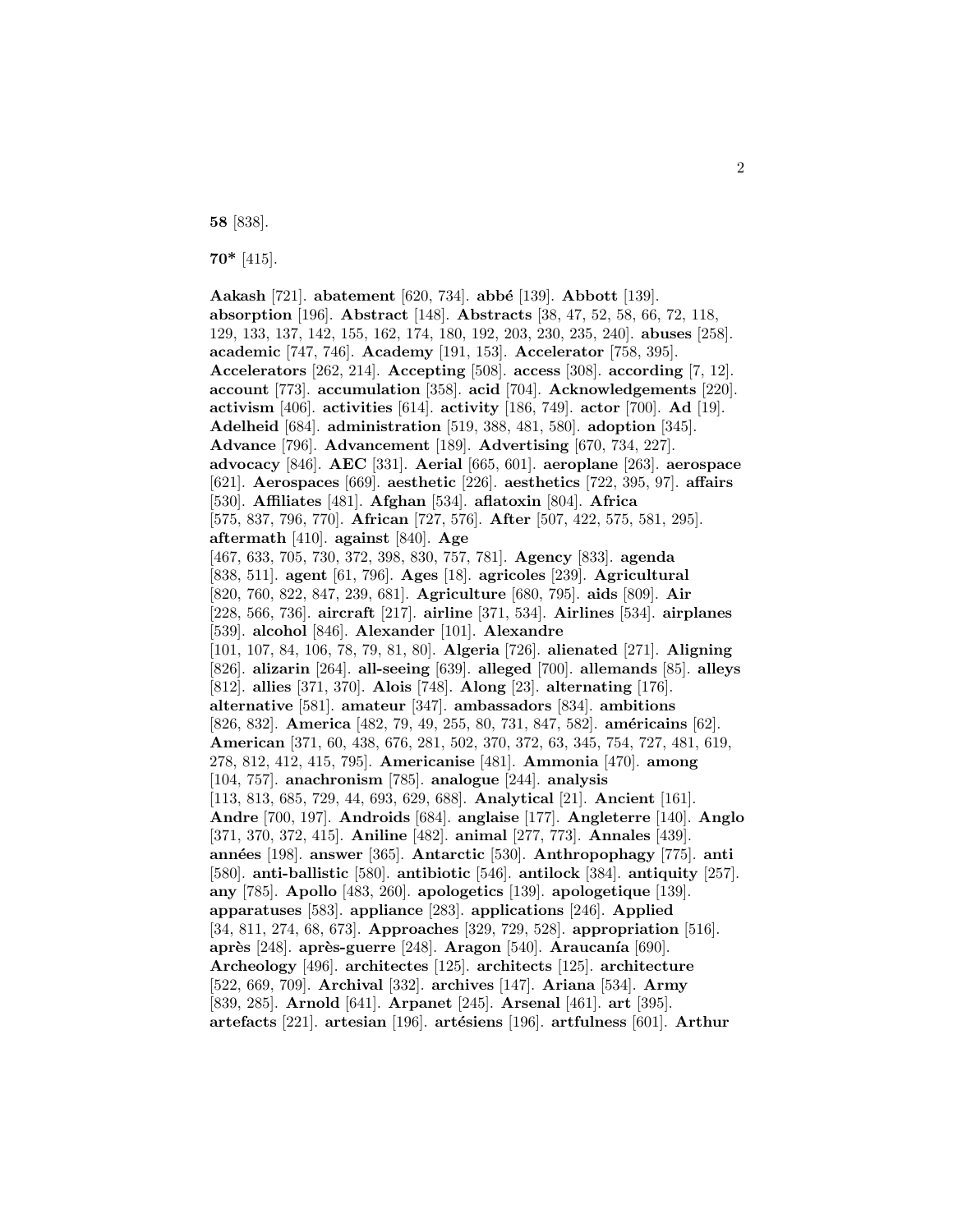[593, 727, 635]. **articles** [654]. **artifacts** [675]. **artifactual** [436]. **artificial** [113, 236, 808, 806, 757, 264]. **artificielle** [236]. **Artisans** [684]. **Arts** [680, 122, 402, 121, 264]. **Ashes** [681]. **Asia** [512, 823, 822]. **Asian** [716]. **Asphalt** [436]. **assessing** [846]. **assessment** [571]. **Assistance** [834, 826, 821, 825, 819, 824]. **Association** [132, 730]. **assumptions** [68]. **astroculture** [633]. **Astronomical** [206]. **ateliers** [7, 12]. **Athénée** [126]. **Atlantic** [628]. **atom** [259, 838]. **Atomic** [144, 833, 709, 834, 421, 464, 535, 420]. **Atoms** [418, 710, 591, 565]. **attempts** [211]. **attendant** [595]. **attractions** [630]. **Attributing** [471]. **audio** [737]. **aujourd'hui** [77]. **Australia** [259]. **Australian** [259, 272]. **Austria** [310]. **Author** [564, 626, 646, 600, 572, 586]. **authority** [783]. **autographic** [152]. **autographique** [152]. **automata** [686, 808]. **automation** [190, 641]. **automobile** [197]. **Automobility** [582, 583, 586]. **'automobilization** [585]. **Aviation** [438, 485, 371]. **awkward** [708].

**B** [207, 258]. **Back** [505, 725, 216]. **back-end** [216]. **backstage** [831]. **backwardness** [397]. **baffling** [415]. **Baker** [291]. **ballistic** [580]. **Baltic** [781]. **Bank** [476]. **barbers** [552]. **Bartolom´e** [772]. **Based** [473]. **basic** [741, 33]. **basics** [725]. **Basin** [842]. **Bataan** [798]. **BBSes** [793]. **be** [637, 535, 462]. **bearers** [663]. **beautiful** [462]. **became** [516]. **Beck** [505]. **Becker** [796]. **Beckman** [641]. **Beckmann** [233, 234]. **becoming** [343, 803]. **Before** [507, 151, 396]. **beginning** [145, 590]. **Beginnings** [161]. **behind** [838, 448]. **Belgian** [268]. **Belle** [506, 615]. **Belle-Epoque**} [506]. **Belleville** [57]. **belts** [377]. **Benedictus** [93]. **Benin** [837]. **Berlin** [115]. **Besson** [131]. **beton** [170]. **Between** [84, 436, 788, 264, 485, 433, 337, 728, 294, 413, 518, 359, 61, 475, 243, 245, 341, 572, 532, 167, 364, 694, 521, 56, 258, 233, 234]. **Beyond** [643, 735, 15, 747, 591]. **big** [212, 210, 755, 376, 207, 457, 218]. **biofuels** [847]. **Biogen** [751]. **biographies** [191]. **biological** [517, 795, 258]. **biology** [751, 802]. **biomedical** [537]. **biometric** [718]. **biopolitics** [564]. **Biosphere** [559]. **Birth** [195, 29, 136, 396]. **Bishop** [101]. **Black** [602]. **blame** [624]. **blanket** [422]. **blind** [571, 809]. **blots** [324]. **Board** [587, 617, 695, 723, 744, 25, 32, 40, 48, 53, 59, 67, 74, 112, 119, 130, 157, 163, 175, 182, 193, 204, 287, 293, 298, 307, 317, 323, 328, 350, 355, 362, 368, 375, 381, 387, 393, 833]. **boast** [463]. **Bob** [532]. **bogus** [743]. **boiler** [136, 57]. **bollards** [613]. **bomb** [423]. **bombs** [613]. **Book** [321, 335, 348, 373, 379, 391, 154, 416, 426, 431, 292, 297, 515, 117, 316, 305, 385, 344, 366, 531, 324]. **books** [44]. **border** [185]. **borderline** [1]. **Borders** [836]. **Bosch** [384]. **Bossut** [23]. **boundaries** [308, 428]. **Boundary** [433]. **Bourbon** [126]. **Bourses** [444]. **box** [523]. **boyhood** [539]. **Brahe** [783]. **brains** [168]. **braking** [384]. **brand** [659]. **branding** [653]. **Brazil** [811]. **bread** [535]. **breast** [406]. **Bricks** [436]. **bridge** [138, 135, 345]. **bridges** [125]. **Britain** [567, 818, 673, 81, 742, 320, 27, 674, 360, 423, 636, 791, 734, 731, 738, 691, 222]. **British** [289, 132, 730, 637, 749, 253, 718, 733, 528]. **broken** [264]. **brokers** [444]. **Buckets** [613]. **build** [529, 733, 591]. **Building**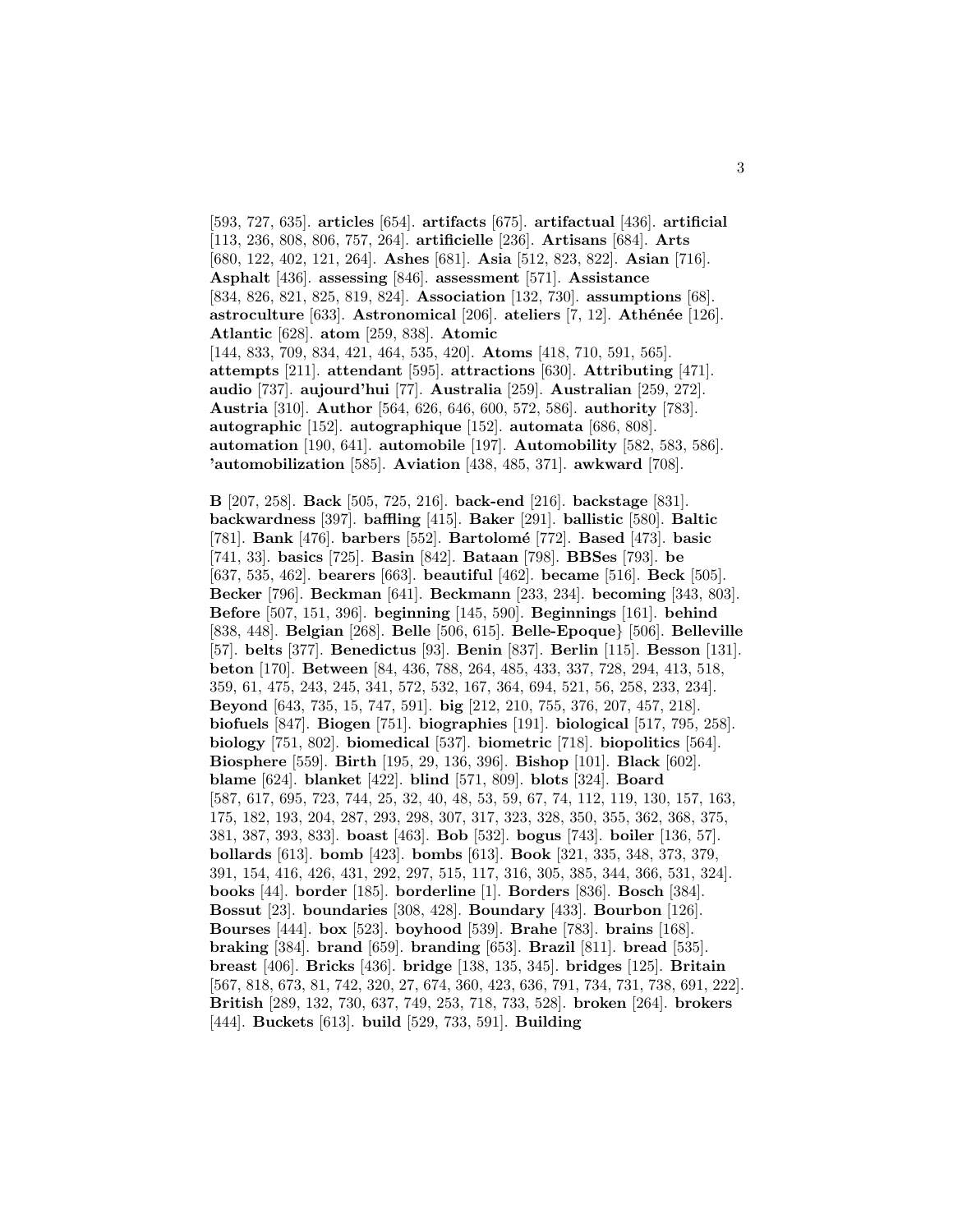[345, 706, 712, 436, 173, 740, 166, 731, 275, 604, 30, 752]. **built** [214]. **Bulferretti** [65]. **Bumped** [401]. **bureau** [122]. **Business** [177, 256, 250, 276, 124, 528, 290]. **Butterfield** [683]. **buyer** [372].

**C** [558, 635, 359, 805]. **calandre** [177]. **Calcutta** [161]. **California** [669]. **camera** [722]. **Cameralism** [233]. **Campaign** [650]. **can** [463, 430]. **Canada** [809]. **Canal** [596, 42, 23, 42]. **cancer** [406]. **Canton** [752]. **Canyon** [438]. **capitalism** [517, 10]. **car** [620]. **card** [246]. **cardiac** [655]. **cards** [527]. **care** [841]. **career** [818, 285]. **carence** [95]. **Caribbean** [767]. **Carny** [236]. **cartel** [697]. **Carver** [390]. **Case** [471, 705, 397, 676, 777, 271, 559, 213, 748, 382, 227, 207, 318, 595]. **Catalonia** [782]. **Catastrophes** [438]. **categorisation** [791]. **category** [195, 729]. **CB** [792]. **CCTV** [666]. **ce** [109]. **Celebration** [228, 480]. **cells** [651]. **cement** [50]. **censoring** [739]. **censures** [101]. **center** [190, 409, 537]. **centers** [62]. **Central** [575, 770, 608, 650]. **centres** [62]. **centrifuge** [415]. **Centuries** [509, 496, 18, 202, 747, 188]. **Century** [497, 505, 539, 177, 458, 294, 673, 185, 273, 100, 837, 288, 516, 517, 269, 141, 165, 360, 424, 169, 274, 750, 166, 95, 524, 746, 459, 628, 11, 121, 753, 299, 376, 325, 614, 679, 540, 383, 167, 318, 605, 682, 457, 733, 795, 223, 173, 851]. **CERN** [609]. **cervelle** [168]. **C´esar** [337]. **chains** [445]. **challenge** [248, 250, 635]. **challenges** [845]. **Chandlerian** [276]. **Chandra** [596]. **change** [356, 86, 742, 704, 231, 781, 151]. **Changing** [473, 99, 523, 34]. **character** [662]. **Charles** [338]. **Chattopadhyaya** [161]. **chaudière** [136, 57]. **Chaussées** [125]. **cheaper** [511]. **Chemical** [506, 479, 470, 265, 34, 365, 756, 261]. **chemicals** [278]. **chemist** [153]. **chemistry** [34, 56]. **Chemists** [261, 546, 847]. **chemotherapy** [56]. **chemurgy** [847]. **Chernobyl** [650]. **Children** [650]. **Chile** [844]. **Chilean** [690]. **chimurenga** [713]. **China** [806, 752]. **Chinese** [707]. **chocolate** [592]. **choice** [208, 269, 215]. **Choosing** [212, 207, 218]. **Chris** [567]. **chromolithography** [615]. **church** [97]. **Ciba** [656]. **Cie** [135]. **cinchona** [697]. **cinema** [602]. **circa** [734, 731]. **Circuits** [790]. **circulations** [771]. **citrus** [775]. **city** [568, 224, 734, 752, 812]. **Civil** [440, 217, 138, 50]. **Clarke** [635]. **classic** [21]. **classical** [234]. **classification** [804]. **classiques** [103]. **Clean** [226, 543]. **cleaning** [326]. **Clemens** [153]. **climate** [704]. **clinical** [340]. **clock** [722]. **cloning** [775]. **closed** [643]. **cloth** [135, 773]. **co** [829]. **co-production** [829]. **Co.** [135, 290]. **coal** [268, 852, 365]. **coal-mining** [268]. **code** [453, 247]. **code-switching** [453]. **Cognition** [778]. **Cold** [464, 711, 378, 669, 714, 842, 700, 534, 707, 296, 591]. **Cold-War** [378]. **Collective** [598]. **College** [390]. **Colliery** [338]. **Colonial** [272, 630, 575, 711, 717, 842, 838, 771, 774, 577, 798, 797, 697]. **colonialism** [458, 820]. **colony** [574]. **combat** [735]. **comes** [259]. **comfort** [788]. **comme** [64]. **Comment** [557]. **commentary** [583]. **commerce** [278]. **commercial** [749, 353, 253]. **commercialization** [751]. **Commercializing** [747, 746, 750]. **Commission** [608]. **commodity** [803]. **commons** [537].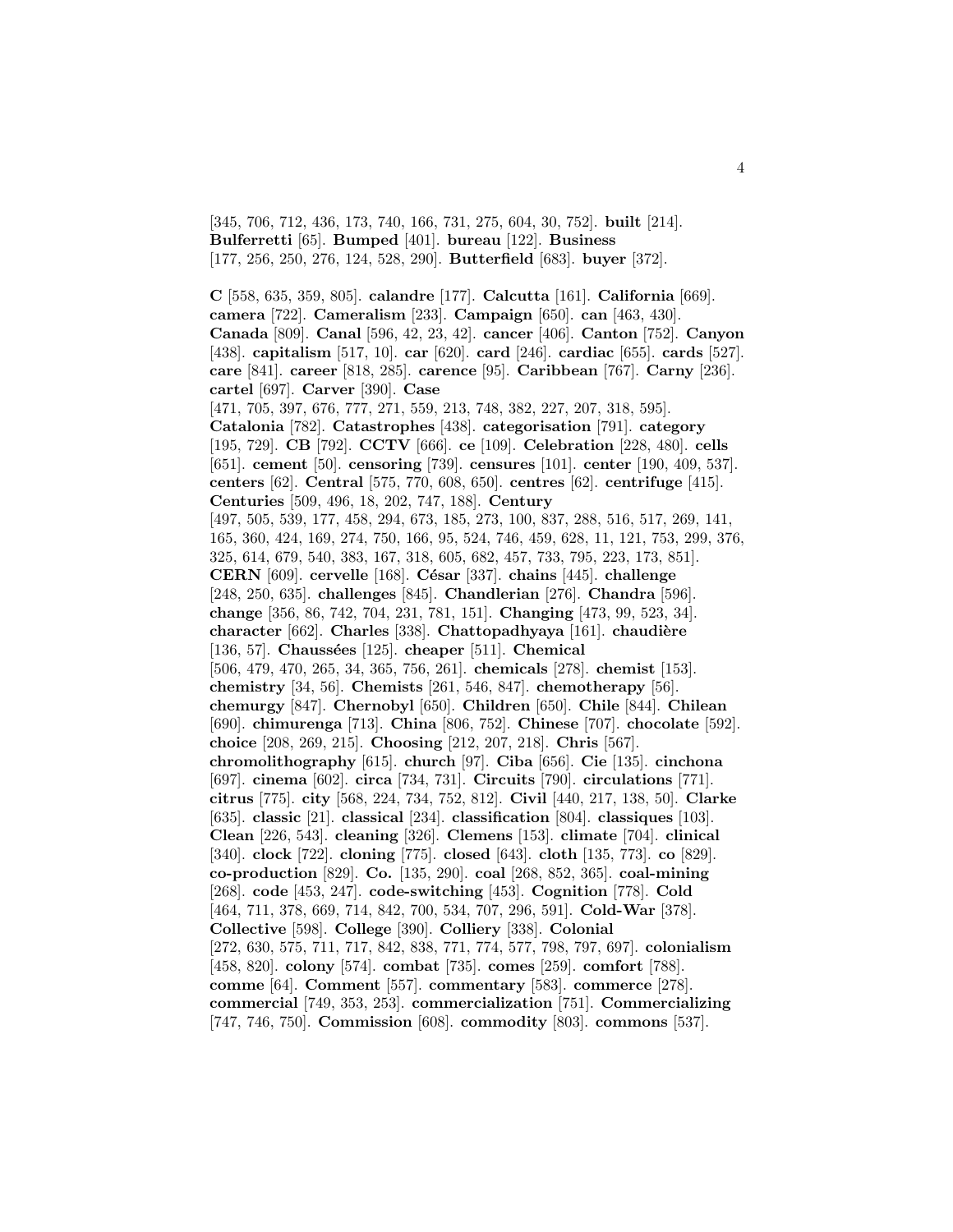**communicating** [732]. **communication** [737, 208, 792]. **Communications** [839, 209, 742, 114, 245, 739, 733]. **communities** [816, 698, 325]. **Community** [608]. **companies** [265]. **company** [413, 657]. **comparative** [308]. **compared** [208]. **comparison** [413, 320]. **competence** [608]. **Competition** [608, 436, 236, 236]. **complex** [711]. **compliance** [388, 691]. **Component** [353, 254, 545]. **compromise** [835]. **Computer** [333, 473, 334, 529, 246, 245, 254, 429, 691]. **Computer-Based** [473]. **computers** [283, 330, 331, 244]. **computing** [329, 242]. **conceit** [832]. **concept** [100, 525, 28]. **Conceptions** [498]. **concepts** [245]. **concerned** [372]. **Concrete** [436, 170, 171]. **condenser** [51]. **Condorcet** [23]. **conference** [248]. **Confiscated** [278]. **confronts** [423]. **conjunction** [208]. **connecting** [817, 768]. **connection** [304]. **connects** [773]. **Connelly** [560]. **Conquest** [705]. **consequence** [310]. **Conservatoire** [121]. **Considerations** [82, 82]. **Consortium** [609]. **constructing** [384]. **Construction** [501, 677, 138, 135, 653, 658, 165, 166, 523, 741, 167, 443, 173, 165]. **constructions** [172]. **consultants** [746]. **consultation** [122]. **consumer** [539, 419, 459]. **consumption** [584]. **container** [823]. **containers** [841]. **contamination** [543]. **contemporary** [699, 721]. **contentious** [619]. **contesté** [237]. **Context** [477, 27, 357]. **continents** [773]. **continuité** [110]. **Continuity** [102, 110]. **continuous** [703]. **continuum** [406]. **contraceptive** [340]. **Contractors** [470]. **contre** [109]. **contre-révolutions** [109]. **contribution** [138]. **Contributors** [111, 411, 427, 432, 306, 322, 327, 336, 349, 354, 361, 367, 374, 380, 386, 392]. **Control** [560, 438, 562, 396]. **controllability** [832]. **controlled** [697]. **Controlling** [508, 543]. **Controversy** [412, 23]. **conventions** [647]. **conversion** [738]. **cooking** [703]. **cooperation** [403, 370, 260]. **Copernic** [97]. **Copernicus** [97]. **core** [218]. **corollaries** [598]. **Corporate** [227, 364, 786]. **Corporation** [481]. **Corps** [497]. **corpse** [774]. **correlation** [56, 140, 140]. **Correspondence** [425, 524]. **cortisone** [658]. **COS** [207]. **COS-B** [207]. **cosmos** [634, 139]. **Cost** [502]. **Cotten** [582, 583]. **councilors** [125]. **counter** [109]. **counter-revolutions** [109]. **countries** [825]. **country** [62, 755, 710]. **County** [338]. **Cover** [807, 764, 784]. **COVID** [836]. **COVID-19** [836]. **cracked** [666]. **Crafting** [636]. **craftsman** [238]. **Craig** [727]. **Creating** [825, 56]. **creation** [326, 673, 767, 619, 720]. **creative** [713]. **credible** [629]. **credit** [624, 360]. **Criollos** [501]. **crisis** [18, 15, 666, 365, 581]. **Critical** [324, 479, 257, 231]. **critics** [276]. **critique** [700]. **crossing** [308]. **crossroads** [534]. **Crown** [540]. **Crunching** [331]. **crusade** [629]. **crystal** [249]. **Cuba** [425, 405]. **cult** [272]. **cultivated** [804]. **Cultivating** [634]. **Cultural** [497, 582, 440, 62, 571, 685, 688]. **culture** [539, 378, 37, 420, 312, 376, 792]. **culturelle** [62]. **Cultures** [684]. **Curie** [300, 301]. **Curies** [304, 303]. **current** [231]. **cybernetics** [645]. **cycle** [216]. **cycles** [681]. **cyphered** [772].

**d'absorption** [196]. **D'Alembert** [23]. **danger** [592]. **dans** [236, 11].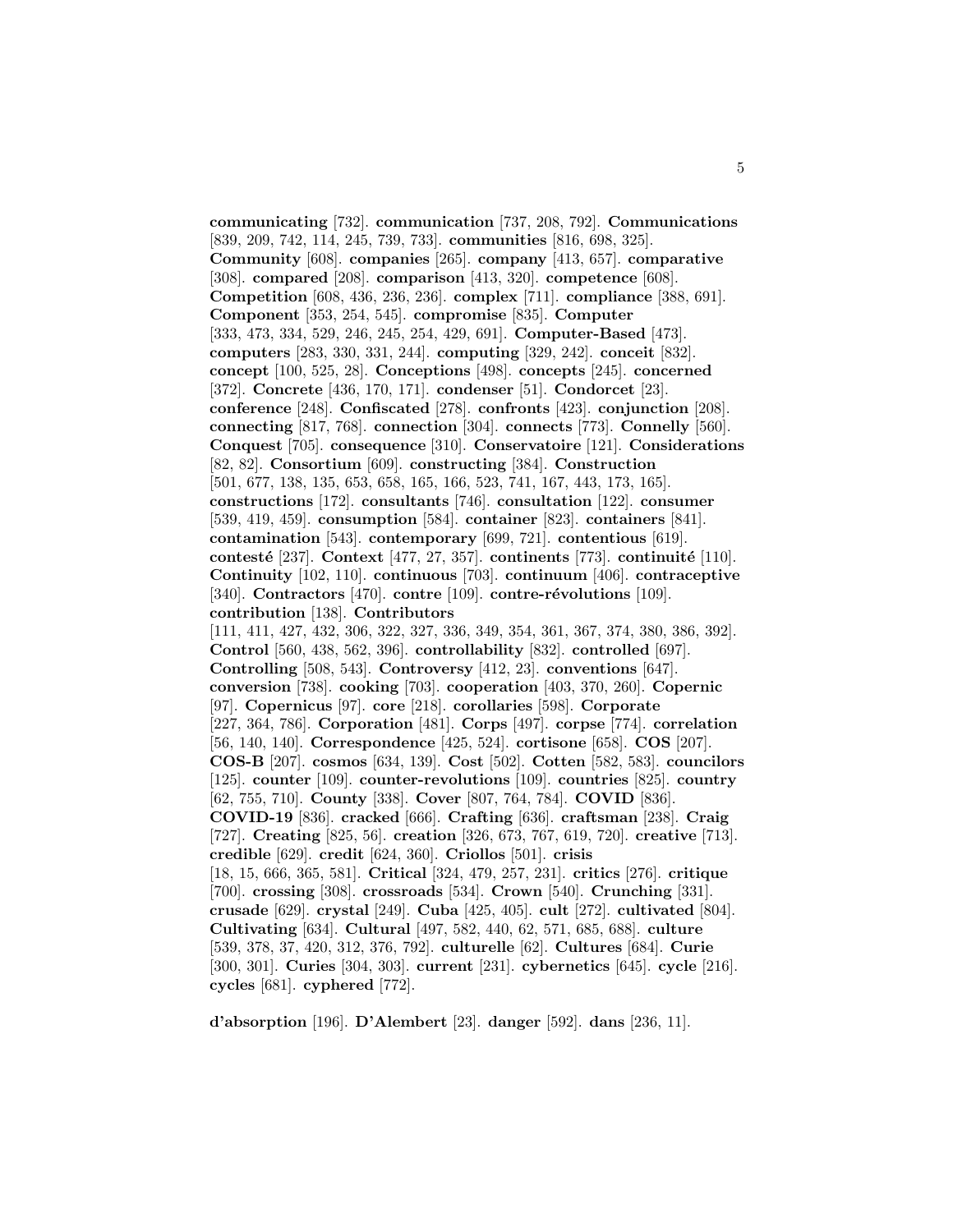**d'apr`es** [7, 12]. **dark** [737]. **data** [843]. **daughters** [311]. **Daumas** [19]. **dawn** [372]. **day** [461]. **Days** [662]. **Deal** [847]. **death** [616]. **d'eau** [57]. **d´ebat** [77]. **debate** [452, 77, 813, 429]. **Debiprasad** [161]. **decade** [422]. **Decadence** [480]. **Decision** [481, 213, 214]. **decision-making** [213, 214]. **decisions** [816]. **Decline** [480]. **Decoding** [312]. **decolonization** [711]. **Deep** [437, 383]. **Defence** [253, 736]. **d´efi** [248]. **Defiance** [691]. **deficiency** [95]. **Defining** [383, 708]. **definitions** [9]. **Delaware** [34]. **demobilize** [430]. **Democracy** [461]. **demon** [421]. **d'encouragement** [147, 124]. **Denmark** [246, 565]. **dentistry** [728]. **departures** [276]. **Depression** [18, 60]. **Depth** [399]. **depuis** [166]. **derni`eres** [198]. **Desaguliers** [238]. **described** [178]. **desert** [551]. **deservingness** [761]. **design** [6, 21, 51, 55, 513, 271, 353, 244]. **Designed** [686, 650]. **designing** [186]. **desire** [688]. **destabilizing** [61]. **destruction** [616]. **Detachment** [616]. **determinism** [840]. **Deutsches** [225]. **deuxi`eme** [166]. **develop** [581]. **developed**} [825]. **developing** [535]. **Development** [490, 819, 489, 470, 452, 403, 87, 113, 6, 370, 513, 270, 89, 274, 799, 145, 121, 275, 811, 800, 364, 244, 35, 78, 10, 415, 820, 176, 313, 239]. **developmental** [707]. **developments** [371]. **d´eveloppement** [239]. **devices** [44]. **d'explication** [95]. **dialectic** [86]. **dialogue** [96, 98]. **did** [209, 529]. **didn't** [401]. **diet** [590]. **difference** [414]. **Different** [498, 654, 806]. **diffusion** [527]. **Digital** [334]. **dikes** [448]. **dimensions** [272]. **Diogenes** [538]. **diplomacy** [835, 832, 829, 833, 831]. **diplomats** [831]. **directions** [329]. **disability** [809]. **disaster** [409]. **discipline** [572]. **Disciplining** [378]. **discontinuity** [102]. **discourse** [673, 408]. **Discourses** [551]. **discovery** [376, 377]. **diseases** [773]. **disembodied** [84]. **disgust** [774]. **disinfestation** [258]. **dislocare**} [768]. **Disney** [683]. **Disneyland** [700]. **Displaying** [419]. **displays** [674]. **Dissertations** [487, 465]. **distinguished** [740]. **district** [852]. **divine** [815]. **division** [511]. **DNA** [803]. **Do** [473]. **doctrinal** [80]. **document** [7, 12]. **documentation** [830]. **Does** [473, 479]. **doing** [810]. **domain** [267]. **Domestic** [124, 821, 788]. **Domingo** [92]. **donating** [675]. **donations** [675]. **Dorado** [800]. **Doriden** [656]. **d'ouvrage** [168]. **Dove** [593]. **Dover** [730]. **down** [843]. **dramaturgy** [536]. **drap** [135]. **draw** [619]. **drawing** [647]. **dream** [343]. **dreams** [699]. **drive** [585]. **Drivers** [582, 583]. **Driving** [584, 849]. **drug** [653, 658]. **drugs** [655, 516, 517]. **Dual** [477]. **Dual-Use** [477]. **Duhem** [77]. **d'un** [42]. **d'une** [62, 95, 57]. **durant** [11]. **Durham** [338]. **during**

[737, 732, 370, 195, 249, 849, 739, 614, 679, 540, 605, 153, 35, 707]. **Dutch** [512, 359, 284, 697]. **Dutch-controlled** [697]. **Dye** [479, 56]. **dynamics** [527, 605].

**Early** [211, 63, 539, 599, 785, 356, 655, 512, 627, 320, 517, 767, 141, 736, 750, 257, 340, 747, 757, 540, 215, 733, 92, 795]. **early-modern** [512, 767]. **Earth** [843, 639, 168, 377]. **East** [714, 365]. **Eastern** [650]. **´echec** [134]. **Echoes** [438]. **eclectic** [351]. **´ecole** [314, 13]. **ecomuseums** [229]. **Economic** [608, 719, 820]. **economics** [234, 788]. **economy** [251, 520, 525, 651, 790, 299].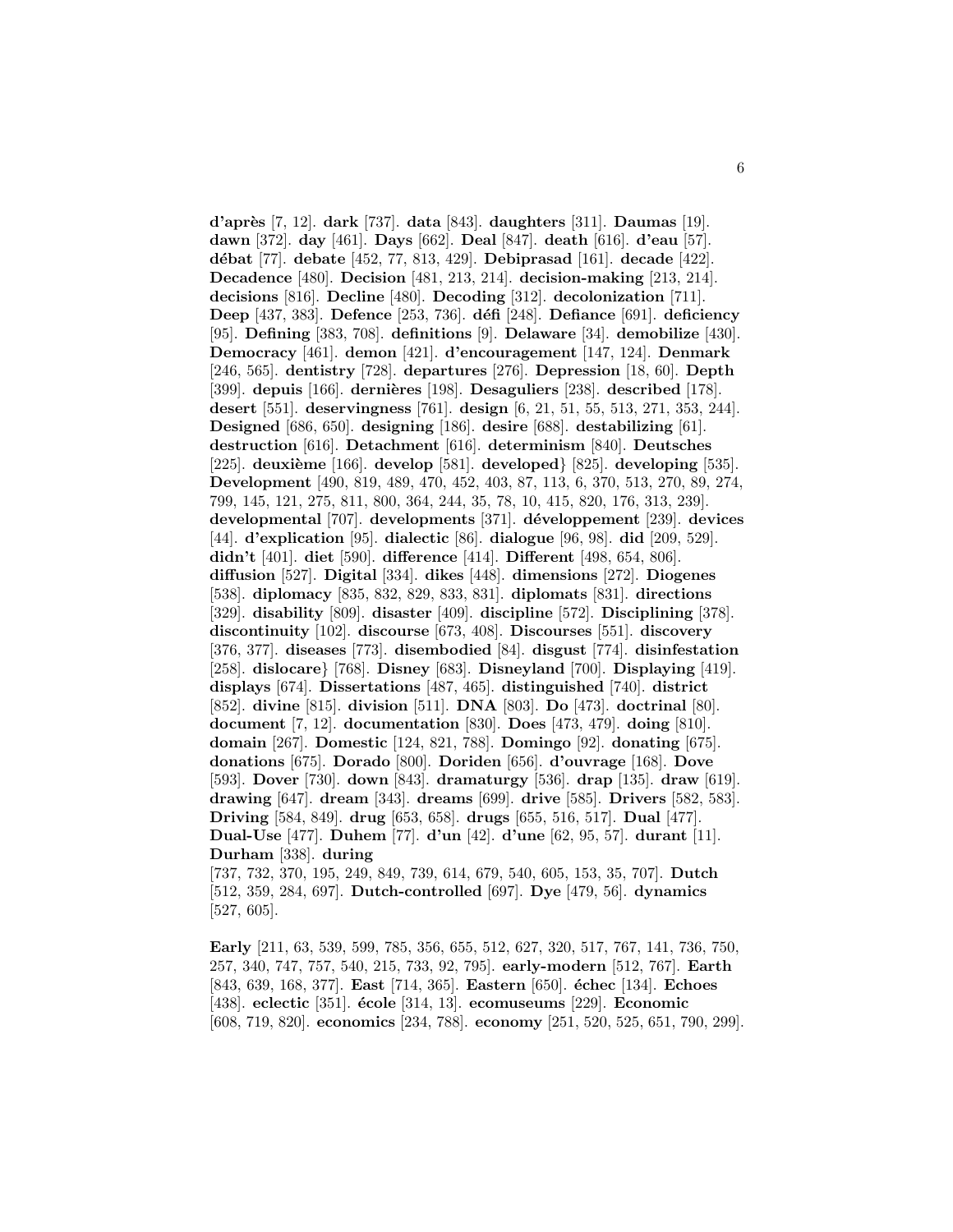**ecosystem** [551]. **Edens** [63]. **´ediles** [125]. **Editor** [553, 765, 632, 660, 541, 548, 533, 555, 573, 578, 603, 612, 618, 640, 649, 667, 672, 689, 696, 701, 724]. **Editorial** [14, 25, 32, 40, 48, 53, 59, 67, 74, 112, 119, 130, 157, 163, 164, 175, 182, 193, 204, 287, 293, 298, 307, 317, 323, 328, 350, 355, 369, 362, 368, 375, 381, 387, 393, 587, 617, 695, 723, 744, 120, 745, 184]. **Editors** [779, 801, 828]. **Education** [475, 309, 763, 270, 269, 267, 524, 310, 121, 721, 228, 35, 222]. **Efficiency** [491, 788]. **Effort** [484]. **efforts** [581]. **egg** [786]. **´eglise** [97]. **eighteenth** [177, 166, 614, 679, 167, 682]. **eighteenth-century** [177, 682]. **Eighty** [662]. **Einthoven** [490]. **either** [263]. **Eldo** [211]. **Electric** [413, 704]. **Electrical** [294, 17, 69, 727, 70]. **electricity** [630, 606]. **electrification** [671]. **´electroaimant** [29]. **electrochemical** [536]. **electromagnet** [29]. **electromagnetic** [28]. **Electronic** [370, 378, 248, 763, 244]. **Electronics** [255, 251, 256]. **´electronique** [248]. **elementi** [90]. **Eliminating** [852]. **Elitism** [499]. **embed** [413]. **embodied** [626]. **embryos** [805]. **emergence** [283, 87, 280, 620, 247, 781, 793]. **Emerging** [692, 698]. **emotions** [778]. **empire** [512, 711, 795]. **Empires** [794, 796]. **empiricism** [89]. **empirisme** [105]. **encounters** [638, 756]. **Encouragement** [124]. **Encyclopédie** [647]. **end** [216]. **Endeavour** [290]. **ends** [586]. **enemy** [726]. **Energizing** [651]. **Energy** [833, 840, 403, 813, 850, 535, 702, 215, 262, 780, 629]. **Engel** [285]. **Engine** [372, 536, 11]. **Engineer** [501, 343, 727, 238]. **Engineering** [596, 186, 271, 475, 748, 549, 244, 457, 470, 818, 138, 309, 740, 510, 69, 308, 692, 453, 273, 749, 50, 195, 187, 267, 272, 310, 34, 275, 454, 70, 191]. **Engineers** [499, 497, 498, 495, 502, 273, 125, 454, 496, 650, 314, 339, 311, 270, 271, 272, 312, 295, 261, 325, 614, 346, 428]. **engines** [675]. **England** [537, 140, 28]. **engravings** [337]. **enjeux** [202]. **enlightened** [511]. **Enlightenment** [684, 647]. **enough** [26]. **enquiry** [338]. **Enrichment** [798]. **ensemble** [6]. **Entangled** [685]. **entanglement** [814]. **Enterprise** [401, 62]. **enters** [398]. **entrepreneurial** [614]. **entrepreneurs** [748, 746, 261]. **entrepreneurship** [750]. **entreprise** [62, 124]. **entry** [310]. **Environing** [776]. **environment** [759, 559, 290, 776]. **Environmental** [469]. **environmentalism** [786]. **environments** [757]. **envisioning** [636]. **Enzyme** [537]. **Epistemologic** [159]. **epistemological** [810]. **Epoque**} [506, 615]. **EPRI** [704]. **era** [546, 775]. **Eroticism** [474]. **Errata** [39]. **Erratum** [73, 143, 183, 279, 648, 715]. **ESA** [345]. **Escaped** [490]. **esprit** [171]. **ESRF** [762]. **ESRO** [345, 206, 207]. **Essay** [286]. **Essence** [29]. **essor** [78]. **Est** [109]. **Est-ce** [109]. **Establishing** [762]. **Esth´etique** [97]. **Ethernet** [245]. **ethnography** [761]. **Europe** [458, 356, 209, 762, 208, 609, 527, 620, 607, 257, 455, 459, 511, 604, 605, 589, 10, 457, 780, 650, 591, 456]. **European** [676, 762, 211, 585, 27, 527, 608, 620, 606, 11, 376, 352, 260, 151]. **Europeanism** [604]. **européenne** [11]. **évêque** [101]. **Every** [468]. **everyday** [283]. **Everyman**} [792]. **everyone** [698]. **evidence** [813]. **Evolution** [199, 87, 185, 131, 62, 830, 262, 166, 62, 166]. **evolutionary** [318]. **examining** [606]. **Example** [500, 108]. **examples** [212]. **exchange** [273, 532]. **exchanges** [728, 444]. **exclusion** [309]. **exemple** [108].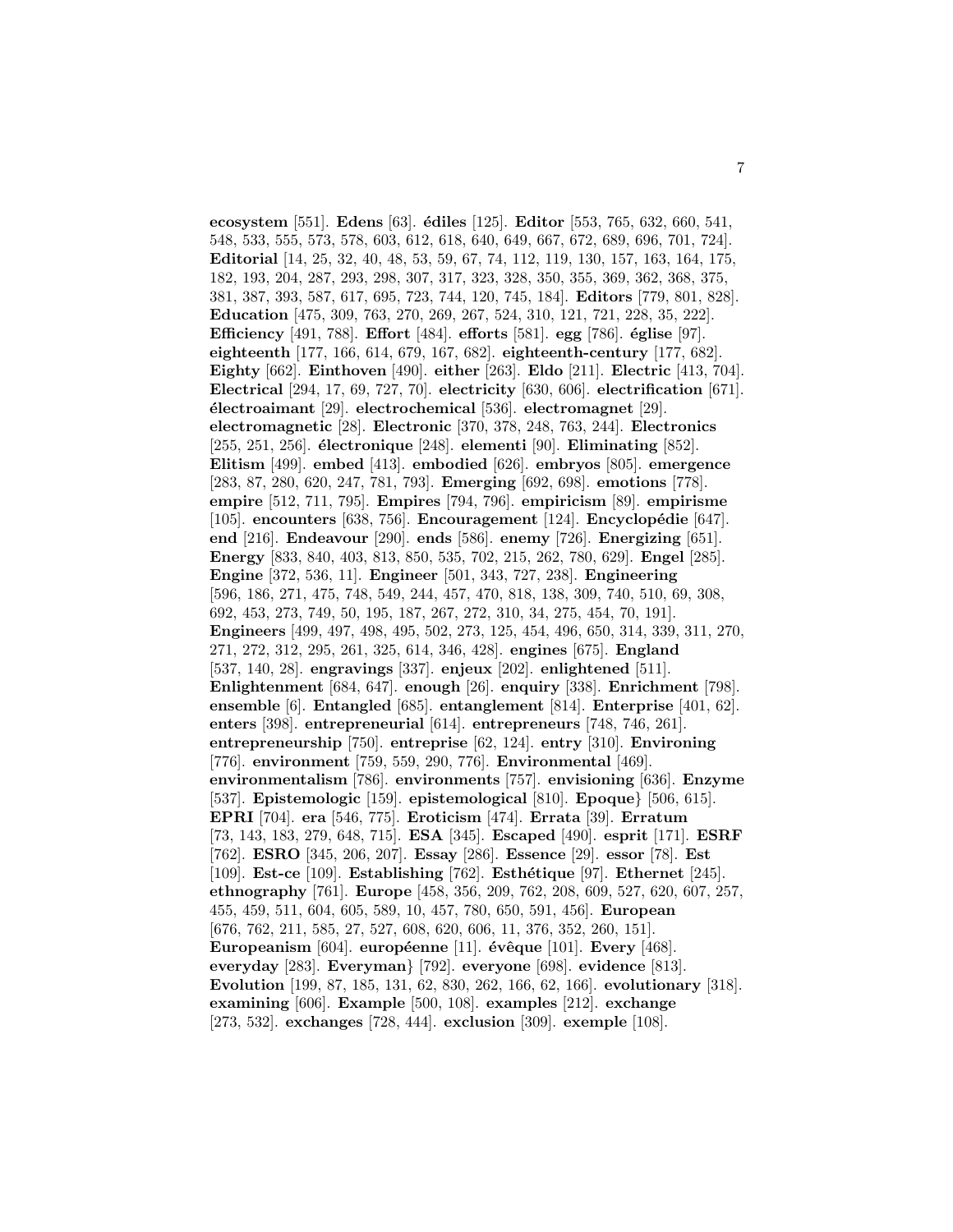**Exhibiting** [420]. **exhibition** [17]. **exhibits** [227, 226]. **exodus** [621]. **expanding** [796]. **expectations** [651]. **expensive** [710]. **experience** [520, 606, 415]. **Experiment** [28]. **experimental** [803, 627, 208, 628, 798]. **expert** [657]. **Expertise** [506, 785, 820]. **experts** [800, 400]. **Explaining** [309, 318]. **explanations** [95, 158]. **explanatory** [110]. **explicative** [110]. **exploration** [796, 636]. **explorers** [377]. **explosion** [338]. **Expo** [838]. **exposed** [838]. **Extraterrestrial** [638]. **Eye** [567, 627, 639, 571]. **eyes** [370, 570].

**F** [796, 678]. **fabric** [446]. **fabrication** [236, 545]. **faces** [104]. **facialization** [718]. **Facilitating** [728]. **Facility** [762]. **factor** [61]. **factories** [808]. **Factory** [435, 782]. **Fad** [437]. **failed** [320, 703]. **failure** [134, 324]. **Fairchild** [353]. **fall** [206, 580]. **familial** [135]. **family** [135]. **famines** [708]. **Faraday** [338]. **Farben** [482, 265, 481]. **Fashioning** [631]. **Fatal** [560]. **fate** [7, 12]. **fathers** [311]. **FDA** [406]. **fear** [732]. **fears** [832]. **Federal** [403, 382]. **Female** [315, 686, 717]. **Fer** [170]. **Fermi** [395]. **Fez** [630]. **fibre** [114]. **fibre-optic** [114]. **fiction** [513]. **field** [740, 831]. **files** [830]. **Filière** [116]. **Film** [474, 602, 482]. **films** [400]. **findings** [131]. **Finland** [346]. **Firma** [161]. **firms** [653]. **First** [497, 334, 190, 403, 675, 424, 538, 206, 727, 834, 299, 263, 728, 735, 737, 233, 790, 738, 258]. **fit** [528]. **fix** [754]. **Fixing** [761]. **Flapping** [277]. **fleet** [401]. **flight** [277, 263, 595]. **Flows** [836, 547]. **fly** [401]. **Flying** [539, 566, 639]. **focus** [693]. **Following** [314]. **fonction** [42]. **fondations** [168]. **Fonds** [43]. **Food** [491, 506, 588, 589]. **foods** [464, 591]. **forces** [140]. **Ford** [461, 226]. **forecasts** [295]. **Foreign** [270]. **Foreword** [194, 75, 266, 161]. **forgotten** [606, 846]. **Form** [513, 659, 333, 21, 752]. **Forman** [532]. **Formation** [70, 28, 125, 125]. **forms** [277]. **Forum** [410]. **fossil** [852]. **Foucault** [652]. **foundation** [233, 234]. **Foundations** [168, 810]. **Four** [10]. **fourteenth** [18]. **Fowl** [839]. **Fragile** [607]. **framework** [540]. **francaise** [100]. **France** [177, 196, 294, 655, 69, 202, 518, 140, 506, 398, 88, 269, 141, 848, 360, 507, 790, 615, 95, 282, 170, 439, 11, 295, 614, 738, 78]. **Franconia** [364]. **Frankenstein** [408]. **Franz** [748]. **free** [62]. **Freiberg** [153]. **French** [83, 630, 599, 138, 196, 101, 96, 497, 201, 198, 248, 252, 64, 314, 202, 93, 82, 29, 339, 77, 36, 94, 140, 135, 160, 107, 127, 7, 122, 4, 134, 100, 575, 31, 110, 236, 62, 271, 50, 125, 168, 165, 195, 104, 358, 304, 280, 274, 166, 95, 108, 170, 37, 109, 254, 11, 136, 299, 496, 2, 124, 139, 325, 85, 682, 78, 239, 97, 42, 13, 57, 152, 12]. **French-speaking** [271]. **friendship** [123]. **Front** [839, 313]. **Front-line** [839]. **frontier** [690, 2, 678]. **frontière** [2]. **frozen** [607]. **fuel** 

[651, 833, 581, 846, 216]. **fuel-cycle** [216]. **fuels** [581, 852]. **function**

[513, 659, 42]. **fury** [736]. **fusion** [835, 579]. **future**

[677, 424, 712, 419, 581, 636, 462, 635]. **Futures** [706]. **futurity** [661].

**G** [482, 481]. **GAF** [481]. **Gaining** [308]. **Galérie** [232]. **Galilée** [93]. **Galileo** [93, 93, 81, 98]. **gallery** [554]. **Galvanometer** [490]. **gap** [345].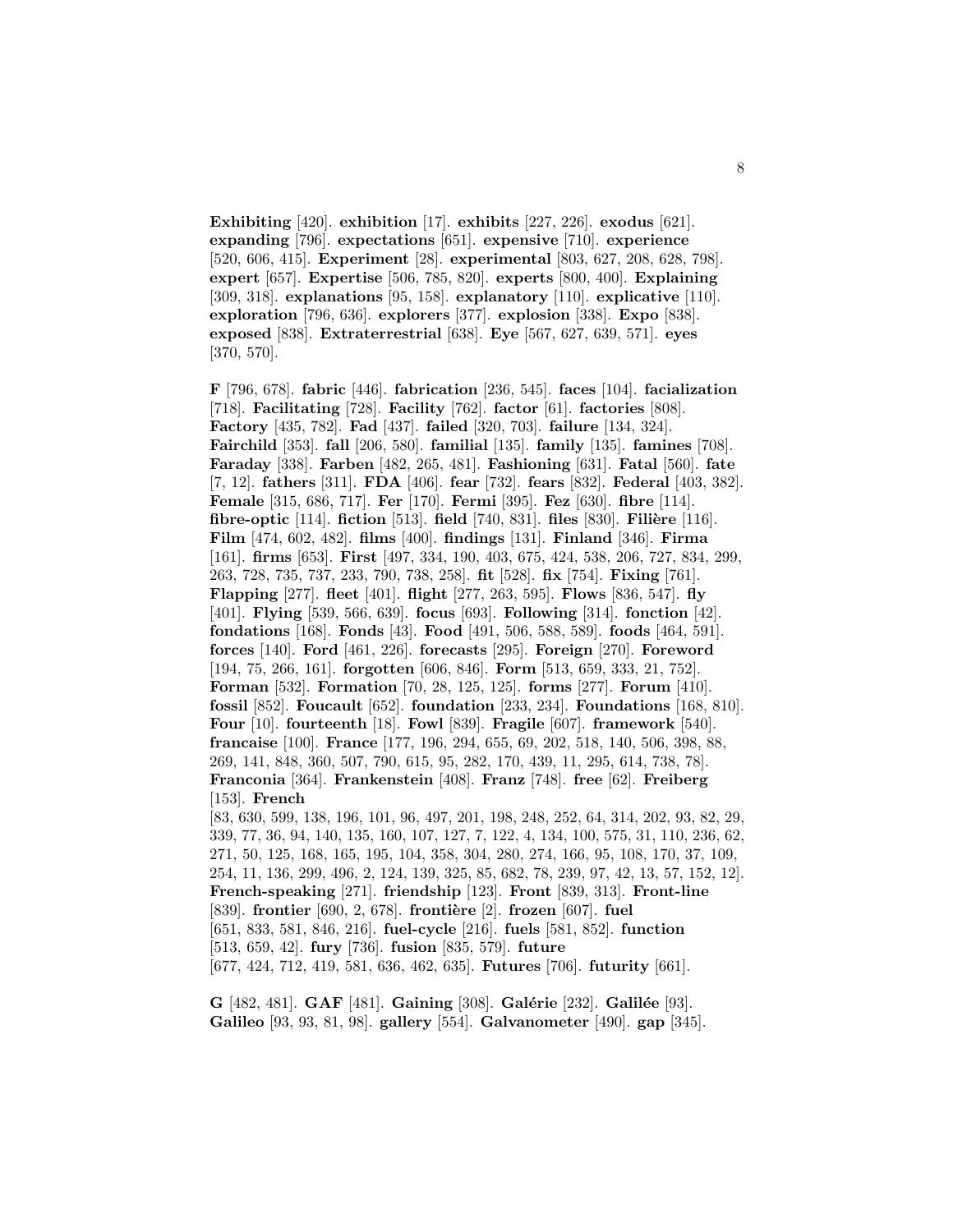**garden** [760]. **gas** [201, 849, 756, 415, 258]. **Gasoline** [29]. **gauge** [132]. **gay** [595]. **GDR** [313]. **Gehry** [522]. **Gender** [396, 552, 686, 389, 511]. **Genealogy** [505]. **General** [482, 413, 461]. **generation** [229]. **genes** [805]. **Genesis** [302, 69, 538]. **genius** [23]. **Geographies** [614]. **geography** [255, 720]. **Geological** [115]. **geology** [430]. **geophysics** [811]. **geopolitics** [714]. **Geopostal** [198]. **g´eopostale** [198]. **George** [434, 796, 390]. **geostrategic** [726]. **geothermal** [852]. **Gerhard** [616]. **German** [813, 265, 285, 787, 365, 85, 670, 278, 756, 733, 485, 697]. **German-** [697]. **Germany** [421, 655, 634, 403, 311, 517, 848, 169, 274, 295, 738, 153, 223, 792]. **gets** [619]. **Getting** [536]. **ghost** [808]. **Gilbert** [751]. **give** [624]. **Glaxo** [291]. **Global** [508, 467, 564, 759, 662, 408, 538, 621, 563, 720, 733, 534, 843]. **Globalization** [408, 394, 579]. **GmbH** [384]. **goals** [228]. **Goddard** [437]. **good** [238]. **governance** [607, 605, 752]. **Governing** [677]. **governmentality** [562]. **Governors** [833]. **Gramophone** [468]. **Grand** [438]. **grandes** [314]. **Grave** [468]. **gravium** [93]. **great** [781, 18, 60, 81, 550, 151]. **Greece** [449]. **Greek** [499]. **Green** [535, 821]. **grounds** [134]. **group** [96]. **groupe** [96]. **Grumman** [461]. **Guangzhou** [752]. **Guayana** [800]. **Guerilla** [435]. **guerre** [248]. **Guerrilla** [713]. **guests** [315]. **guinea** [340]. **Gulf** [551]. **Guse** [558].

**H** [423]. **H-bomb** [423]. **H.** [590]. **Habitability** [843]. **hairdressers** [552]. **Half** [497, 166, 11, 753, 299, 614, 679]. **Han** [842]. **happen** [209]. **happened** [450]. **Harbingers** [347]. **Hardcastle** [777]. **hardware** [579]. **harmony** [326]. **harvesting** [414]. **Harvey** [510]. **Hassenfratz** [236]. **Haswell** [338]. **Hawai'i** [795, 820]. **HBO** [666]. **Headlong** [661]. **Health** [507, 518, 406, 407, 824]. **healthcare** [713]. **heap** [694]. **hearing** [791]. **heart** [759]. **heat** [851]. **heating** [852, 851]. **hegemony** [676]. **Heinz** [590]. **Henry** [226]. **here** [390]. **Herf** [557]. **Heritage** [509, 92]. **Herm´etisme** [105]. **heroic** [730]. **hidden** [455]. **hier** [77]. **High** [542, 55, 215, 262]. **high-energy** [215, 262]. **higher** [269]. **highway** [200, 197]. **highways** [125]. **Hiroshima** [422]. **Histoire** [202, 2, 152, 4, 31, 78, 57]. **Historia** [22]. **historian** [100]. **Historians** [487, 483, 465]. **historic** [630]. **Historical** [504, 150, 54, 509, 248, 332, 179, 64, 687, 269, 221, 693, 159]. **Historicizing** [845, 810]. **historien** [100]. **histories** [613, 389, 324, 808, 773, 768]. **Historiographical** [341, 280, 802]. **Historiography** [475, 434, 351]. **historique** [248, 64]. **History** [329, 567, 582, 492, 553, 836, 1, 242, 333, 789, 816, 761, 202, 668, 200, 84, 3, 4, 398, 31, 525, 759, 725, 115, 187, 702, 276, 602, 409, 703, 20, 382, 727, 102, 272, 846, 340, 247, 729, 80, 621, 41, 454, 635, 68, 563, 645, 694, 191, 78, 840, 184, 688, 683, 223, 663, 514, 161, 2, 152, 8]. **hole** [759]. **Holl** [522]. **Holocaust** [258]. **Holography** [434, 471, 189]. **home** [326, 674, 788, 338]. **honest** [538]. **horse** [773]. **horse-cloth** [773]. **hospital** [712]. **Hosting** [609]. **House** [678]. **household** [400, 36]. **housewife** [400]. **Housewive** [400]. **Hughesian** [276]. **Human** [340, 510, 277, 597]. **humanism** [395]. **Humanist** [97]. **humaniste** [97]. **humanities** [840].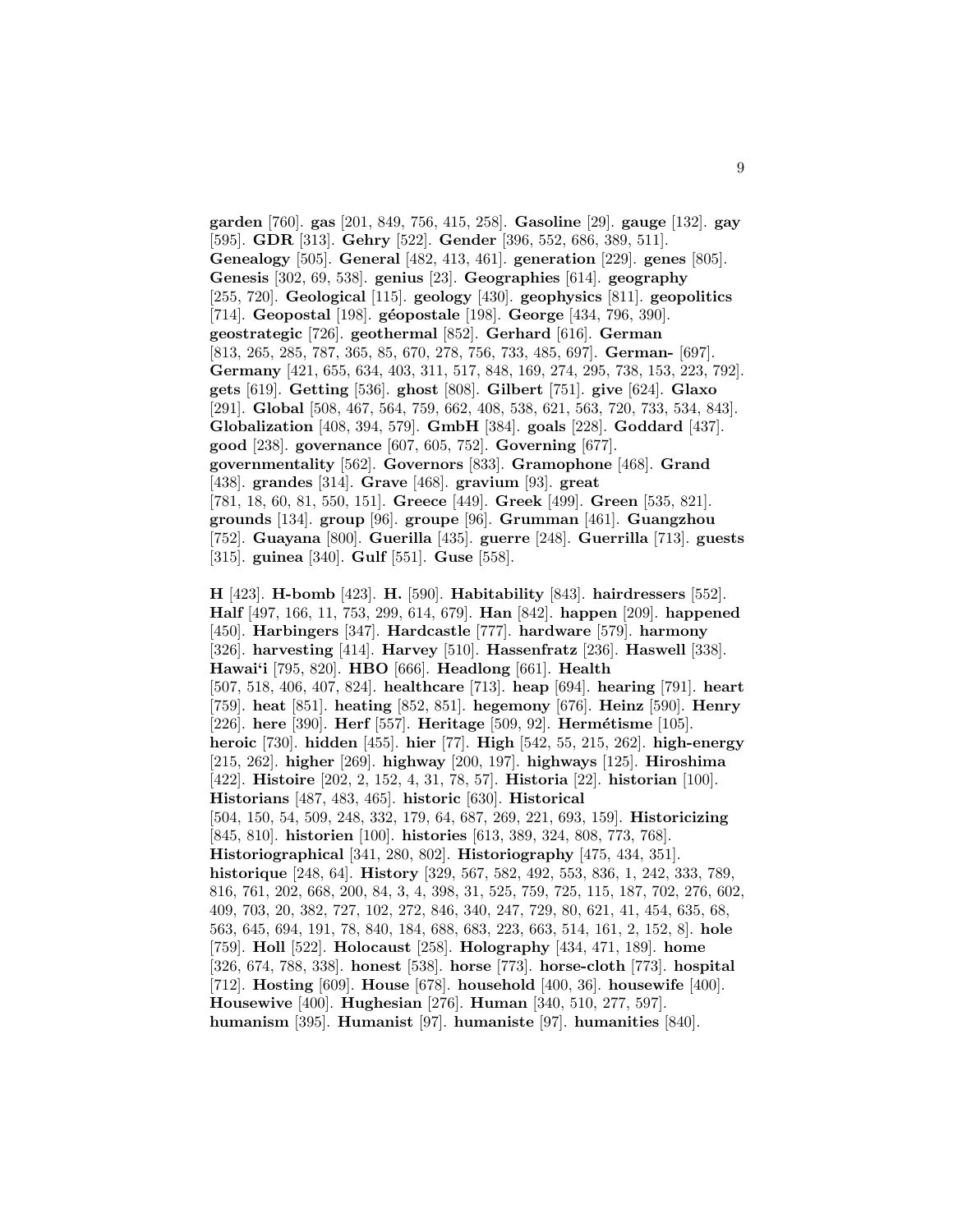**humanoid** [778]. **humble** [841]. **Hungary** [824]. **hydraulic** [510, 42]. **hydraulique** [42]. **hydrogen** [651]. **hygiene** [326]. **Hypothesis** [440, 233, 234].

**I.** [482, 187, 481]. **IAEA** [826, 830, 825, 834]. **Iberian** [753]. **IBM** [545]. **ice** [530]. **Iceland** [852]. **Icon** [479]. **iconic** [754]. **Iconography** [91]. **ICT** [444]. **ideal** [233, 234]. **Ideals** [496]. **ideas** [84]. **Identities** [495, 566, 607]. **Identity** [499, 501, 453, 594, 620, 390, 595]. **Ideology** [492, 20, 820]. **if** [281]. **IG** [265]. **II** [251, 132, 520, 370, 249, 481, 741, 485]. **Illuminating** [568, 569, 812]. **illustrations** [754, 783]. **Image** [473, 553]. **Images** [553, 433, 734, 601]. **imaginaries** [714, 721]. **imaginary** [716]. **Imagined** [706, 729]. **imagining** [731]. **Imitation** [277]. **Impact** [437, 243, 261]. **Imperial** [634]. **implantation** [544]. **Importance** [96, 191, 654, 727, 96]. **Imported** [760]. **importers** [278]. **Impossible** [596]. **improvement** [68, 681]. **in-the-making** [518]. **inch** [538]. **Inciteful** [770]. **Increase** [491]. **index** [161]. **India** [161, 709, 717, 718, 721, 563, 719, 827]. **Indians** [772]. **indigenous** [577]. **individualization** [524]. **Indonesia** [817]. **Industrial** [439, 485, 818, 229, 252, 339, 446, 6, 16, 134, 27, 517, 208, 50, 711, 551, 538, 402, 734, 590, 511, 35, 10, 681, 145]. **industrialising** [346]. **industrialism** [688]. **industrialization** [414, 153, 537]. **industrie** [147, 36, 11, 124]. **industriel** [134]. **industries** [60, 365]. **Industry** [485, 433, 470, 289, 36, 288, 844, 284, 406, 703, 592, 268, 353, 253, 254, 11, 811, 261, 301, 670, 547, 521, 697, 124]. **Influence** [273, 270, 274]. **influencing** [253]. **informatic** [329]. **informatics** [31]. **information** [242, 398, 525, 527, 629]. **informatique** [31]. **Infrastructural** [604]. **infrastructure** [823, 330, 662, 611, 804, 842, 841]. **infrastructures** [604, 445]. **Inga** [772]. **Ing´enieur** [237]. **Ing´enieurs** [125]. **ingenios** [628]. **ingredients** [526]. **initiative** [843, 17]. **Innovation** [282, 489, 291, 151, 319, 816, 17, 351, 27, 146, 288, 358, 703, 255, 363, 713, 318, 547, 290]. **innovations** [320, 511]. **INRIA** [609]. **inscriptions** [566]. **insects** [795]. **inseparability** [149]. **instigator** [197]. **Institut** [302]. **Institute** [704, 261]. **institution** [62]. **institutional** [208, 360, 540]. **Institutions** [356, 440, 740, 69]. **Instrument** [490, 283, 682]. **Instruments** [783, 294, 116, 132, 566]. **insulin** [519, 806]. **insurers** [831]. **integrated** [30]. **integrating** [620, 690]. **integration** [455, 443]. **Intellectual** [777, 623, 382]. **intelligence** [726, 113, 598]. **Inter** [499, 436, 289, 791, 718, 797]. **Inter-artifactual** [436]. **inter-colonial** [797]. **Inter-war** [499, 289, 791, 718]. **Interactions** [364]. **intercontinentales** [199]. **intercultural** [273]. **Interdisciplinarity** [469, 574]. **Interest** [487, 465, 519]. **interests** [702]. **International** [8, 371, 243, 824, 833, 620]. **internationalism** [530]. **InterNyet** [529]. **Interpreting** [483, 601]. **intersected** [752]. **interventions** [819]. **Introducing** [553]. **Introduction** [329, 814, 449, 356, 248, 504, 495, 567, 582, 560, 596, 622, 642, 241, 417, 455, 44, 802, 766, 404, 442, 289, 512, 165, 794, 679, 604, 588, 248]. **introuvable** [107]. **inventeurs** [239]. **Inventing** [702, 455, 628, 500]. **Invention**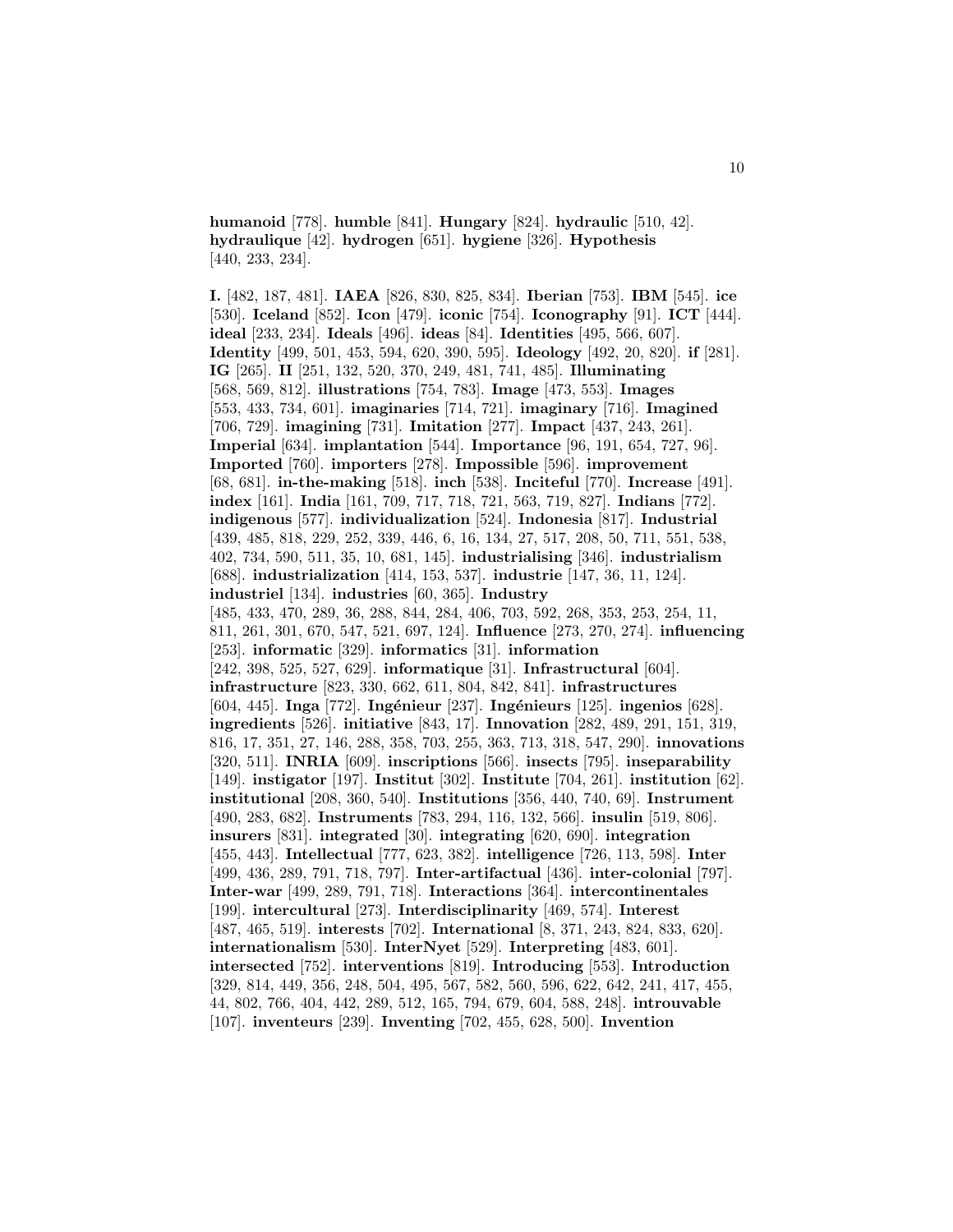[357, 114, 360, 249, 363, 743, 805, 540, 738, 526, 158, 57]. **inventors** [239]. **inventory** [147]. **investigations** [189, 409]. **investment** [365]. **ion** [544]. **ionogram** [378]. **ionosphere** [295, 296]. **Iowa** [390]. **Iridium** [467]. **Iron** [141, 170]. **irradiated** [464, 591]. **Islam** [817]. **issue** [802, 9]. **issues** [202, 208, 845, 145, 218]. **Italie** [82]. **Italy** [498, 82, 167]. **ITER** [835, 579]. **Ivory** [749].

**J** [590]. **J.** [238]. **Jack** [818]. **Japan** [270, 208, 832, 833, 419]. **Japanese** [778, 213]. **Jeffrey** [557]. **Jésuites** [93]. **Jesuits** [93, 92]. **Jet** [489, 372, 675]. **Jewish** [816]. **John** [678, 558, 532]. **Joint** [842]. **Joliot** [304, 303]. **Joliot-Curies** [304, 303]. **Joseph** [161]. **jour** [171]. **Journal** [8]. **journey** [759]. **Juanelo** [44]. **Jubilee** [480]. **Jules** [662]. **Julien** [57]. **junction** [459]. **junctions** [444]. **jusqu'en** [42].

**Keiser** [818]. **Kennedy** [678]. **Kepler** [102]. **Khankhoje** [821]. **kind** [806]. **KLM** [161]. **Know** [473, 268]. **know-how** [268]. **knowing** [576, 770]. **Knowledge** [453, 706, 836, 786, 644, 84, 626, 186, 794, 647, 799, 804, 747, 34, 231, 451, 787, 774, 809, 625, 798, 688]. **koji** [804]. **Konfederatov** [187]. **Korea** [760, 842]. **Korean** [435, 692, 823, 824]. **Koyré** [101, 86, 82, 77, 107, 84, 106, 89, 104, 85, 78, 79, 81, 80]. **Krige** [532]. **kyongun'gi**} [760].

**L.** [65]. **labor** [511]. **laboratories** [295, 331]. **Laboratory** [490, 439, 433, 413, 787, 395, 390, 300, 758, 395]. **labour** [256]. **Lachine** [42]. **Lag** [440]. **Lake** [797]. **lamps** [630]. **Landings** [483]. **landscape** [693]. **language** [770]. **lantern** [663]. **lantern-bearers** [663]. **Lanz** [128]. **Large** [206]. **Largo** [768]. **last** [198]. **late** [750, 357, 747, 395]. **later** [89]. **lathe** [113]. **Latin** [49, 815]. **launcher** [211]. **Lavoisier** [236]. **Law** [626, 518, 625]. **layers** [341]. **ldots** [202]. **lead** [284]. **Leblanc** [337]. **lecturers** [750]. **Led** [489]. **Legal** [440]. **legibility** [671]. **LEGO** [523]. **length** [538]. **Lenormand** [402]. **lens** [666, 577]. **Leo** [676]. **Leo-penicillin** [676]. **Leonardo** [90]. **less** [825]. **Lessons** [409, 846]. **Let** [535]. **letters** [732]. **liability** [831]. **liberalization** [606]. **liberated** [405]. **liberty** [572]. **libre** [62]. **life** [559, 808, 95, 565, 590]. **Light** [567, 535]. **Lightening** [762]. **ligne** [196]. **Like** [311, 782]. **lime** [50]. **l'Industrie**} [439]. **line** [337, 196, 839, 185]. **Linearity** [489]. **link** [728]. **links** [607]. **Linnaeus** [233, 234]. **Listening** [735, 737, 739]. **live** [757]. **lobbyists** [831]. **Local** [498]. **Locating** [577]. **location** [256]. **locomotive** [6, 21, 51, 55, 136]. **logistic** [176]. **logistics** [197]. **London** [631, 479, 526]. **Long** [49, 509, 677, 846, 679, 605, 428]. **Look** [467]. **loss** [791]. **lost** [107]. **Louis** [99, 402]. **Louis-S´ebastien** [402]. **Louvre** [13]. **Low** [502]. **Lyell** [338].

**Macadam** [436]. **macchinali** [90]. **machine** [6, 90, 547, 528]. **machine-ensemble** [6]. **machinery** [463, 239]. **Machines**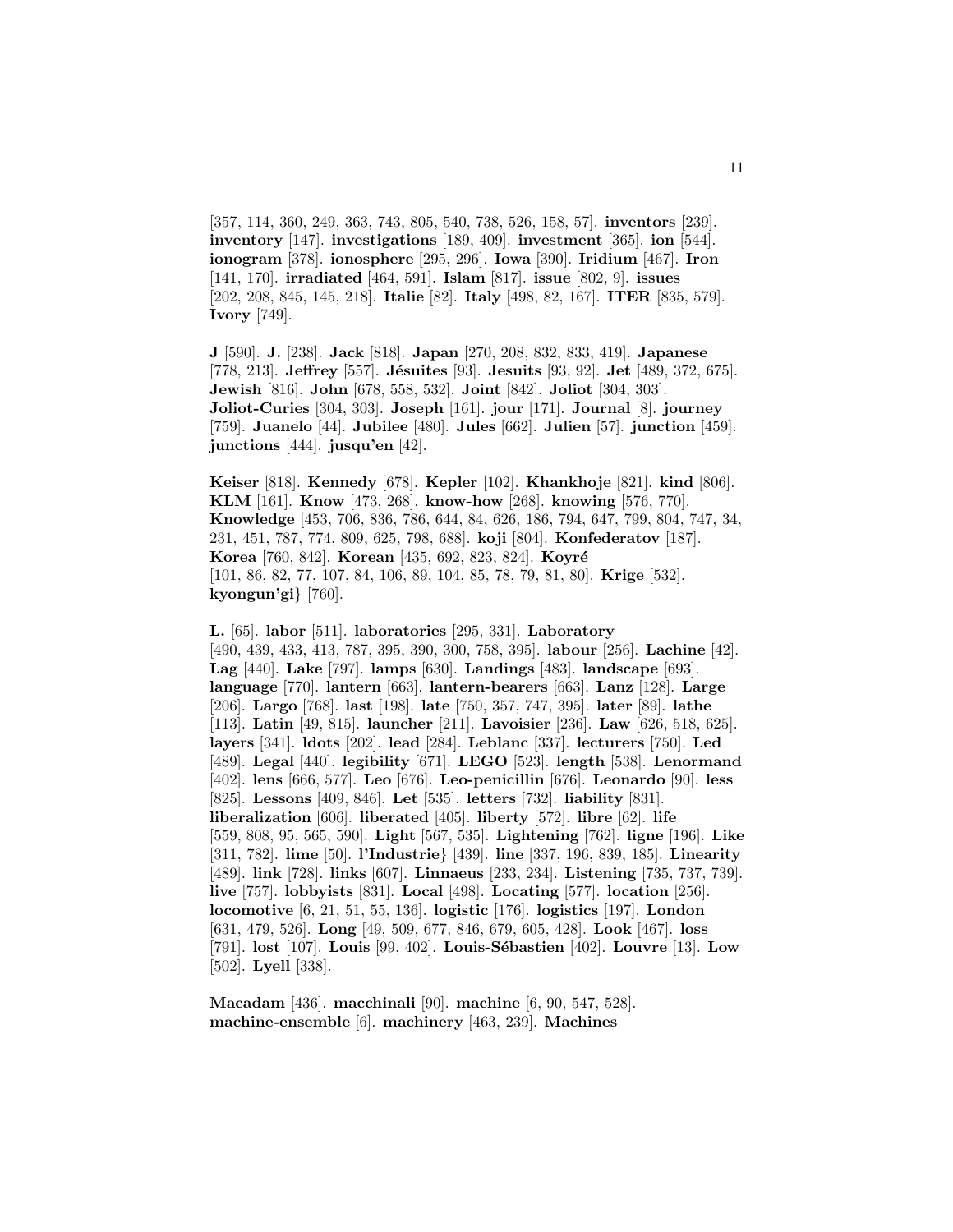[466, 232, 337, 760, 44, 11, 239, 33]. **Madagascar** [841]. **madder** [264]. **made** [615]. **Magazine** [680]. **Mahal** [771]. **main** [214]. **mainframes** [545]. **major** [206]. **make** [209]. **maker** [810]. **makers** [294, 628]. **makes** [599, 414]. **Making** [803, 467, 674, 210, 363, 680, 396, 539, 518, 644, 213, 810, 712, 544, 214, 787, 774, 786, 776, 457, 319, 707, 462]. **male** [312, 595]. **man** [425, 90, 538, 405]. **man-machine** [90]. **Management** [435, 345, 363, 788, 682, 795]. **managing** [708]. **manly** [315]. **manufacture** [236, 694]. **manufacturers** [254]. **manufactures** [264]. **Manufacturing** [545, 60, 546, 542, 544, 511]. **map** [619]. **mapping** [823, 614]. **Marc** [140, 139]. **Marconi** [730]. **Maria** [602]. **Marie** [301]. **maritime** [682]. **Market** [506, 34]. **marketing** [655, 653, 658, 654, 656, 657]. **marketplace** [537]. **Markets** [509, 655, 256, 653, 658, 353, 547]. **Marly** [463]. **Marshallese** [711]. **martin**} [682]. **Marx** [146, 233, 234, 15]. **masculinity** [730]. **mask** [756]. **masks** [104]. **masques** [104]. **Mass** [502, 421, 281, 353, 524, 721, 485]. **mass-individualization** [524]. **mastery** [781]. **Masud** [714]. **material** [761, 694, 443]. **materialities** [769]. **Materiality** [486, 659, 851]. **Materializing** [752]. **Materials** [169, 141, 165, 611, 172, 166, 167, 547, 537]. **mat´eriaux** [165, 166]. **math´ematiques** [103]. **Matthew** [560]. **Maurice** [19]. **Mauve** [479, 480]. **May** [291]. **McOndo** [645]. **me** [171]. **meal** [464]. **Meaning** [357, 326, 673, 687]. **means** [835]. **measurement** [525, 108]. **M´ecanique** [168]. **mechanical** [128]. **Mechanics** [684, 6, 21, 51, 55, 168, 274, 238]. **mechanization** [760]. **Mechanizing** [389]. **Media** [433, 705, 615]. **Mediation** [267, 459]. **medicine** [797]. **medieval** [102, 257, 357]. **meeting** [8, 449, 730]. **meetings** [833]. **meets** [408]. **Mekong** [799]. **Meldola** [480]. **memoriam** [19]. **memories** [333]. **men** [566]. **M´enage** [36]. **mentality** [177]. **Mersenne** [96, 81]. **Messenger** [839]. **messy** [226]. **mesure** [108]. **Metallurgy** [22]. **Methanol** [581]. **method** [64, 528]. **m´ethode** [64]. **Methodological** [280, 158, 159]. **methodology** [41]. **methods** [21]. **m´etiers** [121]. **Metrics** [502, 453]. **metrology** [300]. **Mexicanos**} [501]. **Mexico** [551, 712, 501, 710, 825, 239]. **Mexique** [239]. **Meyerson** [86]. **mice** [805]. **Michael** [338]. **Michelin** [197]. **microbes** [546]. **Microelectronics** [486]. **microhistories** [768]. **mid** [524, 407, 383, 167]. **mid-1960** [407]. **mid-eighteenth** [167]. **mid-nineteenth** [383, 167]. **mid-twentieth** [524]. **middle** [121, 18]. **Midi** [596]. **migratory** [549]. **Military** [466, 257, 217, 711, 378, 295, 151, 457, 296]. **milk** [445]. **Milky** [445]. **Millennial** [330]. **mineral** [796]. **Mines** [491]. **Mining** [153, 772, 268]. **Minist`ere** [239]. **Ministry** [253, 239]. **Minitel** [398]. **Misconception** [560]. **missile** [580]. **missing** [611]. **mission** [818, 834]. **missions** [826]. **mobilization** [738]. **mobilized** [792]. **Mobilizing** [836]. **MOD** [253, 631]. **mode** [654]. **Model** [267, 539]. **Models** [231, 277, 318, 33]. **Modern** [630, 539, 599, 785, 400, 512, 87, 320, 767, 712, 275, 540, 56, 356]. **modernisation** [284]. **Modernism** [499]. **Modernity** [498, 492, 539, 772]. **Modernization** [439, 400, 848, 822, 534]. **Modernizing** [844]. **Moigno** [139]. **moiti´e** [166, 11]. **molecular** [751]. **monopoly** [540]. **monuments** [630].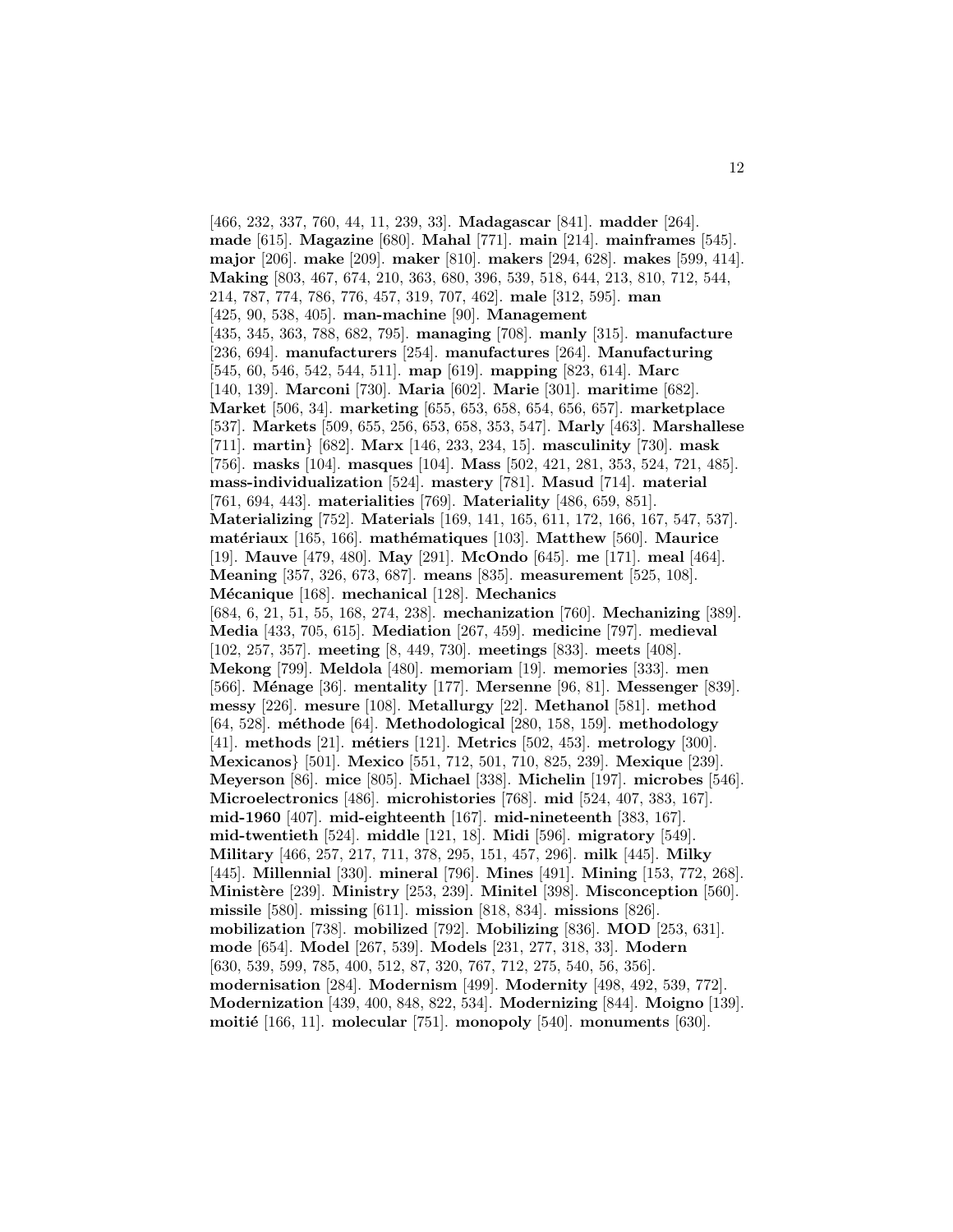**Moon** [483]. **Moorkultur**} [781]. **moped** [631]. **moral** [520, 299]. **Morocco** [630]. **Moscow** [188]. **mosque** [630]. **Mosquito** [425, 405]. **most** [463]. **Mother** [473]. **motion** [339]. **Motors** [461]. **motu** [93]. **mouvance** [94]. **move** [353]. **movement** [641, 94, 810, 847]. **Mozhaiskii** [263]. **Mrs** [678]. **Mukerji** [596]. **multimedia** [763]. **multiple** [805]. **murals** [712]. **Museet** [225]. **Museum** [479, 224, 674, 225, 228]. **Museums** [687, 221, 229, 223, 222]. **Mutant** [822]. **Muybridge** [722]. **mystique** [105]. **myth** [727].

**n** [110]. **Nˆımes** [177]. **naissance** [29, 136]. **name** [785]. **naming** [770]. **nanoelectronics** [692]. **nanotech** [462]. **Napoleon** [99]. **Napoleonic** [88]. **narratives** [719]. **NASA** [843, 382]. **Nation** [498, 706, 124, 500, 844, 712, 755, 720, 124]. **Nation-Building** [706]. **National** [499, 495, 758, 395, 228, 484, 655, 777, 826, 121, 295, 811, 262]. **nationale** [147, 124]. **nationalism** [675, 709, 419, 755, 718, 782]. **nationalist** [576]. **Nations** [535]. **nationwide** [529]. **natural** [93, 233, 234, 191]. **naturalis** [22]. **Nature** [473, 452, 277, 549, 682, 448, 442, 447]. **naturelle** [93]. **Navigating** [711]. **Navigation** [608, 755]. **Navy** [363, 430]. **Nazi** [556, 285, 621, 570]. **NCI** [406]. **need** [825]. **Needham** [161]. **n´egoce** [135]. **negotiating** [592]. **negotiation** [267]. **negotiations** [260]. **neoliberalism** [719]. **Netherlands** [677, 452, 320, 172, 436, 318, 319, 443]. **Network** [195, 196, 201, 446, 529, 733, 152]. **networked** [812]. **Networking** [448, 456, 442]. **Networks** [575, 289, 202, 607, 303, 793]. **never** [252, 430]. **Nicolas** [337]. **nightmare** [683]. **Nightmares** [700]. **nineteenth** [673, 273, 100, 269, 274, 750, 747, 746, 11, 753, 325, 383, 167, 318, 605, 223]. **nineteenth-** [746]. **nineteenth-century** [673, 325]. **Nixon** [580]. **nodes** [200]. **noise** [620]. **Non** [477, 489, 700, 812]. **non-actor** [700]. **Non-Linearity** [489]. **non-networked** [812]. **Nordic** [484]. **North** [435, 281]. **northern** [848]. **northwest** [841]. **Norway** [251, 296]. **Norwegian** [289, 592]. **nostalgia** [702]. **Note** [632, 618, 640, 649, 667, 672, 689, 701, 660, 541, 548, 533, 555, 573, 578, 603, 612, 696, 724, 553, 700, 765, 779, 801, 828]. **notebook** [787]. **Notes** [306, 322, 327, 336, 349, 354, 361, 367, 374, 380, 386, 392, 411, 427, 432, 158]. **nouveau** [7, 12]. **nouveaux** [125]. **Nuclear** [403, 813, 699, 674, 826, 702, 832, 304, 829, 833, 830, 594, 424, 831, 544, 709, 259, 670, 780, 415, 216]. **nuclearity** [408]. **number** [110]. **numbers** [813, 331]. **numerous** [315]. **Nyegaard** [290].

**Oak** [420]. **oasis** [551]. **objections** [110]. **objects** [687]. **observation** [566]. **Observations** [159, 131, 184, 17]. **observers** [566]. **observing** [843]. **Occulted** [769]. **Occupation** [313]. **ocean** [399, 383]. **ocean-scape** [383]. **oceans** [850]. **Oeconomia**} [233]. **oeconomic** [682, 681, 680]. **oeconomy** [679, 682]. **Office** [122, 389, 518, 742, 338]. **officers** [313]. **offices** [527]. **oil** [852, 811, 365, 581]. **oiseau** [682]. **Olympic** [225]. **One** [467, 461, 712]. **ontologies** [761]. **open** [698]. **operations** [339]. **opportunities** [692, 802].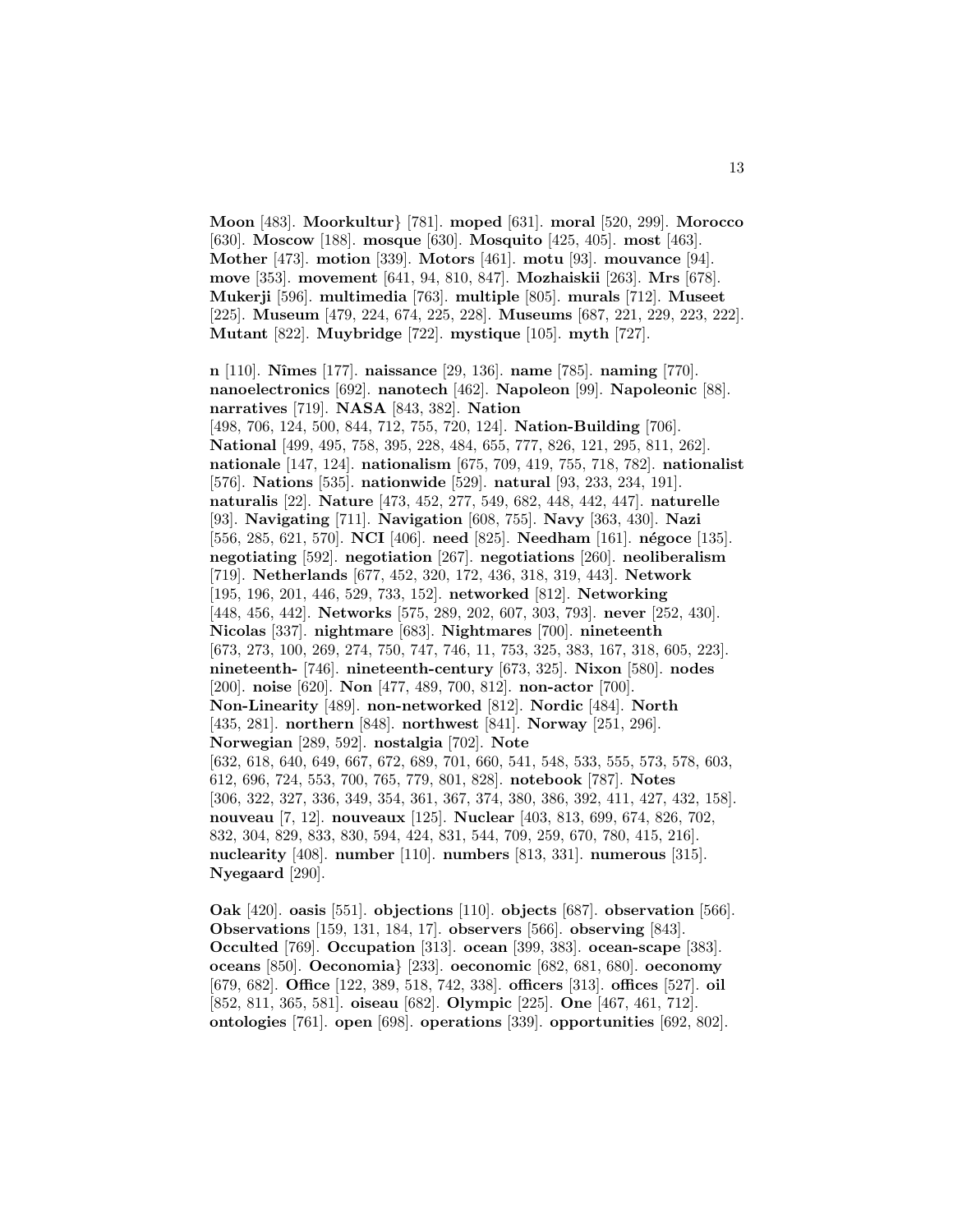**Oppositions** [110]. **optic** [114]. **optics** [102]. **oral** [340]. **Oratoire** [94]. **Oratory** [94]. **order** [644, 517, 817]. **organic** [278]. **Organisation** [528, 256]. **organization** [265, 788, 149]. **Origin** [42]. **Original** [211, 479]. **Origine** [42]. **Origins** [179, 190, 115, 543, 821, 414, 9, 827]. **Orthodox** [816]. **other** [785]. **Otter** [567]. **our** [710, 462]. **overproduction** [847]. **overview** [407]. **overviews** [514]. **ozone** [759].

**Pacific** [376]. **Packaging** [247]. **pages** [161]. **painting** [593]. **paintings** [554]. **Pakistan** [826, 709, 714]. **Pandurang** [821]. **Panic** [732]. **pape** [97]. **paper** [830, 319]. **Papert** [810]. **parable** [211]. **parables** [702, 754]. **Paracelse** [104]. **Paracelsus** [104]. **Parallels** [276]. **Paris** [17, 122, 126, 304, 123, 610, 232, 302]. **Parish** [680]. **parks** [812]. **parmi** [104]. **part** [233, 12, 116, 132]. **participation** [677]. **particle** [214]. **partie** [12]. **parts** [234]. **party** [831]. **past** [161]. **Pasteur** [302]. **patent** [337, 518, 518]. **patentable** [516]. **patentees** [359, 746]. **patenting** [750, 520, 519]. **Patents** [518, 359, 521, 519, 382, 540, 517]. **patina** [334]. **Patronage** [98]. **Patrons** [221]. **patterns** [99]. **Paulo** [775]. **pavements** [188]. **Pavillon** [302]. **pays** [62]. **peace** [591, 710]. **peaceful** [565, 838]. **peatlands** [781]. **pendulum** [131]. **Penicillin** [676, 520]. **peninsula** [798]. **people** [536, 680]. **Pererius** [93]. **performance** [253]. **period** [320]. **p´eriodisation** [103]. **peripheral** [755]. **Perkin** [479]. **Perrache** [134]. **personal** [283, 79, 80]. **Perspective** [504, 509, 248, 179, 308, 585, 27, 54, 786]. **perspectives** [454]. **Pesticide** [507]. **petroleum** [430]. **Pharmaceutical** [653, 289, 288, 517, 659, 656, 406, 521, 290, 657, 518, 546, 657]. **pharmaceuticals** [516]. **pharmacy** [56]. **Phase** [176, 153]. **Phase-alternating** [176]. **phases** [10]. **phenomenologists** [85]. **ph´enom´enologues** [85]. **phenomenology** [756]. **Philadelphia** [761]. **Philippines** [796]. **Philips** [413, 446, 250]. **Philomathique** [123]. **philosophie** [83, 93]. **philosophy** [93, 628, 83]. **phonography** [593]. **photograph** [601]. **photographic** [627]. **photographing** [389]. **photography** [728, 639, 747, 722]. **physical** [140, 331]. **Physicists** [295]. **physics** [91, 421, 674, 749, 750, 544, 215, 262, 139]. **physiology** [510]. **Physique** [139]. **physiques** [140]. **piano** [787]. **piano-making** [787]. **Picardy** [23]. **picture** [611, 315]. **piece** [463]. **Pigeons** [839]. **pigs** [340]. **pill** [396]. **pills** [656]. **pioneers** [314]. **pipeline** [743]. **Pistes** [95]. **pits** [338]. **Place** [574]. **Plains** [550]. **Plan** [707]. **planes** [461]. **plantation** [798]. **Plantationocene** [775]. **planting** [550]. **Plants** [795]. **plate** [722]. **plates** [647]. **play** [523]. **Playing** [523]. **Plinius** [22]. **plutonium** [832]. **pneumatics** [197]. **Point** [196, 196]. **Poland** [166]. **policies** [462]. **Policing** [682]. **Policy** [433, 677, 452, 252, 280, 213, 382, 579, 540, 262]. **Political** [567, 440, 251, 644, 398, 208, 790, 299, 451, 223]. **Politics** [836, 198, 127, 675, 88, 576, 579, 303, 260, 296]. **politique** [198, 127]. **Pologne** [166]. **pont** [135, 227]. **Ponts** [125]. **Pope** [97]. **popular** [714, 227]. **popularization** [402]. **population** [562, 560]. **Pornography** [473]. **porter**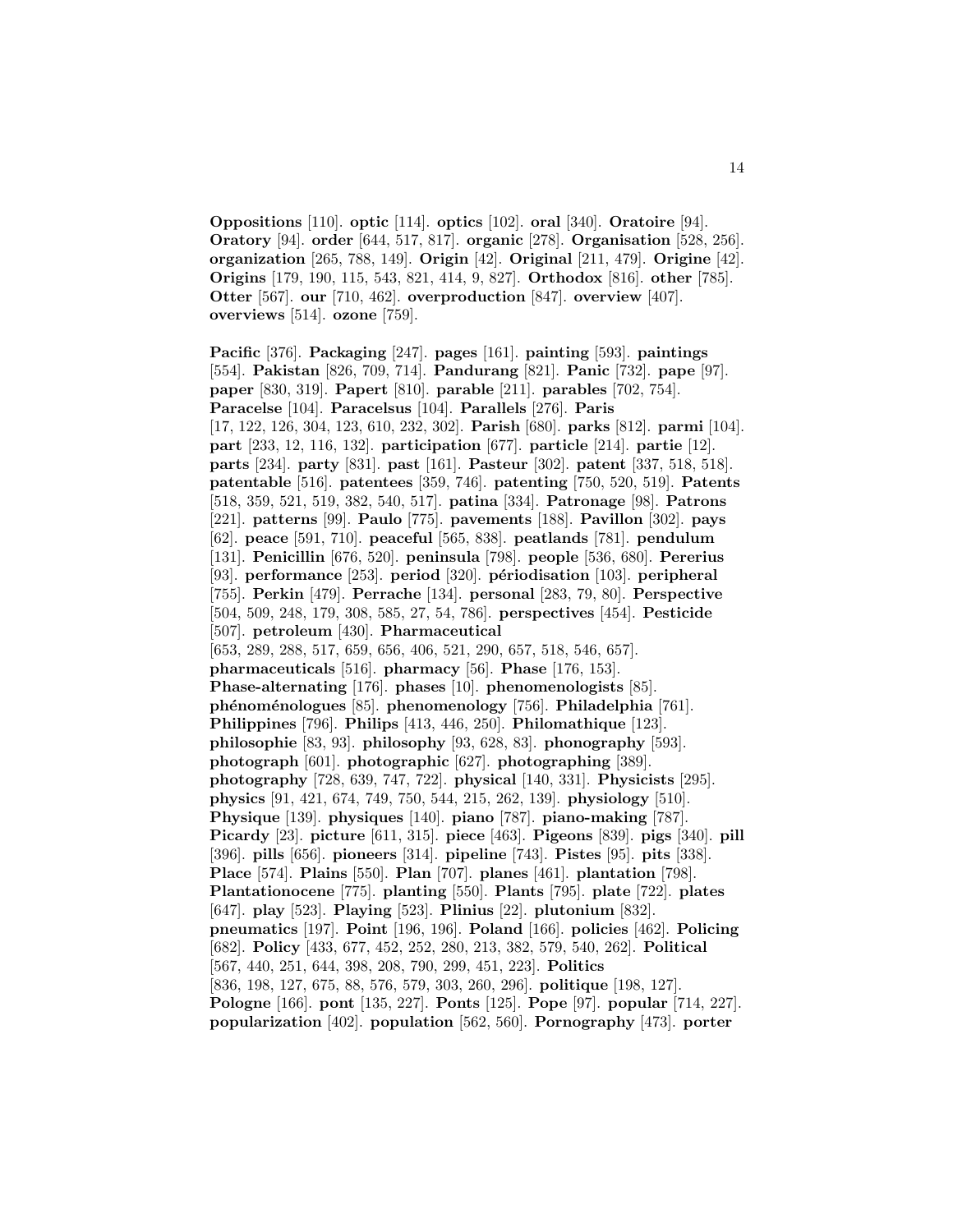[526]. **Portraying** [554]. **ports** [823]. **Portugal** [500]. **position** [11]. **possibility** [329]. **possible** [95]. **Post** [706, 818, 251, 248, 676, 823, 255, 636, 771, 260, 244, 577, 798, 742, 532]. **Post-1945** [706]. **post-Apollo** [260]. **post-colonial** [577]. **post-Second** [244]. **post-war** [818, 248, 676, 823, 255, 636, 798]. **post-World** [251]. **postcolony** [574]. **Poster** [671]. **postérité** [110]. **posterity** [110]. **Postmodernity** [492, 469]. **postwar** [403, 674, 691, 419]. **potential** [337]. **Pour** [31, 147, 122, 100, 236, 124]. **Power** [144, 497, 704, 624, 760, 536, 561, 575, 671, 848]. **powered** [848]. **practical** [647]. **practicality** [272]. **Practice** [475, 433, 813, 342, 284, 20, 238, 390, 412]. **practices** [797]. **Practicing** [679]. **pre** [511, 595]. **pre-industrial** [511]. **pre-Second** [595]. **Preface** [76, 205, 219, 478, 97, 97]. **preliminary** [301, 147, 834]. **preparations** [347]. **Preparing** [704]. **presence** [325]. **Presencing** [815]. **present** [8, 771, 161]. **pressure** [55]. **prestressed** [171]. **Pretzfeld** [364]. **prevention** [406]. **Primacy** [492]. **Primitive** [358]. **principles** [159]. **printing** [158]. **Prison** [798]. **Prisoners** [491]. **Privas** [43]. **private** [17]. **Probabilistic** [813]. **problem** [785, 686, 16, 626, 128]. **Problems** [144, 187, 280, 454]. **process** [654, 268, 30]. **Processes** [470, 214]. **procurement** [545]. **producer** [820]. **product** [513, 247]. **Production** [116, 485, 179, 446, 637, 516, 829, 353, 549, 589]. **Productivity** [491, 68]. **products** [384, 589]. **Professional** [289, 497, 517, 453, 527]. **Professionalisation** [100]. **professionalization** [311, 268]. **professionals** [623, 429]. **professionnalisation** [100]. **professors** [749, 748]. **Profiling** [718, 399]. **profiloscope** [718]. **program** [551, 212]. **Programmatic** [110]. **programmatiques** [110]. **programme** [259, 260]. **programs** [210, 825]. **Progress** [502, 471, 453, 61, 54, 717]. **Project** [484, 134, 206, 604, 168, 483, 842, 798]. **Projects** [693, 207]. **projet** [134]. **Proliferation** [477, 832]. **promise** [800]. **promises** [639]. **promoting** [763]. **propaganda** [377, 658]. **property** [777, 623, 382, 625]. **propos** [64]. **Propulsion** [489]. **protest** [428]. **provincial** [325]. **provocation** [450]. **Prussian** [115]. **Pseudo** [44]. **psychic** [731]. **psychologist** [743]. **psychology** [627]. **Public** [438, 507, 780, 677, 452, 673, 518, 519, 227, 325, 670]. **publication** [98]. **Publications** [24, 46, 71, 156, 181]. **publics** [221]. **published** [191]. **puits** [196]. **pulp** [703]. **pumps** [851]. **Punched** [246, 527]. **Punched-card** [246]. **Purity** [590]. **Pursuing** [740]. **Putting** [850]. **Pyramid** [30].

**Qu´ebec** [271]. **Query** [110]. **quest** [536, 638]. **question** [655]. **Questioning** [68]. **questions** [685]. **qu'il** [109]. **quinine** [697].

**R&D** [256, 365]. **race** [718, 820]. **Racial** [390]. **radar** [370]. **Radiation** [762, 591, 377]. **radio** [347, 844, 243, 792]. **radio-telephone** [792]. **Radioactivity** [300, 508]. **radiocommunications** [295]. **Radium** [302, 301]. **railway** [605]. **railways** [753]. **rain** [704]. **Rana** [714]. **Raphael** [480].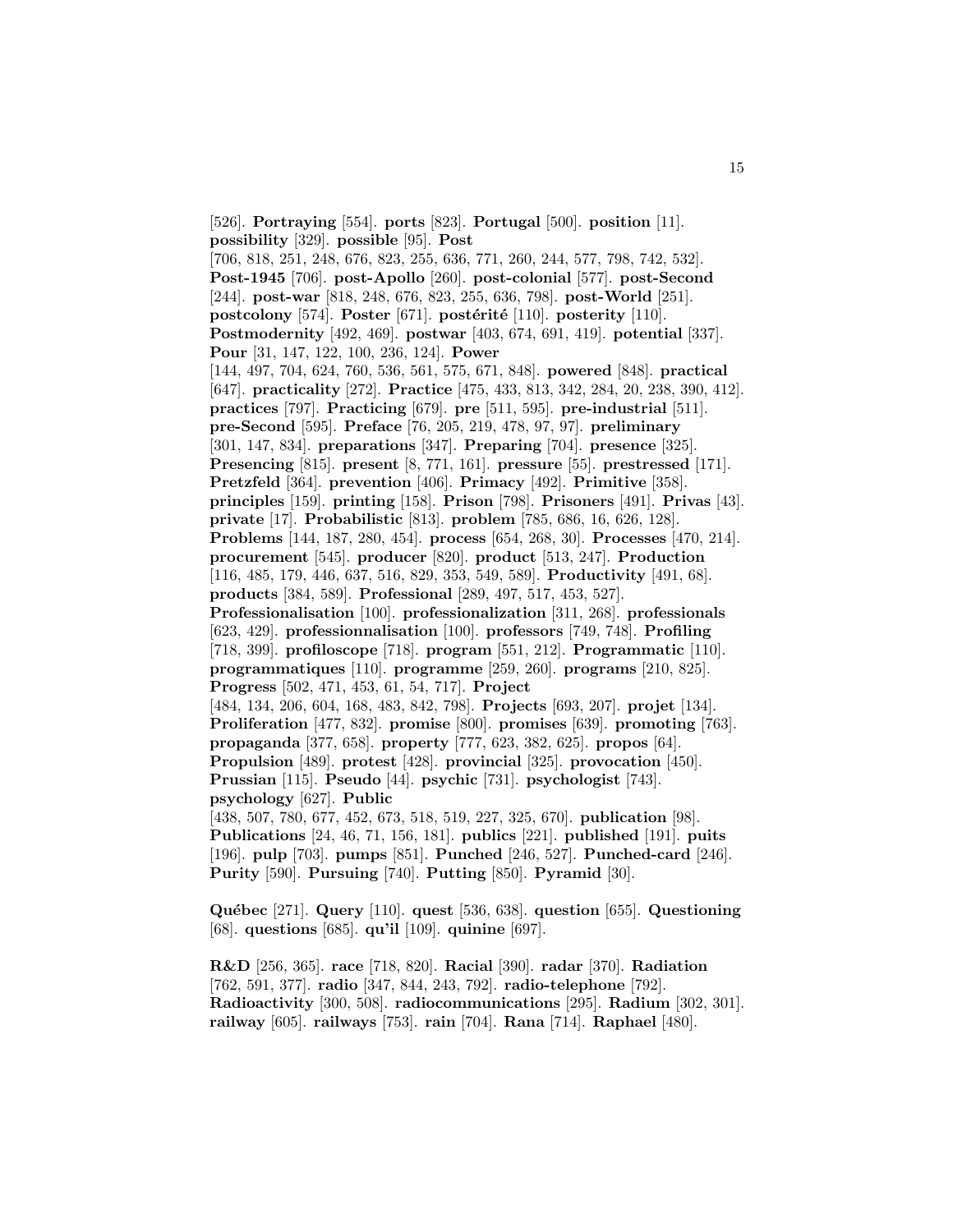**Rationalization** [499]. **Rationalizing** [435]. **rays** [698]. **RCA** [844]. **Re** [324]. **Re-writing** [324]. **Reactionary** [499]. **reactor** [403, 833]. **Reactor-3** [833]. **Reactors** [650]. **Read** [585]. **realities** [699]. **Really**} [473]. **reappraisal** [288]. **Reassembling** [842]. **Reassessment** [479, 257]. **received** [24, 46, 71, 156, 181]. **recenter** [768]. **reception** [267]. **recherche** [2]. **reciprocity** [835]. **reclamation** [140, 140]. **Reconfiguring** [823]. **records** [399]. **recovery** [61]. **rectifier** [364]. **rectifiers** [249]. **Rectors** [680]. **Redefining** [589]. **Reefs** [551]. **reference** [88]. **refinement** [365]. **refining** [725]. **Reflections** [3, 259, 330, 324, 80, 802, 4, 408]. **R´eflexions** [4]. **Reform** [435, 97]. **réforme** [97]. **réformés** [95]. **Reforms** [95]. **Reframed** [802]. **Regime** [477]. **region** [800]. **Regression** [474]. **Regulation** [508, 506, 507]. **Regulations** [509]. **Rehabilitation** [809]. **Reich** [491]. **reinforced** [171]. **reinvention** [758]. **relation** [670]. **relations** [227, 415]. **relationship** [341]. **reliability** [384, 378]. **reliable** [384]. **Religion** [282, 814, 358, 815]. **religious** [590]. **remap** [768]. **Remember** [816]. **reminiscences** [79]. **remote** [210]. **Renaissance** [18, 89]. **renewables** [845]. **repair** [761]. **repercussions** [738]. **replace** [313]. **replies** [558]. **Reply** [65]. **Report** [423]. **repression** [285]. **reprocessing** [832]. **Reproducing** [561]. **Republic** [403, 359, 582, 583]. **Republican** [752]. **reputation** [747]. **Research** [249, 704, 833, 836, 265, 1, 289, 740, 413, 692, 546, 250, 16, 304, 280, 741, 2, 207, 331, 364, 797, 251]. **r´eseau** [196, 152]. **r´eseaux** [202]. **Resetting** [722]. **reshaping** [447]. **resilience** [713]. **resources** [740, 710]. **response** [60, 564, 676, 626, 646, 600, 572, 586]. **Responses** [493]. **restauration** [127]. **restoration** [127, 195, 126]. **Rethinking** [633, 475, 410]. **retrospective** [526]. **Reuleaux** [748]. **Reverse** [440]. **Review** [515, 161, 154, 286, 231, 531]. **Reviews** [373, 426, 431, 441, 460, 472, 488, 503, 45, 494, 321, 335, 348, 379, 391, 416, 292, 297, 117, 316, 305, 385, 344, 366]. **revisited** [556]. **revisiting** [527]. **revolt** [847]. **Revolution** [87, 485, 107, 49, 50, 106, 197, 35, 107, 535, 821, 145]. **revolutionary** [88]. **revolutions** [108, 109, 108, 109]. **rhetoric** [754, 647, 395, 700]. **rhetorical** [670]. **Rhine** [608]. **Rice** [798, 822]. **rich** [710]. **Richter** [616]. **Ridge** [420]. **Riedler** [748]. **Rigs** [551]. **Rigs-to-Reefs** [551]. **rise** [206, 419, 718, 719, 5, 580]. **Risk** [504, 505, 406, 422, 813]. **Risks** [508]. **rivalry** [371, 733]. **River** [842, 799, 549]. **Road** [436, 167, 619, 719]. **road/map** [619]. **roads** [575]. **Robert** [384, 437]. **robot** [566]. **robotics** [778]. **rocketry** [285]. **rockets** [639]. **role** [414, 253, 121, 68]. **Rolf** [285]. **Roman** [37]. **room** [543, 712, 396]. **Roosevelt** [481]. **root** [264]. **roumaines** [37]. **rounds** [606]. **Royal** [363]. **rubbers** [396]. **rubble** [409]. **rural** [671, 848]. **Russia** [269, 424, 699].

**sa** [57]. **Sabbath** [816]. **sad** [211]. **sadness** [775]. **Safeguard** [580]. **Safety** [650, 813, 804, 591]. **Sage** [245]. **sales** [372]. **Salvarsan** [654]. **S˜ao** [775]. **Sarony** [722]. **Sarrià** [261]. **Satellite** [206, 484, 207, 827]. **satellites** [843, 637, 208]. **Saxony** [145, 35]. **scale** [526]. **Scandinavia** [739]. **scape**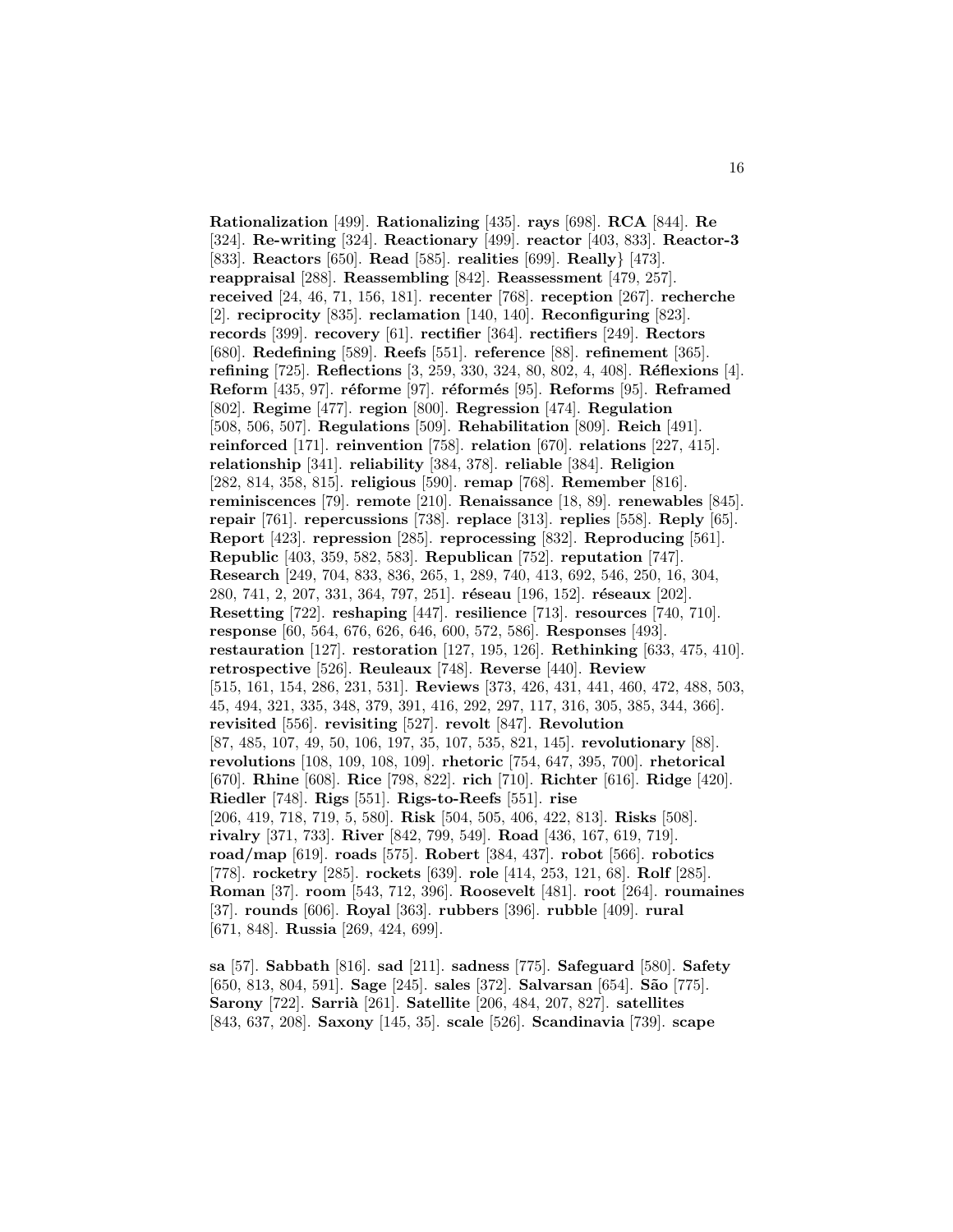[383]. **Scarcity** [491]. **scenarios** [49]. **scene** [793]. **Schering** [658]. **school** [763, 13]. **schools** [273, 275]. **Schumpeter** [15]. **Science** [94, 127, 492, 88, 475, 338, 706, 123, 303, 161, 352, 720, 707, 476, 433, 222, 697, 835, 83, 677, 520, 673, 772, 87, 730, 637, 100, 638, 28, 674, 759, 62, 187, 284, 341, 829, 819, 746, 402, 717, 80, 451, 509, 395, 771, 376, 738, 5, 262, 364, 70, 768, 78, 683, 296, 450, 94, 127, 674, 479, 430]. **Sciences** [469, 332, 233, 234, 191, 78, 191]. **Scientific** [644, 471, 275, 190, 86, 740, 655, 116, 132, 283, 107, 653, 658, 106, 654, 206, 95, 108, 109, 788, 376, 207, 781, 290, 191, 530, 537]. **scientific-technological** [781]. **scientifique** [107, 95]. **scientifiques** [108, 109]. **scientists** [422, 189, 99, 746, 299, 429, 428]. **screens** [665]. **screw** [116, 132]. **screws** [179]. **sea** [383]. **seams** [412]. **search** [538, 800]. **Searching** [339]. **S´ebastien** [402]. **second** [166, 11, 753, 614, 679, 35, 234, 244, 595, 12]. **seconde** [11]. **secrecy** [772, 257, 357]. **secret** [628, 526]. **sector** [397]. **Security** [594, 422, 372, 777, 262]. **Seeing** [782, 639]. **Seguin** [140, 135, 160, 43, 136, 139]. **Seguins** [160]. **Seiler** [582, 583]. **Self** [688, 388, 684]. **self-administration** [388]. **Self-knowledge** [688]. **Selling** [734, 657]. **semantics** [774]. **semi** [151]. **semi-technical** [151]. **semiconductor** [252, 544, 253, 364, 353]. **Senegal** [576]. **sensing** [210]. **sentiment** [590]. **September** [410]. **Serengeti** [448]. **serfdom** [719]. **Serve** [210]. **service** [511]. **settler** [820]. **seventeenth** [628, 540]. **seventeenth-century** [628]. **sexuality** [717]. **Seymour** [810]. **shades** [315]. **shaped** [790, 831]. **shaping** [594, 376, 445]. **shelterbelts** [550]. **Sherry** [810]. **shift** [697]. **shipbuilding** [270]. **shipping** [363]. **Shippingport** [144]. **ships** [755]. **shipyards** [412]. **Shockley** [641]. **Shoddy** [694]. **shop** [761]. **Shortwave** [243]. **shot** [843]. **should** [528]. **shows** [547]. **shuttle** [401]. **si`ecle** [100, 199, 165, 166, 95, 11]. **si`ecles** [202]. **Siemens** [250, 364]. **silence** [312]. **Silent** [507]. **Silicon** [353, 641]. **silk** [511]. **silver** [725]. **Simmons** [522]. **simulacrum** [743]. **since** [201, 166, 407, 223]. **sins** [211]. **SITE** [827]. **sixteenth** [18]. **sketch** [301]. **skidder** [414]. **skill** [268]. **SLAC** [758]. **Slavery** [485]. **sleeping** [656]. **slept** [390]. **slowly** [346]. **sluice** [510]. **Small** [755, 462, 820]. **smoke** [734]. **smokeless** [734]. **Social** [668, 496, 233, 234, 717, 325, 781, 428]. **socialist** [821, 806, 824]. **Société** [124, 147, 123]. **Society** [504, 440, 505, 124, 421, 54, 459, 451, 10, 442, 447]. **sociology** [84]. **sociotechnical** [817]. **soda** [236]. **Soil** [168]. **Sols** [168]. **Some** [131, 269, 80, 158, 184, 79, 145]. **Something** [698]. **son** [96]. **sort** [7, 12]. **Soto** [92]. **soude** [236]. **soul** [743]. **Sound** [736, 620]. **sounding** [399]. **Sounds** [738]. **sources** [288]. **Souris** [549]. **sous** [127]. **south** [770, 692, 760, 823, 796, 716]. **southern** [848, 669]. **sovereignty** [711]. **Soviet** [491, 347, 189, 529, 703, 437, 650, 313]. **Soviet-designed** [650]. **Space** [209, 633, 228, 437, 296, 705, 637, 674, 213, 212, 636, 757, 401, 851, 788, 207, 352, 260, 705]. **space-age** [705]. **spaceflight** [634]. **Spacelab** [352]. **spaceship** [635]. **Spain** [725, 540]. **Spanish** [397, 261, 680]. **Speaking** [429, 271]. **special** [88, 802]. **specialists** [594]. **Sperry** [545]. **spirit** [334].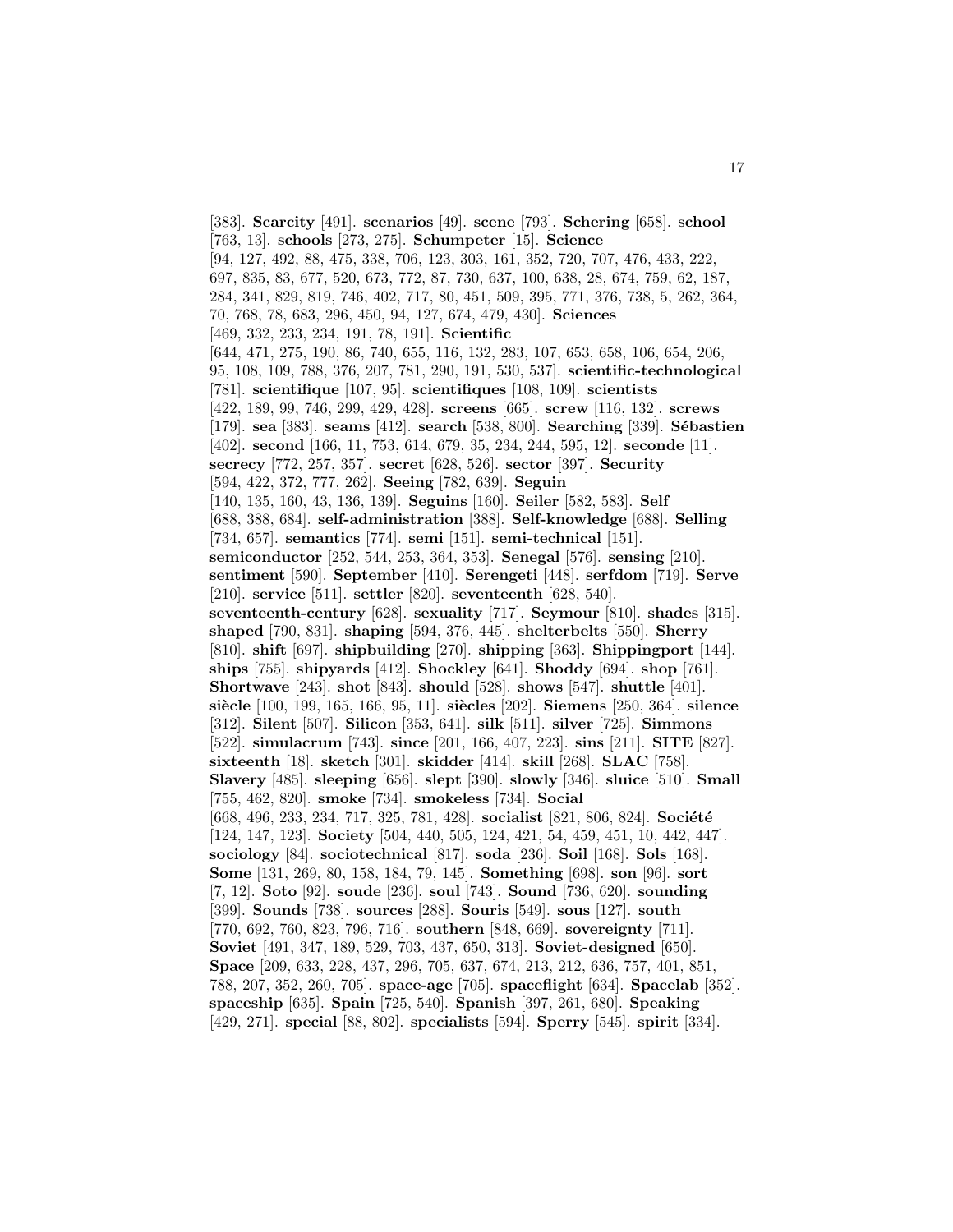**spirits** [731]. **spiritualité** [94]. **spirituality** [94]. **spot** [571]. **Spreading** [732]. **Spring**} [507]. **Sputnik** [347]. **Sputniks** [377]. **stadium** [225]. **Stag** [474]. **stage** [35]. **Stages** [245]. **Standard** [116, 132, 538]. **standardization** [342, 589]. **Standardizing** [620, 690, 657]. **standards** [339]. **star** [429]. **stars** [757]. **startup** [751]. **Stata** [522]. **State** [251, 497, 17, 435, 540, 390, 739, 690, 275, 707, 697]. **States** [430, 16, 61, 671, 527, 790, 409, 846, 247, 589, 629]. **station** [403, 144]. **Status** [526]. **steam** [55, 363, 11, 614]. **steam-engine** [11]. **steamboat** [282]. **Stephenson** [136]. **stewardship** [681]. **stock** [444]. **stones** [767]. **story** [57]. **storytelling** [719]. **Strategic** [365]. **Strategies** [265, 256, 311, 670, 364]. **strategy** [251, 250]. **Strath** [423]. **Streams** [799]. **street** [752]. **streets** [812]. **strength** [141]. **String** [490]. **Stroke** [434]. **Strontium** [616]. **Strophanthin** [655]. **Structural** [413]. **Structure** [232]. **structures** [709]. **Struggle** [560]. **Struggles** [403]. **STS** [449]. **students** [311, 774]. **Studies** [295, 339, 611, 451, 450, 313]. **studio** [602]. **Study** [440, 705, 357]. **studying** [191]. **subject** [613, 756]. **submarine** [737]. **suburbs** [812]. **success** [384, 265]. **Successful** [320]. **sugar** [628]. **sugar-makers** [628]. **Suharto** [817]. **Suisse** [116]. **superheater** [777]. **supply** [848]. **support** [99, 559]. **surgery** [728]. **Surveillance** [388, 843, 735, 737]. **Survey** [842, 750, 151, 601, 115]. **surveying** [693]. **suspendu** [135]. **suspension** [138, 135]. **Suspicious** [371]. **Sustainable** [452]. **Svedberg** [433]. **Sweden** [677, 400, 740, 225, 581]. **Swedish** [309, 849, 741]. **Sweet** [592]. **swinging** [631]. **switching** [453]. **Switzerland** [851]. **Synchrotron** [762]. **Synthesis** [546, 806]. **synthetic** [278]. **system** [160, 559, 690, 619, 395, 428]. **système** [160]. **systems** [848, 345, 384, 414, 457].

**T** [238]. **tablet** [721]. **tachistoscope** [627]. **tailoring** [837]. **Tain** [135]. **Taj** [771]. **tale** [597]. **Tales** [434]. **Tancarville** [138]. **taste** [678]. **teaching** [727]. **teamwork** [520]. **tech** [542]. **techn´e**} [717]. **Technical** [497, 229, 202, 61, 146, 54, 269, 360, 238, 511, 824, 356, 160, 644, 813, 342, 186, 556, 826, 358, 821, 268, 357, 825, 819, 121, 540, 70, 35, 151, 313, 108]. **technique** [202, 160, 798]. **Techniques** [165, 108, 116, 113, 4]. **Techno** [509, 675, 576, 419]. **techno-nationalism** [675, 419]. **techno-politics** [576]. **Technocracy** [499, 754]. **Technocratic** [497, 496, 782]. **technodiplomacy** [753]. **Technological** [742, 471, 754, 424, 750, 282, 439, 743, 500, 474, 816, 397, 536, 16, 63, 146, 49,

675, 324, 213, 727, 755, 231, 783, 721, 376, 809, 781, 260, 5, 226, 601].

**Technologie** [37, 2, 13, 233]. **Technologies** [482, 512, 438, 388, 201, 735, 737, 772, 837, 613, 576, 698, 212, 718, 841, 776, 812, 457, 258, 218].

**technologies-in-use** [837]. **Technology**

[8, 487, 652, 18, 552, 839, 596, 668, 440, 477, 492, 466, 553, 706, 394, 15, 402, 455, 436, 562, 802, 161, 1, 383, 489, 215, 716, 595, 10, 415, 707, 476, 814, 177, 465, 599, 458, 242, 789, 144, 421, 332, 320, 281, 211, 185, 351, 250, 513, 3, 4, 233, 234, 270, 389, 550, 28, 759, 571, 527, 399, 543, 341, 276, 651, 602, 378, 20,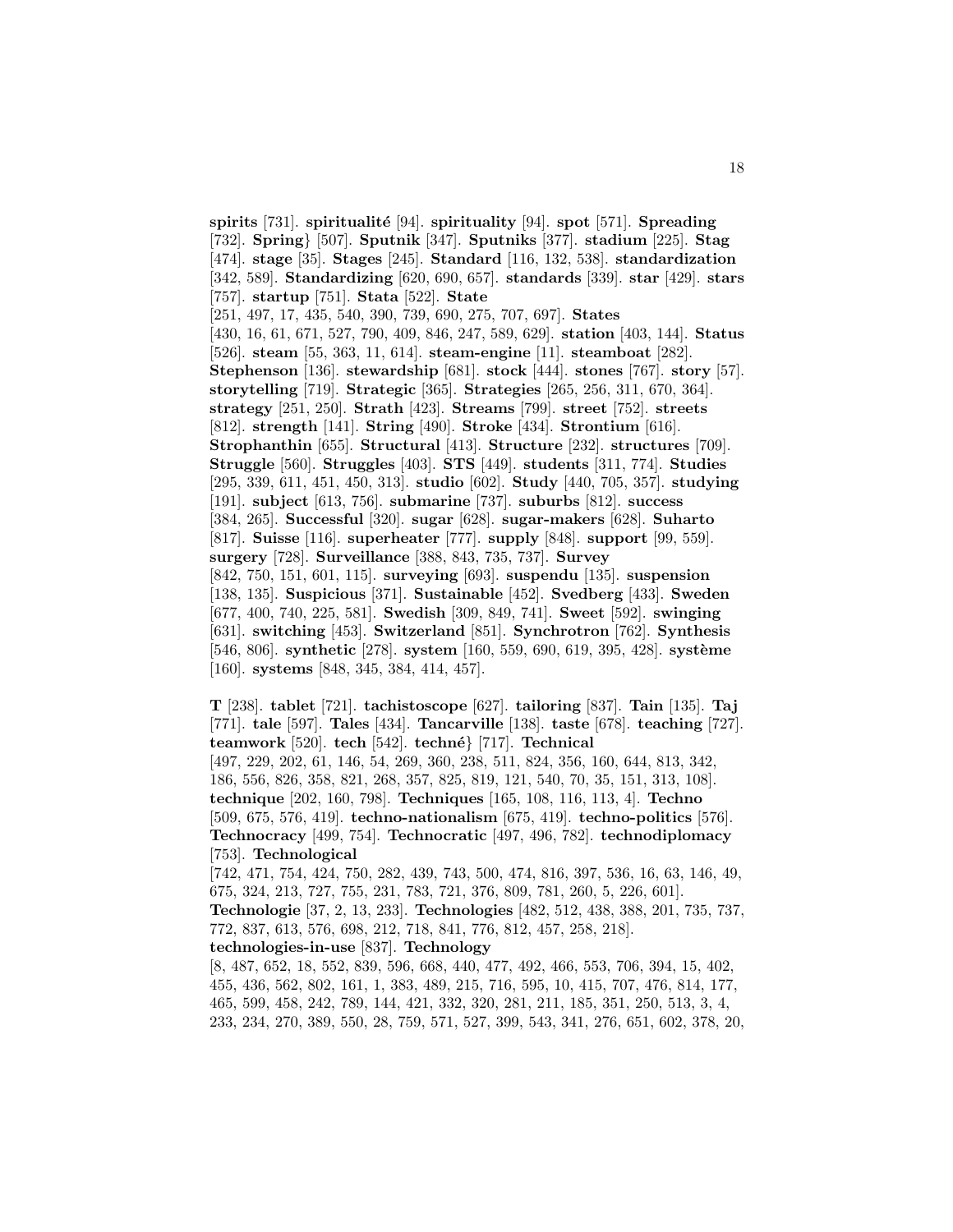647, 382, 224, 410, 225, 414, 210, 554, 819, 579, 37, 574, 817, 729, 459, 149, 41, 2, 9, 364, 26, 244, 580, 815, 396, 780, 184, 688, 223]. **technology** [296, 663, 528, 176, 450, 313, 588, 770, 514, 442, 13]. **Technology-Led** [489]. **Technometrics** [159, 64]. **technométrie** [64]. **Technometry** [41, 150]. **Technopedagogies** [524]. **technopolitical** [408]. **technoscience** [633, 577]. **technoscientists** [741]. **Technospatial** [714]. **Tekniska** [225]. **telecommunication** [607]. **telecommunications** [31, 199, 243, 31]. **telegrams** [732]. **telegraph** [202, 690]. **télégraphe** [202]. **telegraphs** [731]. **Telegraphy** [69, 730]. **Telephone** [467, 664, 793, 397, 790, 792]. **telephonic** [789]. **telephony** [791]. **televised** [637]. **Television** [678, 637, 844, 674, 827]. **telex** [202, 202]. **Telling** [434]. **Tempier** [101]. **Temple** [263]. **temps** [108]. **Ten** [351]. **terabytes** [830]. **term** [677, 49, 509]. **terms** [700]. **terrains** [134]. **Terre** [168]. **Territoriality** [596]. **Territory** [820]. **terrorism** [408]. **terrors** [613]. **test** [263]. **Textile** [264]. **textiles** [394]. **Texts** [334]. **Thalidomide** [656]. **theft** [357]. **their** [497]. **them** [263]. **Themes** [272]. **theoretical** [238]. **theory** [23, 776, 412]. **there** [535, 109]. **thermodynamics** [6, 21, 51, 55]. **theses** [351]. **thick** [530]. **things** [829]. **Thinking** [625]. **Third** [234, 831, 491]. **Thirty** [451]. **though** [195]. **Thought** [496, 634, 281, 556]. **Thoughts** [731, 269]. **thousand** [461]. **threads** [116, 132]. **threat** [737]. **Three** [833, 514, 178]. **throughout** [214]. **Thumba** [720]. **tidal** [850]. **tiller** [760]. **time** [339, 108, 712, 151]. **Tinkering** [805]. **Tocqueville** [585]. **today** [77, 606]. **tomorrow** [763]. **tons** [833]. **tool** [547]. **tools** [837]. **topside** [378]. **Toronto** [519]. **Tour** [678]. **tourist** [630]. **Tournon** [138, 135]. **Tournon-Tain** [135]. **towers** [749]. **toxicity** [804]. **toys** [523, 710]. **trade** [409]. **trademark** [659]. **trading** [512, 135]. **trading-cloth** [135]. **tradition** [102]. **traditional** [268]. **Traditions** [498, 702]. **traffic** [620]. **trail** [314]. **training** [27, 268]. **Trans** [484]. **Trans-National** [484]. **transcendence** [638]. **Transfer** [436, 177, 144, 415]. **transform** [511]. **Transformability** [33]. **transgenic** [805]. **transhumant** [773]. **Transistor** [250, 249]. **transit** [281]. **transition** [849, 852]. **transitions** [320, 851]. **Translation** [717]. **translations** [513]. **transmission** [357]. **Transnational** [836, 829, 621, 753, 605, 793]. **transport** [823, 662]. **tray** [786]. **treatment** [388]. **tree** [414]. **Trees** [550]. **trials** [340]. **tropical** [795, 797]. **troublesome** [565]. **trust** [732, 592, 591, 588]. **Trypanosomiasis** [797]. **Tubab** [576]. **tube** [136, 57]. **tuberculosis** [388]. **tubes** [57]. **tubulaire** [136]. **turbine** [51]. **turbine-condenser** [51]. **Turkle** [810]. **Turriano** [44]. **TVA** [799]. **Twelve** [707]. **Twelve-Year** [707]. **twentieth** [539, 837, 288, 516, 517, 750, 524, 747, 746, 733, 795, 851]. **twentieth-century** [746, 795, 851]. **twenty** [424]. **twenty-first** [424]. **Twiggy** [631]. **Two** [774, 346, 655, 518, 61, 606, 849]. **Tycho** [783]. **type** [281, 233, 234]. **types** [787, 346]. **Typing** [342].

**U** [727]. **U.K.** [736]. **U.N.** [8]. **U.S.** [839, 212, 210, 312, 228, 407, 800]. **U.S.A.** [150]. **UFOs** [638]. **Uganda** [773]. **UK** [256, 217, 521]. **Ukraine**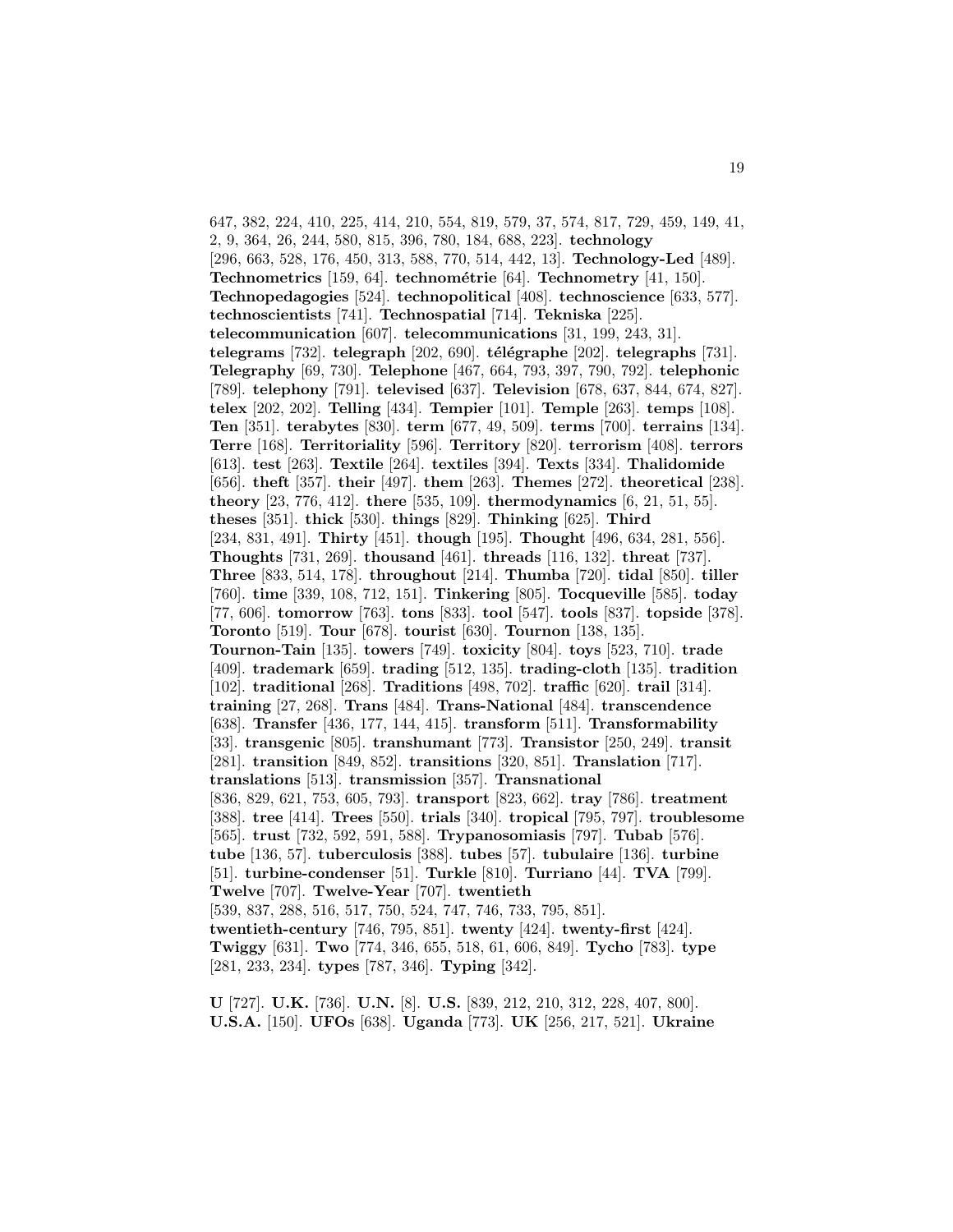[699]. **umma**} [817]. **underground** [726]. **Understanding** [213, 829, 574]. **Understood** [484]. **unemployment** [16]. **uniform** [247]. **unintended** [310]. **Union** [347, 529]. **United** [16, 61, 671, 535, 527, 790, 409, 846, 247, 430, 589, 629]. **Unity** [498]. **Univac** [545]. **Universe** [497, 637]. **university** [692, 519]. **Unpacking** [384]. **unsuccessful** [284]. **until** [265]. **untrained** [627]. **UPC** [247]. **Upheaval** [520]. **Upper** [364, 566]. **upper-air** [566]. **Uranium** [838, 833]. **urban** [281, 734, 666, 752]. **urban-industrial** [734]. **USA** [850, 208]. **usage** [179]. **Use** [502, 477, 351, 837, 846, 729]. **usefulness** [318]. **user** [210]. **users** [400, 294, 792]. **uses** [258]. **Using** [491, 113, 611]. **USSR** [850, 191, 184]. **utilisation** [352]. **utopianism** [424]. **Utopias** [389].

**V** [639]. **V-2** [639]. **Valley** [641, 34]. **value** [761]. **values** [522, 647]. **vapeur** [11]. **Vaucanson** [7, 12]. **Venezuela** [800]. **venture** [670]. **vernacularization** [714]. **Verne** [662]. **version** [710]. **versus** [141]. **very** [597]. **Vesting** [481]. **veterinary** [773]. **via** [245]. **viaducts** [610]. **Victor** [844]. **Victoria** [797]. **Victorian** [567, 571, 568]. **Victorians** [569]. **Victory** [790, 284]. **video** [577]. **vie** [95]. **view** [420]. **Vinci** [131, 90]. **vingt** [198]. **vint** [171]. **Virtual** [705]. **visages** [104]. **Vision** [567, 627, 736]. **Visions** [691, 781, 733]. **visual** [735, 674, 759, 611, 670]. **visualization** [671]. **Visualizing** [647, 610]. **Vitruvius** [178]. **voice** [574]. **volumes** [399]. **Voskuhl** [684]. **Voting** [440]. **voyages** [376]. **vs** [285, 352].

**waiting** [712]. **Wakefield** [700]. **Walter** [751]. **War** [491, 251, 520, 370, 575, 466, 249, 849, 739, 481, 842, 741, 756, 485, 818, 289, 499, 248, 726, 676, 823, 255, 636, 791, 718, 738, 798, 728, 735, 737, 464, 711, 790, 378, 669, 714, 700, 738, 244, 151, 595, 534, 824, 707, 258, 296, 591]. **warez** [793]. **wars** [518, 61, 243, 358, 429]. **Wartime** [371]. **Was** [263, 252]. **Washington** [390]. **waste** [710, 694, 681]. **Water** [447, 512, 463, 848, 23, 841, 57]. **water-** [512]. **water-tube** [57]. **water-works** [463]. **waterclocks** [178]. **waterfowl** [549]. **watery** [551]. **waves** [363]. **Way** [445]. **ways** [835, 413, 576]. **Weak** [412]. **weather** [566]. **Web** [609]. **Weimar** [570]. **welding** [412]. **wells** [196]. **were** [843, 615]. **West** [837, 421, 403, 365, 815, 792]. **Western** [466, 10]. **wet** [722, 447]. **wet-plate** [722]. **while** [690]. **White** [678, 284]. **Who** [619, 372, 824]. **Whose** [827]. **Wide** [609]. **Wild** [804]. **Will** [462, 637]. **Willem** [490]. **William** [641]. **Wind** [848]. **wind-powered** [848]. **windmill** [320]. **windmill-technology** [320]. **windmills** [512]. **Winkler** [153]. **winter** [755]. **Wire** [666]. **wireless** [730, 731, 733]. **Wires** [664]. **Wirtschaftswunder**} [364]. **within** [242]. **witnessing** [705]. **wizards** [447]. **Women** [309, 314, 308, 310, 312, 313, 686, 311, 407]. **wonderful** [463]. **Wonderland** [418]. **Wood** [141, 849]. **Wooden** [188]. **word** [389]. **Work** [325, 850, 389, 187, 788, 149, 625, 528]. **worker** [343]. **working** [337]. **works** [463, 273]. **workshops** [7, 12]. **World** [728, 735, 737, 467, 560, 662, 790, 738,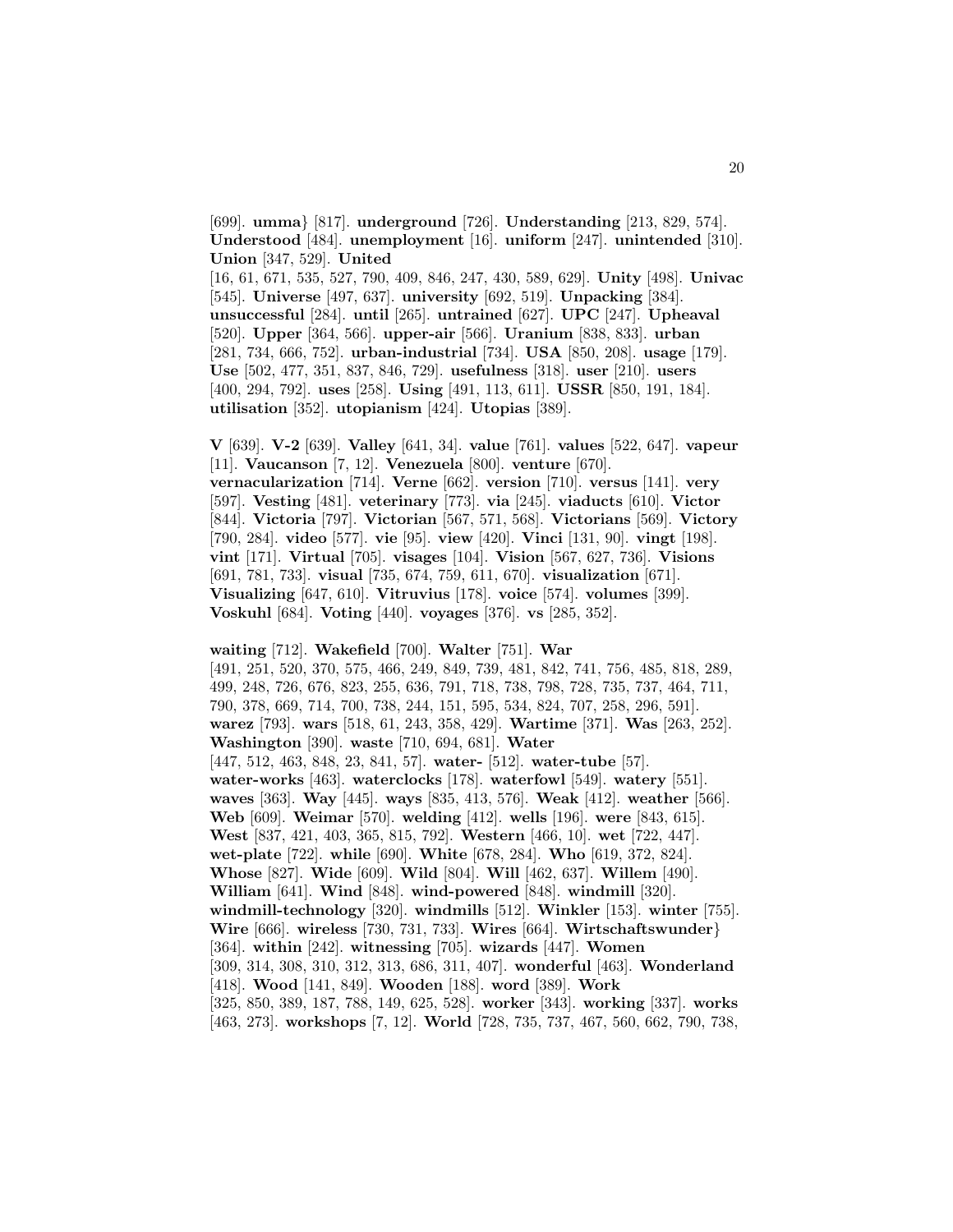244, 595, 258, 463, 772, 518, 61, 675, 535, 643, 409, 523, 669, 214, 315, 682, 733, 534, 251, 520, 370, 575, 609, 249, 849, 739, 481, 741, 756, 485, 476]. **worlds** [767]. **writing** [732, 389, 324].

**X** [698]. **X-rays** [698]. **XI** [188]. **XIV** [99]. **XIX** [100, 188]. **XIXe** [202, 165, 11]. **XVII** [95]. **XVIII`eme** [166]. **XVIIth** [95]. **XX** [165]. **XXe** [202]. **XXeme** [199]. **XXth** [299].

**Y2K** [330]. **Ya** [187]. **Year** [707]. **years** [289, 198, 451, 708]. **yesterday** [77].

**Zealand** [552]. **Zimbabwe** [713]. **Zone** [313]. **Zyklon** [258].

# **References**

# **Redondi:1983:HTRa**

[1] Pietro Redondi. History and technology: Research on the borderline. History and Technology, 1(1):1–6, 1983. CODEN HITEE8. ISSN 0734- 1512 (print), 1477-2620 (electronic).

#### **Redondi:1983:HTRb**

[2] Pietro Redondi. Histoire et technologie: Une recherche de frontière. (French) [History and technology: a frontier research]. History and Technology, 1(1):7–12, 1983. CODEN HITEE8. ISSN 0734-1512 (print), 1477- 2620 (electronic).

# **Febvre:1983:RHTa**

[3] Lucien Febvre. Reflections on the history of technology. History and Technology, 1(1):13–18, 1983. CODEN HITEE8. ISSN 0734-1512 (print), 1477-2620 (electronic).

#### **Febvre:1983:RHTb**

[4] Lucien Febvre. Réflexions sur l'histoire des techniques. (French) [Reflections on the history of technology]. History and Technology, 1(1):19–24, 1983. CODEN HITEE8. ISSN 0734-1512 (print), 1477-2620 (electronic).

#### **Sebestik:1983:RTS**

[5] Jan Sebestik. The rise of the technological science. History and Technology, 1(1):25–43, 1983. CODEN HITEE8. ISSN 0734-1512 (print), 1477-2620 (electronic).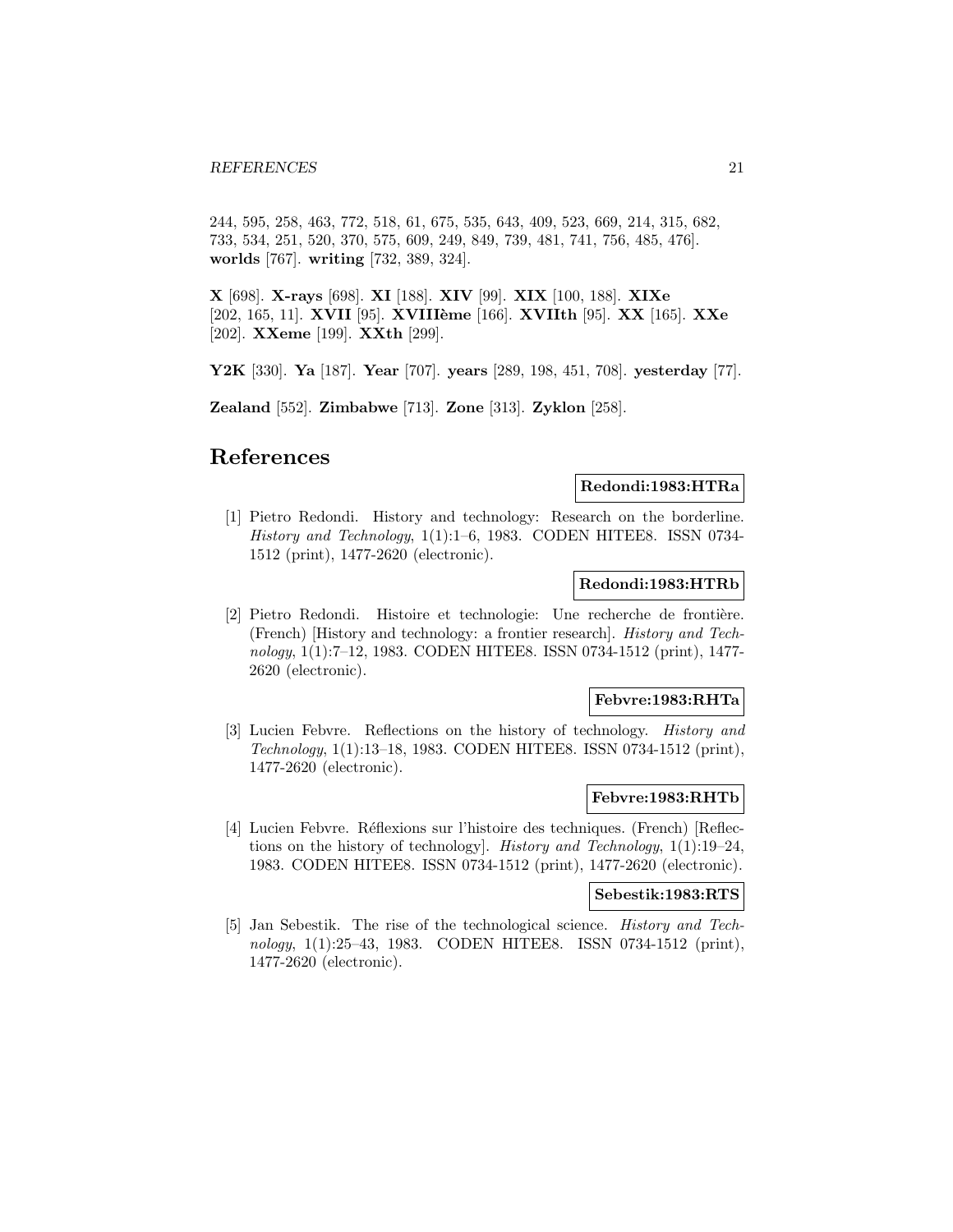# **Duffy:1983:MTL**

[6] M. C. Duffy. Mechanics, thermodynamics and locomotive design: The machine-ensemble and the development of industrial thermodynamics. History and Technology, 1(1):45–78, 1983. CODEN HITEE8. ISSN 0734- 1512 (print), 1477-2620 (electronic).

# **DePlace:1983:SAV**

[7] Dominique De Place. Le sort des ateliers de Vaucanson, 1783–1791, d'apr`es un document nouveau. (French) [The fate of workshops in Vaucanson, 1783–1791, according to a new document]. History and Technology, 1(1):79–100, 1983. CODEN HITEE8. ISSN 0734-1512 (print), 1477-2620 (electronic).

#### **Anonymous:1983:HTI**

[8] Anonymous. History and Technology, an International Journal in the present: A U.N. meeting. History and Technology, 1(1):101–111, 1983. CODEN HITEE8. ISSN 0734-1512 (print), 1477-2620 (electronic).

# **Salomon:1984:WTI**

[9] Jean-Jacques Salomon. What is technology? The issue of its origins and definitions. History and Technology, 1(2):113–156, 1984. CODEN HITEE8. ISSN 0734-1512 (print), 1477-2620 (electronic).

# **Torstendahl:1984:TDS**

[10] Rolf Torstendahl. Technology in the development of society 1850–1980. Four phases of industrial capitalism in Western Europe. History and Technology, 1(2):157–174, 1984. CODEN HITEE8. ISSN 0734-1512 (print), 1477-2620 (electronic).

# **Payen:1984:PFI**

[11] Jacques Payen. La position de la France dans l'industrie européenne des machines à vapeur durant la seconde moitié du XIXe siècle. (French) [The position of France in European steam-engine industry in the second half of the nineteenth century]. History and Technology, 1(2):175–211, 1984. CODEN HITEE8. ISSN 0734-1512 (print), 1477-2620 (electronic).

#### **dePlace:1984:SAV**

[12] Dominique de Place. Le sort des ateliers de Vaucanson, 1783–1791, d'après un document nouveau. 2ème partie. (French) [The fate of workshops in Vaucanson, 1783–1791, according to a new document. Second part]. History and Technology, 1(2):213–237, 1984. CODEN HITEE8. ISSN 0734- 1512 (print), 1477-2620 (electronic).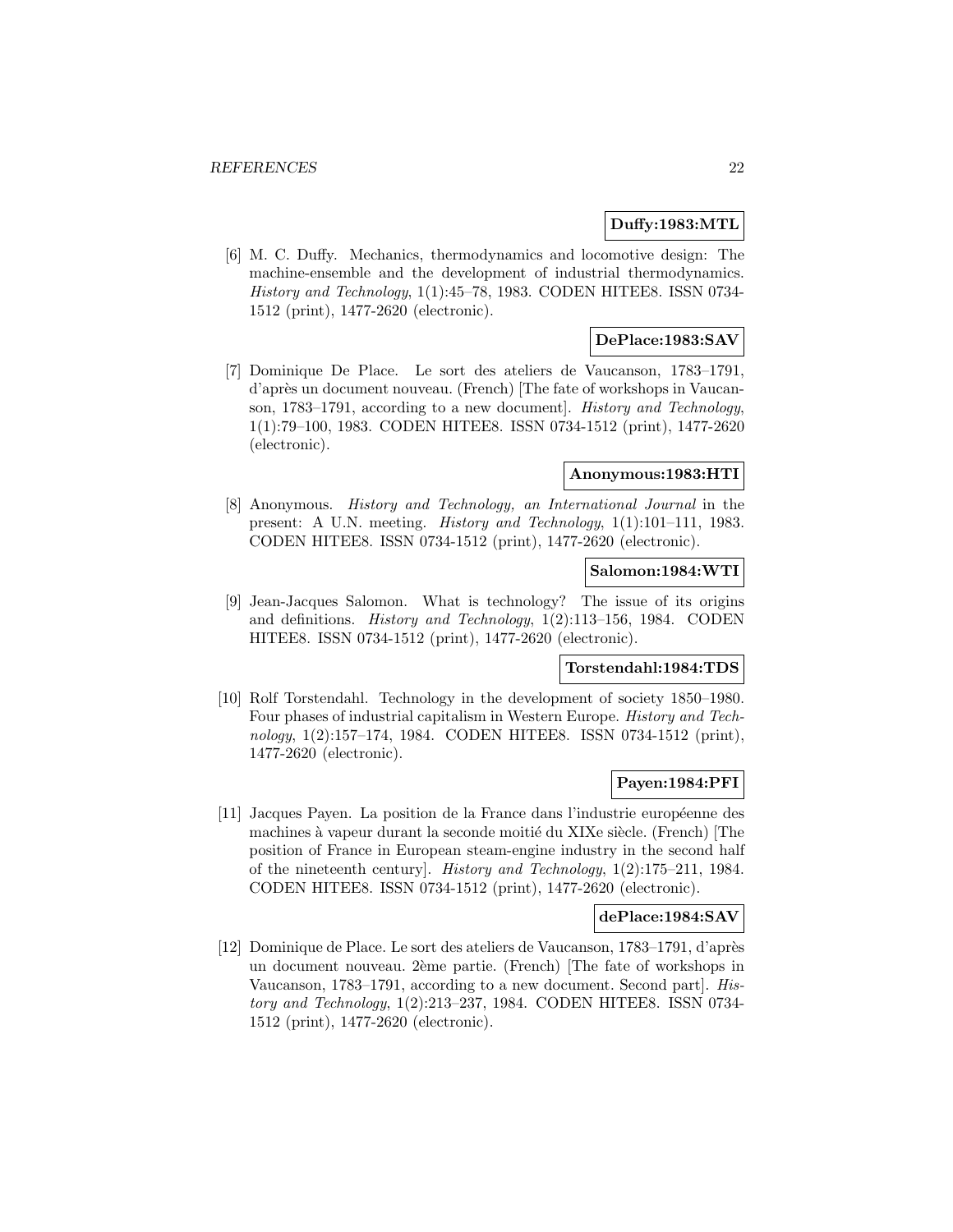### **Woronoff:1984:TED**

[13] Denis Woronoff. La technologie à l'École du Louvre. (French) [Technology at the Louvre School]. History and Technology, 1(2):239–241, 1984. CODEN HITEE8. ISSN 0734-1512 (print), 1477-2620 (electronic).

#### **Anonymous:1984:E**

[14] Anonymous. Editorial. History and Technology, 1(3–4):243–247, 1984. CODEN HITEE8. ISSN 0734-1512 (print), 1477-2620 (electronic).

# **Mackenzie:1984:TCM**

[15] Michael Mackenzie. Technology and crisis; Marx, Schumpeter and beyond. History and Technology, 1(3–4):249–275, 1984. CODEN HITEE8. ISSN 0734-1512 (print), 1477-2620 (electronic).

# **Fano:1984:PTU**

[16] Ester Fano. The problem of "technological unemployment" in the industrial research of the 1930's in the United States. History and Technology, 1(3–4):277–306, 1984. CODEN HITEE8. ISSN 0734-1512 (print), 1477- 2620 (electronic).

# **Caron:1984:EIS**

[17] François Caron and Christine Berthet. Electrical innovation: State initiative or private initiative? Observations on the 1881 Paris exhibition. History and Technology, 1(3–4):307–318, 1984. CODEN HITEE8. ISSN 0734-1512 (print), 1477-2620 (electronic).

# **Benoit:1984:TCG**

[18] Paul Benoit. Technology and crisis: The Great Depression of the Middle Ages and the technology of the Renaissance (fourteenth to sixteenth centuries). History and Technology, 1(3–4):319–334, 1984. CODEN HITEE8. ISSN 0734-1512 (print), 1477-2620 (electronic).

#### **Payen:1984:AMM**

[19] Jacques Payen. Ad memoriam: Maurice Daumas, 1910–1984. History and Technology, 1(3–4):335–341, 1984. CODEN HITEE8. ISSN 0734- 1512 (print), 1477-2620 (electronic).

# **Konig:1985:IPT**

[20] Wolfgang König. Ideology and practice of technology in history.  $His$ tory and Technology, 2(1):1–15, 1985. CODEN HITEE8. ISSN 0734-1512 (print), 1477-2620 (electronic).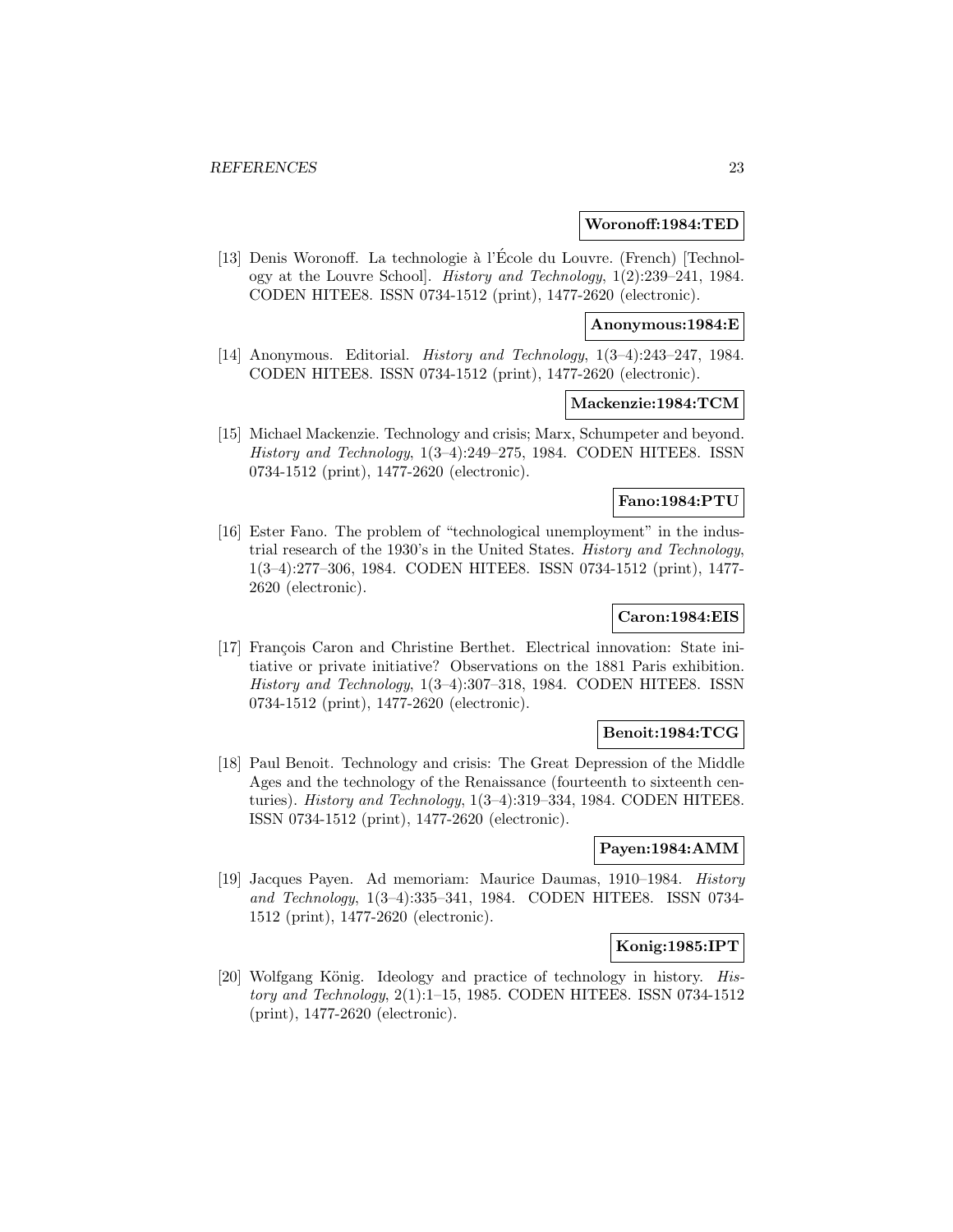# **Duffy:1985:MTL**

[21] Michael C. Duffy. Mechanics, thermodynamics and locomotive design: Analytical methods and the classic form. History and Technology, 2(1): 17–61, 1985. CODEN HITEE8. ISSN 0734-1512 (print), 1477-2620 (electronic).

# **Piaskowski:1985:MPH**

[22] Jerzy Piaskowski. Metallurgy in Plinius' Historia naturalis. History and Technology, 2(1):63–75, 1985. CODEN HITEE8. ISSN 0734-1512 (print), 1477-2620 (electronic).

# **Redondi:1985:AWG**

[23] Pietro Redondi. Along the water: The genius and the theory D'Alembert, Condorcet and Bossut and the Picardy Canal controversy. History and Technology, 2(1):77–110, 1985. CODEN HITEE8. ISSN 0734-1512 (print), 1477-2620 (electronic).

# **Anonymous:1985:PR**

[24] Anonymous. Publications received 1983–1984. History and Technology, 2 (1):113–114, 1985. CODEN HITEE8. ISSN 0734-1512 (print), 1477-2620 (electronic).

# **Anonymous:1985:EBa**

[25] Anonymous. Editorial board. History and Technology, 2(1):ebi, 1985. CODEN HITEE8. ISSN 0734-1512 (print), 1477-2620 (electronic).

#### **Sigaut:1985:MET**

[26] François Sigaut. More (and enough) on technology! *History and Tech*nology, 2(2):115–132, 1985. CODEN HITEE8. ISSN 0734-1512 (print), 1477-2620 (electronic).

# **Fox:1985:BPE**

[27] Robert Fox and Anna Guagnini. Britain in perspective: The European context of industrial training and innovation, 1880–1914. History and Technology, 2(2):133–150, 1985. CODEN HITEE8. ISSN 0734-1512 (print), 1477-2620 (electronic).

# **Gooding:1985:ECF**

[28] David Gooding. Experiment and concept formation in electromagnetic science and technology in England in the 1820s. History and Technology, 2(2):151–176, 1985. CODEN HITEE8. ISSN 0734-1512 (print), 1477-2620 (electronic).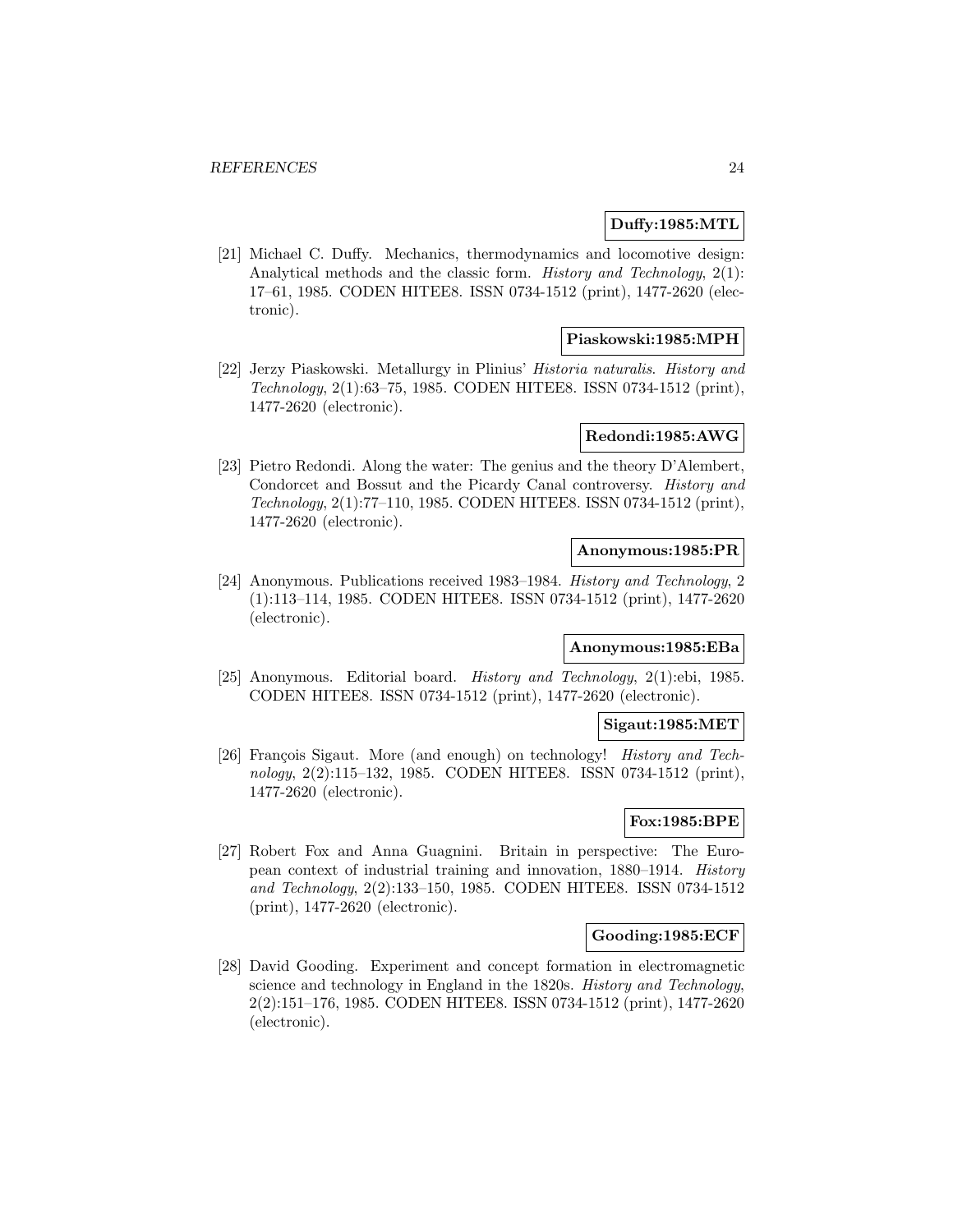#### **Cazenobe:1985:ENE**

[29] Jean Cazenobe. Essence et naissance de l'électroaimant. (French) [Gasoline and birth of the electromagnet]. History and Technology, 2(2):177– 201, 1985. CODEN HITEE8. ISSN 0734-1512 (print), 1477-2620 (electronic).

# **Sleeswyk:1985:PBI**

[30] Andr´e Wegener Sleeswyk. Pyramid building as an integrated process. History and Technology, 2(2):203–230, 1985. CODEN HITEE8. ISSN 0734-1512 (print), 1477-2620 (electronic).

# **Garcon:1985:PHT**

[31] François Garçon. Pour une histoire des télécommunications et de l'informatique. (French) [For a history of telecommunications and informatics]. History and Technology, 2(2):231–234, 1985. CODEN HITEE8. ISSN 0734-1512 (print), 1477-2620 (electronic).

# **Anonymous:1985:EBb**

[32] Anonymous. Editorial board. History and Technology, 2(2):ebi, 1985. CODEN HITEE8. ISSN 0734-1512 (print), 1477-2620 (electronic).

# **Wislicki:1985:TBM**

[33] Alfred Wiślicki. Transformability of basic models of machines. History and Technology, 2(3):235–244, 1985. CODEN HITEE8. ISSN 0734-1512 (print), 1477-2620 (electronic).

#### **Misa:1985:CMC**

[34] Thomas J. Misa. The changing market for chemical knowledge: Applied chemistry and chemical engineering in the Delaware Valley, 1851–1929. History and Technology, 2(3):245–268, 1985. CODEN HITEE8. ISSN 0734-1512 (print), 1477-2620 (electronic).

# **Stutzner:1985:DTE**

[35] Heinz Stützner and Dagmar Szöllösi. The development of technical education during the second stage of the industrial revolution in Saxony. History and Technology, 2(3):269–282, 1985. CODEN HITEE8. ISSN 0734-1512 (print), 1477-2620 (electronic).

# **Cloarec:1985:MIF**

[36] Gisèle Cloarec. Ménage et industrie. (French) [Household and industry]. History and Technology, 2(3):283–284, 1985. CODEN HITEE8. ISSN 0734-1512 (print), 1477-2620 (electronic).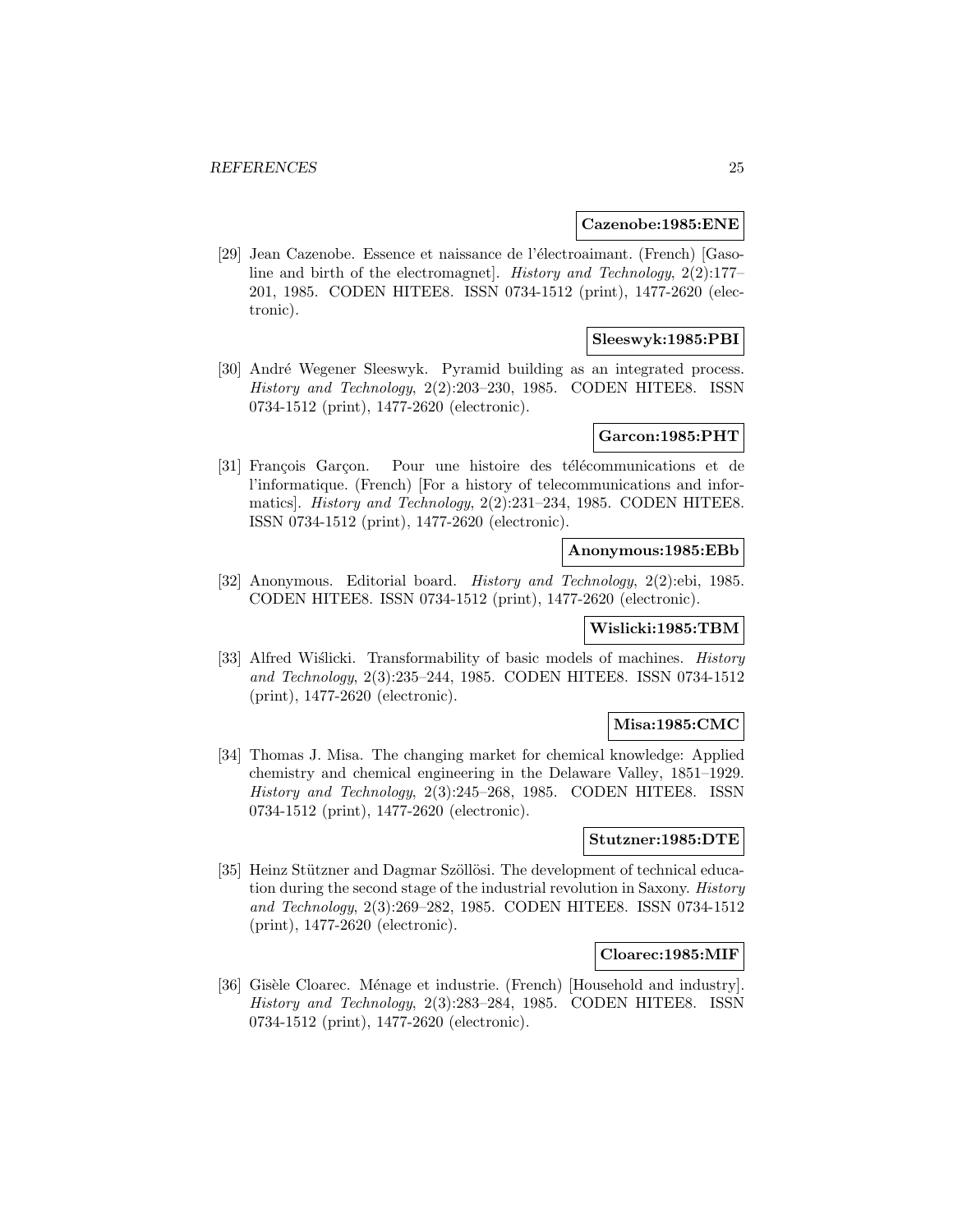# **Mihail:1985:TCR**

[37] Dr. Zamfira Mihail. Technologie et culture roumaines. (French) [Roman technology and culture]. History and Technology, 2(3):285–288, 1985. CO-DEN HITEE8. ISSN 0734-1512 (print), 1477-2620 (electronic).

# **Anonymous:1985:A**

[38] Anonymous. Abstracts. History and Technology, 2(3):289–291, 1985. CO-DEN HITEE8. ISSN 0734-1512 (print), 1477-2620 (electronic).

# **Anonymous:1985:E**

[39] Anonymous. Errata. History and Technology, 2(3):293, 1985. CODEN HITEE8. ISSN 0734-1512 (print), 1477-2620 (electronic).

# **Anonymous:1985:EBc**

[40] Anonymous. Editorial board. History and Technology, 2(3):ebi, 1985. CODEN HITEE8. ISSN 0734-1512 (print), 1477-2620 (electronic).

# **Piaskowski:1986:TMH**

[41] Jerzy Piaskowski and Helena Piaskowska. Technometry as a methodology of the history of technology. History and Technology, 2(4):295–308, 1986. CODEN HITEE8. ISSN 0734-1512 (print), 1477-2620 (electronic).

# **Willis:1986:CLJ**

[42] John Willis. Le canal de Lachine jusqu'en 1870: Origine et fonction d'un canal hydraulique. (French) [The Lachine Canal up to 1870: Origin and function of a hydraulic canal]. History and Technology, 2(4):309–329, 1986. CODEN HITEE8. ISSN 0734-1512 (print), 1477-2620 (electronic).

# **Gillispie:1986:FSP**

[43] Charles C. Gillispie. The Fonds Seguin at Privas. *History and Technology*, 2(4):331–334, 1986. CODEN HITEE8. ISSN 0734-1512 (print), 1477-2620 (electronic).

# **Nordon:1986:IAB**

[44] Marcel Nordon. Introduction and analysis of the 21 books of devices and of machines by Pseudo Juanelo Turriano. History and Technology, 2(4): 335–365, 1986. CODEN HITEE8. ISSN 0734-1512 (print), 1477-2620 (electronic).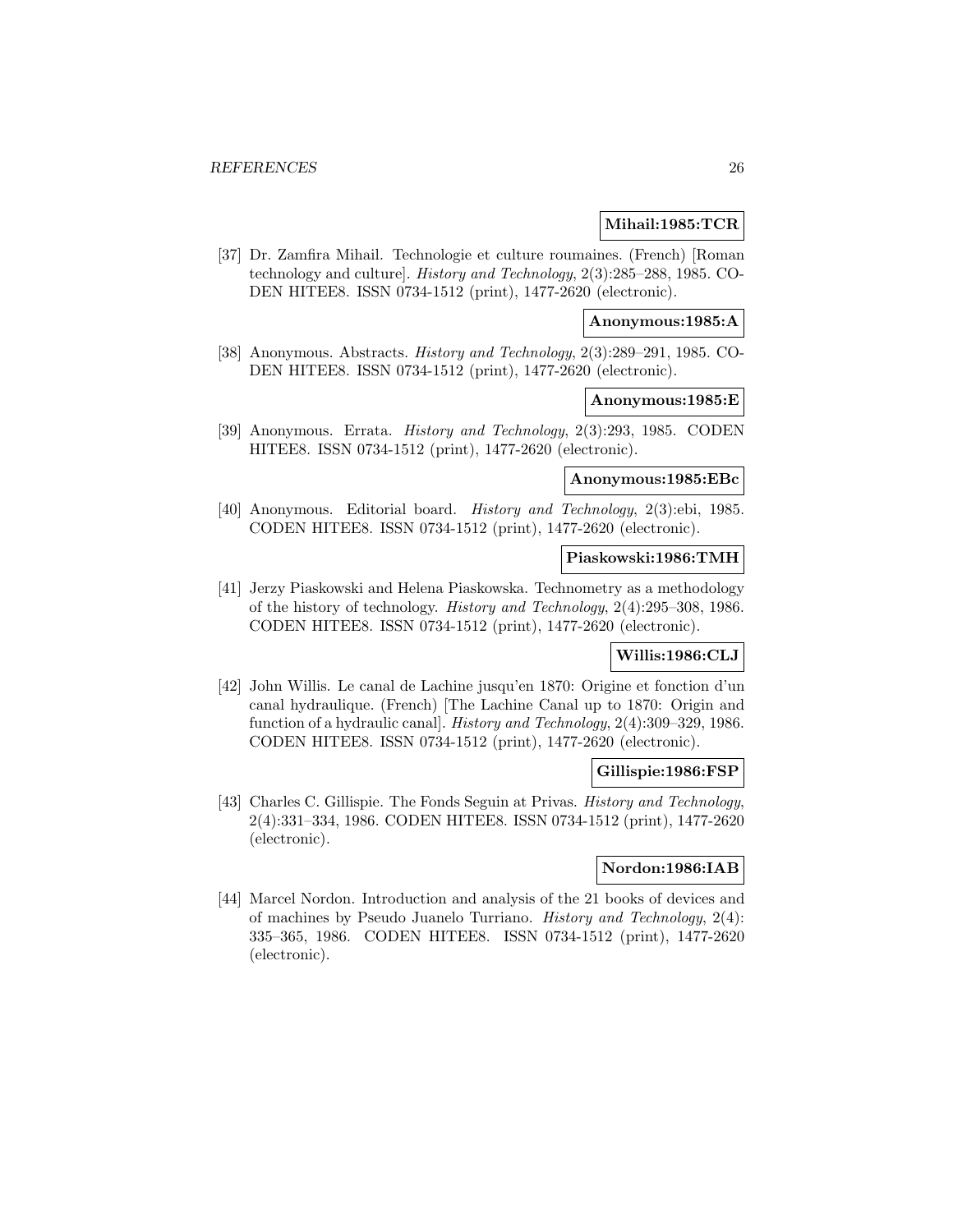# **Cardwell:1986:R**

[45] Donald S. L. Cardwell, Charles C. Gillispie, and André Guillerme. Reviews. History and Technology, 2(4):367–372, 1986. CODEN HITEE8. ISSN 0734-1512 (print), 1477-2620 (electronic).

# **Anonymous:1986:PR**

[46] Anonymous. Publications received 1984–1985. History and Technology, 2 (4):373–374, 1986. CODEN HITEE8. ISSN 0734-1512 (print), 1477-2620 (electronic).

# **Anonymous:1986:Aa**

[47] Anonymous. Abstracts. History and Technology, 2(4):375–377, 1986. CO-DEN HITEE8. ISSN 0734-1512 (print), 1477-2620 (electronic).

# **Anonymous:1986:EBa**

[48] Anonymous. Editorial board. *History and Technology*, 2(4):ebi, 1986. CODEN HITEE8. ISSN 0734-1512 (print), 1477-2620 (electronic).

# **Furtado:1986:LTS**

[49] Andre Furtado. Long term scenarios for Latin America and the new technological revolution. History and Technology, 3(1):1–23, 1986. CODEN HITEE8. ISSN 0734-1512 (print), 1477-2620 (electronic).

# **Guillerme:1986:LCI**

[50] André Guillerme. From lime to cement: The industrial revolution in French civil engineering (1770–1850). History and Technology, 3(1):25–85, 1986. CODEN HITEE8. ISSN 0734-1512 (print), 1477-2620 (electronic).

# **Duffy:1986:MTL**

[51] M. C. Duffy. Mechanics, thermodynamics & locomotive design: The turbine-condenser locomotive. History and Technology, 3(1):87–122, 1986. CODEN HITEE8. ISSN 0734-1512 (print), 1477-2620 (electronic).

# **Anonymous:1986:Ab**

[52] Anonymous. Abstracts. History and Technology, 3(1):123–126, 1986. CO-DEN HITEE8. ISSN 0734-1512 (print), 1477-2620 (electronic).

# **Anonymous:1986:EBb**

[53] Anonymous. Editorial board. History and Technology, 3(1):ebi, 1986. CODEN HITEE8. ISSN 0734-1512 (print), 1477-2620 (electronic).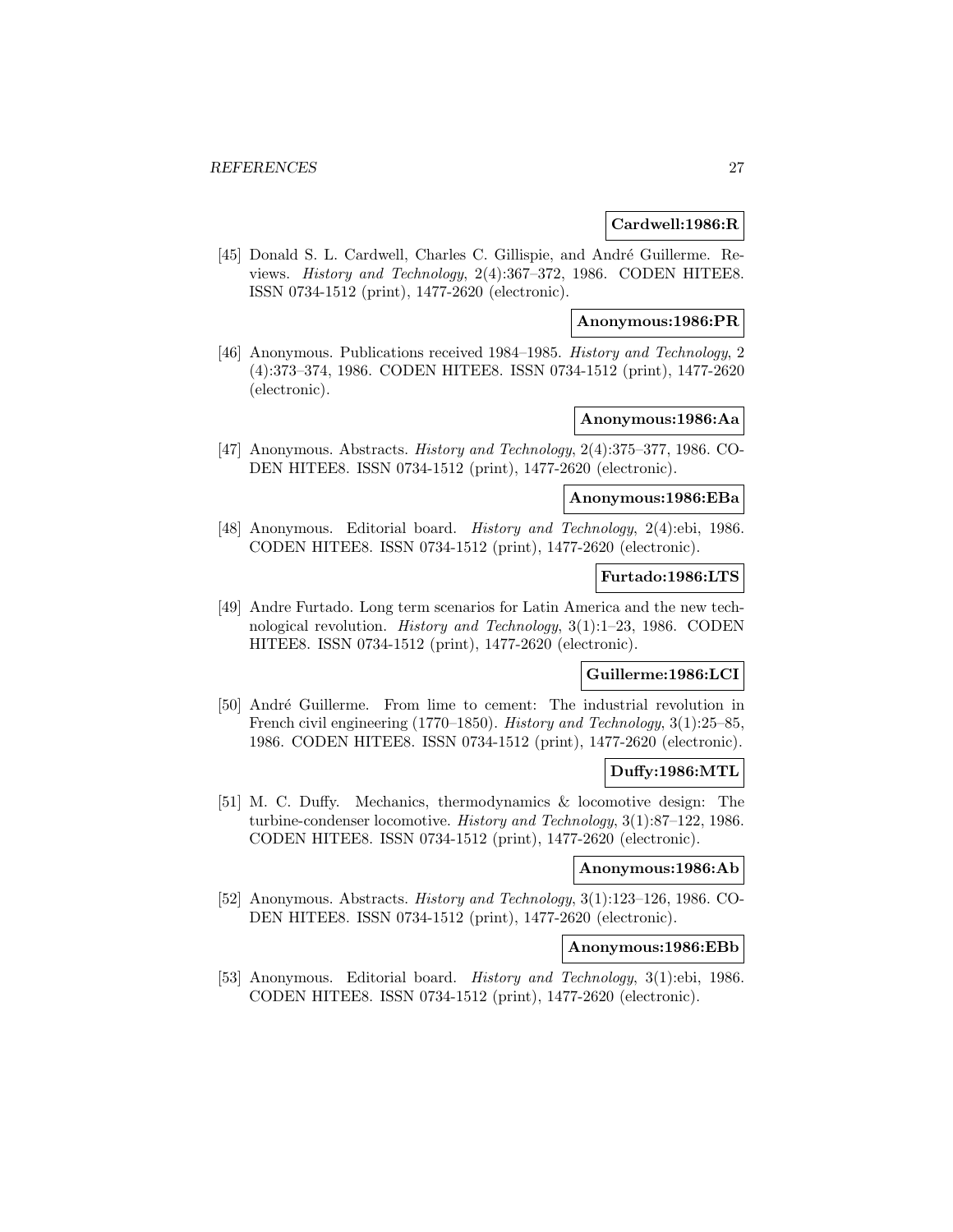# **Gille:1987:TPS**

[54] Bertrand Gille. Technical progress and society: Historical perspective. History and Technology, 3(2):127–153, 1987. CODEN HITEE8. ISSN 0734-1512 (print), 1477-2620 (electronic).

# **Duffy:1987:MTL**

[55] M. C. Duffy. Mechanics, thermodynamics & locomotive design: The high pressure steam locomotive. History and Technology, 3(2):155–192, 1987. CODEN HITEE8. ISSN 0734-1512 (print), 1477-2620 (electronic).

# **Stolz:1987:CBD**

[56] Rüdiger Stolz and Rüdiger Schwaiberger. The correlation between dye chemistry and pharmacy in creating the modern chemotherapy. History and Technology, 3(2):193–203, 1987. CODEN HITEE8. ISSN 0734-1512 (print), 1477-2620 (electronic).

# **Zelbstein:1987:LIJ**

[57] Uri Zelbstein. L'histoire d'une invention: Julien Belleville et sa chaudière a tubes d'eau. (French) [The story of an invention: Julien Belleville and his ` water-tube boiler]. *History and Technology*,  $3(2):205-218$ , 1987. CODEN HITEE8. ISSN 0734-1512 (print), 1477-2620 (electronic).

#### **Anonymous:1987:Aa**

[58] Anonymous. Abstracts. History and Technology, 3(2):221–223, 1987. CO-DEN HITEE8. ISSN 0734-1512 (print), 1477-2620 (electronic).

#### **Anonymous:1987:EBa**

[59] Anonymous. Editorial board. History and Technology, 3(2):ebi, 1987. CODEN HITEE8. ISSN 0734-1512 (print), 1477-2620 (electronic).

#### **Bernstein:1987:RAM**

[60] Michael A. Bernstein. The response of American manufacturing industries to the Great Depression. History and Technology, 3(3):225–248, 1987. CODEN HITEE8. ISSN 0734-1512 (print), 1477-2620 (electronic).

#### **Fano:1987:TPD**

[61] Ester Fano. Technical progress as a destabilizing factor and as an agent of recovery in the United States between the two world wars. History and Technology, 3(3):249–274, 1987. CODEN HITEE8. ISSN 0734-1512 (print), 1477-2620 (electronic).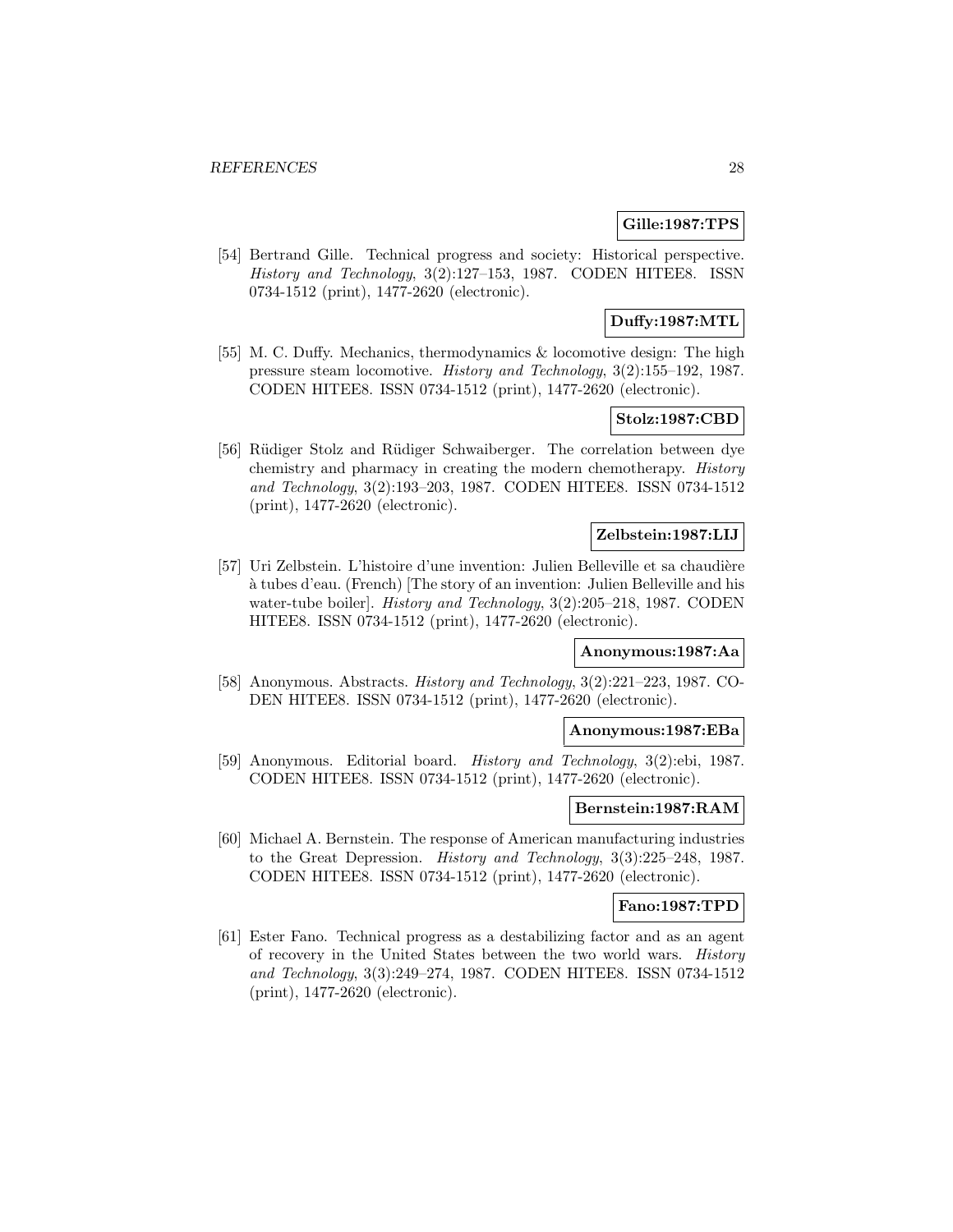# **Guay:1987:CSA**

 $[62]$  Yves Guay. Les centres de science américains: Évolution d'une institution culturelle au pays de la libre entreprise. (French) [US science centers: evolution of a cultural institution in the country of free enterprise]. History and Technology, 3(3):275–328, 1987. CODEN HITEE8. ISSN 0734-1512 (print), 1477-2620 (electronic).

# **Fano:1987:EAT**

[63] Ester Fano. Early American technological Edens. History and Technology, 3(3):329–338, 1987. CODEN HITEE8. ISSN 0734-1512 (print), 1477-2620 (electronic).

# **Bulferetti:1987:PTC**

 $[64]$  Luigi Bulferetti. À propos de technométrie comme méthode historique. (French) [On technometrics as a historical method]. History and Technology, 3(3):339–341, 1987. CODEN HITEE8. ISSN 0734-1512 (print), 1477-2620 (electronic). See reply [65].

# **Piaskowski:1987:RB**

[65] Jerzy Piaskowski and Helena Piaskowska. Reply to L. Bulferretti. History and Technology, 3(3):343, 1987. CODEN HITEE8. ISSN 0734-1512 (print), 1477-2620 (electronic). See [64].

# **Anonymous:1987:Ab**

[66] Anonymous. Abstracts. History and Technology, 3(3):345–348, 1987. CO-DEN HITEE8. ISSN 0734-1512 (print), 1477-2620 (electronic).

#### **Anonymous:1987:EBb**

[67] Anonymous. Editorial board. History and Technology, 3(3):ebi, 1987. CODEN HITEE8. ISSN 0734-1512 (print), 1477-2620 (electronic).

# **Presutti:1987:PQA**

[68] William D. Presutti, Jr. Productivity: Questioning the assumptions for improvement — a role for applied history. History and Technology,  $3(4)$ : 349–364, 1987. CODEN HITEE8. ISSN 0734-1512 (print), 1477-2620 (electronic).

# **Butrica:1987:TGE**

[69] Andrew J. Butrica. Telegraphy and the genesis of electrical engineering institutions in France, 1845–1895. History and Technology, 3(4):365–380, 1987. CODEN HITEE8. ISSN 0734-1512 (print), 1477-2620 (electronic).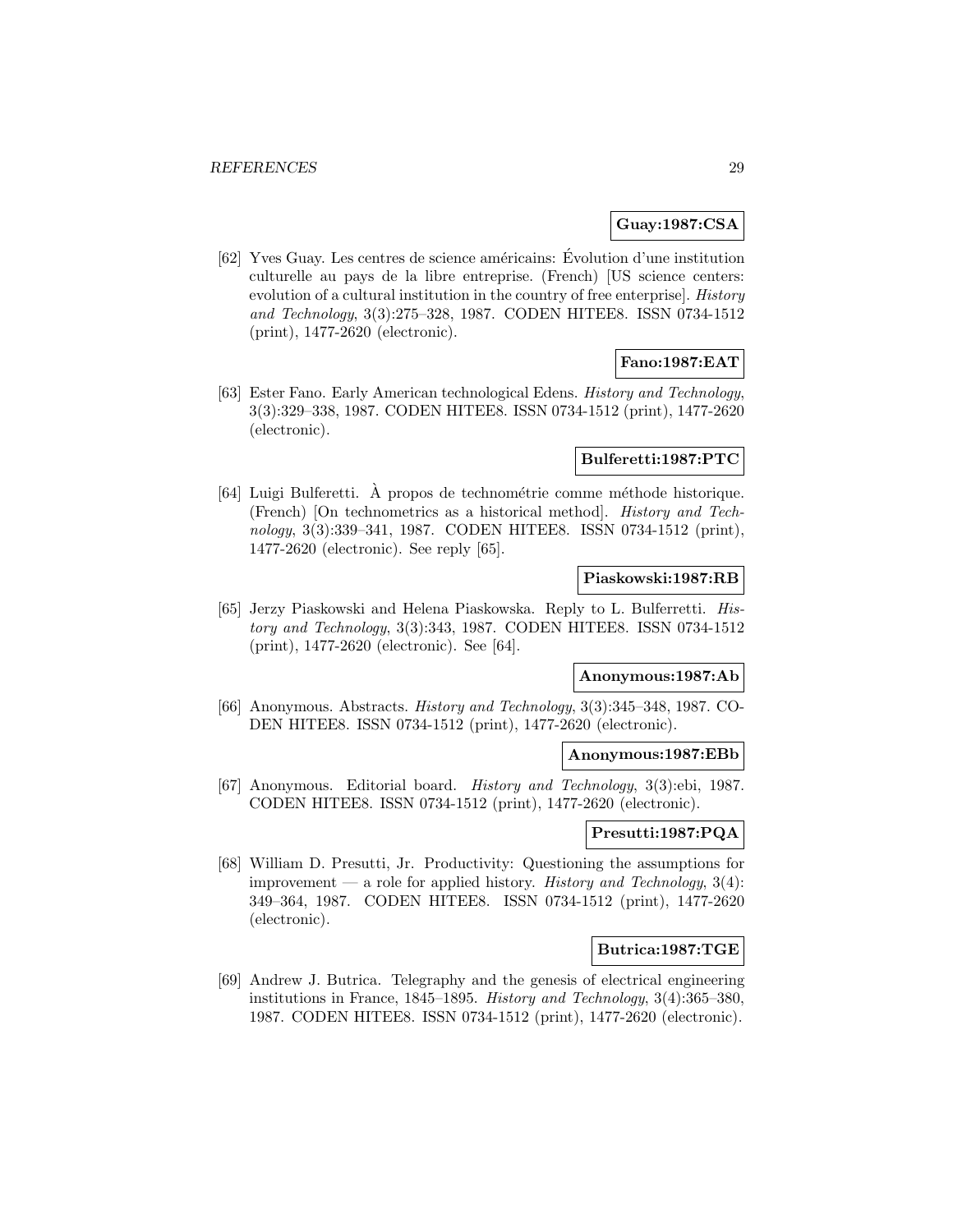#### **Simonenko:1987:FTS**

[70] O. D. Simonenko. Formation of the technical science in electrical engineering. History and Technology, 3(4):381–396, 1987. CODEN HITEE8. ISSN 0734-1512 (print), 1477-2620 (electronic).

# **Anonymous:1987:PR**

[71] Anonymous. Publications received 1986–1987. History and Technology, 3 (4):397–398, 1987. CODEN HITEE8. ISSN 0734-1512 (print), 1477-2620 (electronic).

# **Anonymous:1987:Ac**

[72] Anonymous. Abstracts. History and Technology, 3(4):399–401, 1987. CO-DEN HITEE8. ISSN 0734-1512 (print), 1477-2620 (electronic).

# **Anonymous:1987:E**

[73] Anonymous. Erratum. History and Technology, 3(4):403, 1987. CODEN HITEE8. ISSN 0734-1512 (print), 1477-2620 (electronic).

# **Anonymous:1987:EBc**

[74] Anonymous. Editorial board. History and Technology, 3(4):ebi, 1987. CODEN HITEE8. ISSN 0734-1512 (print), 1477-2620 (electronic).

# **Redondi:1987:F**

[75] Pietro Redondi. Foreword. History and Technology, 4(1–4):1–6, 1987. CODEN HITEE8. ISSN 0734-1512 (print), 1477-2620 (electronic).

# **Canguilhem:1987:P**

[76] Georges Canguilhem. Preface. History and Technology, 4(1–4):7–10, 1987. CODEN HITEE8. ISSN 0734-1512 (print), 1477-2620 (electronic).

# **Clavelin:1987:DKD**

[77] Maurice Clavelin. Le débat Koyré–Duhem, hier et aujourd'hui. (French) [The Koyré–Duhem debate, yesterday and today]. History and Technology, 4(1–4):13–35, 1987. CODEN HITEE8. ISSN 0734-1512 (print), 1477-2620 (electronic).

#### **Taton:1987:AKE**

[78] René Taton. Alexandre Koyré et l'essor de l'histoire des sciences en France (1933 à 1964). (French) [Alexandre Koyré and the development of the history of science in France (1933–1964). *History and Technology*, 4(1– 4):37–53, 1987. CODEN HITEE8. ISSN 0734-1512 (print), 1477-2620 (electronic).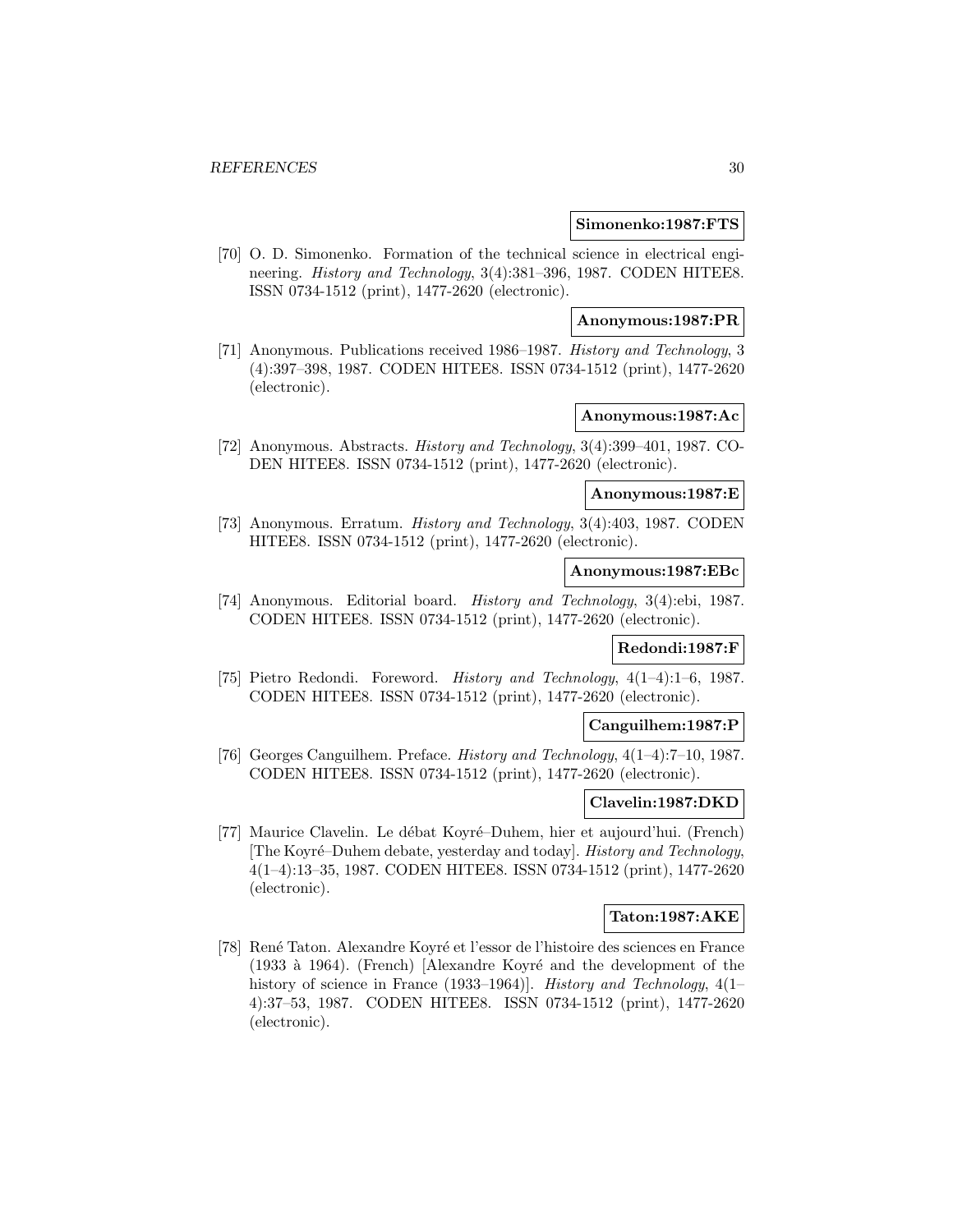# **Cohen:1987:AKA**

[79] I. Bernard Cohen. Alexandre Koyré in America — some personal reminiscences. History and Technology, 4(1–4):55–70, 1987. CODEN HITEE8. ISSN 0734-1512 (print), 1477-2620 (electronic).

# **Murdoch:1987:AKH**

[80] John. E. Murdoch. Alexandre Koyré and the history of science in America: Some doctrinal and personal reflections. History and Technology, 4(1– 4):71–79, 1987. CODEN HITEE8. ISSN 0734-1512 (print), 1477-2620 (electronic).

# **Crombie:1987:AKG**

[81] Alistair C. Crombie. Alexandre Koyré and Great Britain: Galileo and Mersenne. History and Technology, 4(1–4):81–92, 1987. CODEN HITEE8. ISSN 0734-1512 (print), 1477-2620 (electronic).

# **Casini:1987:CKI**

[82] Paolo Casini. Considérations sur Koyré et l'Italie. (French) [considerations on Koyr´e and Italy]. History and Technology, 4(1–4):93–99, 1987. CODEN HITEE8. ISSN 0734-1512 (print), 1477-2620 (electronic).

### **Amsterdamski:1987:PSF**

[83] Stefan Amsterdamski. La philosophie en science. (French) [Philosophy in science]. History and Technology, 4(1-4):103-113, 1987. CODEN HITEE8. ISSN 0734-1512 (print), 1477-2620 (electronic).

# **Elkana:1987:AKB**

[84] Yehuda Elkana. Alexandre Koyré: Between the history of ideas and soci-ology of disembodied knowledge. History and Technology, 4(1–4):115–148, 1987. CODEN HITEE8. ISSN 0734-1512 (print), 1477-2620 (electronic).

# **Schuhmann:1987:KPA**

[85] Karl Schuhmann. Koyré et les phénoménologues allemands. (French) [Koyré and German phenomenologists]. History and Technology, 4(1– 4):149–167, 1987. CODEN HITEE8. ISSN 0734-1512 (print), 1477-2620 (electronic).

# **Biagioli:1987:MKT**

[86] Mario Biagioli. Meyerson and Koyré: Toward a dialectic of scientific change. History and Technology, 4(1–4):169–182, 1987. CODEN HITEE8. ISSN 0734-1512 (print), 1477-2620 (electronic).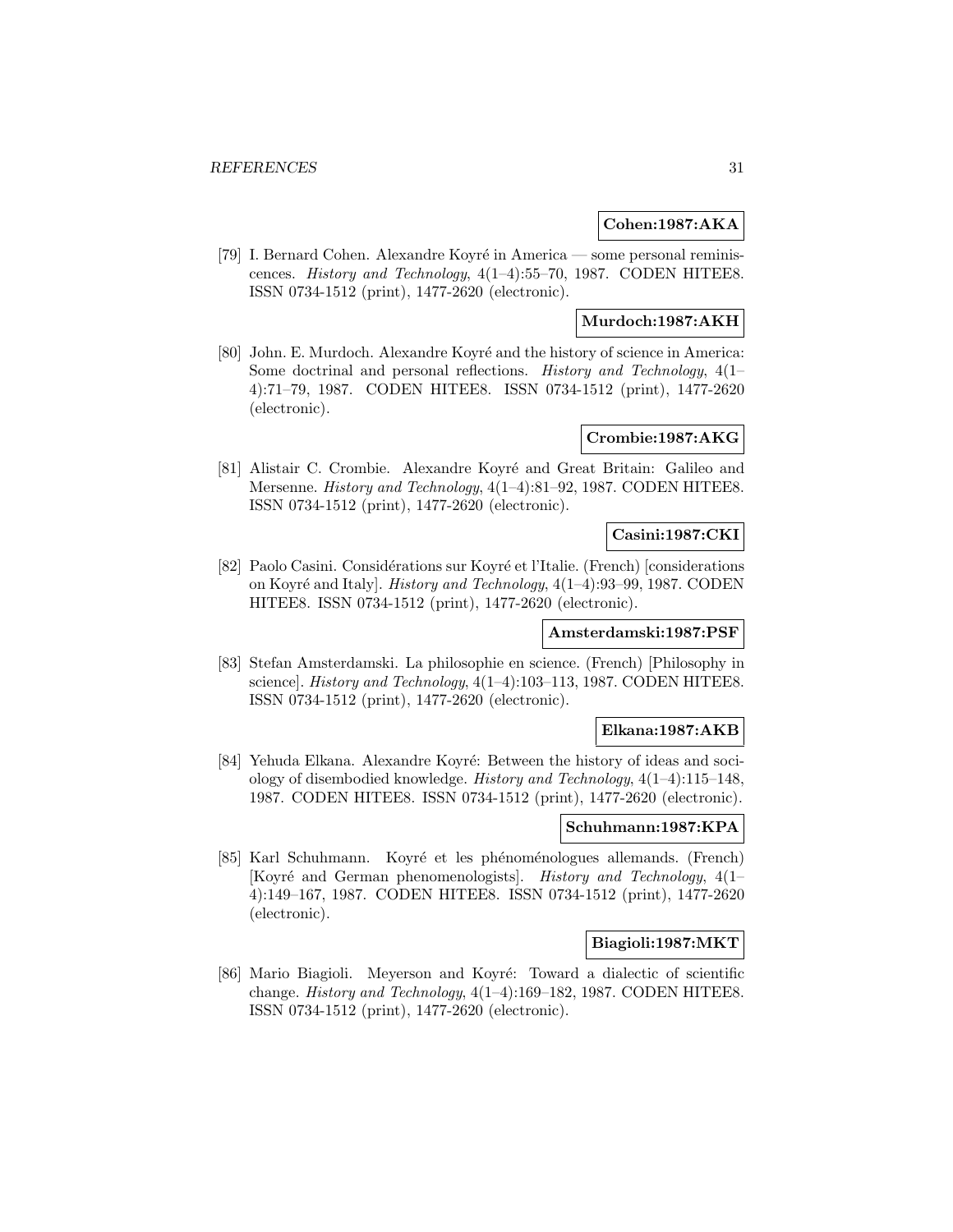### **Cohen:1987:REE**

[87] I. Bernard Cohen. Revolution, evolution and emergence in the development of modern science. History and Technology, 4(1–4):183–211, 1987. CODEN HITEE8. ISSN 0734-1512 (print), 1477-2620 (electronic).

# **Gillispie:1987:SPS**

[88] Charles C. Gillispie. Science and politics, with special reference to revolutionary and Napoleonic France. History and Technology, 4(1–4):213–223, 1987. CODEN HITEE8. ISSN 0734-1512 (print), 1477-2620 (electronic).

# **Hall:1987:KDE**

[89] Marie Boas Hall. Koyré and the development of empiricism in the later Renaissance. History and Technology, 4(1–4):225–233, 1987. CODEN HITEE8. ISSN 0734-1512 (print), 1477-2620 (electronic).

# **Galluzzi:1987:LVE**

[90] Paolo Galluzzi. Leonardo da Vinci: From the "elementi macchinali" to the man-machine. History and Technology, 4(1–4):235–265, 1987. CODEN HITEE8. ISSN 0734-1512 (print), 1477-2620 (electronic).

#### **Ashworth:1987:INP**

[91] William B. Ashworth, Jr. Iconography of a new physics. History and Technology, 4(1–4):267–297, 1987. CODEN HITEE8. ISSN 0734-1512 (print), 1477-2620 (electronic).

#### **Wallace:1987:EJH**

[92] William A. Wallace. The early Jesuits and the heritage of Domingo de Soto. History and Technology, 4(1–4):301–320, 1987. CODEN HITEE8. ISSN 0734-1512 (print), 1477-2620 (electronic).

# **Carugo:1987:JPN**

[93] Adriano Carugo. Les Jésuites et la philosophie naturelle de Galilée: Benedictus Pererius et le *De motu gravium* de Galilée. (French) [Jesuits and the natural philosophy of Galileo: Benedictus Pererius and galileo's De motu gravium]. History and Technology, 4(1–4):321–333, 1987. CODEN HITEE8. ISSN 0734-1512 (print), 1477-2620 (electronic).

#### **Costabel:1987:SSM**

[94] Pierre Costabel. Science et spiritualité: La mouvance de l'Oratoire. (French) [Science and spirituality: The movement of the Oratory]. History and Technology, 4(1–4):335–340, 1987. CODEN HITEE8. ISSN 0734-1512 (print), 1477-2620 (electronic).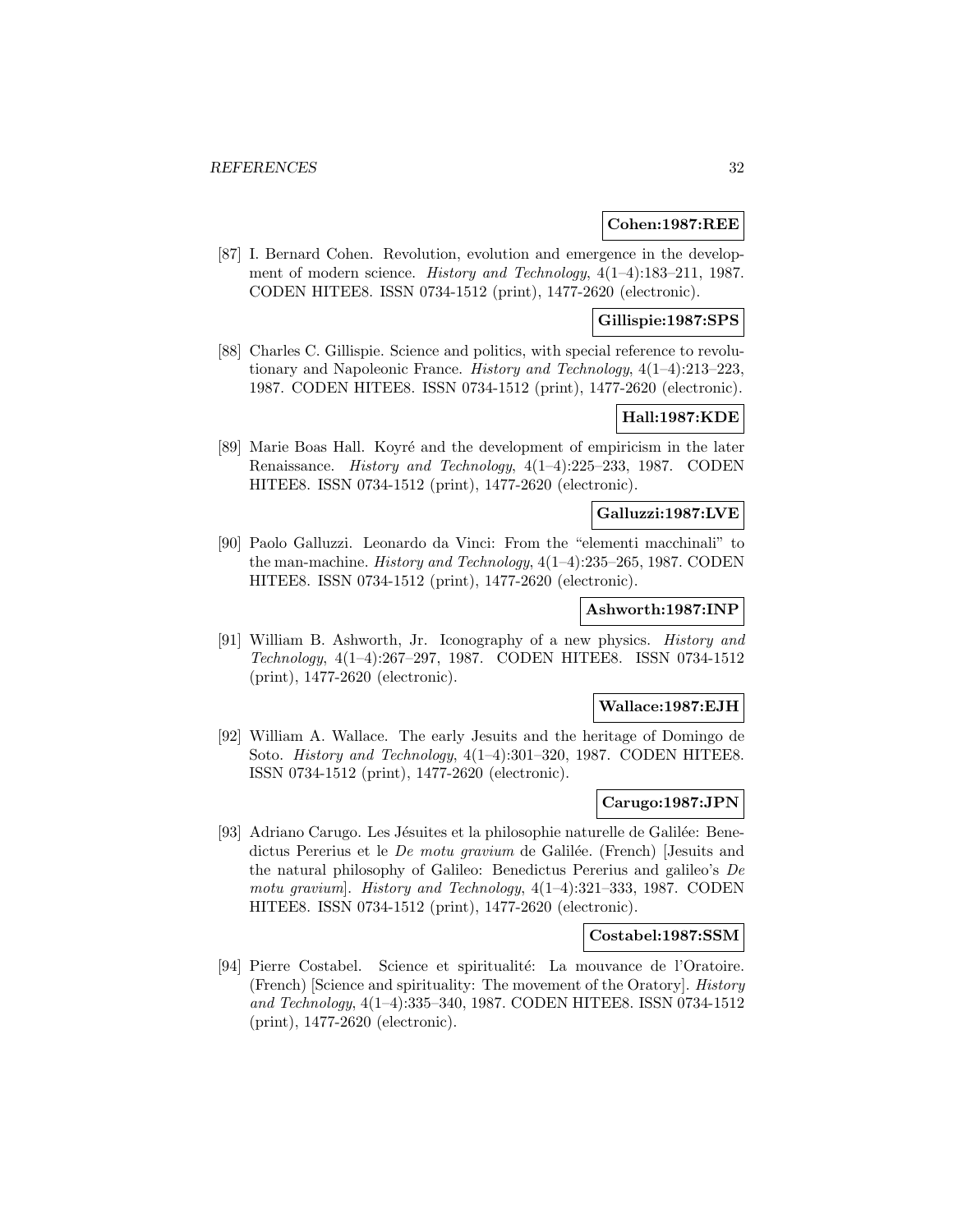#### **Labrousse:1987:RVS**

[95] Elisabeth Labrousse. Les réformés et la vie scientifique en France au XVII<sup>e</sup> siècle: Pistes d'explication d'une carence. (French) [Reforms and scientific life in France in the XVIIth century: possible explanations of deficiency]. History and Technology, 4(1–4):341–349, 1987. CODEN HITEE8. ISSN 0734-1512 (print), 1477-2620 (electronic).

# **Beaulieu:1987:IDD**

[96] Armand Beaulieu. Importance du dialogue: Mersenne et son groupe. (French) [Importance of dialogue: Mersenne and his group]. History and Technology, 4(1–4):351–364, 1987. CODEN HITEE8. ISSN 0734-1512 (print), 1477-2620 (electronic).

# **Westman:1987:PCA**

[97] Robert S. Westman. La préface de Copernic au pape: Esthétique humaniste et réforme de l'église. (French) [The preface of Copernicus to the Pope: Humanist aesthetics and church reform]. History and Technology,  $4(1-4)$ : 365–384, 1987. CODEN HITEE8. ISSN 0734-1512 (print), 1477-2620 (electronic).

# **Westfall:1987:PPG**

[98] Richard S. Westfall. Patronage and the publication of Galileo's Dialogue. History and Technology, 4(1–4):385–399, 1987. CODEN HITEE8. ISSN 0734-1512 (print), 1477-2620 (electronic).

#### **Hahn:1987:CPS**

[99] Roger Hahn. Changing patterns for the support of scientists from Louis XIV to Napoleon. History and Technology, 4(1–4):401–411, 1987. CODEN HITEE8. ISSN 0734-1512 (print), 1477-2620 (electronic).

#### **Fox:1987:PCP**

[100] Robert Fox. La professionnalisation: Un concept pour l'historien de la science française au XIX<sup>e</sup> siècle. (French) [Professionalisation: a concept for the historian of French science in the nineteenth century]. History and Technology, 4(1–4):413–422, 1987. CODEN HITEE8. ISSN 0734-1512 (print), 1477-2620 (electronic).

#### **Beaujouan:1987:AKE**

[101] Guy Beaujouan. Alexandre Koyré, l'évêque Tempier et les censures de 1277. (French) [Alexander Koyré, Bishop Tempier and the censures of 1277]. History and Technology, 4(1–4):425–429, 1987. CODEN HITEE8. ISSN 0734-1512 (print), 1477-2620 (electronic).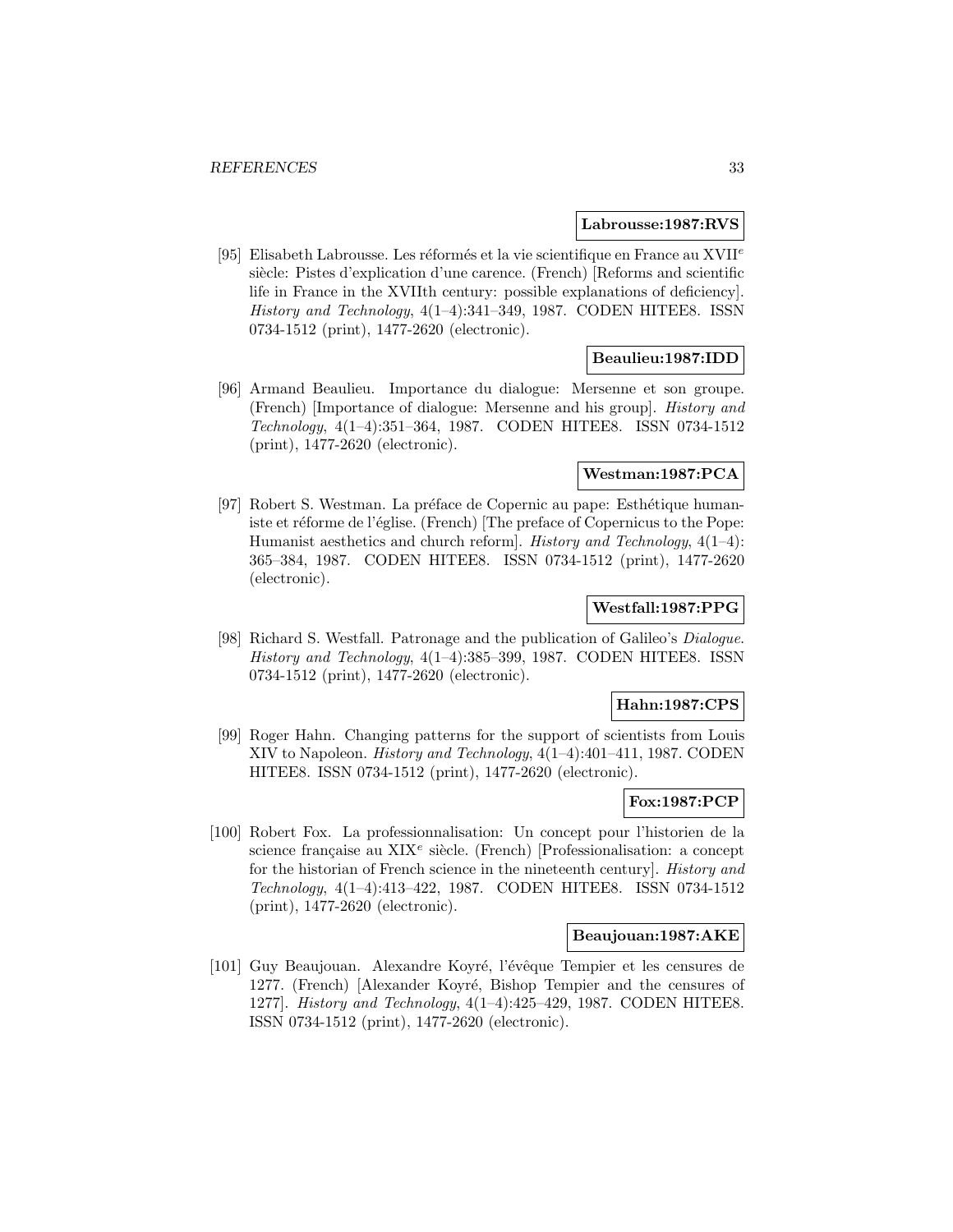### **Lindberg:1987:CDH**

[102] David C. Lindberg. Continuity and discontinuity in the history of optics: Kepler and the medieval tradition. History and Technology, 4(1–4): 431–448, 1987. CODEN HITEE8. ISSN 0734-1512 (print), 1477-2620 (electronic).

# **Rashed:1987:PMC**

[103] Roshdi Rashed. La périodisation des mathématiques classiques. History and Technology, 4(1–4):449–454, 1987. CODEN HITEE8. ISSN 0734-1512 (print), 1477-2620 (electronic).

# **Halleux:1987:KPM**

[104] Robert Halleux. Koyré parmi les masques et les visages de Paracelse. (French) [Koyré among masks and the faces of Paracelsus]. History and Technology, 4(1–4):455–464, 1987. CODEN HITEE8. ISSN 0734-1512 (print), 1477-2620 (electronic).

# **Zambelli:1987:HME**

[105] Paola Zambelli. Hermétisme, mystique, empirisme. History and Technology, 4(1–4):465–483, 1987. CODEN HITEE8. ISSN 0734-1512 (print), 1477-2620 (electronic).

# **Hall:1987:AKS**

[106] A. Rupert Hall. Alexandre Koyré and the scientific revolution. *History* and Technology, 4(1–4):485–496, 1987. CODEN HITEE8. ISSN 0734-1512 (print), 1477-2620 (electronic).

# **Coumet:1987:AKR**

[107] Ernest Coumet. Alexandre Koyré: La révolution scientifique introuvable?. (French) [Alexandre Koyré: the lost scientific revolution?]. *History and* Technology, 4(1–4):497–529, 1987. CODEN HITEE8. ISSN 0734-1512 (print), 1477-2620 (electronic).

### **Landes:1987:TRS**

[108] David S. Landes. Techniques et révolutions scientifiques: L'exemple de la mesure du temps. (French) [Technical and scientific revolutions: The example of the measurement of time]. History and Technology,  $4(1-4)$ : 531–541, 1987. CODEN HITEE8. ISSN 0734-1512 (print), 1477-2620 (electronic).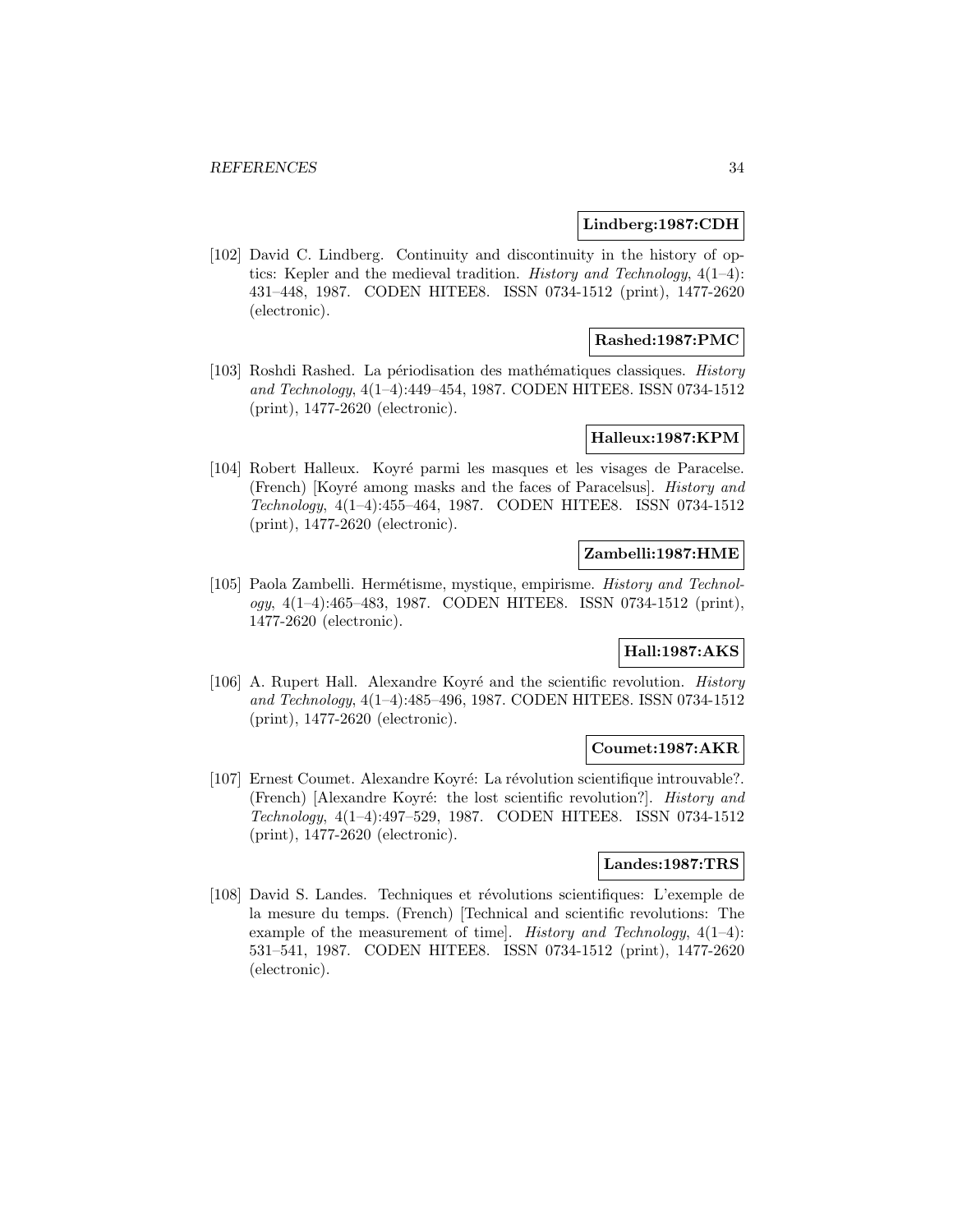#### **Moscovici:1987:ECQ**

[109] Serge Moscovici. Est-ce qu'il y a des contre-révolutions scientifiques?. (French) [Are there scientific counter-revolutions?]. History and Technology, 4(1–4):543–559, 1987. CODEN HITEE8. ISSN 0734-1512 (print), 1477-2620 (electronic).

# **Gil:1987:PQO**

[110] Fernando Gil. La postérité de la "query n° 31": Oppositions programmatiques et continuité explicative. (French) [The posterity of "query number 31": Programmatic objections and explanatory continuity]. History and Technology, 4(1–4):561–573, 1987. CODEN HITEE8. ISSN 0734-1512 (print), 1477-2620 (electronic).

# **Anonymous:1987:C**

[111] Anonymous. Contributors. History and Technology, 4(1–4):575–581, 1987. CODEN HITEE8. ISSN 0734-1512 (print), 1477-2620 (electronic).

# **Anonymous:1987:EBd**

[112] Anonymous. Editorial board. History and Technology, 4(1–4):ebi, 1987. CODEN HITEE8. ISSN 0734-1512 (print), 1477-2620 (electronic).

# **Danko:1988:ALD**

[113] George M. Danko and Friedrich B. Prinz. An analysis of lathe development using artificial intelligence techniques. History and Technology,  $5(1)$ :1-29, 1988. CODEN HITEE8. ISSN 0734-1512 (print), 1477-2620 (electronic).

# **Faltas:1988:IFO**

[114] Sami Faltas. The invention of fibre-optic communications. History and Technology, 5(1):31–49, 1988. CODEN HITEE8. ISSN 0734-1512 (print), 1477-2620 (electronic).

# **Guntau:1988:HOP**

[115] Martin Guntau. The history of the origins of the Prussian Geological Survey in Berlin (1873). History and Technology, 5(1):51–58, 1988. CODEN HITEE8. ISSN 0734-1512 (print), 1477-2620 (electronic).

# **Brooks:1988:SSTa**

[116] Randall C. Brooks. Standard screw threads for scientific instruments. Part I: Production techniques and the Filière Suisse. History and Technology, 5(1):59–76, 1988. CODEN HITEE8. ISSN 0734-1512 (print), 1477-2620 (electronic).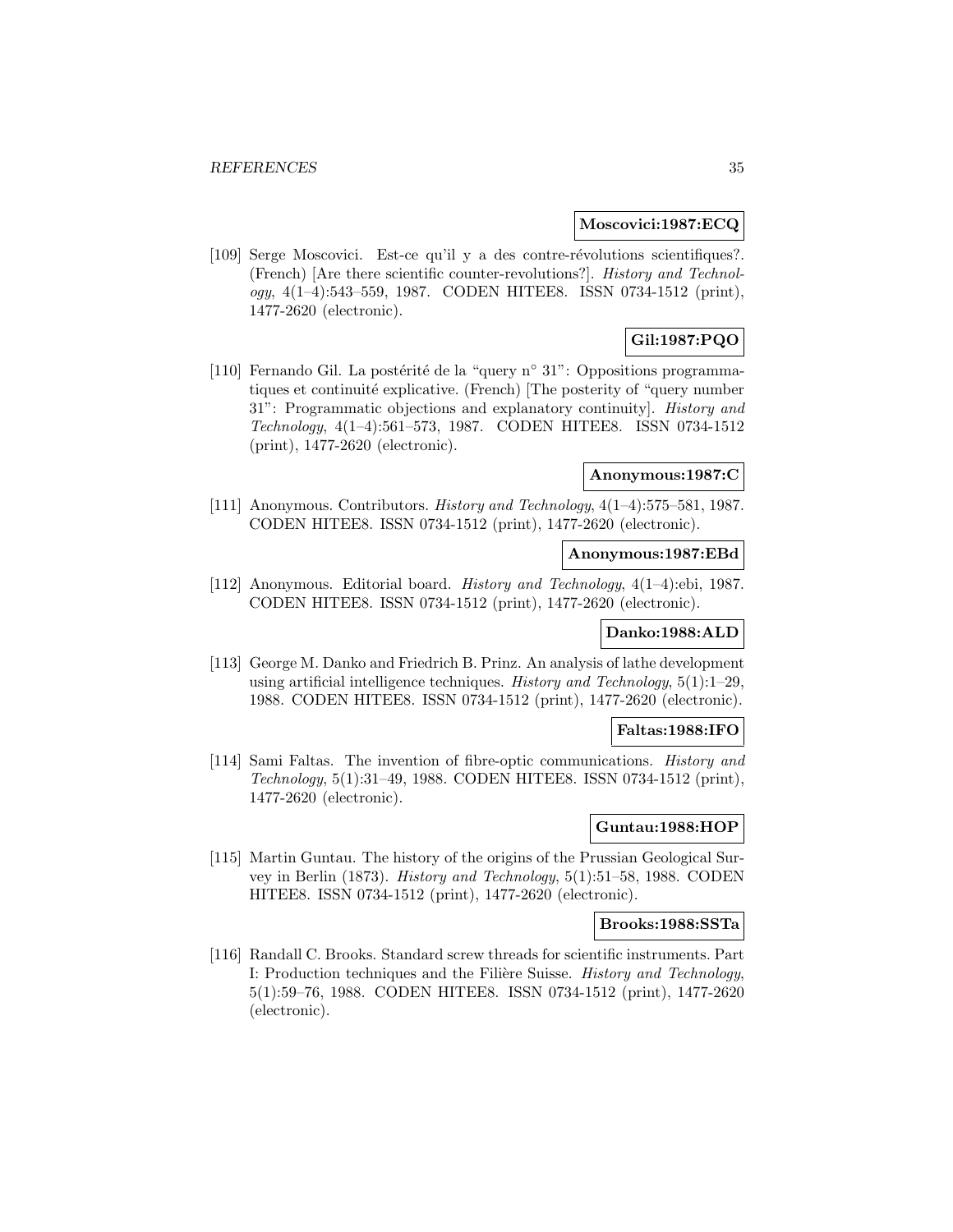#### **Guillerme:1988:BR**

[117] André Guillerme, Catherine Cardinal, and Antonio E. Ten. Book reviews. History and Technology, 5(1):77–85, 1988. CODEN HITEE8. ISSN 0734- 1512 (print), 1477-2620 (electronic).

#### **Anonymous:1988:Aa**

[118] Anonymous. Abstracts. History and Technology, 5(1):87–90, 1988. CO-DEN HITEE8. ISSN 0734-1512 (print), 1477-2620 (electronic).

### **Anonymous:1988:EBa**

[119] Anonymous. Editorial board. History and Technology, 5(1):ebi, 1988. CODEN HITEE8. ISSN 0734-1512 (print), 1477-2620 (electronic).

# **Fox:1988:E**

[120] Robert Fox and Pietro Redondi. Editorial. History and Technology, 5 (2–4):91–94, 1988. CODEN HITEE8. ISSN 0734-1512 (print), 1477-2620 (electronic).

# **Payen:1988:RCN**

[121] Jacques Payen. The role of the Conservatoire national des arts et métiers in the development of technical education up to the middle of the 19th century. History and Technology, 5(2–4):95–138, 1988. CODEN HITEE8. ISSN 0734-1512 (print), 1477-2620 (electronic).

# **DePlace:1988:BCP**

[122] Dominique De Place. Le bureau de consultation pour les arts, Paris, 1791– 1796. (French) [The Consultation Office for the Arts, Paris, 1791–1796]. History and Technology, 5(2–4):139–178, 1988. CODEN HITEE8. ISSN 0734-1512 (print), 1477-2620 (electronic).

#### **Mandelbaum:1988:SFS**

[123] Jonathan Mandelbaum. Science and friendship: The Société Philomathique de Paris, 1788–1835. History and Technology, 5(2–4):179–192, 1988. CODEN HITEE8. ISSN 0734-1512 (print), 1477-2620 (electronic).

### **Redondi:1988:NES**

[124] Pietro Redondi. Nation et entreprise. La Société d'encouragement pour l'industrie nationale, 1801–1815. (French) [Nation and business. The Society for Encouragement of Domestic Industry, 1801–1815]. History and Technology, 5(2–4):193–222, 1988. CODEN HITEE8. ISSN 0734-1512 (print), 1477-2620 (electronic).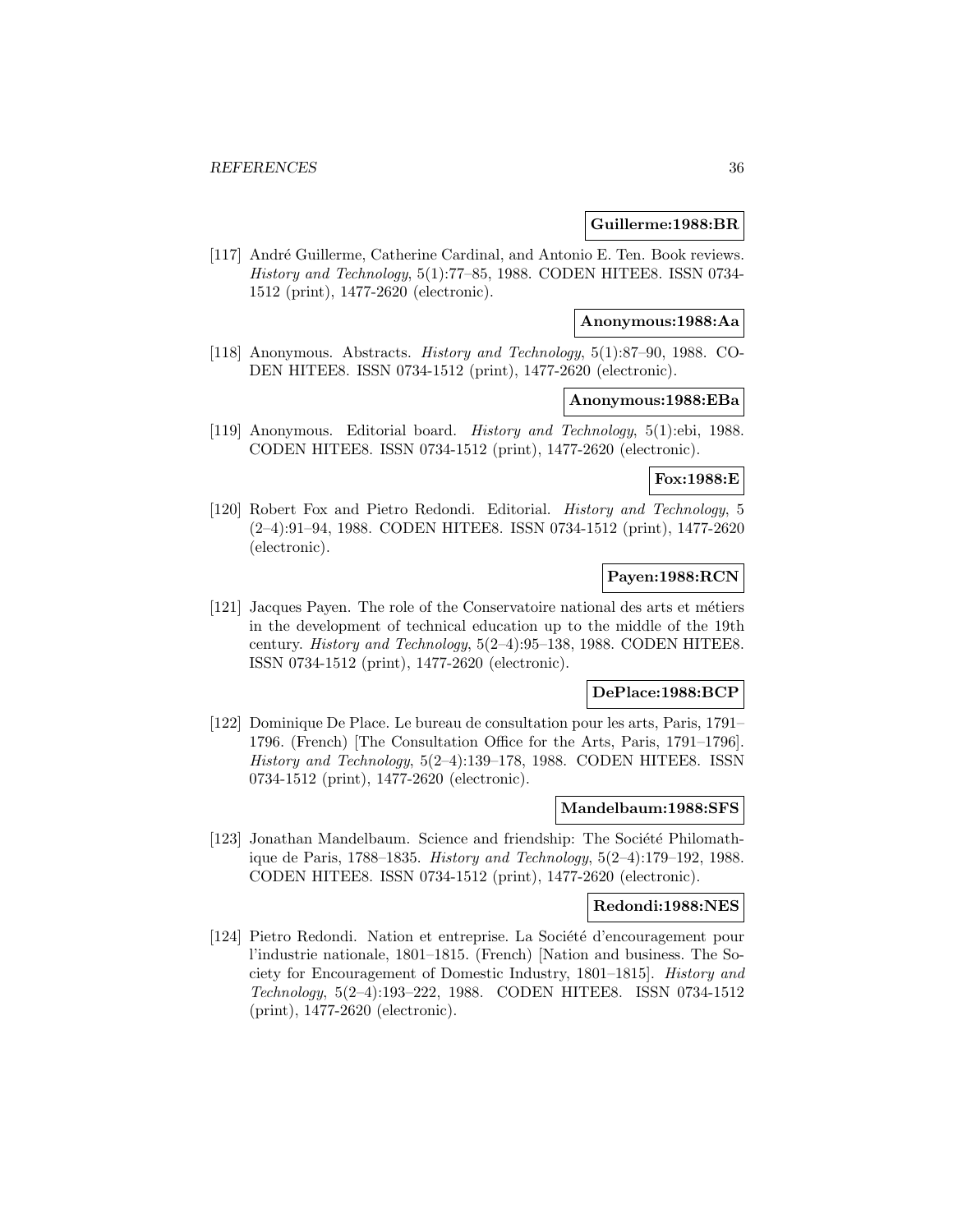#### **Guillerme:1988:FNE**

[125] André Guillerme. La formation des nouveaux édiles: Ingénieurs des Ponts et Chaussées et architectes, 1804–1815. (French) [Formation of new councilors: Engineers of bridges and highways and architects, 1804–1815]. History and Technology, 5(2–4):223–247, 1988. CODEN HITEE8. ISSN 0734- 1512 (print), 1477-2620 (electronic).

# **Haines:1988:APB**

[126] Barbara Haines. The Athénée de Paris and the Bourbon Restoration. History and Technology, 5(2–4):249–271, 1988. CODEN HITEE8. ISSN 0734-1512 (print), 1477-2620 (electronic).

#### **DeBertierDeSauvigny:1988:SPS**

[127] Guillaume De Bertier De Sauvigny. Science et politique sous la restauration. (French) [Science and politics under the restoration]. History and Technology, 5(2–4):273–299, 1988. CODEN HITEE8. ISSN 0734-1512 (print), 1477-2620 (electronic).

## **Garcia-Diego:1988:MPL**

[128] Jose A. Garcia-Diego and Eduardo L. Ortiz. On a mechanical problem of Lanz. History and Technology,  $5(2-4):301-313$ , 1988. CODEN HITEE8. ISSN 0734-1512 (print), 1477-2620 (electronic).

# **Anonymous:1988:Ab**

[129] Anonymous. Abstracts. History and Technology, 5(2–4):315–321, 1988. CODEN HITEE8. ISSN 0734-1512 (print), 1477-2620 (electronic).

#### **Anonymous:1988:EBb**

[130] Anonymous. Editorial board. History and Technology, 5(2–4):ebi, 1988. CODEN HITEE8. ISSN 0734-1512 (print), 1477-2620 (electronic).

# **Foley:1988:BVE**

[131] Vernard Foley, Darlene Sedlock, Carole Widule, and David Ellis. Besson, da Vinci, and the evolution of the pendulum: Some findings and observations. *History and Technology*, 6(1):1–43, 1988. CODEN HITEE8. ISSN 0734-1512 (print), 1477-2620 (electronic).

#### **Brooks:1988:SSTb**

[132] Randall C. Brooks. Standard screw threads for scientific instruments. Part II: The British Association screw gauge. History and Technology, 6 (1):45–59, 1988. CODEN HITEE8. ISSN 0734-1512 (print), 1477-2620 (electronic).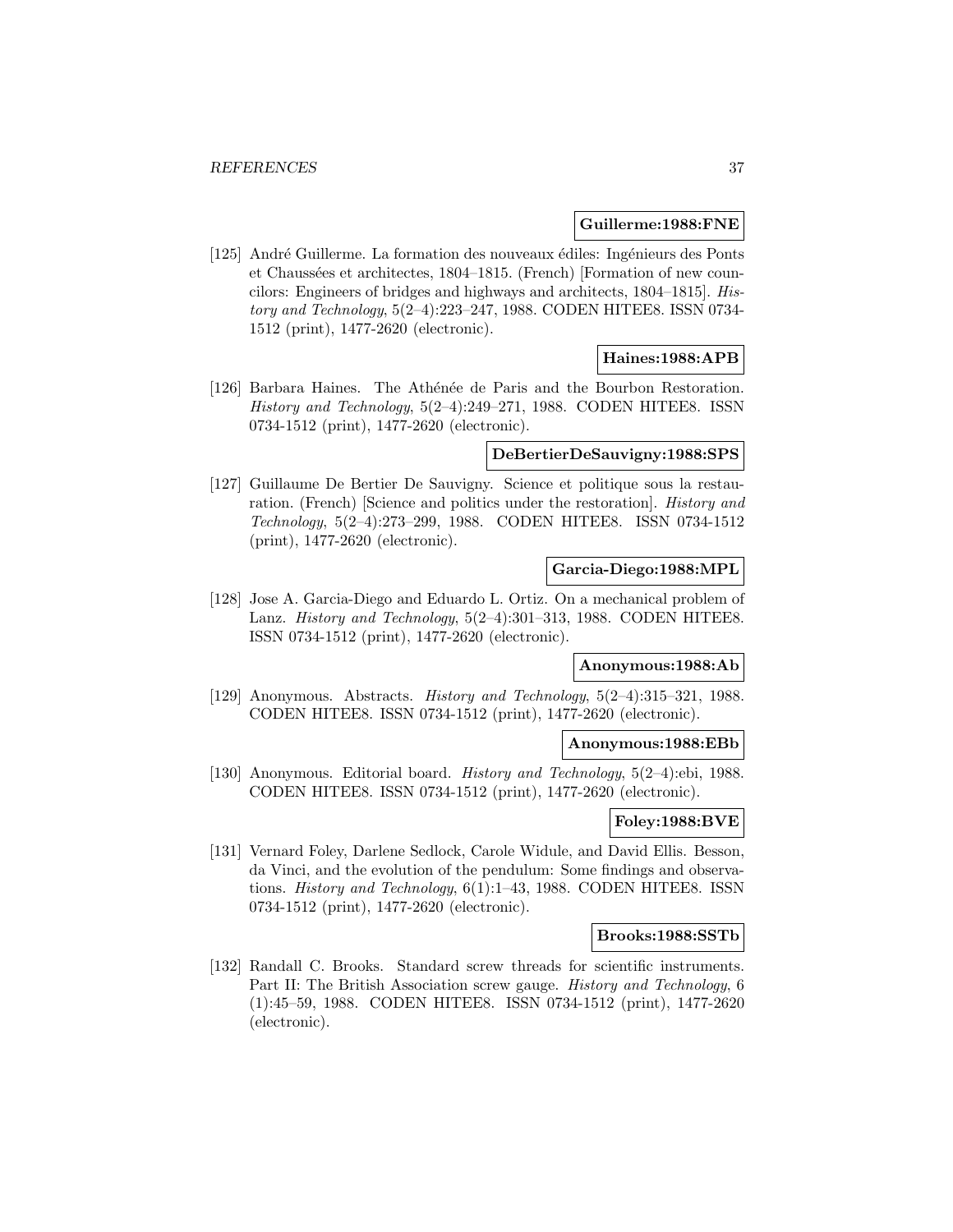### **Anonymous:1988:Ac**

[133] Anonymous. Abstracts. History and Technology, 6(1):61–62, 1988. CO-DEN HITEE8. ISSN 0734-1512 (print), 1477-2620 (electronic).

# **Fontanon:1988:LDP**

[134] Claudine Fontanon. L'échec du projet industriel sur les terrains de Perrache, 1826–1832. (French) [The failure of the industrial project on the grounds of Perrache, 1826–1832]. History and Technology, 6(2):63–94, 1988. CODEN HITEE8. ISSN 0734-1512 (print), 1477-2620 (electronic).

# **Cotte:1988:SCD**

[135] Michel Cotte. Seguin et Cie (1806–1824): Du négoce familial de drap à la construction du pont suspendu de Tournon-Tain. (French) [Seguin and Co. (1806–1824): From trading-cloth family to the construction of the Tournon-Tain suspension bridge]. History and Technology, 6(2):95–144, 1988. CODEN HITEE8. ISSN 0734-1512 (print), 1477-2620 (electronic).

# **Payen:1988:SSN**

[136] Jacques Payen. Seguin, Stephenson et la naissance de la locomotive à chaudière tubulaire (1828–1829). (French) [Seguin, Stephenson, and the birth of the locomotive boiler tube (1828–1829)]. History and Technology, 6(2):145–171, 1988. CODEN HITEE8. ISSN 0734-1512 (print), 1477-2620 (electronic).

#### **Anonymous:1988:Ad**

[137] Anonymous. Abstracts. History and Technology, 6(2):173–176, 1988. CO-DEN HITEE8. ISSN 0734-1512 (print), 1477-2620 (electronic).

# **Barjot:1988:TTC**

[138] Dominique Barjot. From Tournon to Tancarville: The contribution of French civil engineering to suspension bridge construction, 1824–1959. History and Technology, 6(3):177–201, 1988. CODEN HITEE8. ISSN 0734-1512 (print), 1477-2620 (electronic).

### **Redondi:1988:PAC**

[139] Pietro Redondi. Physique et apologetique. Le Cosmos de l'abbé Moigno et de Marc Seguin. (French) [Physics and apologetics. the Cosmos of Abbott Moigno and Marc Seguin]. History and Technology, 6(3):203–225, 1988. CODEN HITEE8. ISSN 0734-1512 (print), 1477-2620 (electronic).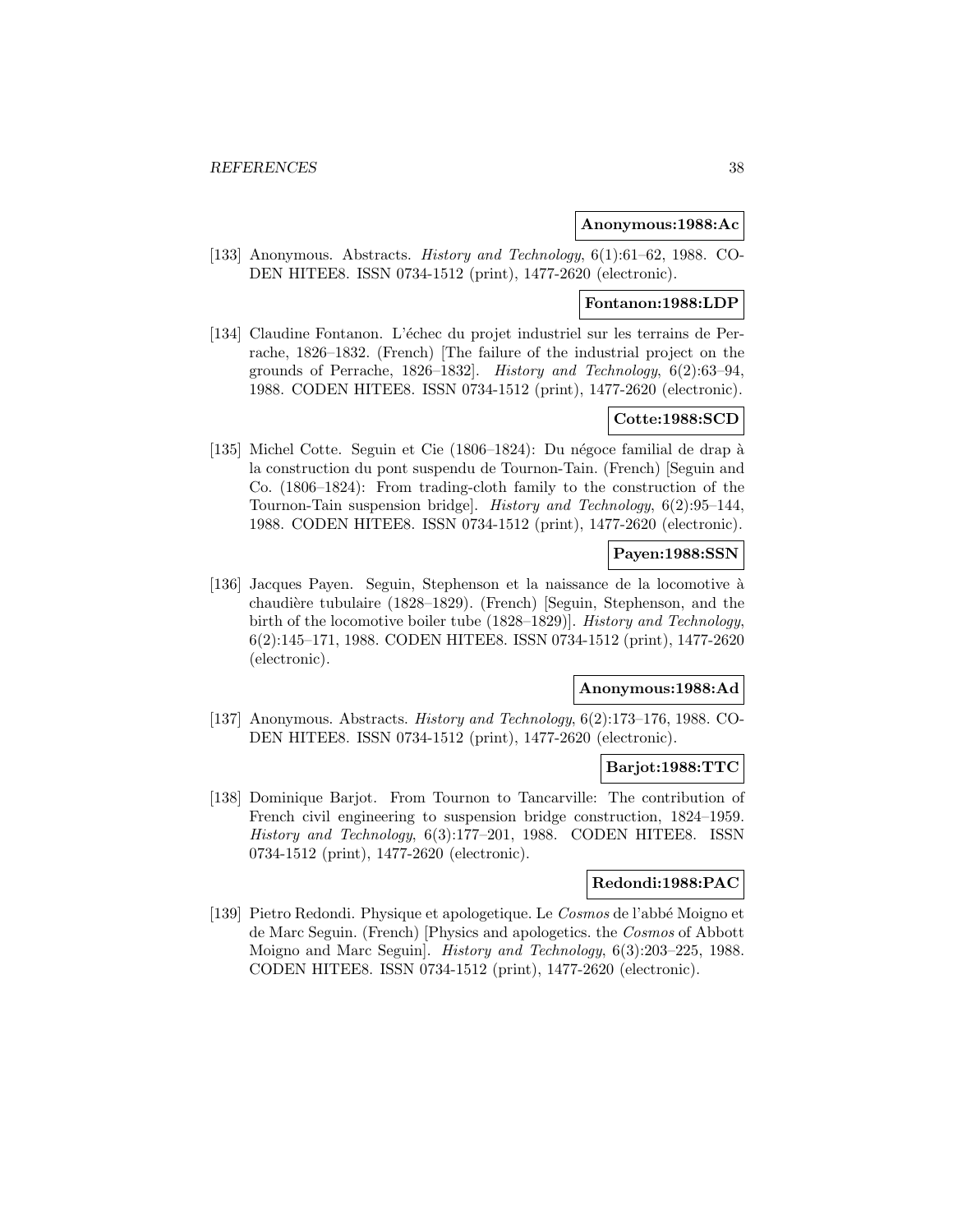#### **Costabel:1988:CFP**

[140] Pierre Costabel. La corrélation des forces physiques en France et an Angleterre (1843) et la réclamation de Marc Seguin en 1847. (French) [Correlation of physical forces in France and England (1843) and the reclamation of Marc Seguin in 1847]. History and Technology, 6(3):227–238, 1988. CO-DEN HITEE8. ISSN 0734-1512 (print), 1477-2620 (electronic).

# **Guillerme:1988:WVI**

[141] André Guillerme. Wood versus iron: The strength of materials in early 19th century France. History and Technology, 6(3):239–252, 1988. CO-DEN HITEE8. ISSN 0734-1512 (print), 1477-2620 (electronic).

# **Anonymous:1988:Ae**

[142] Anonymous. Abstracts. History and Technology, 6(3):253–256, 1988. CO-DEN HITEE8. ISSN 0734-1512 (print), 1477-2620 (electronic).

# **Anonymous:1988:E**

[143] Anonymous. Erratum. History and Technology, 6(3):257, 1988. CODEN HITEE8. ISSN 0734-1512 (print), 1477-2620 (electronic).

# **Beaver:1988:SAP**

[144] William Beaver. The Shippingport Atomic Power Station: Problems in technology transfer. History and Technology, 6(4):257–273, 1988. CODEN HITEE8. ISSN 0734-1512 (print), 1477-2620 (electronic).

### **Muller:1988:SID**

[145] Klaus Müller and Eberhard Wächtler. On some issues of the development of Saxony at the beginning of the Industrial Revolution. History and Technology, 6(4):275–298, 1988. CODEN HITEE8. ISSN 0734-1512 (print), 1477-2620 (electronic).

# **Frison:1988:TTI**

[146] Guido Frison. Technical and technological innovation in Marx. History and Technology, 6(4):299–324, 1988. CODEN HITEE8. ISSN 0734-1512 (print), 1477-2620 (electronic).

### **Butrica:1988:SEP**

[147] Andrew J. Butrica. Société d'encouragement pour l'industrie nationale. Preliminary inventory of the archives. History and Technology, 6(4):325– 334, 1988. CODEN HITEE8. ISSN 0734-1512 (print), 1477-2620 (electronic).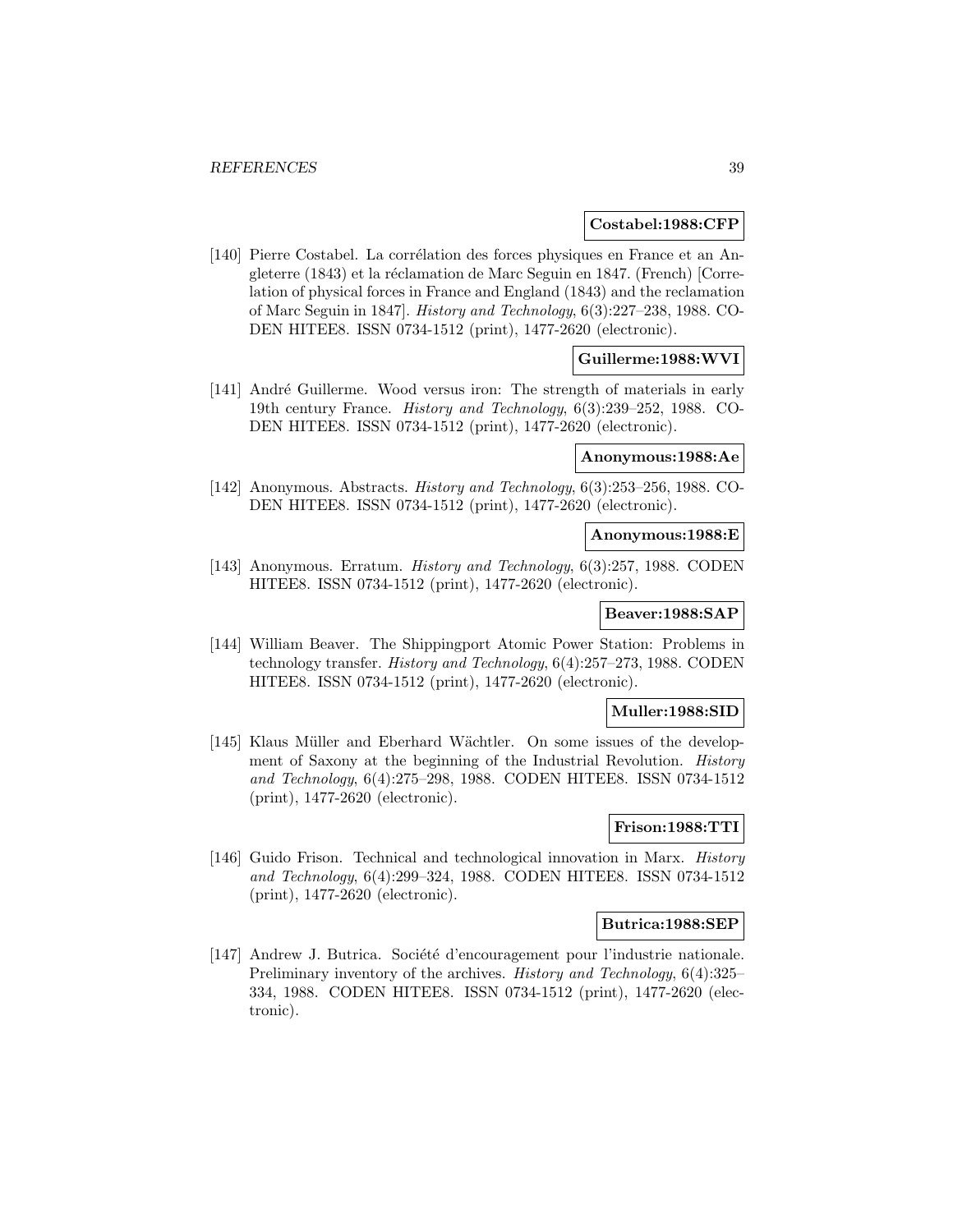### **Anonymous:1988:Af**

[148] Anonymous. Abstract. History and Technology, 6(4):335–337, 1988. CO-DEN HITEE8. ISSN 0734-1512 (print), 1477-2620 (electronic).

## **Perrin:1990:ITW**

[149] Jacques Perrin. The inseparability of technology and work organization. History and Technology, 7(1):1–13, 1990. CODEN HITEE8. ISSN 0734- 1512 (print), 1477-2620 (electronic).

#### **Bulferetti:1990:HTU**

[150] Luigi Bulferetti. Historical technometry in the U.S.A. History and Technology, 7(1):15–29, 1990. CODEN HITEE8. ISSN 0734-1512 (print), 1477-2620 (electronic).

# **Teagarden:1990:ITS**

[151] Ernest M. Teagarden. Innovation over time: A semi-technical survey of European military change before the Great War. History and Technology, 7(1):31–40, 1990. CODEN HITEE8. ISSN 0734-1512 (print), 1477-2620 (electronic).

#### **Zelbstein:1990:HDR**

[152] Uri Zelbstein. Histoire du réseau autographique. (French) [History of the autographic network]. History and Technology, 7(1):41–49, 1990. CODEN HITEE8. ISSN 0734-1512 (print), 1477-2620 (electronic).

#### **Sorms:1990:CWC**

[153] Bernhard Sorms. Clemens Winkler: A chemist at the Freiberg Mining Academy during the 2nd phase of industrialization in Germany. History and Technology, 7(1):51–61, 1990. CODEN HITEE8. ISSN 0734-1512 (print), 1477-2620 (electronic).

## **Anonymous:1990:BR**

[154] Anonymous. Book review. History and Technology, 7(1):63–65, 1990. CODEN HITEE8. ISSN 0734-1512 (print), 1477-2620 (electronic).

# **Anonymous:1990:Aa**

[155] Anonymous. Abstracts. History and Technology, 7(1):67–69, 1990. CO-DEN HITEE8. ISSN 0734-1512 (print), 1477-2620 (electronic).

# **Anonymous:1990:PR**

[156] Anonymous. Publications received. History and Technology, 7(1):71–72, 1990. CODEN HITEE8. ISSN 0734-1512 (print), 1477-2620 (electronic).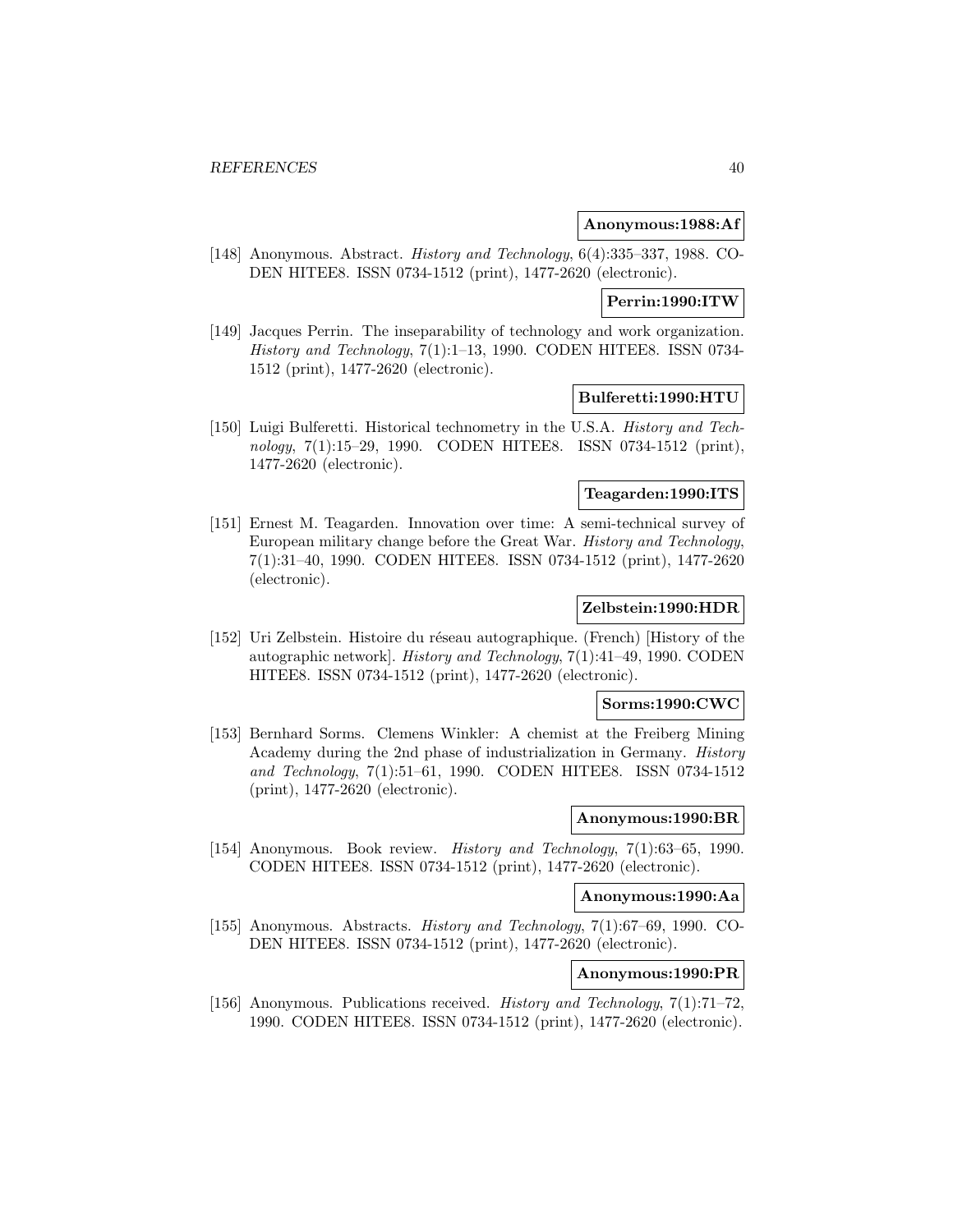#### **Anonymous:1990:EBa**

[157] Anonymous. Editorial board. History and Technology, 7(1):ebi, 1990. CODEN HITEE8. ISSN 0734-1512 (print), 1477-2620 (electronic).

### **Tucker:1990:SMN**

[158] Aviezer Tucker. Some methodological notes on the explanations to the invention of printing. History and Technology, 7(2):73–89, 1990. CODEN HITEE8. ISSN 0734-1512 (print), 1477-2620 (electronic).

# **Zanzi:1990:OEM**

[159] Luigi Zanzi. Observations on the epistemologic and methodological principles of historical technometrics. History and Technology, 7(2):91–117, 1990. CODEN HITEE8. ISSN 0734-1512 (print), 1477-2620 (electronic).

# **Cotte:1990:STS**

[160] Michel Cotte. Le système technique des Seguin en  $1824-25$ . (French) [The technical system of the Seguins in 1824–25]. History and Technology, 7 (2):119–147, 1990. CODEN HITEE8. ISSN 0734-1512 (print), 1477-2620 (electronic).

# **Raj:1990:PPR**

[161] Kapil Raj. The present in the past: A review of Debiprasad Chattopadhyaya, History of Science and Technology in Ancient India. The Beginnings (Calcutta: Firma KLM, 1986). Foreword by Joseph Needham; 532 pages and index. History and Technology, 7(2):149–156, 1990. CODEN HITEE8. ISSN 0734-1512 (print), 1477-2620 (electronic).

## **Anonymous:1990:Ab**

[162] Anonymous. Abstracts. History and Technology, 7(2):157–159, 1990. CO-DEN HITEE8. ISSN 0734-1512 (print), 1477-2620 (electronic).

# **Anonymous:1990:EBb**

[163] Anonymous. Editorial board. History and Technology, 7(2):ebi, 1990. CODEN HITEE8. ISSN 0734-1512 (print), 1477-2620 (electronic).

# **Anonymous:1991:E**

[164] Anonymous. Editorial. History and Technology, 7(3–4):163–164, 1991. CODEN HITEE8. ISSN 0734-1512 (print), 1477-2620 (electronic).

# **Guillerme:1991:TMC**

[165] André Guillerme. Techniques et matériaux de construction XIXe–XX siècle, une introduction. (French) [Construction techniques and materi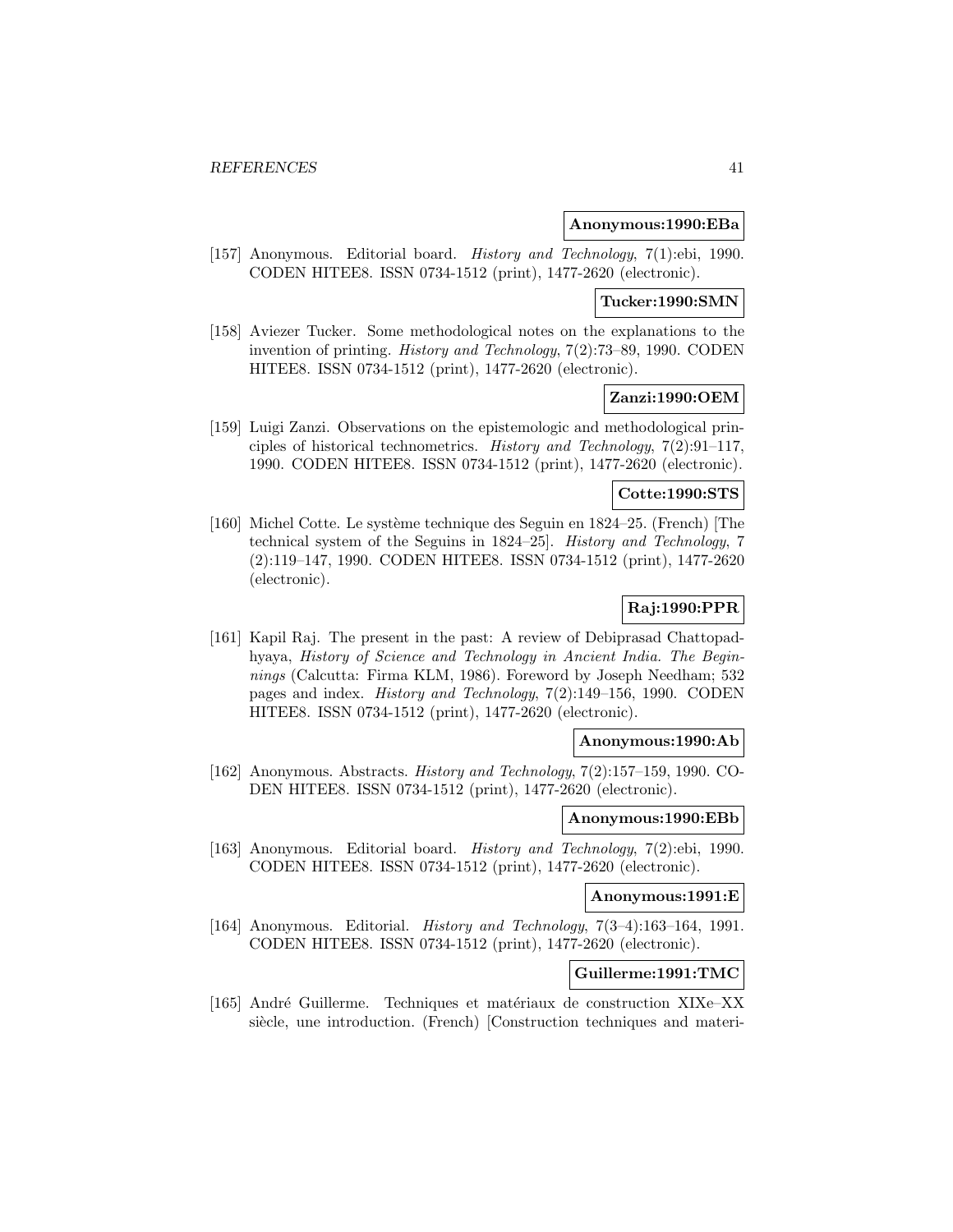als 19th–20th century, an introduction]. History and Technology, 7(3–4): 165–178, 1991. CODEN HITEE8. ISSN 0734-1512 (print), 1477-2620 (electronic).

### **Krolikowski:1991:LMC**

[166] Lech Królikowski. L'Évolution des matériaux de construction en Pologne depuis la deuxième moitié du XVIIIème siècle. (French) [Evolution of building materials in Poland since the second half of the eighteenth century]. *History and Technology*, 7(3-4):179-196, 1991. CODEN HITEE8. ISSN 0734-1512 (print), 1477-2620 (electronic).

### **Scavizzi:1991:RMR**

[167] C. Paola Scavizzi. Road materials and road construction in Italy between the mid-eighteenth and the mid-nineteenth century. History and Technology, 7(3–4):197–210, 1991. CODEN HITEE8. ISSN 0734-1512 (print), 1477-2620 (electronic).

# **Guillerme:1991:CTM**

[168] André Guillerme. La cervelle de la terre: La mécanique des sols et les fondations d'ouvrage de 1750 à 1830. (French) [The brains of the Earth: the Soil Mechanics and Foundations Project 1750–1830]. History and Technology, 7(3–4):211–254, 1991. CODEN HITEE8. ISSN 0734-1512 (print), 1477-2620 (electronic).

## **Kahlow:1991:MCG**

[169] Andreas Kahlow. Materials in 19th century Germany. History and Technology, 7(3–4):255–266, 1991. CODEN HITEE8. ISSN 0734-1512 (print), 1477-2620 (electronic).

## **Lemoine:1991:FBF**

[170] Bertrand Lemoine. Fer et beton en France (1850–1920). (French) [Iron and concrete in France (1850–1920)]. History and Technology, 7(3–4):267–278, 1991. CODEN HITEE8. ISSN 0734-1512 (print), 1477-2620 (electronic).

# **Ordonez:1991:RCP**

[171] Jose A. Fernandez Ordoñez. From reinforced concrete to prestressed concrete: "Un jour il me vint à l'esprit". History and Technology,  $7(3-4)$ : 279–294, 1991. CODEN HITEE8. ISSN 0734-1512 (print), 1477-2620 (electronic).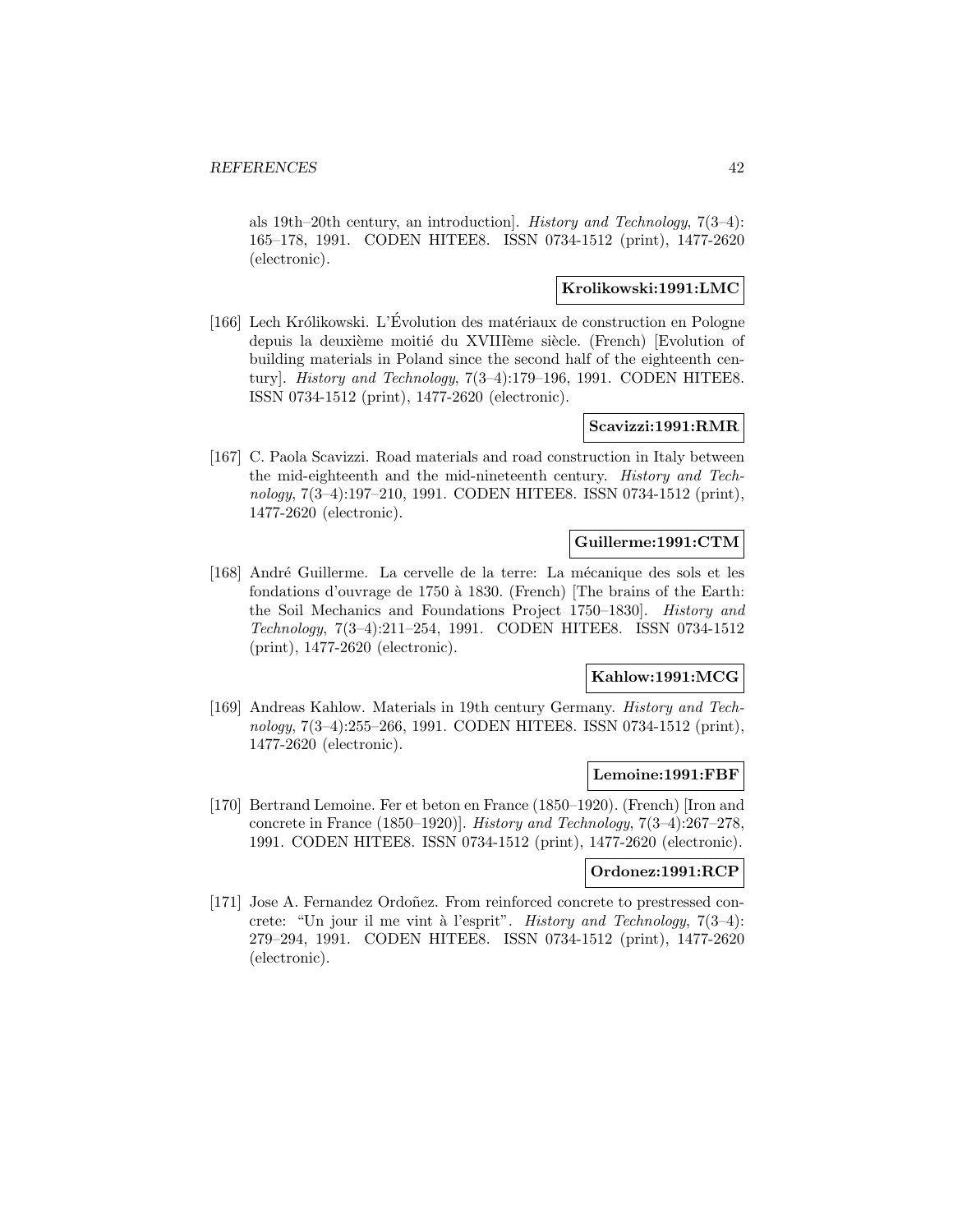#### **Janse:1991:NMC**

[172] H. Janse, G. G. Nieuwmeijer, and C. H. Van Eldik. New materials and constructions in The Netherlands. History and Technology, 7(3–4):295–320, 1991. CODEN HITEE8. ISSN 0734-1512 (print), 1477-2620 (electronic).

#### **Wislicki:1991:BCC**

[173] Alfred Wislicki. Building and construction of the 18th and 19th century. History and Technology, 7(3–4):321–341, 1991. CODEN HITEE8. ISSN 0734-1512 (print), 1477-2620 (electronic).

# **Anonymous:1991:Aa**

[174] Anonymous. Abstracts. History and Technology, 7(3–4):343–347, 1991. CODEN HITEE8. ISSN 0734-1512 (print), 1477-2620 (electronic).

### **Anonymous:1991:EBa**

[175] Anonymous. Editorial board. History and Technology, 7(3–4):ebi, 1991. CODEN HITEE8. ISSN 0734-1512 (print), 1477-2620 (electronic).

# **Wislicki:1991:PAL**

[176] Alfred Wiślicki. Phase-alternating logistic development of technology. History and Technology, 8(1):1–7, 1991. CODEN HITEE8. ISSN 0734-1512 (print), 1477-2620 (electronic).

# **Allen:1991:BMT**

[177] Edward A. Allen. Business mentality and technology transfer in eighteenth-century France: The calandre anglaise at Nîmes, 1752–1792. History and Technology, 8(1):9–23, 1991. CODEN HITEE8. ISSN 0734- 1512 (print), 1477-2620 (electronic).

#### **Sleeswyk:1991:TWD**

[178] André W. Sleeswyk and Bjarue Huldén. The three waterclocks described by Vitruvius. History and Technology, 8(1):25–50, 1991. CODEN HI-TEE8. ISSN 0734-1512 (print), 1477-2620 (electronic).

#### **Brooks:1991:OUP**

[179] Randall C. Brooks. Origins, usage and production of screws: An historical perspective. History and Technology, 8(1):51–76, 1991. CODEN HITEE8. ISSN 0734-1512 (print), 1477-2620 (electronic).

# **Anonymous:1991:Ab**

[180] Anonymous. Abstracts. History and Technology, 8(1):77–78, 1991. CO-DEN HITEE8. ISSN 0734-1512 (print), 1477-2620 (electronic).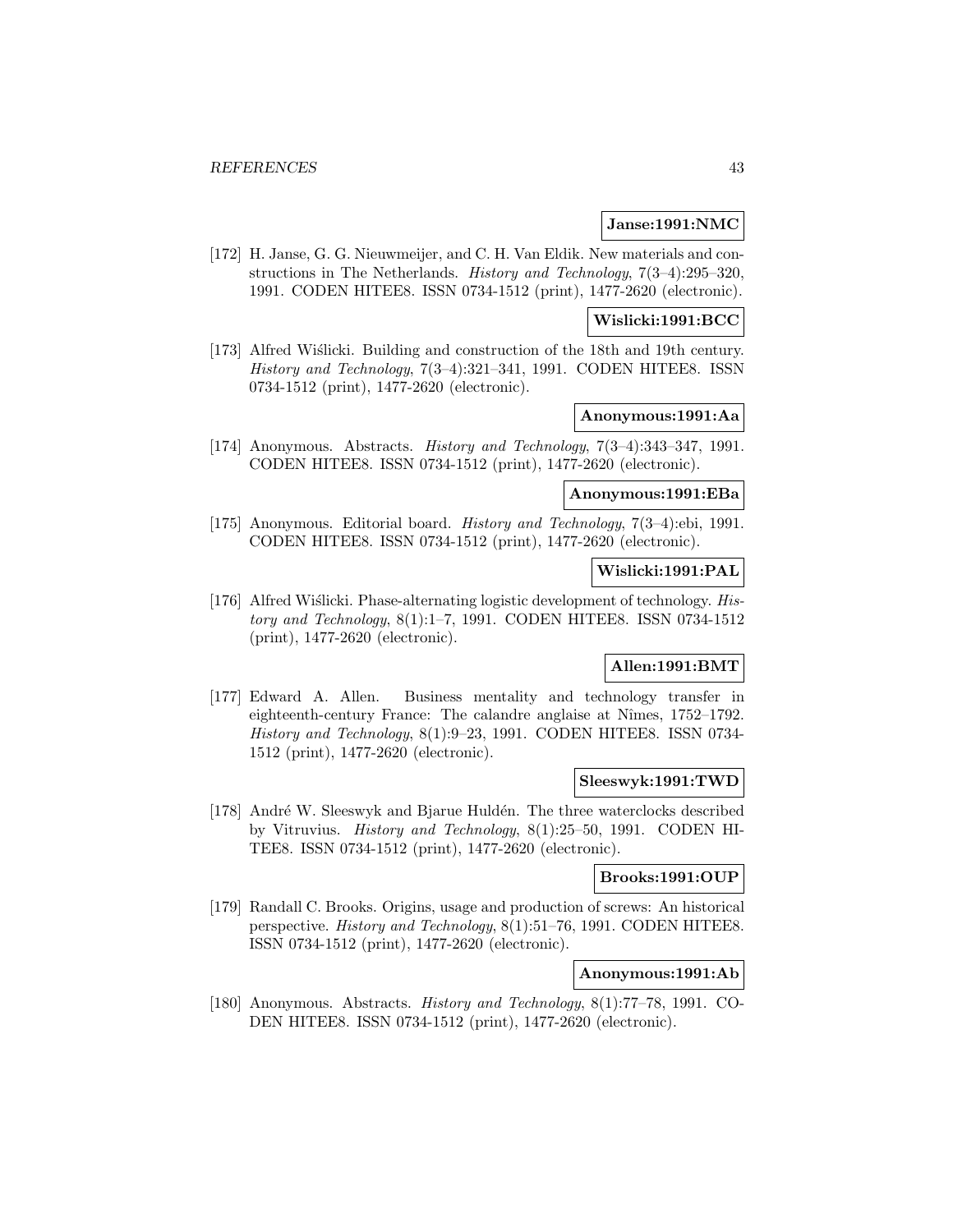#### **Anonymous:1991:PR**

[181] Anonymous. Publications received. History and Technology, 8(1):79, 1991. CODEN HITEE8. ISSN 0734-1512 (print), 1477-2620 (electronic).

# **Anonymous:1991:EBb**

[182] Anonymous. Editorial board. History and Technology, 8(1):ebi, 1991. CODEN HITEE8. ISSN 0734-1512 (print), 1477-2620 (electronic).

# **Anonymous:1992:E**

[183] Anonymous. Erratum. History and Technology, 8(2):80, 1992. CODEN HITEE8. ISSN 0734-1512 (print), 1477-2620 (electronic).

# **Voronkov:1992:ESO**

[184] Yuri S. Voronkov. Editorial: Some observations on the history of technology in the USSR. History and Technology, 8(2):81–85, 1992. CODEN HITEE8. ISSN 0734-1512 (print), 1477-2620 (electronic).

#### **Dorfman:1992:TCB**

[185] V. F. Dorfman. The technology of the 20th century as a border line of evolution. History and Technology, 8(2):87–105, 1992. CODEN HITEE8. ISSN 0734-1512 (print), 1477-2620 (electronic).

## **Gorokhov:1992:EAD**

[186] V. G. Gorokhov. Engineering activity, designing and technical knowledge. History and Technology, 8(2):107–112, 1992. CODEN HITEE8. ISSN 0734-1512 (print), 1477-2620 (electronic).

## **Gvozdetskh:1992:PHS**

[187] V. L. Gvozdetskh. Problems of history of science and engineering in the work of I. Ya. Konfederatov (1902–1975). History and Technology, 8(2): 113–117, 1992. CODEN HITEE8. ISSN 0734-1512 (print), 1477-2620 (electronic).

#### **Scherbo:1992:WPM**

[188] G. M. Scherbo. Wooden pavements of Moscow (XI–XIX centuries). History and Technology, 8(2):119–125, 1992. CODEN HITEE8. ISSN 0734- 1512 (print), 1477-2620 (electronic).

## **Denisyuk:1992:AHI**

[189] Yu. N. Denisyuk and V. A. Gurikov. Advancement of holography, investigations by Soviet scientists. History and Technology, 8(2):127–131, 1992. CODEN HITEE8. ISSN 0734-1512 (print), 1477-2620 (electronic).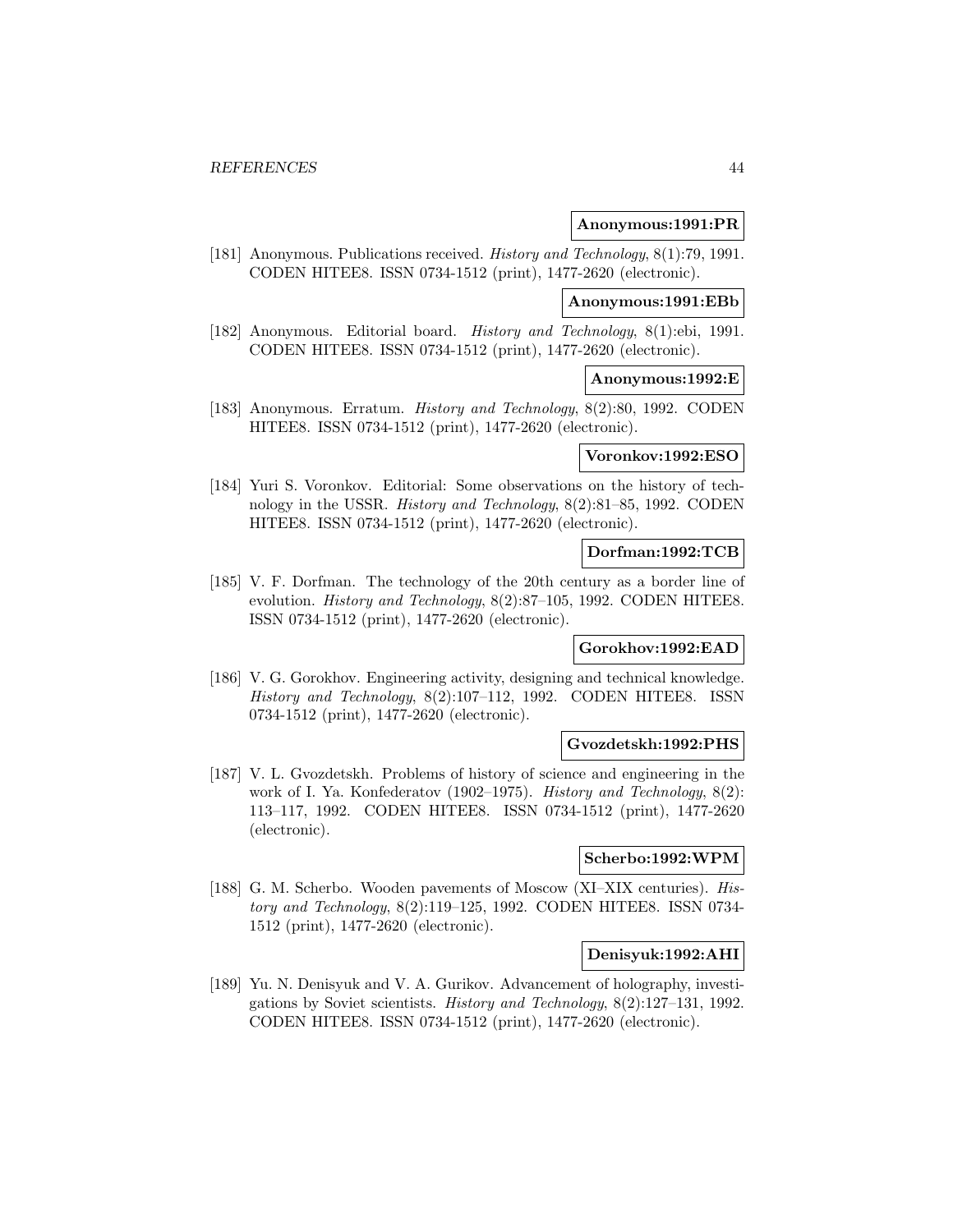### **Apokin:1992:OFS**

[190] I. A. Apokin and A. Z. Chapovski. The origins of the first scientific center for automation. History and Technology, 8(2):133–138, 1992. CODEN HITEE8. ISSN 0734-1512 (print), 1477-2620 (electronic).

#### **Sokolovskaya:1992:ISB**

[191] Z. K. Sokolovskaya. Importance of scientific biographies published by USSR Academy of Sciences for studying the history of engineering and natural sciences. History and Technology, 8(2):139–143, 1992. CODEN HITEE8. ISSN 0734-1512 (print), 1477-2620 (electronic).

### **Anonymous:1992:Aa**

[192] Anonymous. Abstracts. History and Technology, 8(2):147–150, 1992. CO-DEN HITEE8. ISSN 0734-1512 (print), 1477-2620 (electronic).

#### **Anonymous:1992:EBa**

[193] Anonymous. Editorial board. History and Technology, 8(2):ebi, 1992. CODEN HITEE8. ISSN 0734-1512 (print), 1477-2620 (electronic).

# **Dupuy:1992:F**

[194] Gabriel Dupuy. Foreword. History and Technology, 8(3–4):iii–v, 1992. CODEN HITEE8. ISSN 0734-1512 (print), 1477-2620 (electronic).

## **Guillerme:1992:NBC**

[195] André Guillerme. Network: Birth of a category in engineering though during the French restoration. History and Technology, 8(3–4):151–166, 1992. CODEN HITEE8. ISSN 0734-1512 (print), 1477-2620 (electronic).

## **Barles:1992:PLO**

[196] Sabine Barles. Point, ligne, ou réseau: Les puits artésiens d'absorption en France — 1820–1840. (French) [Point, line, or network: The artesian wells of absorption in France — 1820–1840. *History and Technology*, 8(3– 4):167–191, 1992. CODEN HITEE8. ISSN 0734-1512 (print), 1477-2620 (electronic).

# **Ribeill:1992:PHL**

[197] Georges Ribeill. From pneumatics to highway logistics: André Michelin, instigator of the "automobile revolution". History and Technology, 8(3– 4):193–216, 1992. CODEN HITEE8. ISSN 0734-1512 (print), 1477-2620 (electronic).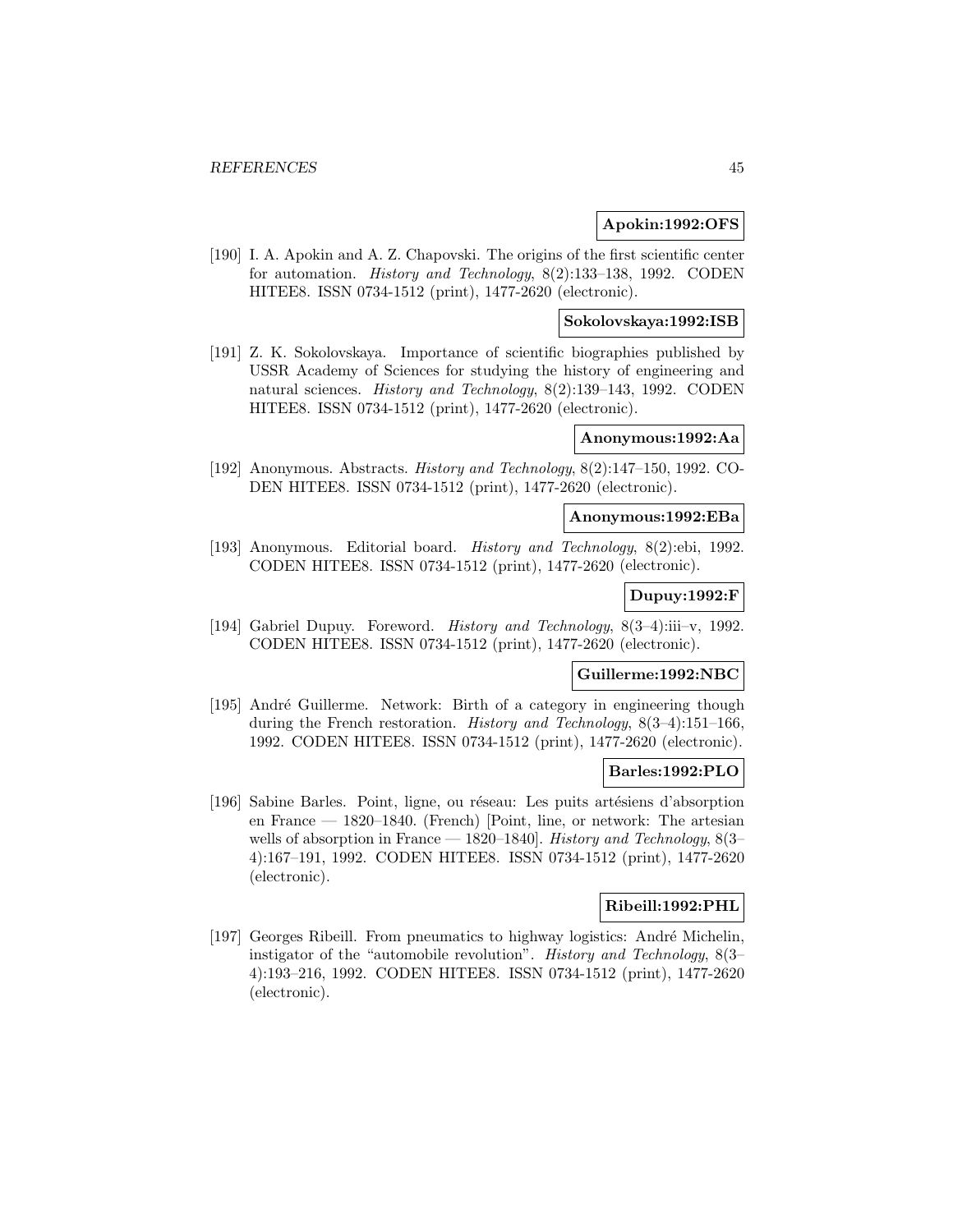# **Blin:1992:PGV**

[198] Eric Blin. La politique géopostale des vingt dernières années. (French) [Geopostal politics of the last 20 years]. History and Technology, 8(3– 4):217–229, 1992. CODEN HITEE8. ISSN 0734-1512 (print), 1477-2620 (electronic).

# **Griset:1992:ETI**

[199] Pascal Griset. L' evolution des telecommunications intercontinentales au XXeme siècle. *History and Technology*,  $8(3-4):231-245$ , 1992. CODEN HITEE8. ISSN 0734-1512 (print), 1477-2620 (electronic).

#### **Desportes:1992:HHN**

[200] Marc Desportes. The history of highway nodes. *History and Technology*, 8(3–4):247–261, 1992. CODEN HITEE8. ISSN 0734-1512 (print), 1477- 2620 (electronic).

#### **Beltran:1992:FGN**

[201] Alain Beltran. The French gas network and new technologies since 1946. History and Technology, 8(3–4):263–273, 1992. CODEN HITEE8. ISSN 0734-1512 (print), 1477-2620 (electronic).

## **Carre:1992:DTA**

[202] Patrice A. Carré. Du télégraphe au télex: Histoire technique, histoire des réseaux, enjeux ... (France XIXe–XXe siècles). (French) [From the telegraph to the telex: Technical history, history of networks, issues ldots (France 19th–20th centuries)]. History and Technology, 8(3–4):275–294, 1992. CODEN HITEE8. ISSN 0734-1512 (print), 1477-2620 (electronic).

## **Anonymous:1992:Ab**

[203] Anonymous. Abstracts. *History and Technology*, 8(3-4):295-299, 1992. CODEN HITEE8. ISSN 0734-1512 (print), 1477-2620 (electronic).

## **Anonymous:1992:EBb**

[204] Anonymous. Editorial board. History and Technology, 8(3–4):ebi, 1992. CODEN HITEE8. ISSN 0734-1512 (print), 1477-2620 (electronic).

# **Krige:1992:P**

[205] John Krige. Preface. History and Technology, 9(1–4):iii–viii, 1992. CO-DEN HITEE8. ISSN 0734-1512 (print), 1477-2620 (electronic).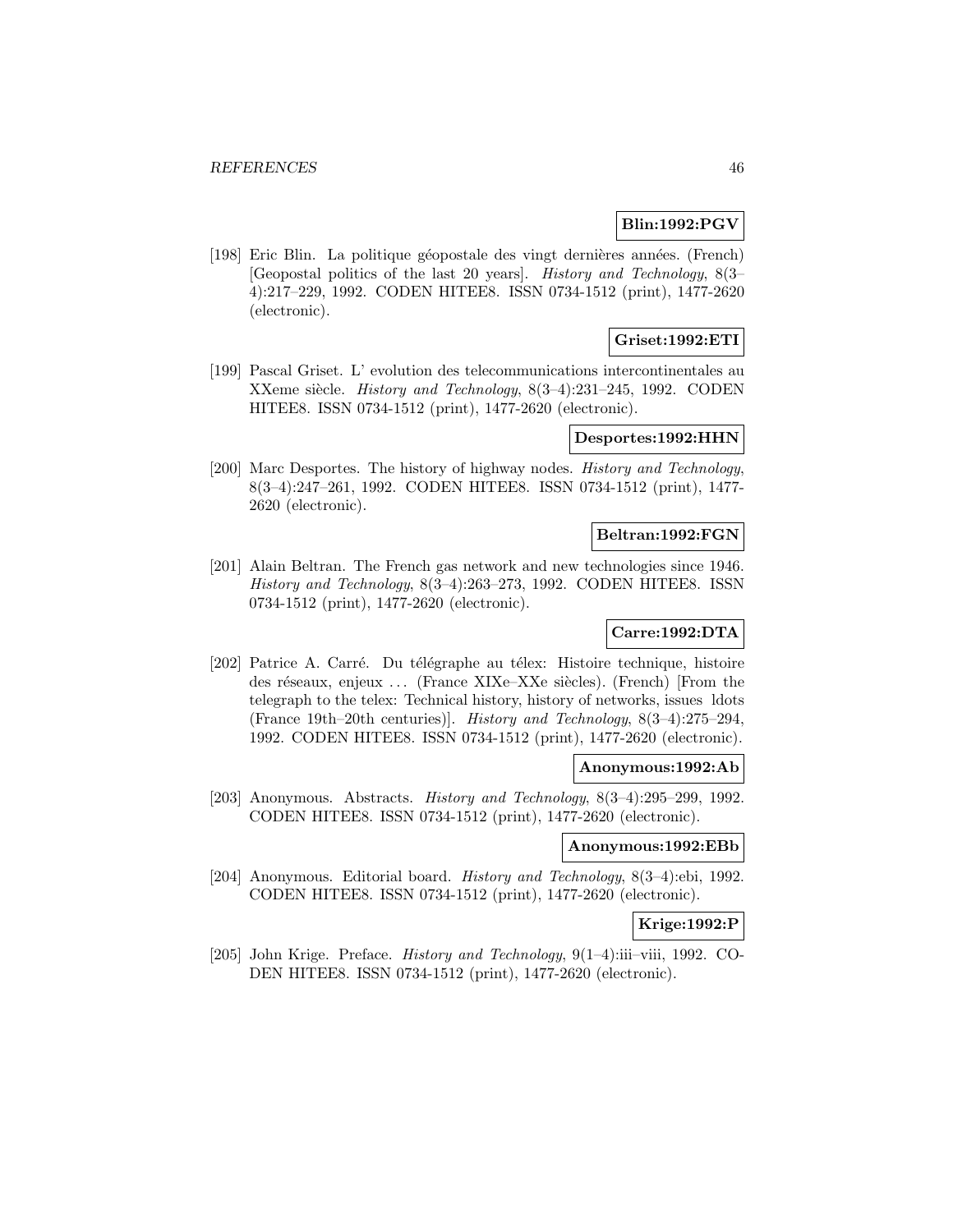# **Krige:1992:RFE**

[206] John Krige. The rise and fall of ESRO's first major scientific project, the Large Astronomical Satellite (LAS). History and Technology, 9(1–4):1–26, 1992. CODEN HITEE8. ISSN 0734-1512 (print), 1477-2620 (electronic).

## **Russo:1992:CBP**

[207] Arturo Russo. Choosing big projects in space research: The case of ESRO's scientific satellite COS-B. History and Technology, 9(1–4):27–61, 1992. CODEN HITEE8. ISSN 0734-1512 (print), 1477-2620 (electronic).

# **Giget:1992:CPI**

[208] Marc Giget. The conjunction of political, institutional and industrial issues in the choice of experimental communication satellites in Europe, compared to the USA and Japan. History and Technology, 9(1–4):63–82, 1992. CODEN HITEE8. ISSN 0734-1512 (print), 1477-2620 (electronic).

#### **Collette:1992:SCE**

[209] Ren´e Collette. Space communications in Europe. How did we make it happen? *History and Technology*, 9(1–4):83–93, 1992. CODEN HITEE8. ISSN 0734-1512 (print), 1477-2620 (electronic).

# **Mack:1992:MBT**

[210] Pamela E. Mack. Making big technology serve the user: U.S. remote sensing programs. History and Technology, 9(1–4):95–107, 1992. CODEN HITEE8. ISSN 0734-1512 (print), 1477-2620 (electronic).

## **DeMaria:1992:EEA**

[211] Michelangelo De Maria and John Krige. Early European attempts in launcher technology: Original sins in Eldo's sad parable. History and Technology, 9(1–4):109–137, 1992. CODEN HITEE8. ISSN 0734-1512 (print), 1477-2620 (electronic).

## **Logsdon:1992:CBT**

[212] John M. Logsdon. Choosing big technologies examples from the U.S. space program. History and Technology, 9(1–4):139–150, 1992. CODEN HITEE8. ISSN 0734-1512 (print), 1477-2620 (electronic).

#### **Johnson-Freese:1992:UJT**

[213] Joan Johnson-Freese. Understanding Japanese technological decisionmaking: The case of space policy. *History and Technology*,  $9(1-4)$ :151-162. 1992. CODEN HITEE8. ISSN 0734-1512 (print), 1477-2620 (electronic).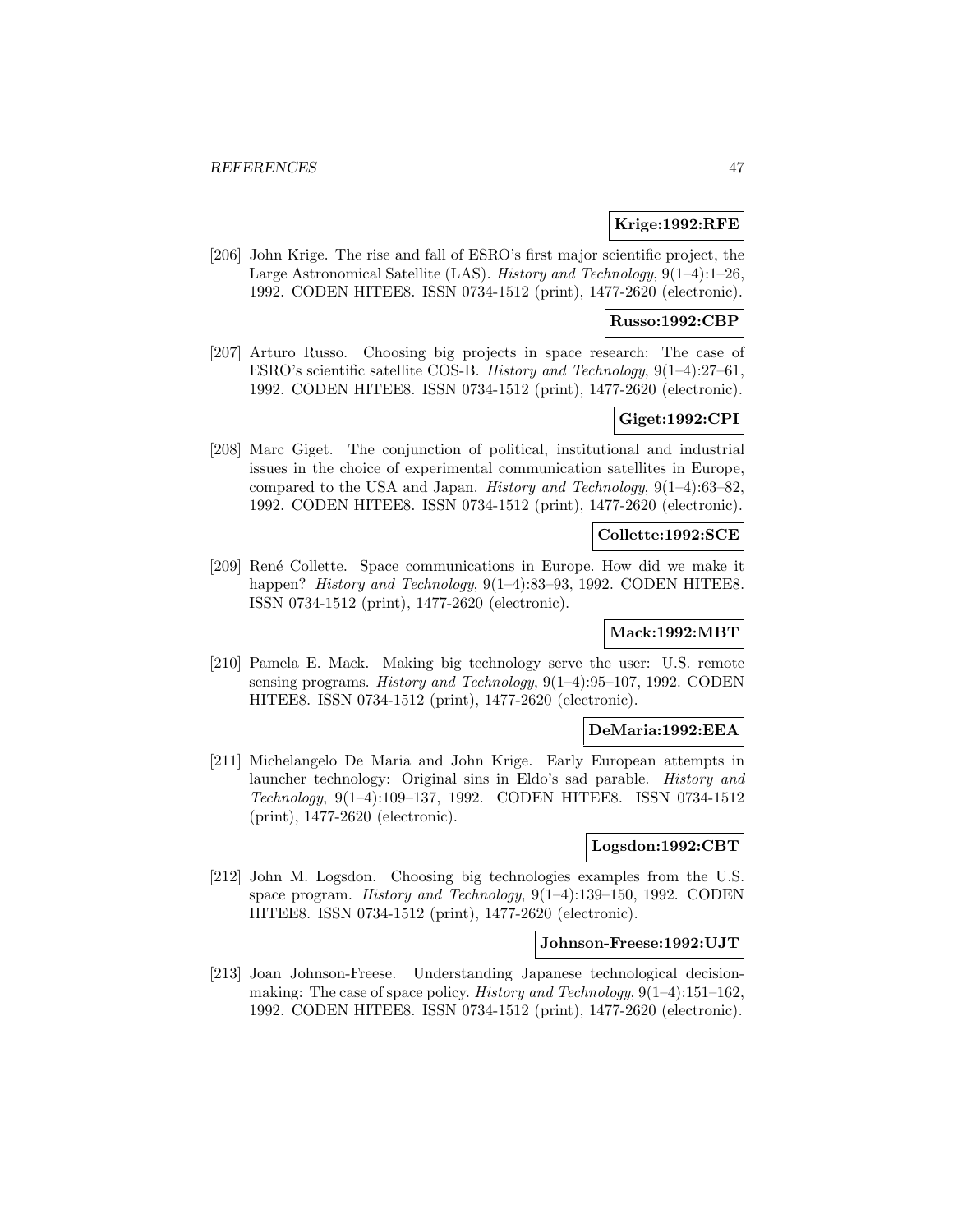### **Pestre:1992:DMP**

[214] Dominique Pestre. The decision-making processes for the main particle accelerators built throughout the world from the 1930s to the 1970s. History and Technology, 9(1–4):163–174, 1992. CODEN HITEE8. ISSN 0734-1512 (print), 1477-2620 (electronic).

# **Seidel:1992:TCE**

[215] Robert W. Seidel. Technology choice in early high-energy physics. History and Technology, 9(1–4):175–187, 1992. CODEN HITEE8. ISSN 0734-1512 (print), 1477-2620 (electronic).

# **Walker:1992:BEN**

[216] William Walker. The back-end of the nuclear fuel-cycle. History and Technology, 9(1–4):189–201, 1992. CODEN HITEE8. ISSN 0734-1512 (print), 1477-2620 (electronic).

#### **Gummett:1992:CMA**

[217] Philip Gummett. Civil and military aircraft in the UK. History and Technology, 9(1–4):203–222, 1992. CODEN HITEE8. ISSN 0734-1512 (print), 1477-2620 (electronic).

# **Williams:1992:CBT**

[218] Roger Williams. Choosing big technologies: The core issues. History and Technology, 9(1–4):223–234, 1992. CODEN HITEE8. ISSN 0734-1512 (print), 1477-2620 (electronic).

## **Lesgards:1993:P**

[219] Roger Lesgards. Preface. History and Technology, 10(1):v, 1993. CODEN HITEE8. ISSN 0734-1512 (print), 1477-2620 (electronic).

#### **Anonymous:1993:Aa**

[220] Anonymous. Acknowledgements. History and Technology, 10(1):vii, 1993. CODEN HITEE8. ISSN 0734-1512 (print), 1477-2620 (electronic).

### **Schroeder-Gudehus:1993:PPM**

[221] Brigitte Schroeder-Gudehus. Patrons and publics: Museums as historical artefacts. History and Technology, 10(1):1–3, 1993. CODEN HITEE8. ISSN 0734-1512 (print), 1477-2620 (electronic).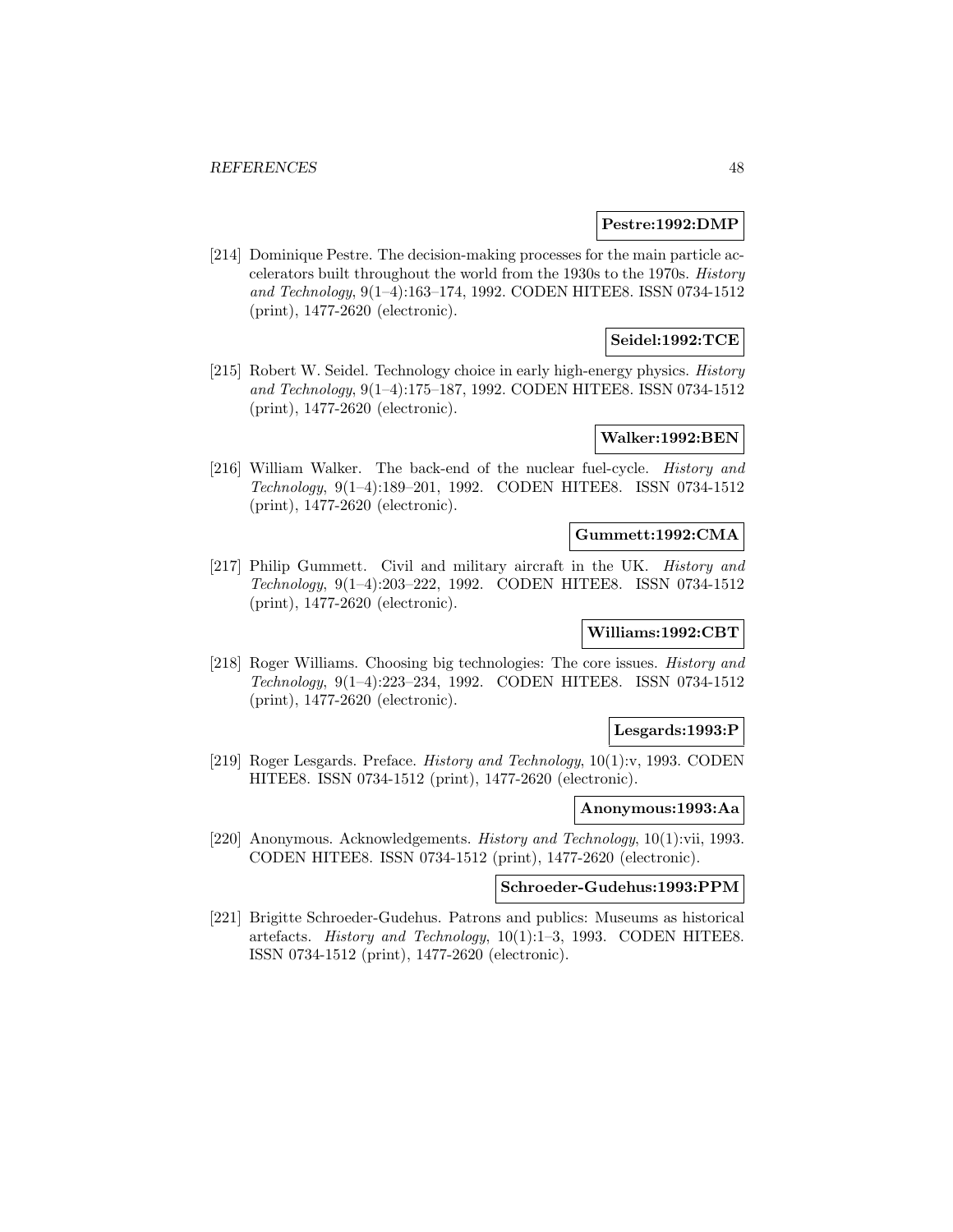#### **Williams:1993:SEM**

[222] Mari Williams. Science, education and museums in Britain, 1870–1914. History and Technology, 10(1):5–11, 1993. CODEN HITEE8. ISSN 0734- 1512 (print), 1477-2620 (electronic).

# **Weber:1993:PHM**

[223] Wolfhard Weber. The political history of museums of technology in Germany since the nineteenth century. *History and Technology*, 10(1):13–25, 1993. CODEN HITEE8. ISSN 0734-1512 (print), 1477-2620 (electronic).

# **Levin:1993:CMT**

[224] Miriam R. Levin. The city as a museum of technology. History and Technology, 10(1):27–36, 1993. CODEN HITEE8. ISSN 0734-1512 (print), 1477-2620 (electronic).

#### **Lindqvist:1993:OST**

[225] Svante Lindqvist. An Olympic stadium of technology: Deutsches Museum and Sweden's Tekniska Museet. History and Technology, 10(1):37– 54, 1993. CODEN HITEE8. ISSN 0734-1512 (print), 1477-2620 (electronic).

### **Staudenmaier:1993:CEM**

[226] John M. Staudenmaier, S.J. Clean exhibits, messy exhibits: Henry Ford's technological aesthetic. History and Technology, 10(1):55–65, 1993. CO-DEN HITEE8. ISSN 0734-1512 (print), 1477-2620 (electronic).

## **Rhees:1993:CAP**

[227] David J. Rhees. Corporate advertising, public relations and popular exhibits: The case of Du Pont. *History and Technology*, 10(1):67–75, 1993. CODEN HITEE8. ISSN 0734-1512 (print), 1477-2620 (electronic).

## **Roland:1993:CEG**

[228] Alex Roland. Celebration or education? The goals of the U.S. National Air and Space Museum. History and Technology, 10(1):77–89, 1993. CODEN HITEE8. ISSN 0734-1512 (print), 1477-2620 (electronic).

### **Bergeron:1993:NGM**

[229] Louis Bergeron. The new generation of museums: Technical, industrial and "ecomuseums". History and Technology, 10(1):91–95, 1993. CODEN HITEE8. ISSN 0734-1512 (print), 1477-2620 (electronic).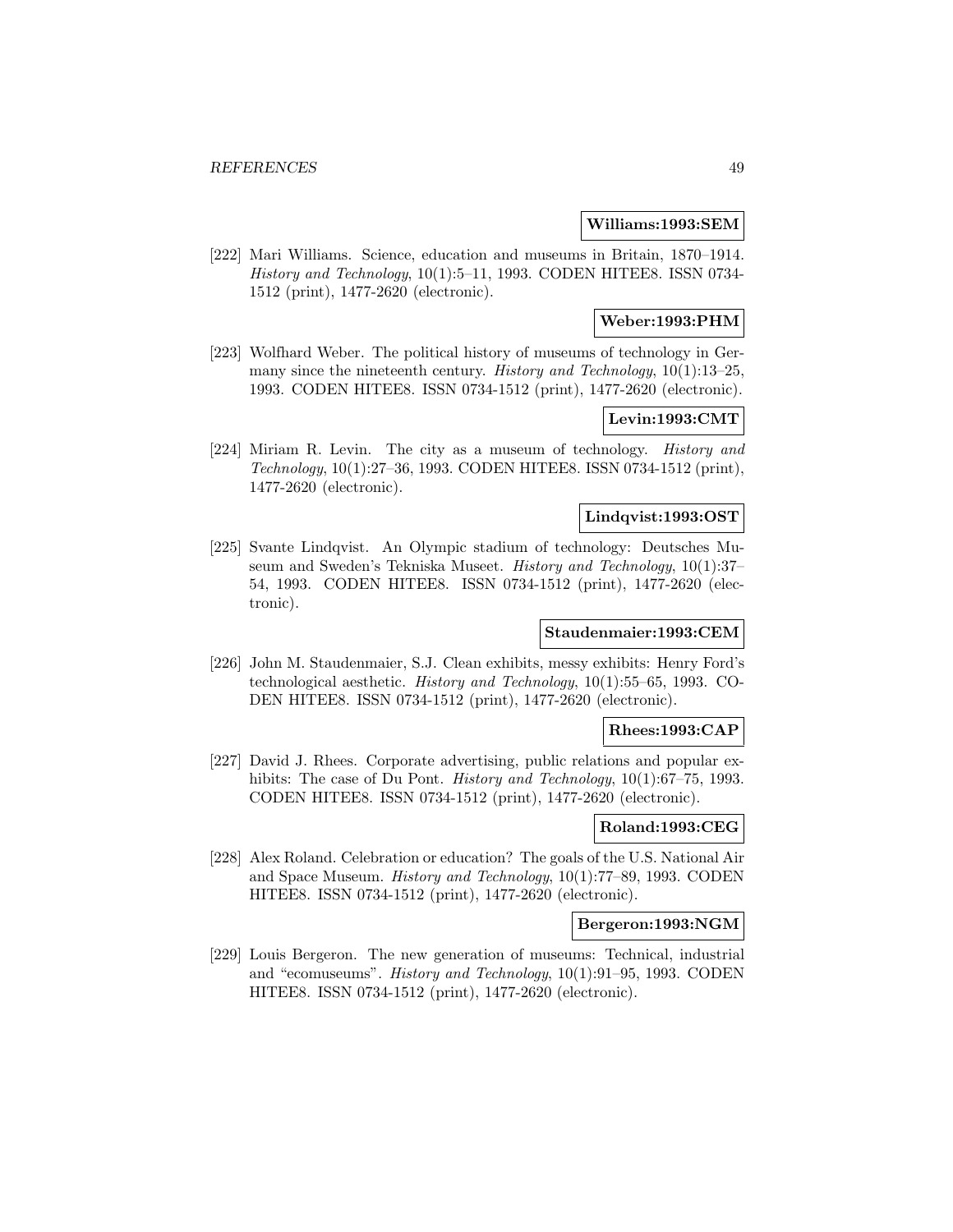### **Anonymous:1993:Ab**

[230] Anonymous. Abstracts. History and Technology, 10(1):97–101, 1993. CO-DEN HITEE8. ISSN 0734-1512 (print), 1477-2620 (electronic).

# **Parayil:1993:MTC**

[231] Govindan Parayil. Models of technological change: A critical review of current knowledge. History and Technology, 10(2–3):105–126, 1993. CO-DEN HITEE8. ISSN 0734-1512 (print), 1477-2620 (electronic).

## **Stamper:1993:SGM**

[232] John W. Stamper and Robert Mark. Structure of the Galérie des Machines, Paris, 1889. History and Technology, 10(2–3):127–138, 1993. CO-DEN HITEE8. ISSN 0734-1512 (print), 1477-2620 (electronic).

### **Frison:1993:LBMa**

[233] Guido Frison. Linnaeus, Beckmann, Marx and the foundation of technology. Between natural and social sciences: A hypothesis of an ideal type. First part: Linnaeus and Beckmann, cameralism, Oeconomia and technologie. History and Technology, 10(2–3):139–160, 1993. CODEN HITEE8. ISSN 0734-1512 (print), 1477-2620 (electronic).

## **Frison:1993:LBMb**

[234] Guido Frison. Linnaeus, Beckmann, Marx and the foundation of technology. Between natural and social sciences: A hypothesis of an ideal type. Second and third parts: Beckmann, Marx, technology and classical economics. History and Technology,  $10(2-3):161-173$ , 1993. CODEN HITEE8. ISSN 0734-1512 (print), 1477-2620 (electronic).

#### **Anonymous:1993:Ac**

[235] Anonymous. Abstracts. *History and Technology*,  $10(2-3):175-177$ , 1993. CODEN HITEE8. ISSN 0734-1512 (print), 1477-2620 (electronic).

## **Grison:1993:HCL**

[236] E. Grison. Hassenfratz, Carny et Lavoisier dans la compétition pour la fabrication de la soude artificielle en 1790. (French) [Hassenfratz, Carny and Lavoisier in the competition for the manufacture of artificial soda in 1790]. History and Technology, 10(4):179–197, 1993. CODEN HITEE8. ISSN 0734-1512 (print), 1477-2620 (electronic).

# **Olmo:1993:LC**

[237] Carlo Olmo. L'ingénieur contesté. History and Technology,  $10(4):199-214$ , 1993. CODEN HITEE8. ISSN 0734-1512 (print), 1477-2620 (electronic).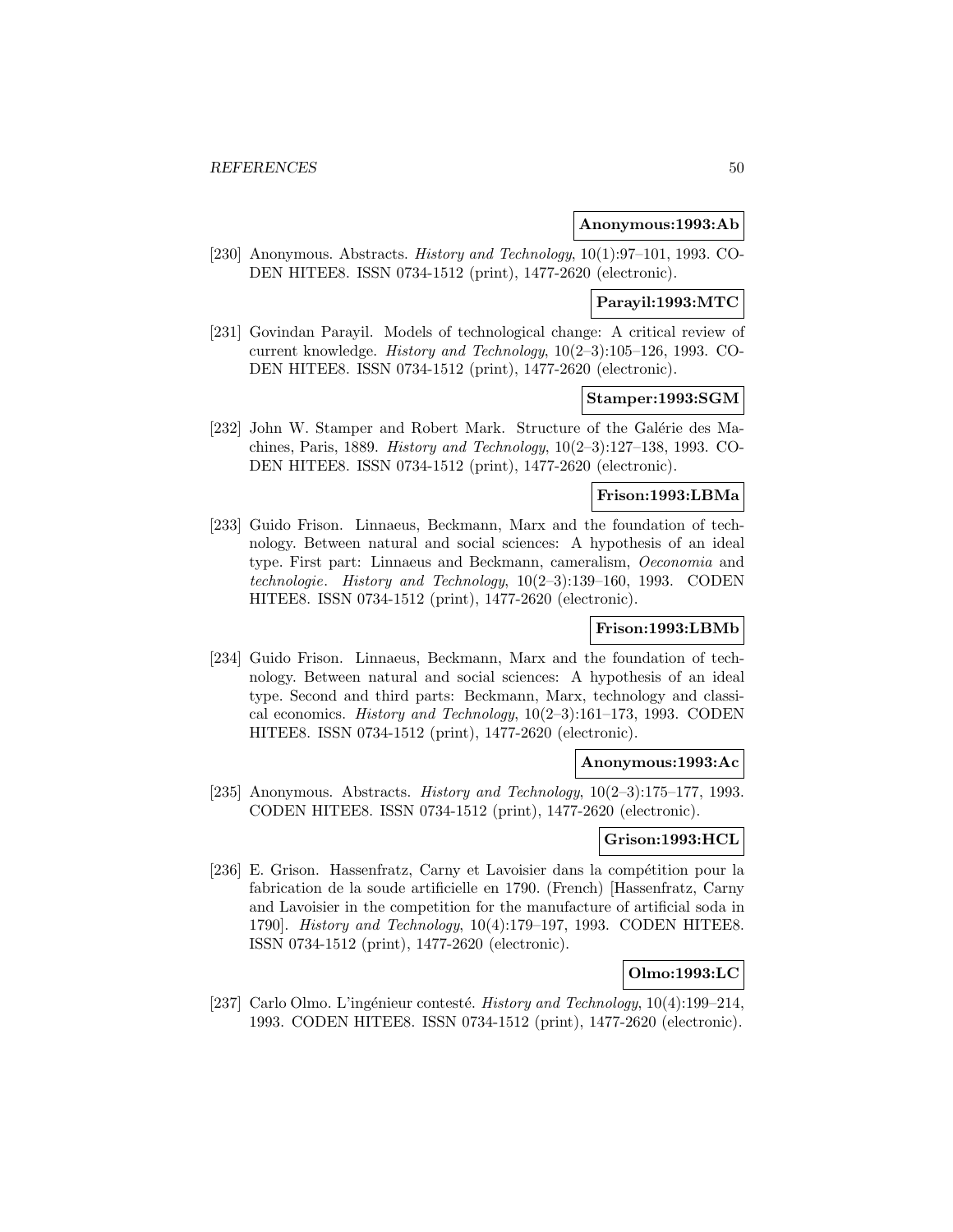#### **Poni:1993:CGE**

[238] Carlo Poni. The craftsman and the good engineer: Technical practice and theoretical mechanics in J. T. Desaguliers. History and Technology, 10 (4):215–232, 1993. CODEN HITEE8. ISSN 0734-1512 (print), 1477-2620 (electronic).

# **Villasenor:1993:MDD**

[239] Alejandro Tortolero Villaseñor. Le Ministère du développement au Mexique et les inventeurs des machines agricoles (1852–1903). (French) [The Ministry of Development of Mexico and inventors of agricultural machinery (1852–1903)]. History and Technology, 10(4):233–247, 1993. CODEN HITEE8. ISSN 0734-1512 (print), 1477-2620 (electronic).

#### **Anonymous:1993:Ad**

[240] Anonymous. Abstracts. *History and Technology*, 10(4):249–251, 1993. CODEN HITEE8. ISSN 0734-1512 (print), 1477-2620 (electronic).

#### **Kranakis:1994:I**

[241] Eda Kranakis. Introduction. History and Technology, 11(1):1-5, 1994. CODEN HITEE8. ISSN 0734-1512 (print), 1477-2620 (electronic).

## **Aspray:1994:HCW**

[242] William Aspray. The history of computing within the history of information technology. History and Technology, 11(1):7–19, 1994. CODEN HITEE8. ISSN 0734-1512 (print), 1477-2620 (electronic).

#### **Headrick:1994:SRI**

[243] Daniel R. Headrick. Shortwave radio and its impact on international telecommunications between the wars. *History and Technology*,  $11(1)$ : 21–32, 1994. CODEN HITEE8. ISSN 0734-1512 (print), 1477-2620 (electronic).

### **Small:1994:ETD**

[244] James S. Small. Engineering, technology and design: The post-Second World War development of electronic analogue computers. *History and* Technology, 11(1):33–48, 1994. CODEN HITEE8. ISSN 0734-1512 (print), 1477-2620 (electronic).

## **Hellige:1994:SAE**

[245] Hans Dieter Hellige. From Sage via Arpanet to Ethernet: Stages in computer communications concepts between 1950 and 1980. History and Tech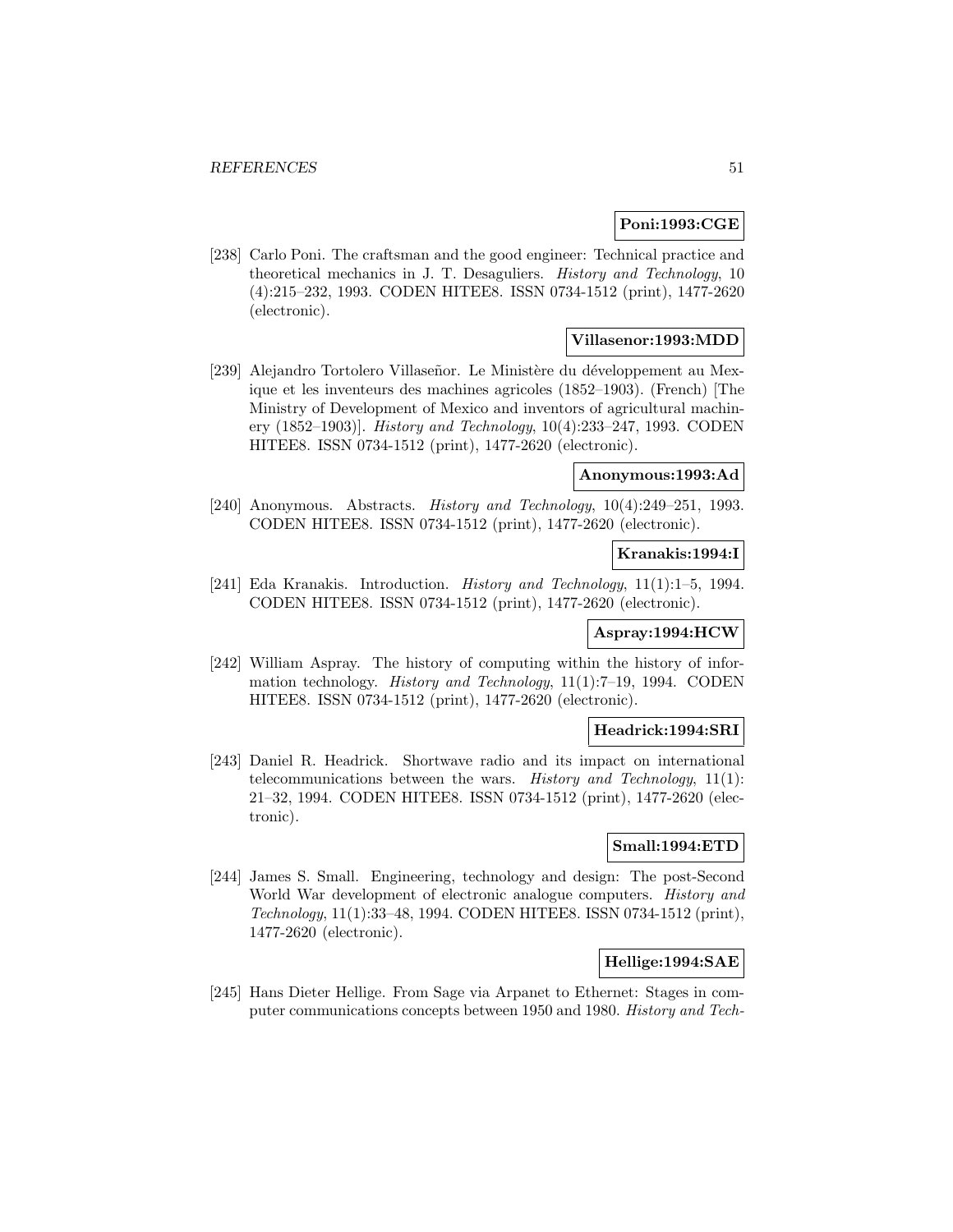nology, 11(1):49-75, 1994. CODEN HITEE8. ISSN 0734-1512 (print), 1477-2620 (electronic).

# **Heide:1994:PCC**

[246] Lars Heide. Punched-card and computer applications in Denmark 1911– 1970. History and Technology, 11(1):77–99, 1994. CODEN HITEE8. ISSN 0734-1512 (print), 1477-2620 (electronic).

## **Morton:1994:PHE**

[247] Alan Q. Morton. Packaging history: The emergence of the uniform product code (UPC) in the United States, 1970–75. History and Technology, 11 (1):101–111, 1994. CODEN HITEE8. ISSN 0734-1512 (print), 1477-2620 (electronic).

# **Botelho:1994:ICD**

[248] Antonio Botelho, François Jacq, and Dominique Pestre. Introduction to the conference "Le défi électronique de l'après-guerre, une perspective historique". (French) [Introduction to the conference "The post-war electronic challenge, a historical perspective"]. History and Technology, 11 (2):113–119, 1994. CODEN HITEE8. ISSN 0734-1512 (print), 1477-2620 (electronic).

# **Hoddeson:1994:RCR**

[249] Lillian Hoddeson. Research on crystal rectifiers during World War II and the invention of the transistor. History and Technology, 11(2):121–130, 1994. CODEN HITEE8. ISSN 0734-1512 (print), 1477-2620 (electronic).

# **Erker:1994:CNT**

[250] Paul Erker. The challenge of a new technology: Transistor research and business strategy at Siemens and Philips. History and Technology, 11(2): 131–143, 1994. CODEN HITEE8. ISSN 0734-1512 (print), 1477-2620 (electronic).

#### **Andersen:1994:SSE**

[251] Håkon With Andersen. State, strategy and electronics. Research in the political economy of post-World War II Norway. History and Technology, 11(2):145–164, 1994. CODEN HITEE8. ISSN 0734-1512 (print), 1477- 2620 (electronic).

## **Botelho:1994:IPN**

[252] Antonio José J. Botelho. The industrial policy that never was: French semiconductor policy, 1945–1966. History and Technology, 11(2):165–180, 1994. CODEN HITEE8. ISSN 0734-1512 (print), 1477-2620 (electronic).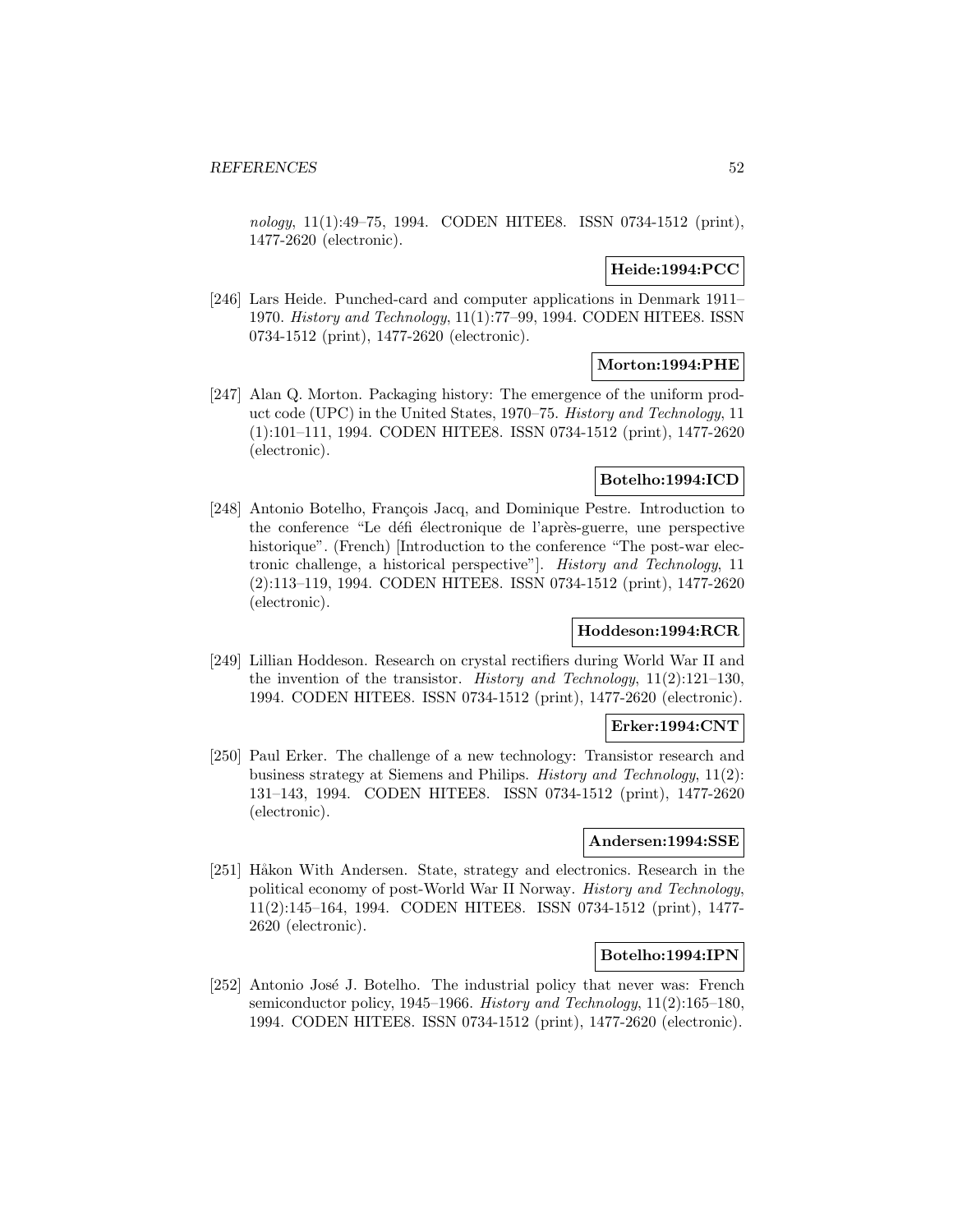#### **Morris:1994:RMD**

[253] Robin Morris. The role of the Ministry of Defence (MOD) in influencing the commercial performance of the British semiconductor industry. History and Technology, 11(2):181–193, 1994. CODEN HITEE8. ISSN 0734-1512 (print), 1477-2620 (electronic).

## **Mounier-Kuhn:1994:FCM**

[254] Pierre-E. Mounier-Kuhn. French computer manufacturers and the component industry, 1952–1972. History and Technology, 11(2):195–216, 1994. CODEN HITEE8. ISSN 0734-1512 (print), 1477-2620 (electronic).

#### **Leslie:1994:EGI**

[255] Stuart W. Leslie and Robert H. Kargon. Electronics and the geography of innovation in post-war America. History and Technology, 11(2):217–231, 1994. CODEN HITEE8. ISSN 0734-1512 (print), 1477-2620 (electronic).

#### **Charles:1994:LER**

[256] David R. Charles. The location of electronics R&D in the UK: Business strategies, organisation and labour markets. History and Technology, 11 (2):233–257, 1994. CODEN HITEE8. ISSN 0734-1512 (print), 1477-2620 (electronic).

## **Long:1994:MSA**

[257] Pamela O. Long and Alex Roland. Military secrecy in antiquity and early medieval Europe: A critical reassessment. History and Technology, 11 (2):259–290, 1994. CODEN HITEE8. ISSN 0734-1512 (print), 1477-2620 (electronic).

#### **Weindling:1994:UAB**

[258] Paul Weindling. The uses and abuses of biological technologies: Zyklon B and gas disinfestation between the First World War and the Holocaust. History and Technology, 11(2):291–298, 1994. CODEN HITEE8. ISSN 0734-1512 (print), 1477-2620 (electronic).

# **MacLeod:1994:ACA**

[259] Roy MacLeod. The atom comes to Australia: Reflections on the Australian nuclear programme, 1953 and 1993. History and Technology, 11 (2):299–315, 1994. CODEN HITEE8. ISSN 0734-1512 (print), 1477-2620 (electronic).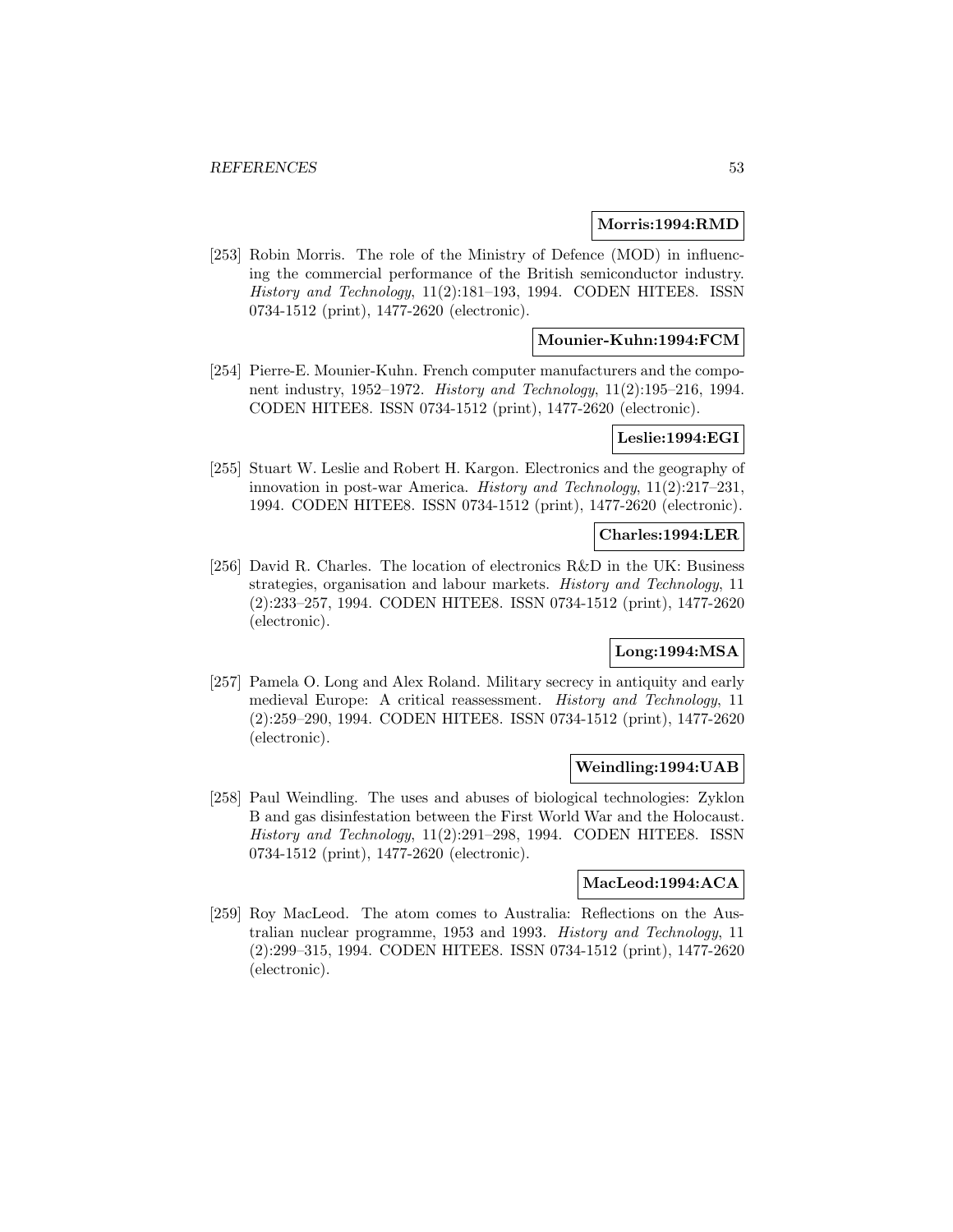#### **Sebesta:1994:PTC**

[260] Lorenza Sebesta. The politics of technological cooperation in space: US– European negotiations on the post-Apollo programme. History and Technology, 11(2):317–341, 1994. CODEN HITEE8. ISSN 0734-1512 (print), 1477-2620 (electronic).

## **Raposo:1994:CEE**

[261] Núria Puig Raposo and Santiago M. López García. Chemists, engineers and entrepreneurs: the Chemical Institute of Sarrià's impact on Spanish industry (1916–1992). History and Technology, 11(3–4):345–359, 1994. CODEN HITEE8. ISSN 0734-1512 (print), 1477-2620 (electronic).

#### **Seidel:1994:ANS**

[262] Robert W. Seidel. Accelerators and national security the evolution of science policy for high-energy physics, 1947–1967. History and Technology, 11(3–4):361–391, 1994. CODEN HITEE8. ISSN 0734-1512 (print), 1477- 2620 (electronic).

## **Sobolev:1994:DTM**

[263] D. A. Sobolev. Du Temple and Mozhaiskii: Was either of them the first to flight test an aeroplane? History and Technology, 11(3–4):393–401, 1994. CODEN HITEE8. ISSN 0734-1512 (print), 1477-2620 (electronic).

# **Travis:1994:BBR**

[264] Anthony S. Travis. Between broken root and artificial alizarin: Textile arts and manufactures of madder. *History and Technology*,  $12(1):1-22$ , 1994. CODEN HITEE8. ISSN 0734-1512 (print), 1477-2620 (electronic).

#### **Marsch:1994:SSR**

[265] Ulrich Marsch. Strategies for success: Research organization in German chemical companies and IG Farben until 1936. History and Technology, 12(1):23–77, 1994. CODEN HITEE8. ISSN 0734-1512 (print), 1477-2620 (electronic).

# **Schroeder-Gudehus:1995:F**

[266] Brigitte Schroeder-Gudehus. Foreword. History and Technology, 12(2):79, 1995. CODEN HITEE8. ISSN 0734-1512 (print), 1477-2620 (electronic).

#### **Karvar:1995:MRD**

[267] Anousheh Karvar. Model reception in the domain of engineering education: Mediation and negotiation. History and Technology, 12(2):81–93, 1995. CODEN HITEE8. ISSN 0734-1512 (print), 1477-2620 (electronic).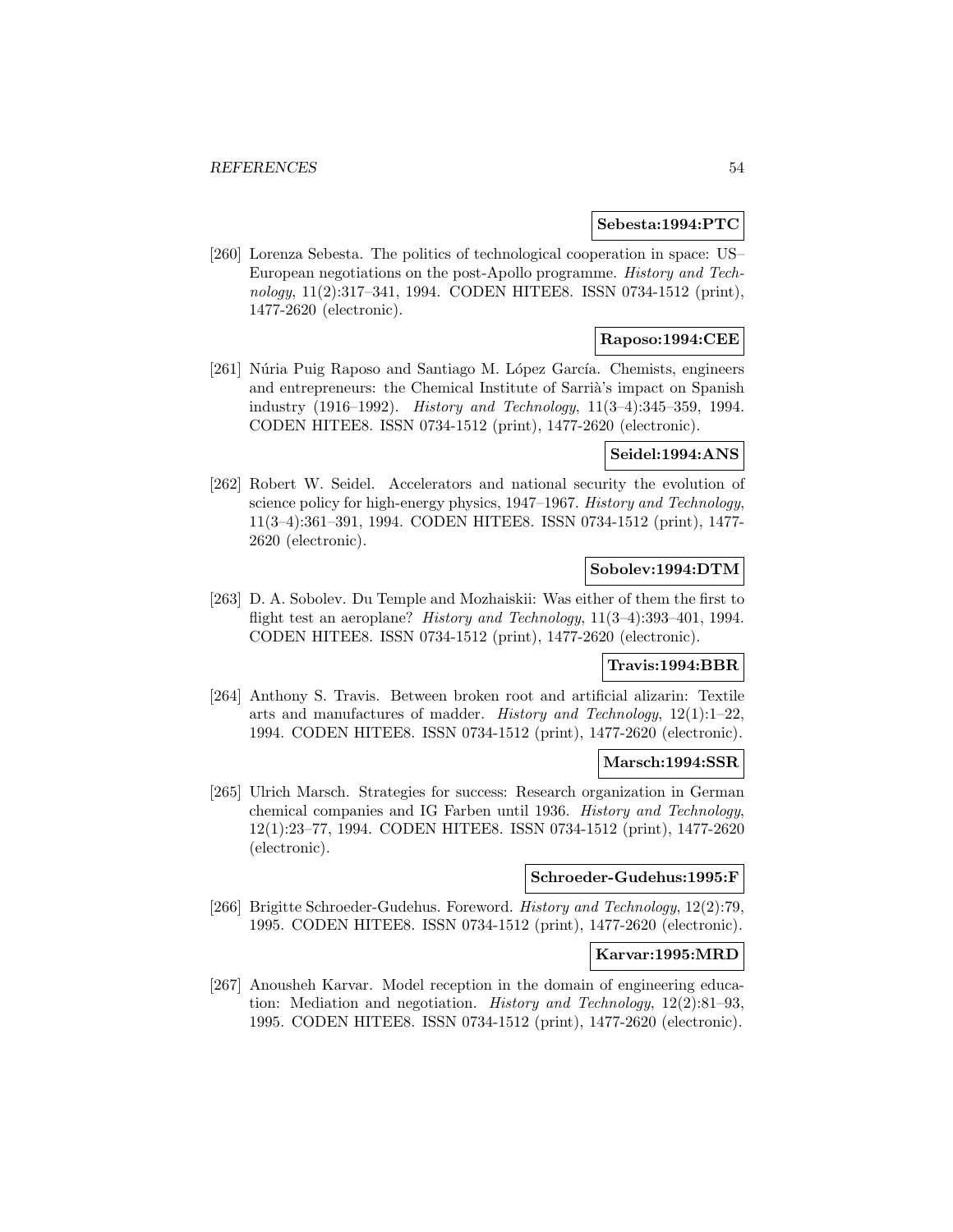#### **Leboutte:1995:TKH**

[268] René Leboutte. From traditional know-how to technical skill. The process of training and of professionalization in the Belgian coal-mining industry, 1700–1850. History and Technology, 12(2):95–108, 1995. CODEN HITEE8. ISSN 0734-1512 (print), 1477-2620 (electronic).

## **Gouzevitch:1995:THE**

[269] I. Gouzévitch. Technical higher education in nineteenth century Russia and France: Some thoughts on a historical choice. History and Technology, 12(2):109–117, 1995. CODEN HITEE8. ISSN 0734-1512 (print), 1477- 2620 (electronic).

### **Fukasaku:1995:FID**

[270] Yukiko Fukasaku. Foreign influence in the development of shipbuilding technology and the education of engineers in Japan, 1855–1940. History and Technology, 12(2):119–127, 1995. CODEN HITEE8. ISSN 0734-1512 (print), 1477-2620 (electronic).

# **Guedon:1995:EAD**

[271] Jean-Claude Guédon. Engineering by alienated design: The case of French-speaking engineers in Québec. History and Technology, 12(2): 129–146, 1995. CODEN HITEE8. ISSN 0734-1512 (print), 1477-2620 (electronic).

#### **Macleod:1995:CEC**

[272] Roy Macleod. Colonial engineers and the "cult of practicality": Themes and dimensions in the history of Australian engineering. History and Technology, 12(2):147–162, 1995. CODEN HITEE8. ISSN 0734-1512 (print), 1477-2620 (electronic).

## **Dreicer:1995:IIE**

[273] Gregory K. Dreicer. Influence and intercultural exchange: Engineers, engineering schools and engineering works in the nineteenth century. History and Technology, 12(2):163–177, 1995. CODEN HITEE8. ISSN 0734-1512 (print), 1477-2620 (electronic).

#### **Kahlow:1995:FID**

[274] Andreas Kahlow. French influence on the development of applied mechanics in Germany in the nineteenth century. History and Technology, 12(2): 179–189, 1995. CODEN HITEE8. ISSN 0734-1512 (print), 1477-2620 (electronic).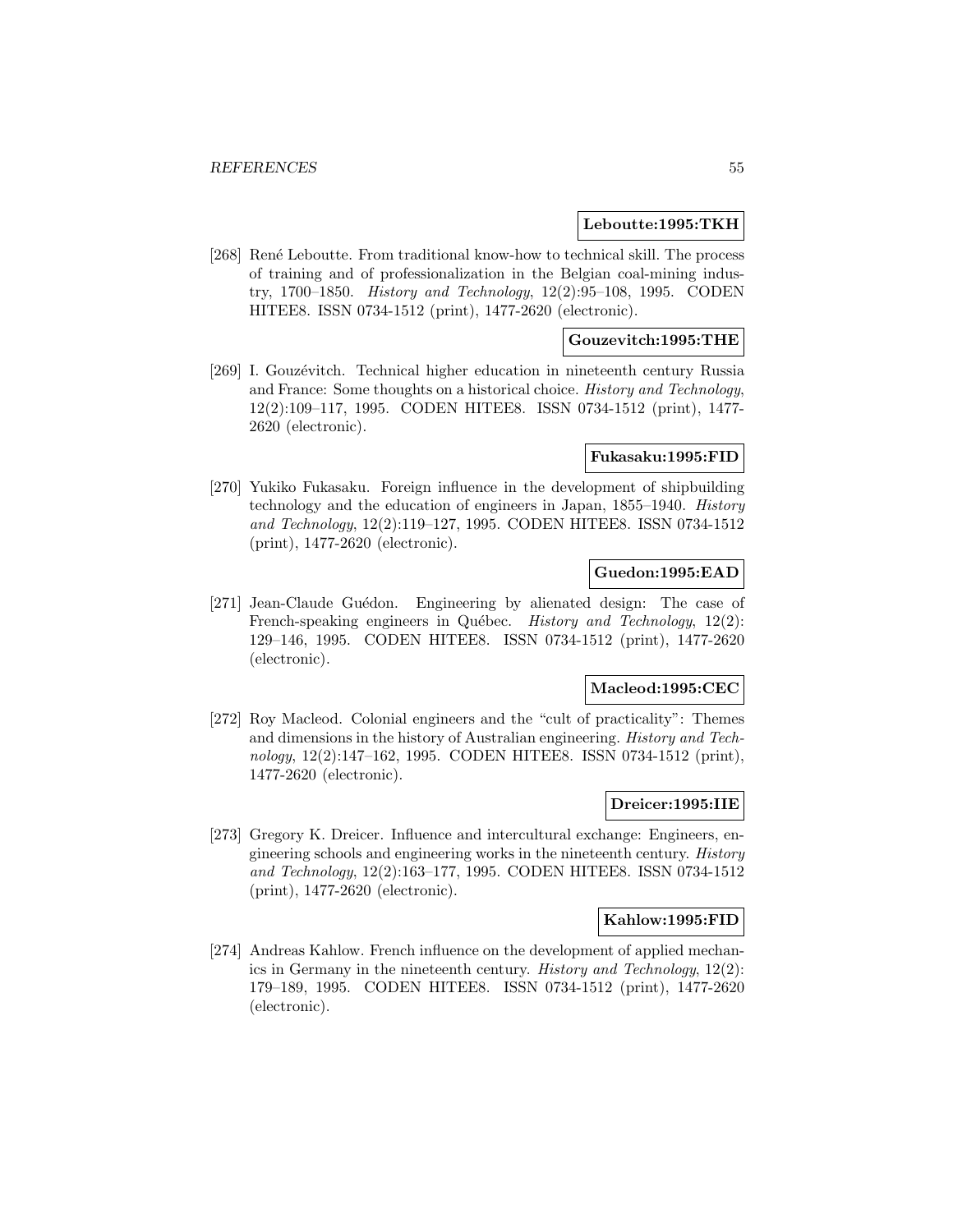### **Petitjean:1995:SDE**

[275] Patrick Petitjean. Scientific development, engineering schools and the building of a modern state. History and Technology, 12(2):191–204, 1995. CODEN HITEE8. ISSN 0734-1512 (print), 1477-2620 (electronic).

#### **Hounshell:1995:HHT**

[276] David A. Hounshell. Hughesian history of technology and Chandlerian business history: Parallels, departures, and critics. History and Technology, 12(3):205–224, 1995. CODEN HITEE8. ISSN 0734-1512 (print), 1477-2620 (electronic).

# **Nahum:1995:INF**

[277] Andrew Nahum. The imitation of nature? Flapping flight and animal forms as models for human flight. History and Technology, 12(3):225–260, 1995. CODEN HITEE8. ISSN 0734-1512 (print), 1477-2620 (electronic).

### **Steen:1995:CCA**

[278] Kathryn Steen. Confiscated commerce: American importers of German synthetic organic chemicals, 1914–1929. History and Technology, 12(3): 261–284, 1995. CODEN HITEE8. ISSN 0734-1512 (print), 1477-2620 (electronic).

# **Anonymous:1995:E**

[279] Anonymous. Erratum. History and Technology, 12(3):285, 1995. CODEN HITEE8. ISSN 0734-1512 (print), 1477-2620 (electronic).

#### **Jacq:1995:EFR**

[280] François Jacq. The emergence of French research policy: Methodological and historiographical problems (1945–1970). History and Technology, 12 (4):285–308, 1995. CODEN HITEE8. ISSN 0734-1512 (print), 1477-2620 (electronic).

# **Davis:1995:NAU**

[281] Donald F. Davis. North American urban mass transit, 1890–1950: What if we thought about it as a type of technology? History and Technology, 12 (4):309–326, 1995. CODEN HITEE8. ISSN 0734-1512 (print), 1477-2620 (electronic).

## **Lagree:1995:RTI**

[282] Michel Lagrée. Religion and technological innovation: The steamboat in 1840s France. History and Technology, 12(4):327–359, 1995. CODEN HITEE8. ISSN 0734-1512 (print), 1477-2620 (electronic).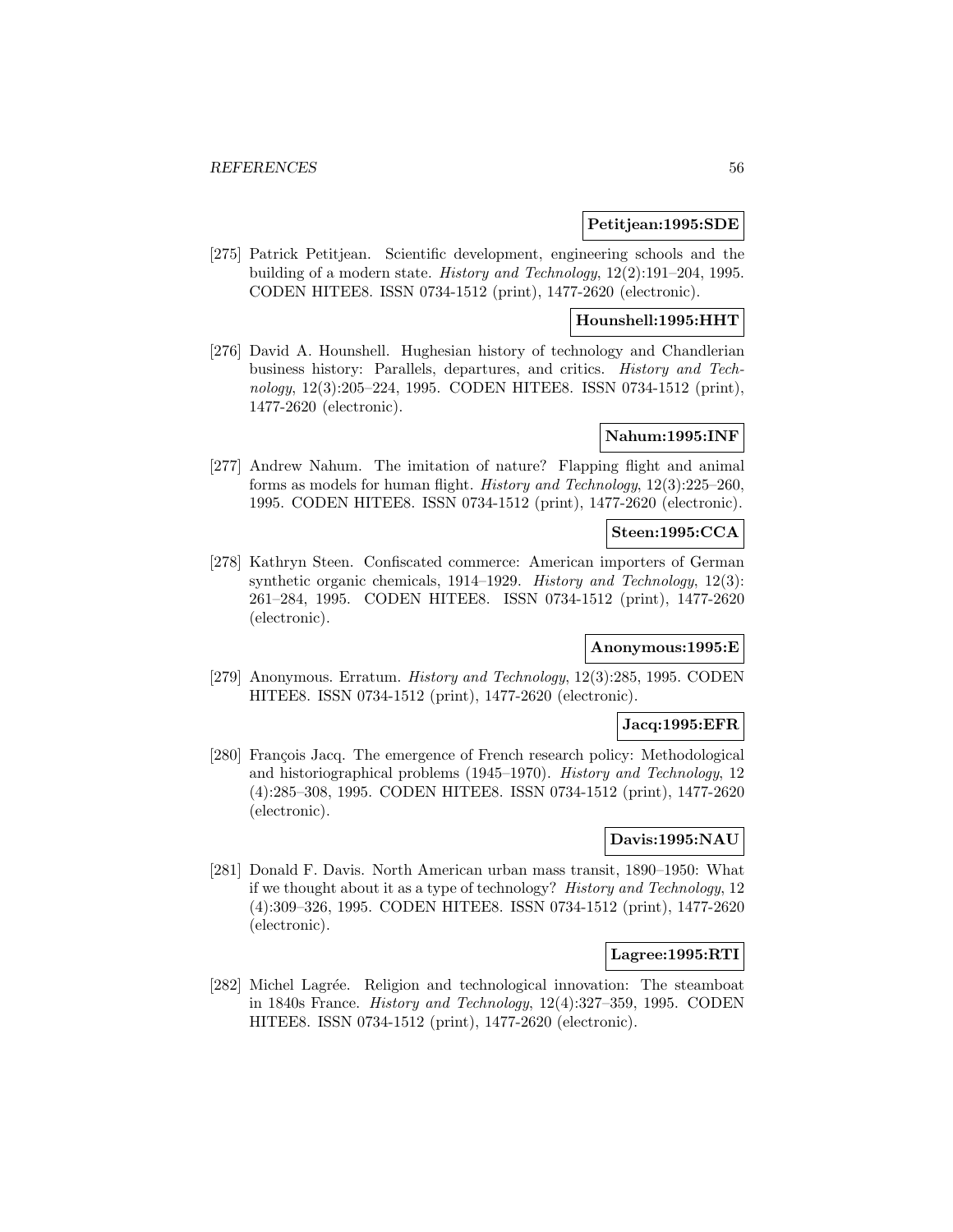#### **Ceruzzi:1996:SIE**

[283] Paul Ceruzzi. From scientific instrument to everyday appliance: The emergence of personal computers, 1970–77. History and Technology, 13(1): 1–31, 1996. CODEN HITEE8. ISSN 0734-1512 (print), 1477-2620 (electronic).

## **Homburg:1996:VPS**

[284] Ernst Homburg and Johan H. De Vlieger. A victory of practice over science: The unsuccessful modernisation of the Dutch white lead industry (1780–1865). History and Technology, 13(1):33–52, 1996. CODEN HI-TEE8. ISSN 0734-1512 (print), 1477-2620 (electronic).

#### **Neufeld:1996:REV**

[285] Michael J. Neufeld. Rolf Engel vs. The German Army: a Nazi career in rocketry and repression. History and Technology, 13(1):53–72, 1996. CODEN HITEE8. ISSN 0734-1512 (print), 1477-2620 (electronic).

#### **Mandelbrote:1996:ER**

[286] Scott Mandelbrote. Essay review. History and Technology, 13(1):73–81, 1996. CODEN HITEE8. ISSN 0734-1512 (print), 1477-2620 (electronic).

#### **Anonymous:1996:EBa**

[287] Anonymous. Editorial board. History and Technology, 13(1):ebi, 1996. CODEN HITEE8. ISSN 0734-1512 (print), 1477-2620 (electronic).

#### **Galambos:1996:PIT**

[288] Louis Galambos and Jeffrey L. Sturchio. The pharmaceutical industry in the twentieth century: A reappraisal of the sources of innovation. History and Technology, 13(2):83–100, 1996. CODEN HITEE8. ISSN 0734-1512 (print), 1477-2620 (electronic).

#### **Amdam:1996:PNI**

[289] Rolv Petter Amdam. Professional networks and the introduction of research in the British and Norwegian pharmaceutical industry in the interwar years. History and Technology, 13(2):101–114, 1996. CODEN HI-TEE8. ISSN 0734-1512 (print), 1477-2620 (electronic).

#### **Sogner:1996:PIB**

[290] Knut Sogner. A pharmaceutical innovation. Business environment and scientific endeavour in Nyegaard & Co. History and Technology,  $13(2)$ : 115–131, 1996. CODEN HITEE8. ISSN 0734-1512 (print), 1477-2620 (electronic).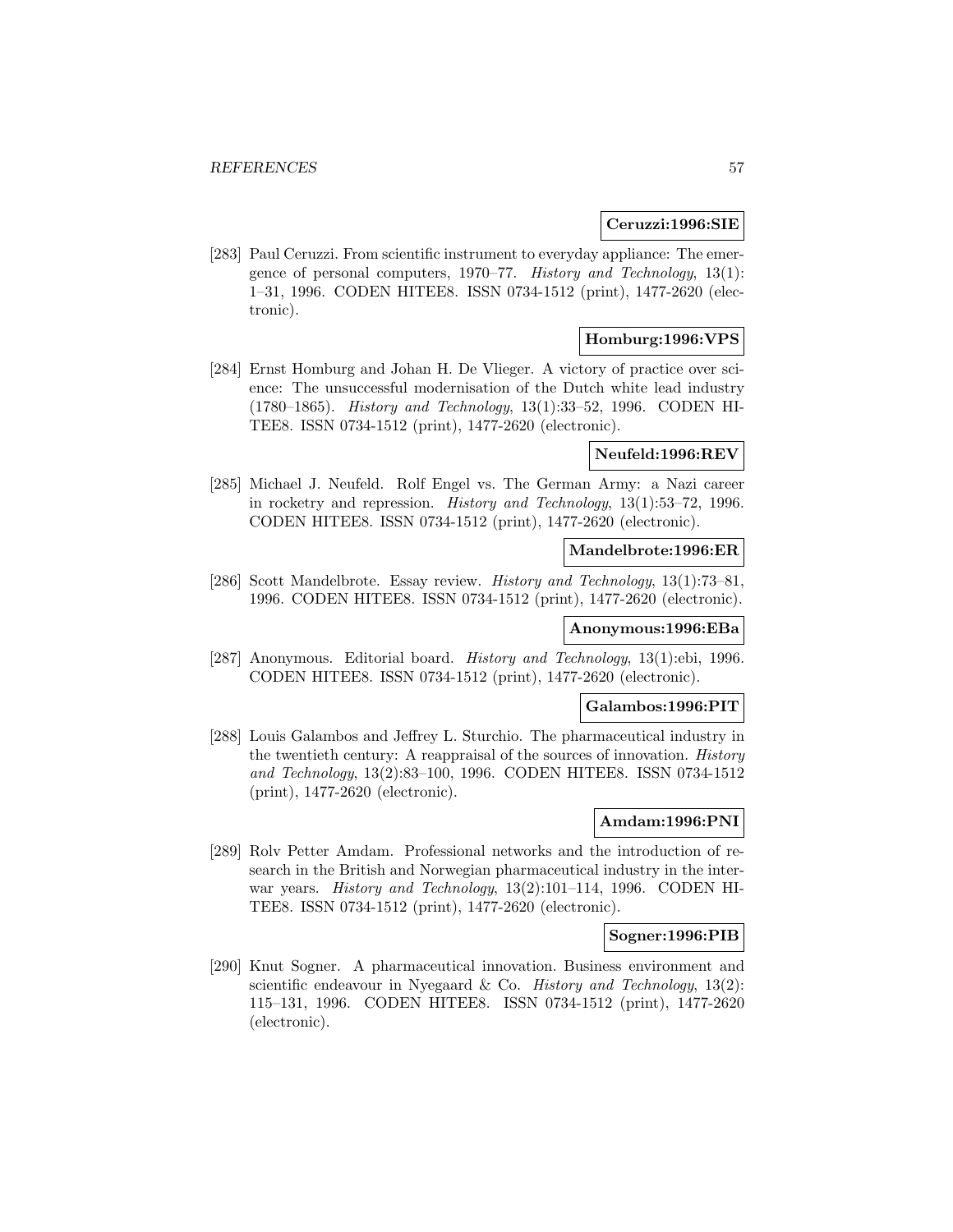### **Slinn:1996:IGM**

[291] Judy Slinn. Innovation at Glaxo and May & Baker, 1945–1965. History and Technology, 13(2):133–147, 1996. CODEN HITEE8. ISSN 0734-1512 (print), 1477-2620 (electronic).

## **Ceruzzi:1996:BR**

[292] Paul Ceruzzi, Nathalie Jas, Rainer Karlsch, and Anthony S. Travis. Book reviews. History and Technology, 13(2):149–155, 1996. CODEN HITEE8. ISSN 0734-1512 (print), 1477-2620 (electronic).

# **Anonymous:1996:EBb**

[293] Anonymous. Editorial board. History and Technology, 13(2):ebi, 1996. CODEN HITEE8. ISSN 0734-1512 (print), 1477-2620 (electronic).

# **Blondel:1997:EIC**

[294] Christine Blondel. Electrical instruments in 19th century France, between makers and users. History and Technology, 13(3):157–182, 1997. CODEN HITEE8. ISSN 0734-1512 (print), 1477-2620 (electronic).

## **Pestre:1997:SIF**

[295] Dominique Pestre. Studies of the ionosphere and forecasts for radiocommunications. Physicists and engineers, the military and national laboratories in France (and Germany) after 1945. History and Technology, 13 (3):183–205, 1997. CODEN HITEE8. ISSN 0734-1512 (print), 1477-2620 (electronic).

### **Wicken:1997:SST**

[296] Olav Wicken. Space science and technology in the Cold War: The ionosphere, the military and politics in Norway. *History and Technology*, 13 (3):207–229, 1997. CODEN HITEE8. ISSN 0734-1512 (print), 1477-2620 (electronic).

## **Fox:1997:BR**

[297] Robert Fox, Ilana Löwy, Michael Mende, and Lorenta Sebesta. Book reviews. History and Technology, 13(3):231–240, 1997. CODEN HITEE8. ISSN 0734-1512 (print), 1477-2620 (electronic).

#### **Anonymous:1997:EBa**

[298] Anonymous. Editorial board. History and Technology, 13(3):ebi, 1997. CODEN HITEE8. ISSN 0734-1512 (print), 1477-2620 (electronic).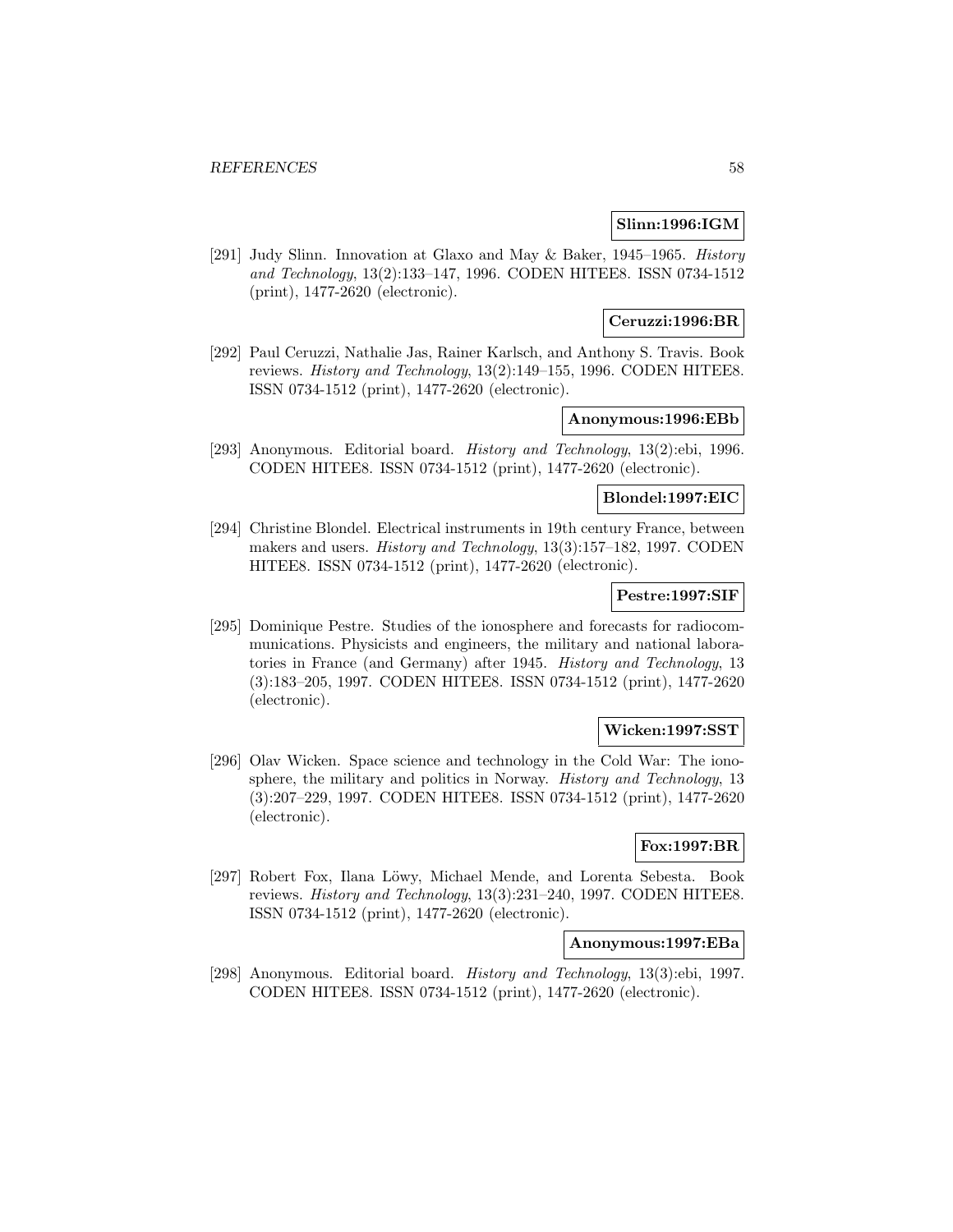#### **Pestre:1997:MPE**

[299] Dominique Pestre. The moral and political economy of French scientists in the first half of the XXth century. History and Technology, 13(4):241–248, 1997. CODEN HITEE8. ISSN 0734-1512 (print), 1477-2620 (electronic).

## **Boudia:1997:CLR**

[300] Soraya Boudia. The Curie Laboratory: Radioactivity and metrology. History and Technology, 13(4):249–265, 1997. CODEN HITEE8. ISSN 0734- 1512 (print), 1477-2620 (electronic).

# **Roque:1997:MCR**

[301] Xavier Roqué. Marie Curie and the radium industry: A preliminary sketch. History and Technology, 13(4):267–291, 1997. CODEN HITEE8. ISSN 0734-1512 (print), 1477-2620 (electronic).

# **Vincent:1997:GPP**

[302] Bénédicte Vincent. Genesis of the Pavillon Pasteur of the Institut du Radium of Paris. History and Technology, 13(4):293–305, 1997. CODEN HITEE8. ISSN 0734-1512 (print), 1477-2620 (electronic).

#### **Pinault:1997:JCS**

[303] Michel Pinault. The Joliot-Curies: Science, politics, networks. History and Technology, 13(4):307–324, 1997. CODEN HITEE8. ISSN 0734-1512 (print), 1477-2620 (electronic).

## **Hughes:1997:FCJ**

[304] Jeff Hughes. The French connection: The Joliot-Curies and nuclear research in Paris, 1925–1933. History and Technology, 13(4):325–343, 1997. CODEN HITEE8. ISSN 0734-1512 (print), 1477-2620 (electronic).

#### **Neufeld:1997:BR**

[305] Michael J. Neufeld, Keith Pavitt, Antoine Picon, and Ulrich Wengenroth. Book reviews. History and Technology, 13(4):345–353, 1997. CODEN HITEE8. ISSN 0734-1512 (print), 1477-2620 (electronic).

# **Anonymous:1997:NC**

[306] Anonymous. Notes on contributors. History and Technology, 13(4):355, 1997. CODEN HITEE8. ISSN 0734-1512 (print), 1477-2620 (electronic).

# **Anonymous:1997:EBb**

[307] Anonymous. Editorial board. History and Technology, 13(4):ebi, 1997. CODEN HITEE8. ISSN 0734-1512 (print), 1477-2620 (electronic).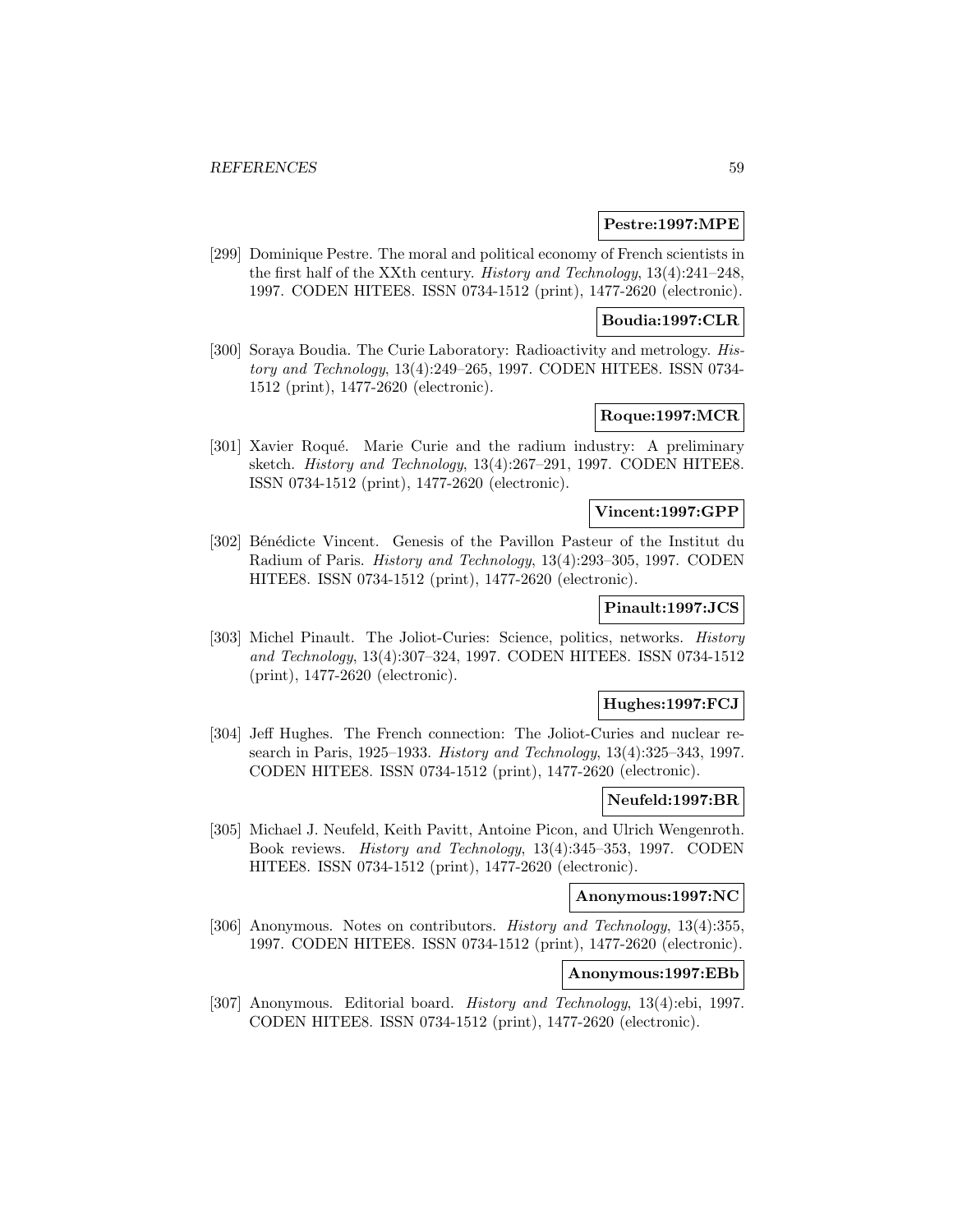### **Canel:1997:GAC**

[308] Annie Canel and Karin Zachmann. Gaining access, crossing boundaries: Women in engineering in a comparative perspective. History and Technology, 14(1–2):1–5, 1997. CODEN HITEE8. ISSN 0734-1512 (print), 1477-2620 (electronic).

# **Berner:1997:EEW**

[309] Boel Berner. Explaining exclusion: Women and Swedish engineering education from the 1890s to the 1920s. History and Technology,  $14(1-2)$ : 7-29. 1997. CODEN HITEE8. ISSN 0734-1512 (print), 1477-2620 (electronic).

#### **Mikoletzky:1997:UCW**

[310] Juliane Mikoletzky. An unintended consequence: Women's entry into engineering education in Austria. History and Technology, 14(1–2):31–48, 1997. CODEN HITEE8. ISSN 0734-1512 (print), 1477-2620 (electronic).

## **Fuchs:1997:LFL**

[311] Margot Fuchs. Like fathers–like daughters professionalization strategies of women students and engineers in Germany 1890s to 1940s. History and Technology, 14(1–2):49–64, 1997. CODEN HITEE8. ISSN 0734-1512 (print), 1477-2620 (electronic).

## **Oldenziel:1997:DSW**

[312] Ruth Oldenziel. Decoding the silence: Women engineers and male culture in the U.S., 1878–1951. History and Technology, 14(1–2):65–95, 1997. CODEN HITEE8. ISSN 0734-1512 (print), 1477-2620 (electronic).

## **Zachmann:1997:WRF**

[313] Karin Zachmann. Women to replace the 'front officers of technology'? On the development of technical studies for women in the Soviet Occupation Zone and the GDR (1946–1971). History and Technology,  $14(1-2):97-122$ , 1997. CODEN HITEE8. ISSN 0734-1512 (print), 1477-2620 (electronic).

# **Canel:1997:FTP**

[314] Annie Canel. Following the trail of the pioneers: Women engineers in the French 'grandes écoles' in the 1960s and 1970s. History and Technology, 14(1–2):123–145, 1997. CODEN HITEE8. ISSN 0734-1512 (print), 1477- 2620 (electronic).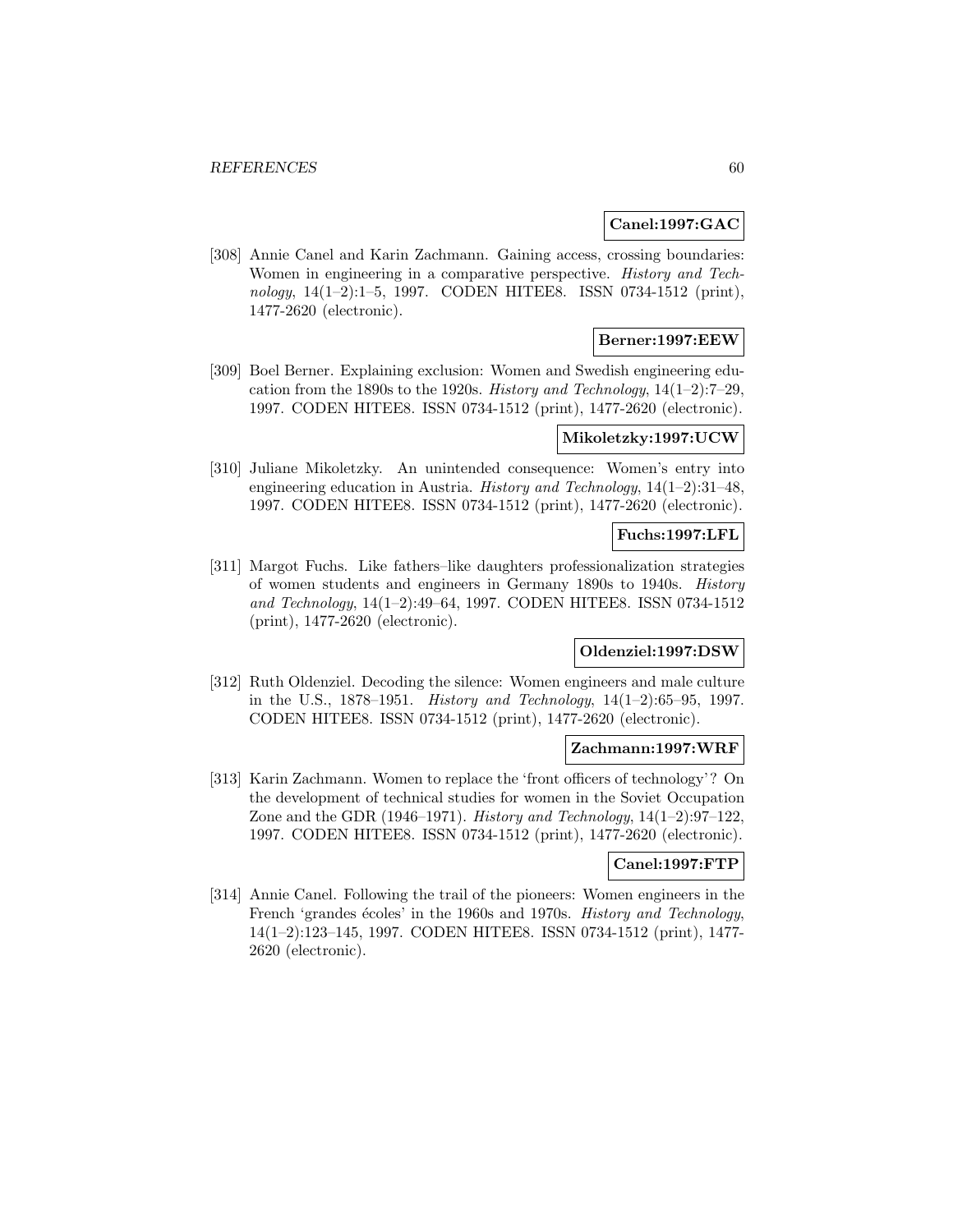#### **Schmidt:1997:FGM**

[315] Dorothea Schmidt. Female guests in a manly world: A picture with numerous shades. History and Technology, 14(1–2):147–157, 1997. CODEN HITEE8. ISSN 0734-1512 (print), 1477-2620 (electronic).

# **Konig:1997:BR**

[316] Wolfgang König, William Walker, Robert W. Seidel, and Gerhard Mener. Book reviews. History and Technology, 14(1–2):159–171, 1997. CODEN HITEE8. ISSN 0734-1512 (print), 1477-2620 (electronic).

# **Anonymous:1997:EBc**

[317] Anonymous. Editorial board. History and Technology, 14(1–2):ebi, 1997. CODEN HITEE8. ISSN 0734-1512 (print), 1477-2620 (electronic).

### **Schot:1998:UEM**

[318] Johan Schot. The usefulness of evolutionary models for explaining innovation. The case of The Netherlands in the nineteenth century. History and Technology, 14(3):173–200, 1998. CODEN HITEE8. ISSN 0734-1512 (print), 1477-2620 (electronic).

# **VanLente:1998:IPM**

[319] Dick Van Lente. Innovation in paper making: The Netherlands 1750– 1850. History and Technology, 14(3):201–224, 1998. CODEN HITEE8. ISSN 0734-1512 (print), 1477-2620 (electronic).

## **Davids:1998:SFT**

[320] Karel Davids. Successful and failed transitions. A comparison of innovations in windmill-technology in Britain and The Netherlands in the early modern period. History and Technology, 14(3):225–247, 1998. CODEN HITEE8. ISSN 0734-1512 (print), 1477-2620 (electronic).

# **Alexander:1998:BRa**

[321] Jennifer Alexander, Mikael Hård, Robert Fox, John Krige, Xavier Roqué, and A. J. Turner. Book reviews. History and Technology, 14(3):249–264, 1998. CODEN HITEE8. ISSN 0734-1512 (print), 1477-2620 (electronic).

# **Anonymous:1998:NCa**

[322] Anonymous. Notes on contributors. History and Technology, 14(3):265, 1998. CODEN HITEE8. ISSN 0734-1512 (print), 1477-2620 (electronic).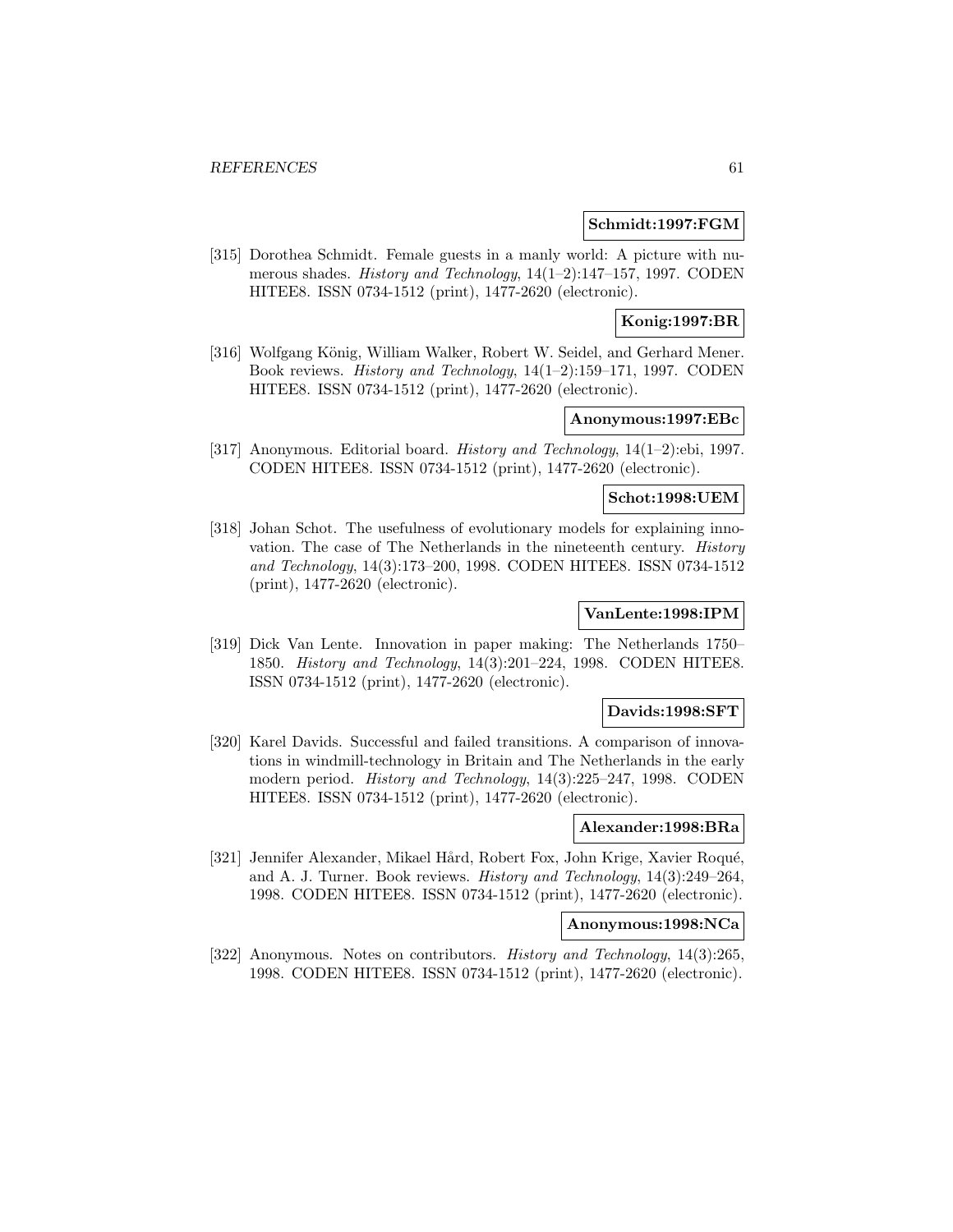#### **Anonymous:1998:EBa**

[323] Anonymous. Editorial board. History and Technology, 14(3):ebi, 1998. CODEN HITEE8. ISSN 0734-1512 (print), 1477-2620 (electronic).

#### **Gooday:1998:RWB**

[324] Graeme Gooday. Re-writing the 'book of blots': Critical reflections on histories of technological 'failure'. *History and Technology*, 14(4):265–291, 1998. CODEN HITEE8. ISSN 0734-1512 (print), 1477-2620 (electronic).

#### **Ringrose:1998:WSP**

[325] Daniel Ringrose. Work and social presence: French public engineers in nineteenth-century provincial communities. History and Technology, 14 (4):293–312, 1998. CODEN HITEE8. ISSN 0734-1512 (print), 1477-2620 (electronic).

#### **Berner:1998:MCC**

[326] Boel Berner. The meaning of cleaning: The creation of harmony and hygiene in the home. History and Technology, 14(4):313–352, 1998. CODEN HITEE8. ISSN 0734-1512 (print), 1477-2620 (electronic).

# **Anonymous:1998:NCb**

[327] Anonymous. Notes on contributors. *History and Technology*, 14(4):353, 1998. CODEN HITEE8. ISSN 0734-1512 (print), 1477-2620 (electronic).

# **Anonymous:1998:EBb**

[328] Anonymous. Editorial board. History and Technology, 14(4):ebi, 1998. CODEN HITEE8. ISSN 0734-1512 (print), 1477-2620 (electronic).

# **Agar:1998:IHC**

[329] Jon Agar. Introduction: History of computing: Approaches, new directions and the possibility of informatic history. History and Technology, 15(1–2):1–5, 1998. CODEN HITEE8. ISSN 0734-1512 (print), 1477-2620 (electronic).

### **Edwards:1998:YMR**

[330] Paul N. Edwards. Y2k: Millennial reflections on computers as infrastructure. History and Technology, 15(1–2):7–29, 1998. CODEN HITEE8. ISSN 0734-1512 (print), 1477-2620 (electronic).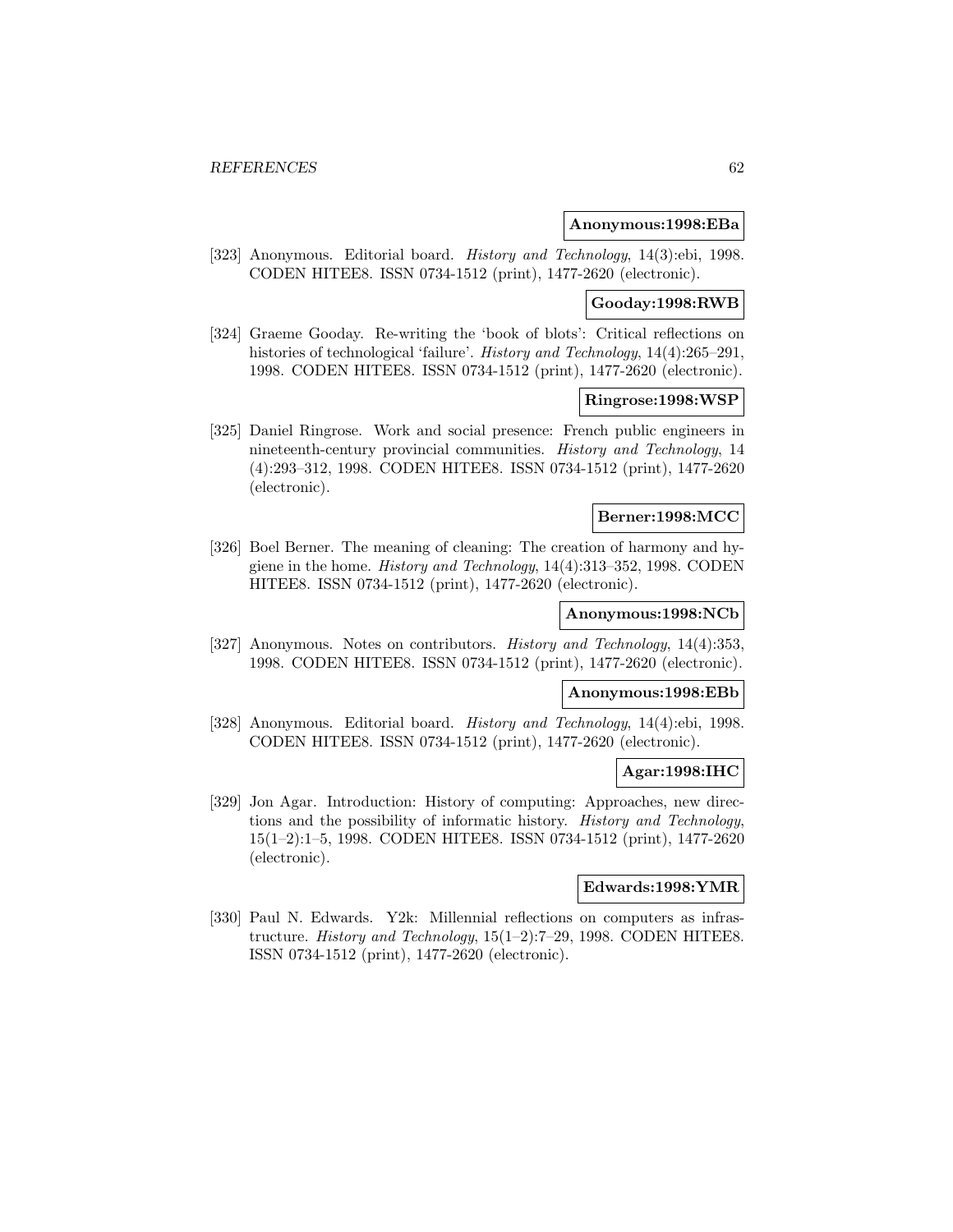#### **Seidel:1998:CNC**

[331] Robert W. Seidel. "crunching numbers" computers and physical research in the AEC laboratories. History and Technology, 15(1–2):31–68, 1998. CODEN HITEE8. ISSN 0734-1512 (print), 1477-2620 (electronic).

#### **Bowker:1998:ATH**

[332] Geoffrey C. Bowker. Archival technology in the historical sciences 1800– 1997. History and Technology, 15(1–2):69–87, 1998. CODEN HITEE8. ISSN 0734-1512 (print), 1477-2620 (electronic).

# **Atkinson:1998:CMH**

[333] Paul Atkinson. Computer memories: The history of computer form. History and Technology, 15(1–2):89–120, 1998. CODEN HITEE8. ISSN 0734- 1512 (print), 1477-2620 (electronic).

# **Agar:1998:DPT**

[334] Jon Agar. Digital patina: Texts, spirit and the first computer. History and Technology, 15(1–2):121–135, 1998. CODEN HITEE8. ISSN 0734-1512 (print), 1477-2620 (electronic).

## **Alexander:1998:BRb**

[335] Jennifer Alexander, Michel Atten, Frank A. J. L. James, J. Krige, Xavier Roqu´e, Boel Berner, Luca Guzzetti, K. Austin Kerr, Barbara A. Kimmelmann, and Christiane Sinding. Book reviews. History and Technology, 15(1–2):137–173, 1998. CODEN HITEE8. ISSN 0734-1512 (print), 1477- 2620 (electronic).

## **Anonymous:1998:NCc**

[336] Anonymous. Notes on contributors. History and Technology, 15(1–2): 174–175, 1998. CODEN HITEE8. ISSN 0734-1512 (print), 1477-2620 (electronic).

## **Alexander:1999:LBP**

[337] Jennifer Karns Alexander. The line between potential and working machines: César Nicolas Leblanc and patent engravings,  $1811-1835$ . *History* and Technology, 15(3):175–212, 1999. CODEN HITEE8. ISSN 0734-1512 (print), 1477-2620 (electronic).

#### **Jamesa:1999:SPM**

[338] Frank A. J. L. Jamesa and Margaret Rayb. Science in the pits: Michael Faraday, Charles Lyell and the Home Office enquiry into the explosion at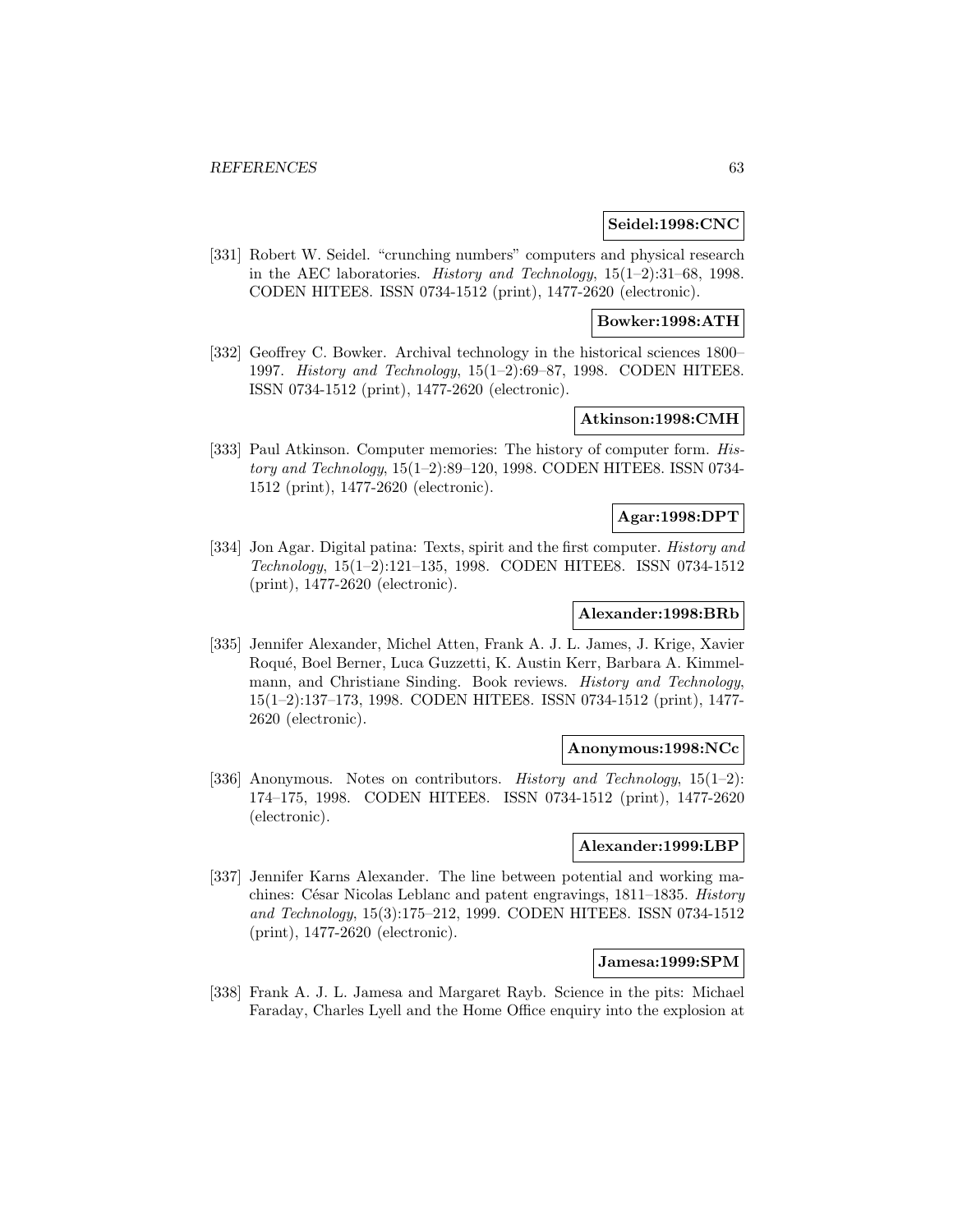Haswell Colliery, County Durham, in 1844. History and Technology, 15 (3):213–231, 1999. CODEN HITEE8. ISSN 0734-1512 (print), 1477-2620 (electronic).

## **Chatzis:1999:SSF**

[339] Konstantinos Chatzis. Searching for standards: French engineers and time and motion studies of industrial operations in the 1950s. History and Technology, 15(3):233–261, 1999. CODEN HITEE8. ISSN 0734-1512 (print), 1477-2620 (electronic).

#### **Marks:1999:HGP**

[340] Lara Marks. Human guinea pigs? The history of the early oral contraceptive clinical trials. History and Technology, 15(4):263–288, 1999. CODEN HITEE8. ISSN 0734-1512 (print), 1477-2620 (electronic).

## **Hong:1999:HLR**

[341] Sungook Hong. Historiographical layers in the relationship between science and technology. History and Technology, 15(4):289–311, 1999. CO-DEN HITEE8. ISSN 0734-1512 (print), 1477-2620 (electronic).

# **Gardey:1999:STP**

[342] Delphine Gardey. The standardization of a technical practice: Typing (1883–1930). History and Technology, 15(4):313–343, 1999. CODEN HI-TEE8. ISSN 0734-1512 (print), 1477-2620 (electronic).

#### **Berner:1999:WDB**

[343] Boel Berner. The worker's dream of becoming an engineer. History and Technology, 15(4):345–372, 1999. CODEN HITEE8. ISSN 0734-1512 (print), 1477-2620 (electronic).

#### **Santesmases:1999:BR**

[344] María Jesús Santesmases, Agnes Tandler, Ilana Löwy, Christophe Bonneuil, and Florian Hars. Book reviews. History and Technology, 15(4): 373–389, 1999. CODEN HITEE8. ISSN 0734-1512 (print), 1477-2620 (electronic).

### **Johnson:1999:BAB**

[345] Stephen B. Johnson. Building an American bridge over the "management gap": The adoption of systems management in ESRO and ESA. History and Technology, 16(1):1–32, 1999. CODEN HITEE8. ISSN 0734-1512 (print), 1477-2620 (electronic).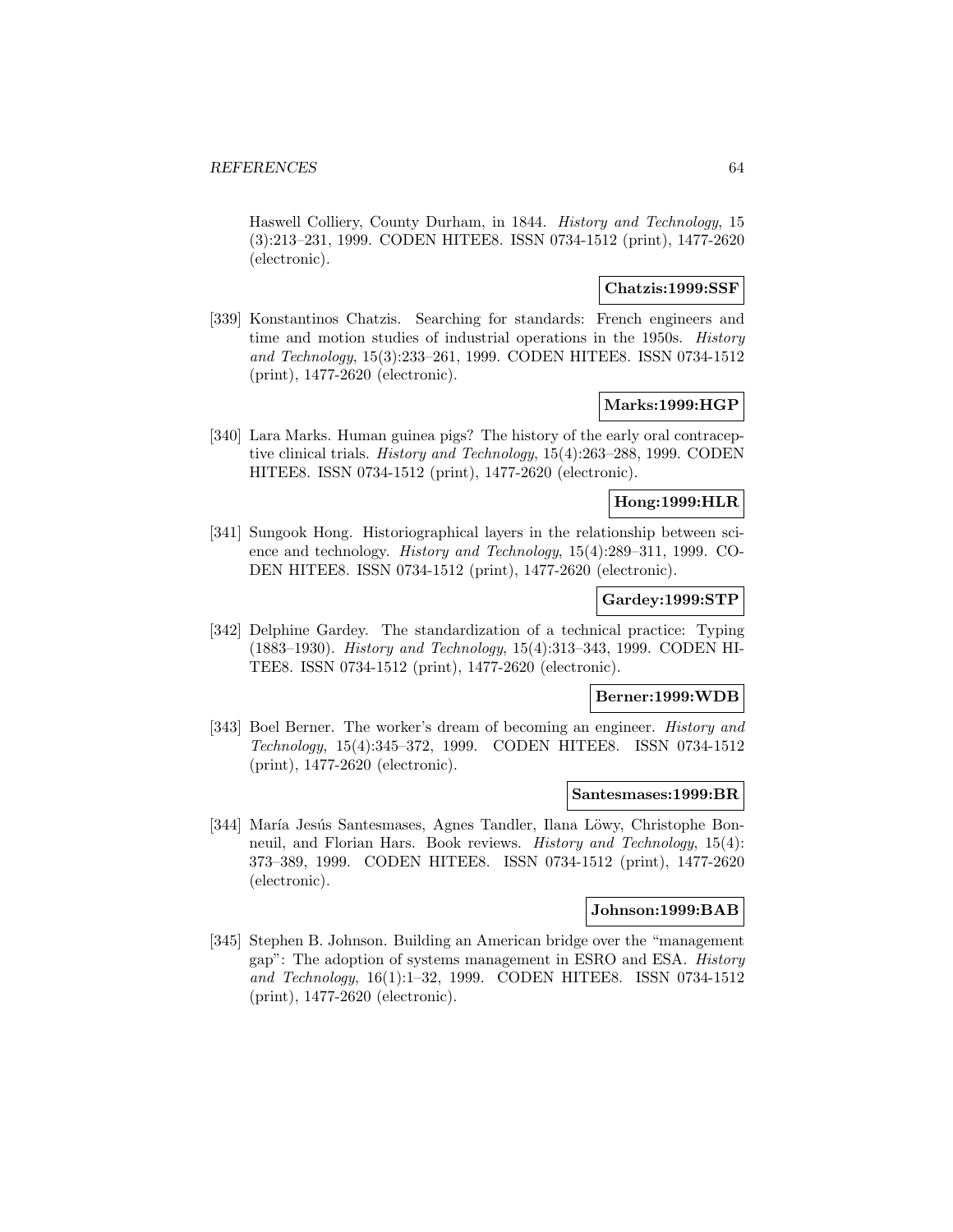## **Tulkki:1999:TTE**

[346] Pasi Tulkki. Two types of engineers in a slowly industrialising Finland. History and Technology, 16(1):33–66, 1999. CODEN HITEE8. ISSN 0734- 1512 (print), 1477-2620 (electronic).

## **Bulkeley:1999:HSA**

[347] Rip Bulkeley. Harbingers of Sputnik: The amateur radio preparations in the Soviet Union. History and Technology, 16(1):67–102, 1999. CODEN HITEE8. ISSN 0734-1512 (print), 1477-2620 (electronic).

# **Alexander:1999:BR**

[348] Jennifer K. Alexander, David De Vorkin, and Phillip Stevens Thurtle. Book reviews. History and Technology, 16(1):103–110, 1999. CODEN HITEE8. ISSN 0734-1512 (print), 1477-2620 (electronic).

# **Anonymous:1999:NCa**

[349] Anonymous. Notes on contributors. *History and Technology*, 16(1):111, 1999. CODEN HITEE8. ISSN 0734-1512 (print), 1477-2620 (electronic).

#### **Anonymous:1999:EBa**

[350] Anonymous. Editorial board. History and Technology, 16(1):ebi, 1999. CODEN HITEE8. ISSN 0734-1512 (print), 1477-2620 (electronic).

# **Edgerton:1999:IUT**

[351] David Edgerton. From innovation to use: Ten eclectic theses on the historiography of technology. History and Technology, 16(2):111–136, 1999. CODEN HITEE8. ISSN 0734-1512 (print), 1477-2620 (electronic).

#### **Russo:1999:SSV**

[352] Arturo Russo. Science in space vs space science: The European utilisation of Spacelab. History and Technology, 16(2):137–177, 1999. CODEN HITEE8. ISSN 0734-1512 (print), 1477-2620 (electronic).

## **Lecuyer:1999:SIC**

[353] Christophe Lécuyer. Silicon for industry: Component design, mass production, and the move to commercial markets at Fairchild Semiconductor, 1960–1967. History and Technology, 16(2):179–216, 1999. CODEN HITEE8. ISSN 0734-1512 (print), 1477-2620 (electronic).

# **Anonymous:1999:NCb**

[354] Anonymous. Notes on contributors. *History and Technology*, 16(2):217, 1999. CODEN HITEE8. ISSN 0734-1512 (print), 1477-2620 (electronic).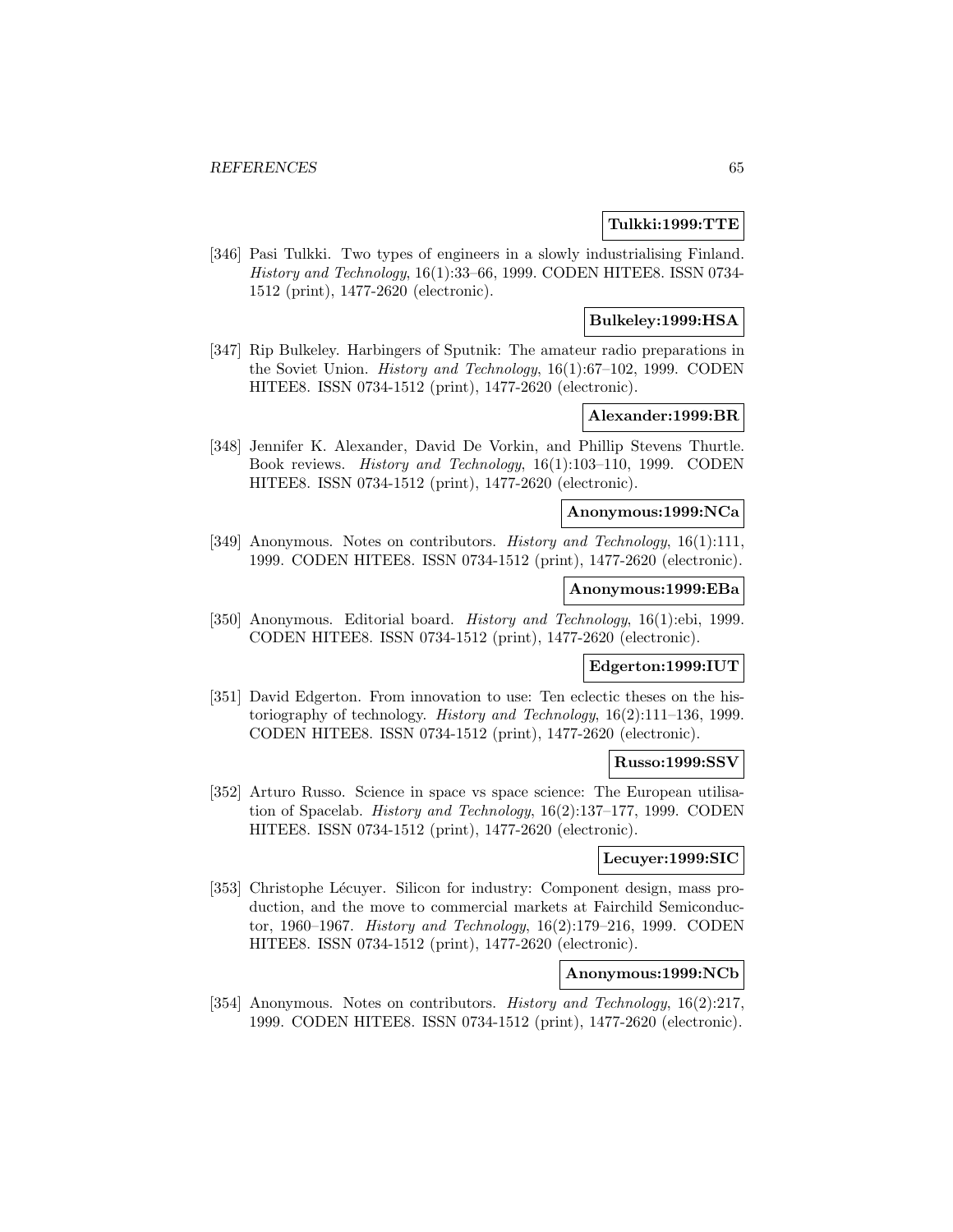#### **Anonymous:1999:EBb**

[355] Anonymous. Editorial board. History and Technology, 16(2):ebi, 1999. CODEN HITEE8. ISSN 0734-1512 (print), 1477-2620 (electronic).

# **Belfanti:2000:IIT**

[356] Carlo Marco Belfanti and Fabio Giusberti. Introduction: Institutions and technical change in early Modern Europe. History and Technology, 16 (3):217–222, 2000. CODEN HITEE8. ISSN 0734-1512 (print), 1477-2620 (electronic).

# **Long:2000:IST**

[357] Pamela O. Long. Invention, secrecy, and theft: Meaning and context in the study of late medieval technical transmission. History and Technology, 16 (3):223–241, 2000. CODEN HITEE8. ISSN 0734-1512 (print), 1477-2620 (electronic).

# **Heller:2000:PAT**

[358] Henry Heller. Primitive accumulation and technical innovation in the French wars of religion. History and Technology, 16(3):243–262, 2000. CODEN HITEE8. ISSN 0734-1512 (print), 1477-2620 (electronic).

# **Davids:2000:PPD**

[359] Karel Davids. Patents and patentees in the Dutch Republic between c. 1580 and 1720. History and Technology, 16(3):263–283, 2000. CODEN HITEE8. ISSN 0734-1512 (print), 1477-2620 (electronic).

#### **Hilaire-Perez:2000:TII**

[360] Liliane Hilaire-Pérez. Technical invention and institutional credit in France and Britain in the 18th century. *History and Technology*, 16(3): 285–306, 2000. CODEN HITEE8. ISSN 0734-1512 (print), 1477-2620 (electronic).

# **Anonymous:2000:NCa**

[361] Anonymous. Notes on contributors. History and Technology, 16(3):307, 2000. CODEN HITEE8. ISSN 0734-1512 (print), 1477-2620 (electronic).

# **Anonymous:2000:EBa**

[362] Anonymous. Editorial board. History and Technology, 16(3):ebi, 2000. CODEN HITEE8. ISSN 0734-1512 (print), 1477-2620 (electronic).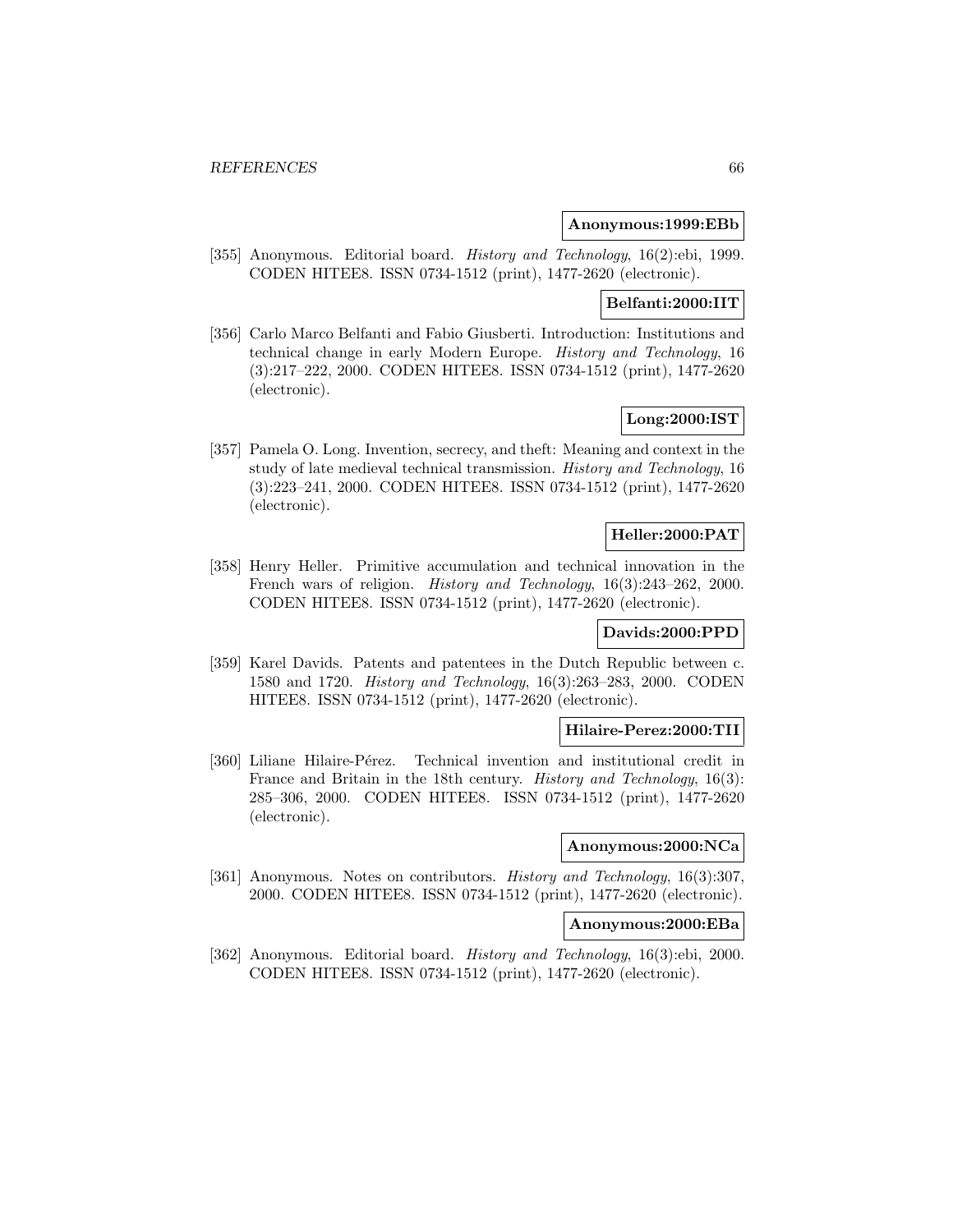#### **Macleod:2000:MWR**

[363] Christine Macleod, Jeremy Stein, Jennifer Tann, and James Andrew. Making waves: The Royal Navy's management of invention and innovation in steam shipping, 1815–1832. History and Technology, 16(4):307–333, 2000. CODEN HITEE8. ISSN 0734-1512 (print), 1477-2620 (electronic).

#### **Serchinger:2000:WPU**

[364] Reinhard W. Serchinger. Wirtschaftswunder in Pretzfeld, Upper Franconia: Interactions between science, technology, and corporate strategies in Siemens semiconductor rectifier research & development, 1945–1956. History and Technology, 16(4):335–381, 2000. CODEN HITEE8. ISSN 0734-1512 (print), 1477-2620 (electronic).

## **Schroter:2000:SRA**

[365] Harm G. Schröter. Strategic R&D as an answer to the oil crisis. West and East German investment in coal refinement and the chemical industries, 1970–1990. History and Technology, 16(4):383–402, 2000. CODEN HITEE8. ISSN 0734-1512 (print), 1477-2620 (electronic).

# **Steele:2000:BR**

[366] Brett D. Steele, Moran Tompkins, and J. Krige. Book reviews. *History* and Technology, 16(4):403–412, 2000. CODEN HITEE8. ISSN 0734-1512 (print), 1477-2620 (electronic).

#### **Anonymous:2000:NCb**

[367] Anonymous. Notes on contributors. History and Technology, 16(4):413– 414, 2000. CODEN HITEE8. ISSN 0734-1512 (print), 1477-2620 (electronic).

#### **Anonymous:2000:EBb**

[368] Anonymous. Editorial board. History and Technology, 16(4):ebi, 2000. CODEN HITEE8. ISSN 0734-1512 (print), 1477-2620 (electronic).

# **Anonymous:2000:E**

[369] Anonymous. Editorial. *History and Technology*, 17(1):i-ii, 2000. CODEN HITEE8. ISSN 0734-1512 (print), 1477-2620 (electronic).

#### **Eldridge:2000:EEA**

[370] Chris Eldridge. Electronic eyes for the Allies: Anglo–American cooperation on radar development during World War II. History and Technology, 17(1):1–20, 2000. CODEN HITEE8. ISSN 0734-1512 (print), 1477-2620 (electronic).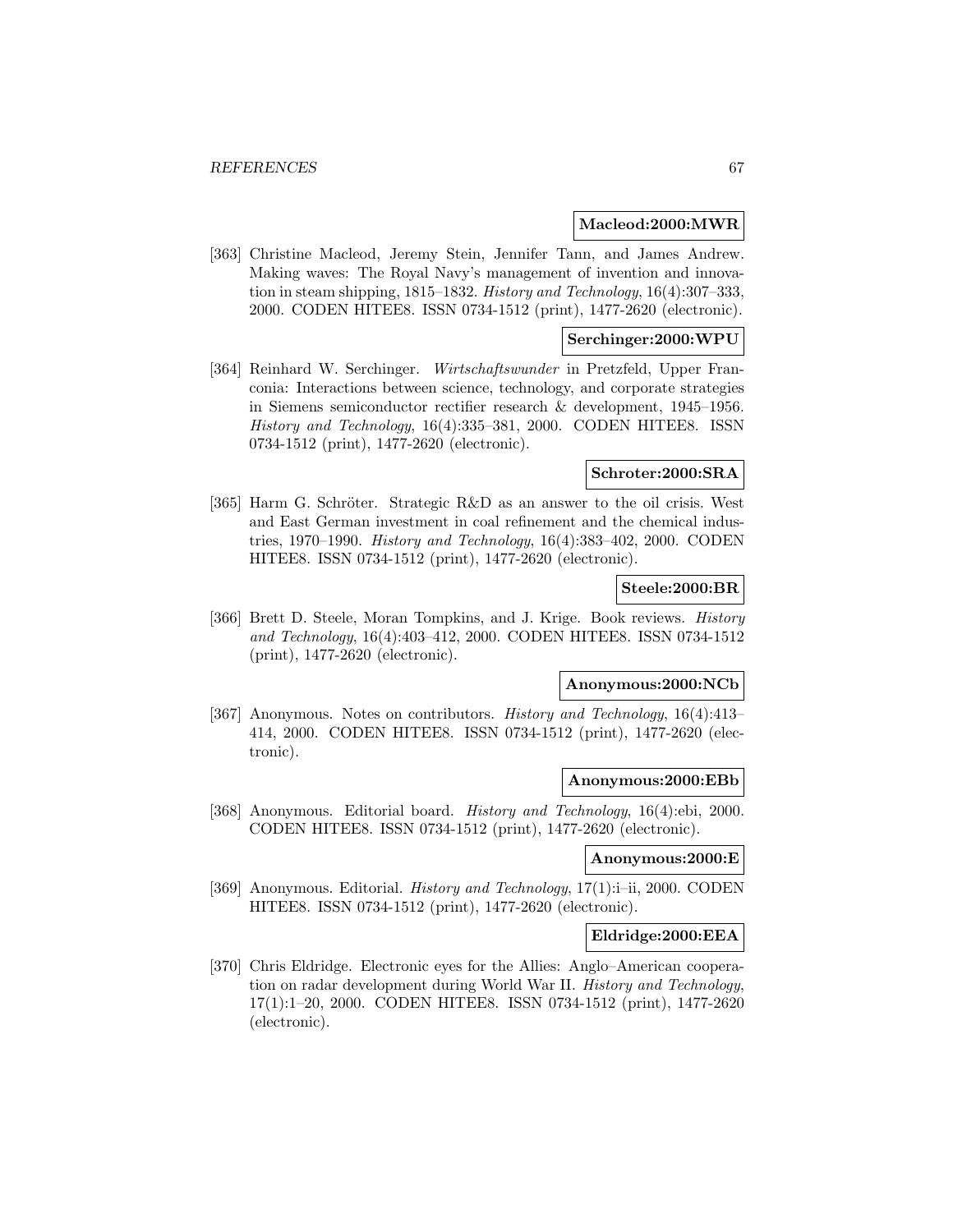#### **Benson:2000:SAW**

[371] Erik Benson. Suspicious allies: Wartime aviation developments and the Anglo–American international airline rivalry, 1939–45. History and Technology, 17(1):21-42, 2000. CODEN HITEE8. ISSN 0734-1512 (print), 1477-2620 (electronic).

# **Engel:2000:WCW**

[372] Jeffrey A. Engel. "We are not concerned who the buyer is": Engine sales and Anglo–American security at the dawn of the jet age. History and Technology, 17(1):43–67, 2000. CODEN HITEE8. ISSN 0734-1512 (print), 1477-2620 (electronic).

#### **Alexander:2000:BRa**

[373] Jennifer Alexander, Jon Agar, and Jon Agar. Book reviews. *History and* Technology, 17(1):69–77, 2000. CODEN HITEE8. ISSN 0734-1512 (print), 1477-2620 (electronic).

## **Anonymous:2000:NCc**

[374] Anonymous. Notes on contributors. History and Technology, 17(1):78, 2000. CODEN HITEE8. ISSN 0734-1512 (print), 1477-2620 (electronic).

## **Anonymous:2000:EBc**

[375] Anonymous. Editorial board. History and Technology, 17(1):ebi, 2000. CODEN HITEE8. ISSN 0734-1512 (print), 1477-2620 (electronic).

## **Raj:2000:CPV**

[376] Kapil Raj. 18th-century Pacific voyages of discovery, "big science", and the shaping of an European scientific and technological culture. History and Technology, 17(2):79–98, 2000. CODEN HITEE8. ISSN 0734-1512 (print), 1477-2620 (electronic).

#### **Zavidonov:2000:SEP**

[377] Ivan Vladimirovich Zavidonov. Sputniks, explorers and propaganda: The discovery of the Earth's radiation belts. History and Technology, 17(2): 99–124, 2000. CODEN HITEE8. ISSN 0734-1512 (print), 1477-2620 (electronic).

#### **Jones-Imhotep:2000:DTE**

[378] Edward Jones-Imhotep. Disciplining technology: Electronic reliability, Cold-War military culture and the topside ionogram. History and Technology, 17(2):125–175, 2000. CODEN HITEE8. ISSN 0734-1512 (print), 1477-2620 (electronic).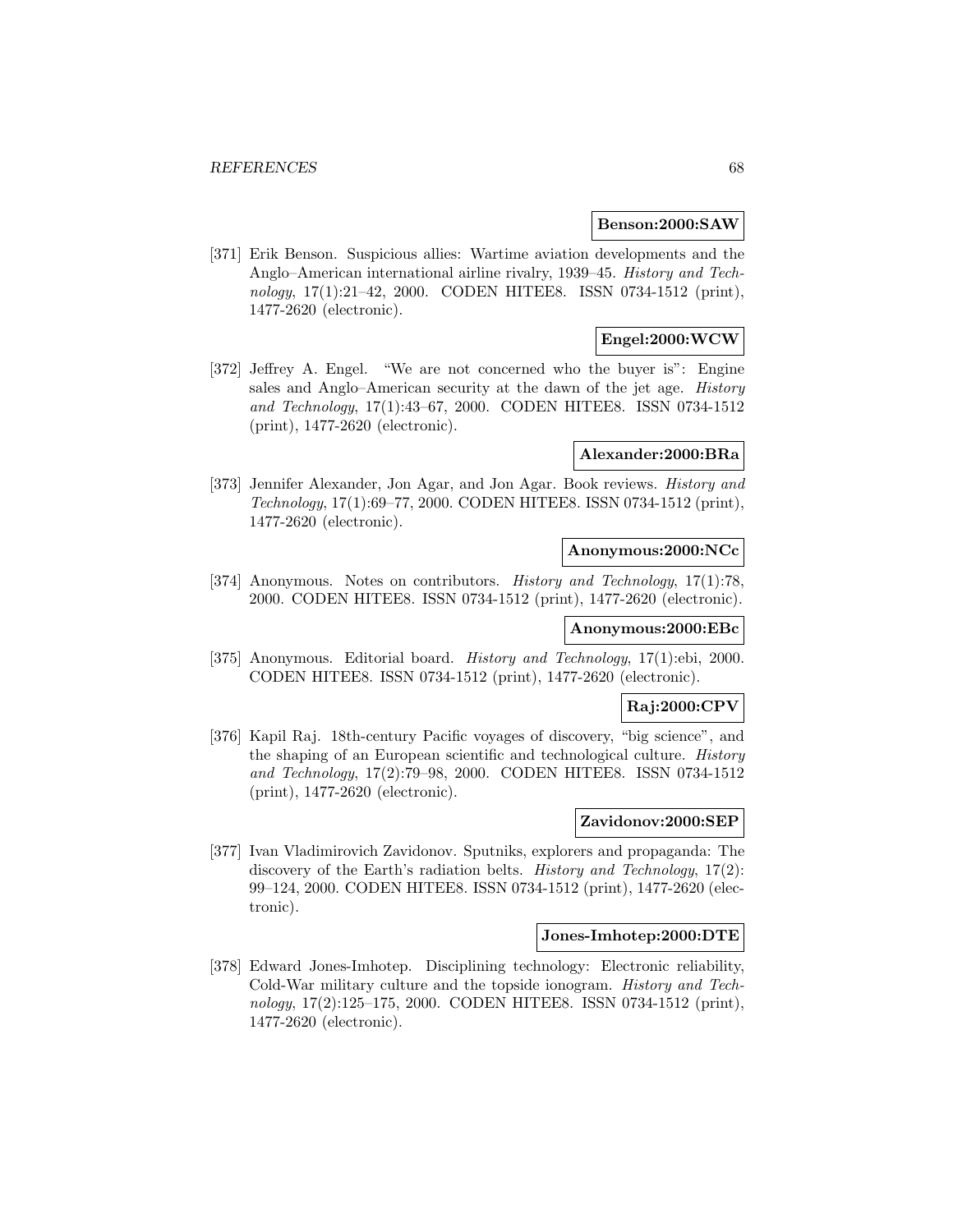#### **Alexander:2000:BRb**

[379] Jennifer K. Alexander and James Satter. Book reviews. History and Technology, 17(2):177–181, 2000. CODEN HITEE8. ISSN 0734-1512 (print), 1477-2620 (electronic).

#### **Anonymous:2000:NCd**

[380] Anonymous. Notes on contributors. History and Technology, 17(2):182, 2000. CODEN HITEE8. ISSN 0734-1512 (print), 1477-2620 (electronic).

#### **Anonymous:2000:EBd**

[381] Anonymous. Editorial board. History and Technology, 17(2):ebi, 2000. CODEN HITEE8. ISSN 0734-1512 (print), 1477-2620 (electronic).

### **Kraemer:2001:FIP**

[382] Sylvia Katharine Kraemer. Federal intellectual property policy and the history of technology: The case of NASA patents. *History and Technology*, 17(3):183–216, 2001. CODEN HITEE8. ISSN 0734-1512 (print), 1477- 2620 (electronic).

#### **Rozwadowski:2001:TOS**

[383] Helen M. Rozwadowski. Technology and ocean-scape: Defining the deep sea in mid-nineteenth century. History and Technology, 17(3):217–247, 2001. CODEN HITEE8. ISSN 0734-1512 (print), 1477-2620 (electronic).

#### **Johnson:2001:URS**

[384] Ann Johnson. Unpacking reliability: The success of Robert Bosch, GmbH in constructing antilock braking systems as reliable products. History and Technology, 17(3):249–270, 2001. CODEN HITEE8. ISSN 0734-1512 (print), 1477-2620 (electronic).

#### **Paton-Walsh:2001:BR**

[385] Margaret Paton-Walsh and Jonathan Zeitlin. Book reviews. History and Technology, 17(3):271–278, 2001. CODEN HITEE8. ISSN 0734-1512 (print), 1477-2620 (electronic).

# **Anonymous:2001:NCa**

[386] Anonymous. Notes on contributors. History and Technology, 17(3):279, 2001. CODEN HITEE8. ISSN 0734-1512 (print), 1477-2620 (electronic).

# **Anonymous:2001:EBa**

[387] Anonymous. Editorial board. History and Technology, 17(3):ebi, 2001. CODEN HITEE8. ISSN 0734-1512 (print), 1477-2620 (electronic).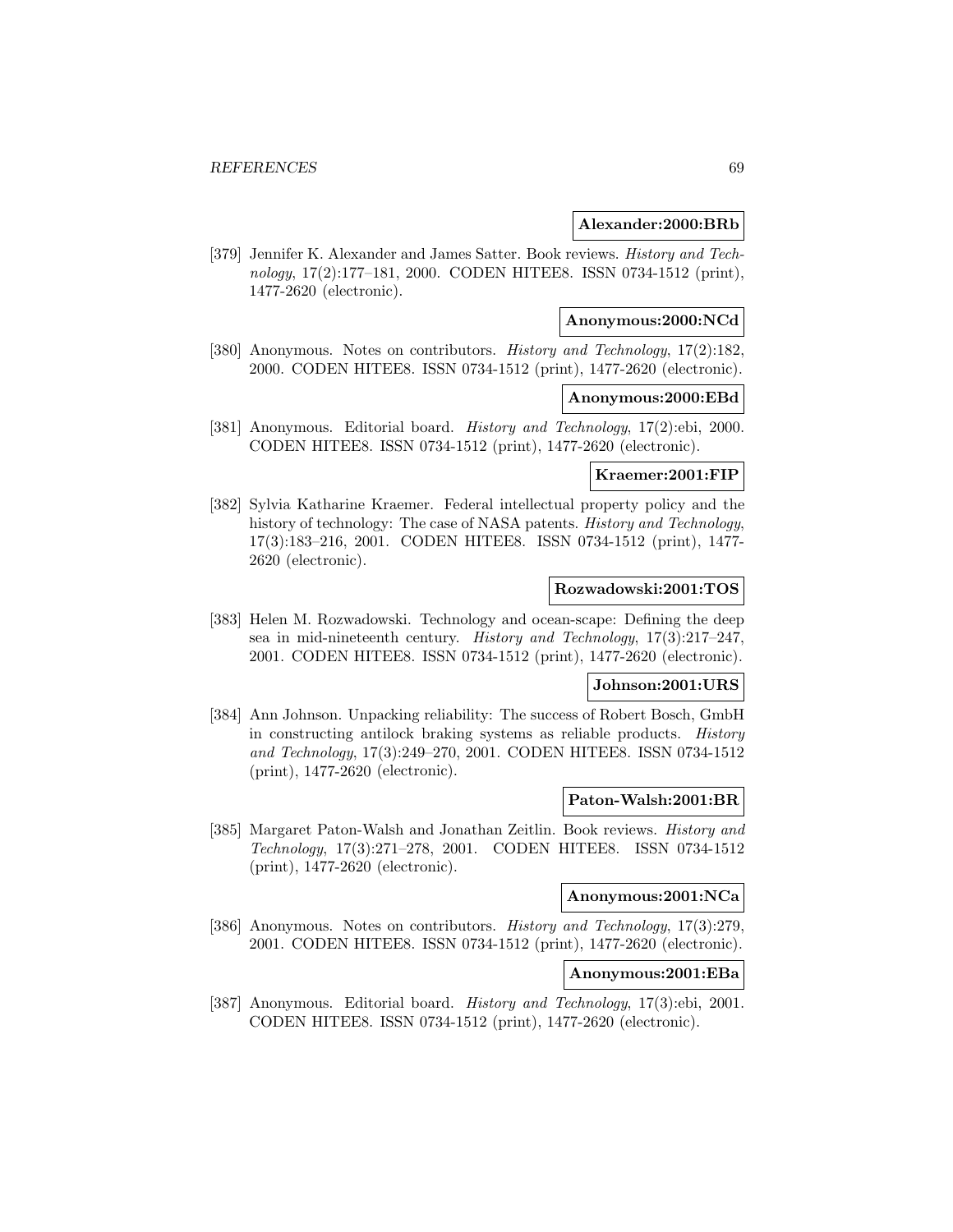#### **Jones:2001:TCS**

[388] David S. Jones. Technologies of compliance: Surveillance of selfadministration of tuberculosis treatment, 1956–1966. History and Technology, 17(4):279–318, 2001. CODEN HITEE8. ISSN 0734-1512 (print), 1477-2620 (electronic).

# **Gardey:2001:MWP**

[389] Delphine Gardey. Mechanizing writing and photographing the word: Utopias, office work, and histories of gender and technology. History and Technology, 17(4):319–352, 2001. CODEN HITEE8. ISSN 0734-1512 (print), 1477-2620 (electronic).

### **Slaton:2001:GWC**

[390] Amy Slaton. George Washington Carver slept here: Racial identity and laboratory practice at Iowa State College. History and Technology, 17 (4):353–374, 2001. CODEN HITEE8. ISSN 0734-1512 (print), 1477-2620 (electronic).

#### **Alexander:2001:BR**

[391] Jennifer Karns Alexander, Richard Bellon, Rachel Prentice, J. B. Shank, and Audra J. Wolfe. Book reviews. History and Technology, 17(4):375– 392, 2001. CODEN HITEE8. ISSN 0734-1512 (print), 1477-2620 (electronic).

#### **Anonymous:2001:NCb**

[392] Anonymous. Notes on contributors. History and Technology, 17(4):393, 2001. CODEN HITEE8. ISSN 0734-1512 (print), 1477-2620 (electronic).

#### **Anonymous:2001:EBb**

[393] Anonymous. Editorial board. History and Technology, 17(4):ebi, 2001. CODEN HITEE8. ISSN 0734-1512 (print), 1477-2620 (electronic).

#### **Lindner:2002:TTG**

[394] Stephan H. Lindner. Technology and textiles globalization. History and Technology, 18(1):1–22, 2002. CODEN HITEE8. ISSN 0734-1512 (print), 1477-2620 (electronic).

#### **Ploeger:2002:ASF**

[395] Joanna S. Ploeger. The art of science at Fermi National Accelerator Laboratory: The rhetoric of aesthetics and humanism in the national laboratory system in the late 1960s. History and Technology, 18(1):23–49, 2002. CODEN HITEE8. ISSN 0734-1512 (print), 1477-2620 (electronic).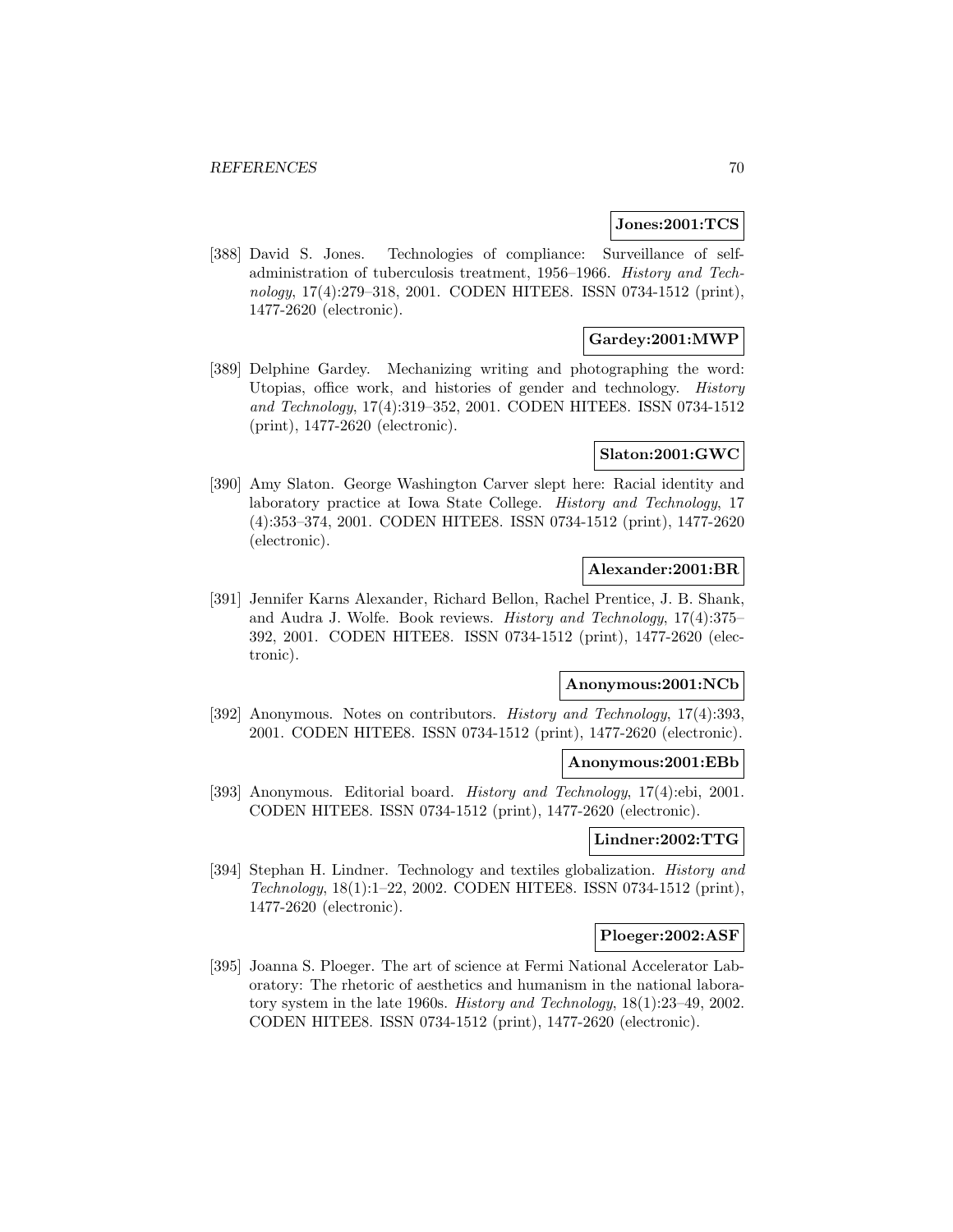### **Tone:2002:MRR**

[396] Andrea Tone. Making room for rubbers: Gender, technology, and birth control before the pill. History and Technology, 18(1):51–76, 2002. CO-DEN HITEE8. ISSN 0734-1512 (print), 1477-2620 (electronic).

## **Calvo:2002:STS**

[397] Angel Calvo. The Spanish telephone sector (1876–1924): A case of technological backwardness. History and Technology, 18(2):77–102, 2002. CO-DEN HITEE8. ISSN 0734-1512 (print), 1477-2620 (electronic).

# **Fletcher:2002:FEI**

[398] Amy L. Fletcher. France enters the information age: A political history of Minitel. *History and Technology*, 18(2):103–119, 2002. CODEN HITEE8. ISSN 0734-1512 (print), 1477-2620 (electronic).

# **Hohler:2002:DRO**

[399] Sabine Höhler. Depth records and ocean volumes: Ocean profiling by sounding technology, 1850–1930. History and Technology, 18(2):119–154, 2002. CODEN HITEE8. ISSN 0734-1512 (print), 1477-2620 (electronic).

## **Berner:2002:HFM**

[400] Boel Berner. "Housewives' films" and the modern housewife. Experts, users and household modernization: Sweden in the 1950s and 1960s. History and Technology, 18(3):155–179, 2002. CODEN HITEE8. ISSN 0734- 1512 (print), 1477-2620 (electronic).

## **Neal:2002:BSF**

[401] Valerie Neal. Bumped from the shuttle fleet: Why didn't enterprise fly in space? History and Technology, 18(3):181-202, 2002. CODEN HITEE8. ISSN 0734-1512 (print), 1477-2620 (electronic).

# **Mertens:2002:TSI**

[402] Joost Mertens. Technology as the science of the industrial arts: Louis-Sébastien Lenormand  $(1757-1837)$  and the popularization of technology. History and Technology, 18(3):203–231, 2002. CODEN HITEE8. ISSN 0734-1512 (print), 1477-2620 (electronic).

#### **Carson:2002:NED**

[403] Cathryn Carson. Nuclear energy development in postwar West Germany: Struggles over cooperation in the Federal Republic's first reactor station. History and Technology, 18(3):233–270, 2002. CODEN HITEE8. ISSN 0734-1512 (print), 1477-2620 (electronic).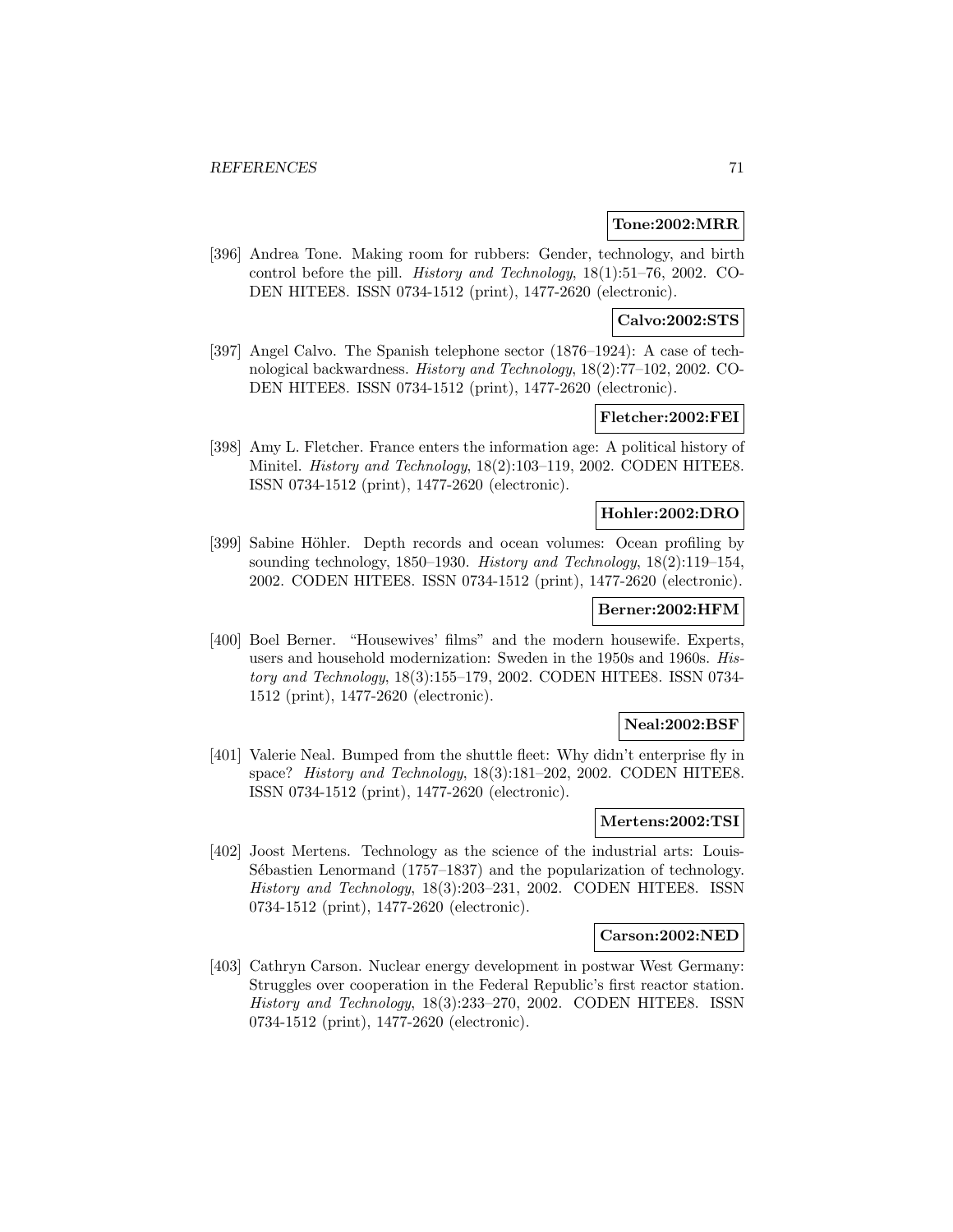# **Tone:2002:I**

[404] Andrea Tone. Introduction. History and Technology, 18(4):271–276, 2002. CODEN HITEE8. ISSN 0734-1512 (print), 1477-2620 (electronic).

# **Tone:2002:HMM**

[405] John Lawrence Tone. How the mosquito (man) liberated Cuba. History and Technology, 18(4):277–308, 2002. CODEN HITEE8. ISSN 0734-1512 (print), 1477-2620 (electronic). See letter [425].

## **Klawiter:2002:RPB**

[406] Maren Klawiter. Risk, prevention and the breast cancer continuum: The NCI, the FDA, health activism and the pharmaceutical industry. *History* and Technology, 18(4):309–353, 2002. CODEN HITEE8. ISSN 0734-1512 (print), 1477-2620 (electronic).

# **Rosser:2002:OWH**

[407] Sue V. Rosser. An overview of women's health in the U.S. since the mid-1960's. History and Technology, 18(4):355–369, 2002. CODEN HITEE8. ISSN 0734-1512 (print), 1477-2620 (electronic).

# **Hecht:2003:GMF**

[408] Gabrielle Hecht. Globalization meets Frankenstein? Reflections on terrorism, nuclearity, and global technopolitical discourse. History and Technology, 19(1):1–8, 2003. CODEN HITEE8. ISSN 0734-1512 (print), 1477- 2620 (electronic).

#### **Knowles:2003:LRW**

[409] Scott Gabriel Knowles. Lessons in the rubble: The world trade center and the history of disaster investigations in the United States. History and Technology, 19(1):9–28, 2003. CODEN HITEE8. ISSN 0734-1512 (print), 1477-2620 (electronic).

# **Levin:2003:FRT**

[410] Miriam Levin and Rosalind Williams. Forum on rethinking technology in the aftermath of September 11. History and Technology, 19(1):29–83, 2003. CODEN HITEE8. ISSN 0734-1512 (print), 1477-2620 (electronic).

#### **Anonymous:2003:NCa**

[411] Anonymous. Notes on contributors. History and Technology, 19(1):85–86, 2003. CODEN HITEE8. ISSN 0734-1512 (print), 1477-2620 (electronic).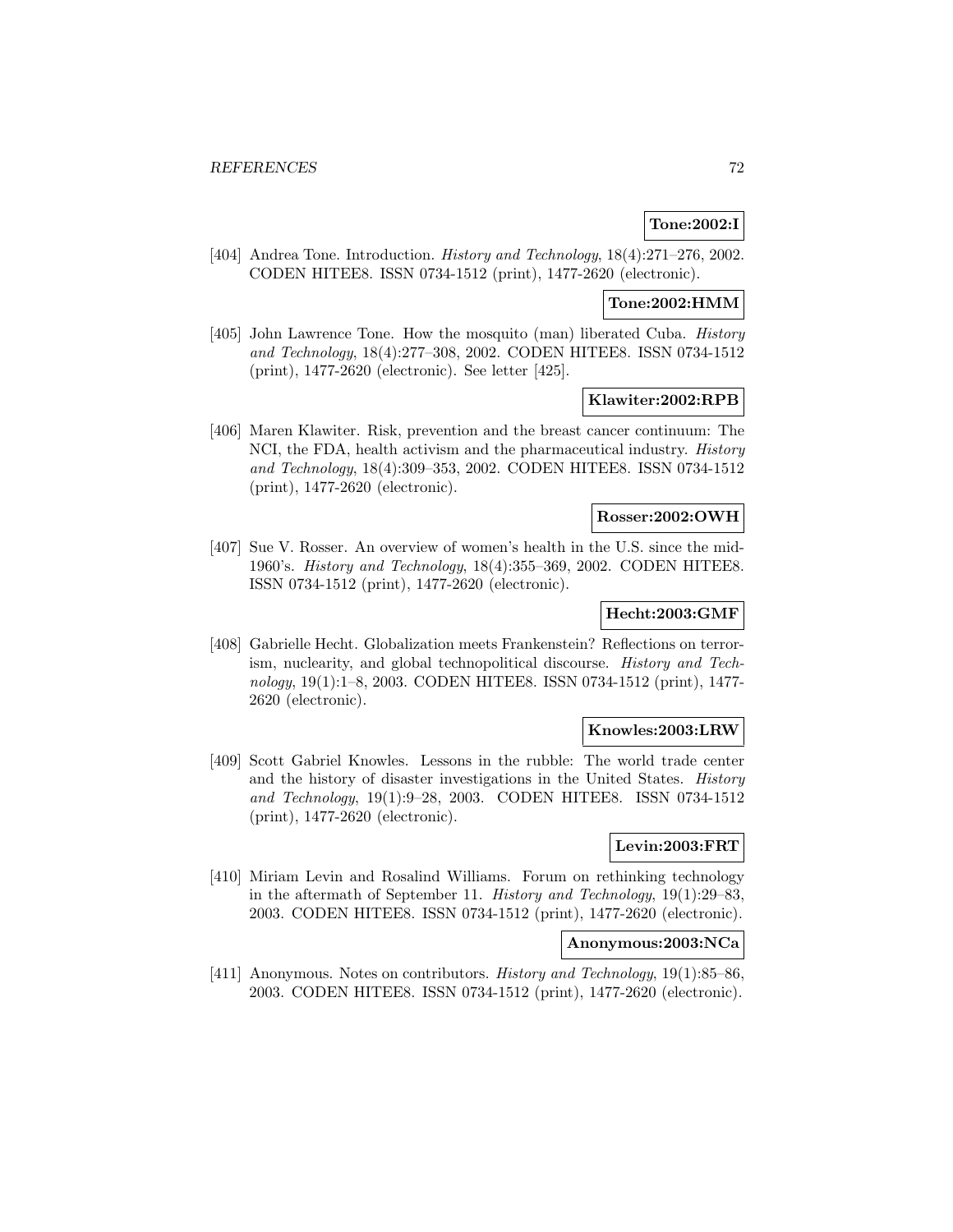### **Tassava:2003:WSC**

[412] Christopher James Tassava. Weak seams: Controversy over welding theory and practice in American shipyards, 1938–1946. History and Technology, 19(2):87–108, 2003. CODEN HITEE8. ISSN 0734-1512 (print), 1477-2620 (electronic).

## **Boersma:2003:SWE**

[413] F. Kees Boersma. Structural ways to embed a research laboratory into the company: A comparison between Philips and General Electric 1900–1940. History and Technology, 19(2):109–126, 2003. CODEN HITEE8. ISSN 0734-1512 (print), 1477-2620 (electronic).

### **Macdonald:2003:WDS**

[414] Peter Macdonald and Michael Clow. What a difference a skidder makes: The role of technology in the origins of the industrialization of tree harvesting systems. History and Technology, 19(2):127–149, 2003. CODEN HITEE8. ISSN 0734-1512 (print), 1477-2620 (electronic).

## **Twigge:2003:BET**

[415] Stephen Twigge. A baffling experience: Technology transfer, Anglo– American nuclear relations, and the development of the gas centrifuge 1964–70\*. History and Technology, 19(2):151–163, 2003. CODEN HI-TEE8. ISSN 0734-1512 (print), 1477-2620 (electronic).

### **Anonymous:2003:BRa**

[416] Anonymous. Book reviews. History and Technology, 19(2):165-172, 2003. CODEN HITEE8. ISSN 0734-1512 (print), 1477-2620 (electronic).

### **Low:2003:I**

[417] Morris Low and Robert Kargon. Introduction. History and Technology, 19 (3):175–176, 2003. CODEN HITEE8. ISSN 0734-1512 (print), 1477-2620 (electronic).

## **Forgan:2003:AW**

[418] Sophie Forgan. Atoms in Wonderland. *History and Technology*, 19(3): 177–196, 2003. CODEN HITEE8. ISSN 0734-1512 (print), 1477-2620 (electronic).

## **Low:2003:DFT**

[419] Morris Low. Displaying the future: techno-nationalism and the rise of the consumer in Postwar Japan. History and Technology, 19(3):197–209, 2003. CODEN HITEE8. ISSN 0734-1512 (print), 1477-2620 (electronic).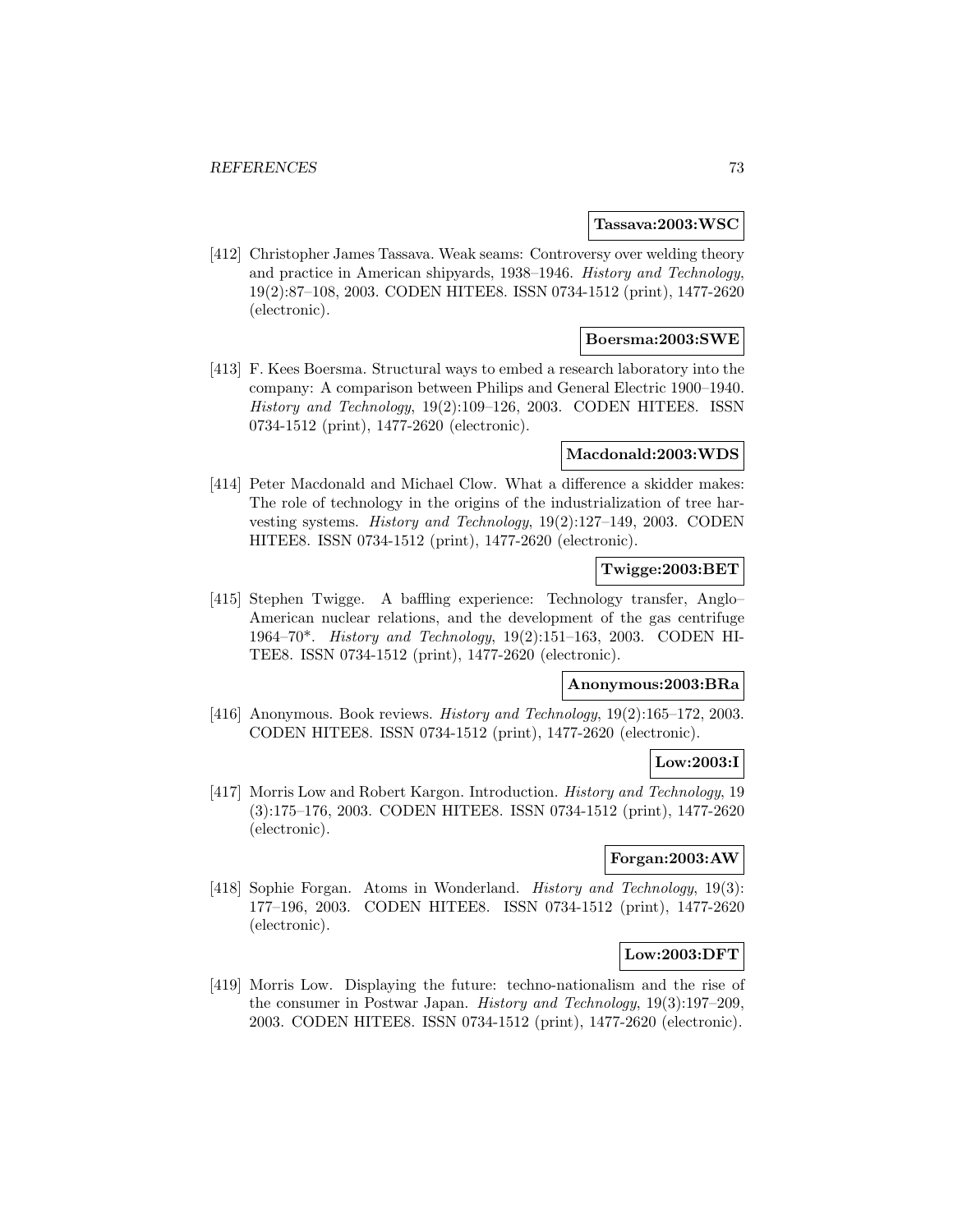### **Molella:2003:EAC**

[420] Arthur Molella. Exhibiting atomic culture: the view from Oak Ridge. History and Technology, 19(3):211–226, 2003. CODEN HITEE8. ISSN 0734-1512 (print), 1477-2620 (electronic).

## **Beyler:2003:DTM**

[421] Richard Beyler. The demon of technology, mass society, and atomic physics in West Germany, 1945–1957. History and Technology, 19(3): 227–239, 2003. CODEN HITEE8. ISSN 0734-1512 (print), 1477-2620 (electronic).

## **Badash:2003:SBS**

[422] Lawrence Badash. From security blanket to security risk: scientists in the decade after Hiroshima. History and Technology, 19(3):241–256, 2003. CODEN HITEE8. ISSN 0734-1512 (print), 1477-2620 (electronic).

## **Hughes:2003:SRB**

[423] Jeff Hughes. The Strath Report: Britain confronts the H-bomb, 1954– 1955. History and Technology, 19(3):257–275, 2003. CODEN HITEE8. ISSN 0734-1512 (print), 1477-2620 (electronic).

### **Josephson:2003:TUT**

[424] Paul Josephson. Technological utopianism in the twenty-first century: Russia's nuclear future. History and Technology, 19(3):277–292, 2003. CODEN HITEE8. ISSN 0734-1512 (print), 1477-2620 (electronic).

#### **Anonymous:2003:CMM**

[425] Anonymous. Correspondence: the mosquito man in Cuba. History and Technology, 19(3):293–298, 2003. CODEN HITEE8. ISSN 0734-1512 (print), 1477-2620 (electronic). See [405].

### **Anonymous:2003:BRb**

[426] Anonymous. Book reviews. *History and Technology*, 19(3):299–309, 2003. CODEN HITEE8. ISSN 0734-1512 (print), 1477-2620 (electronic).

### **Anonymous:2003:NCb**

[427] Anonymous. Notes on contributors. History and Technology, 19(3):311– 312, 2003. CODEN HITEE8. ISSN 0734-1512 (print), 1477-2620 (electronic).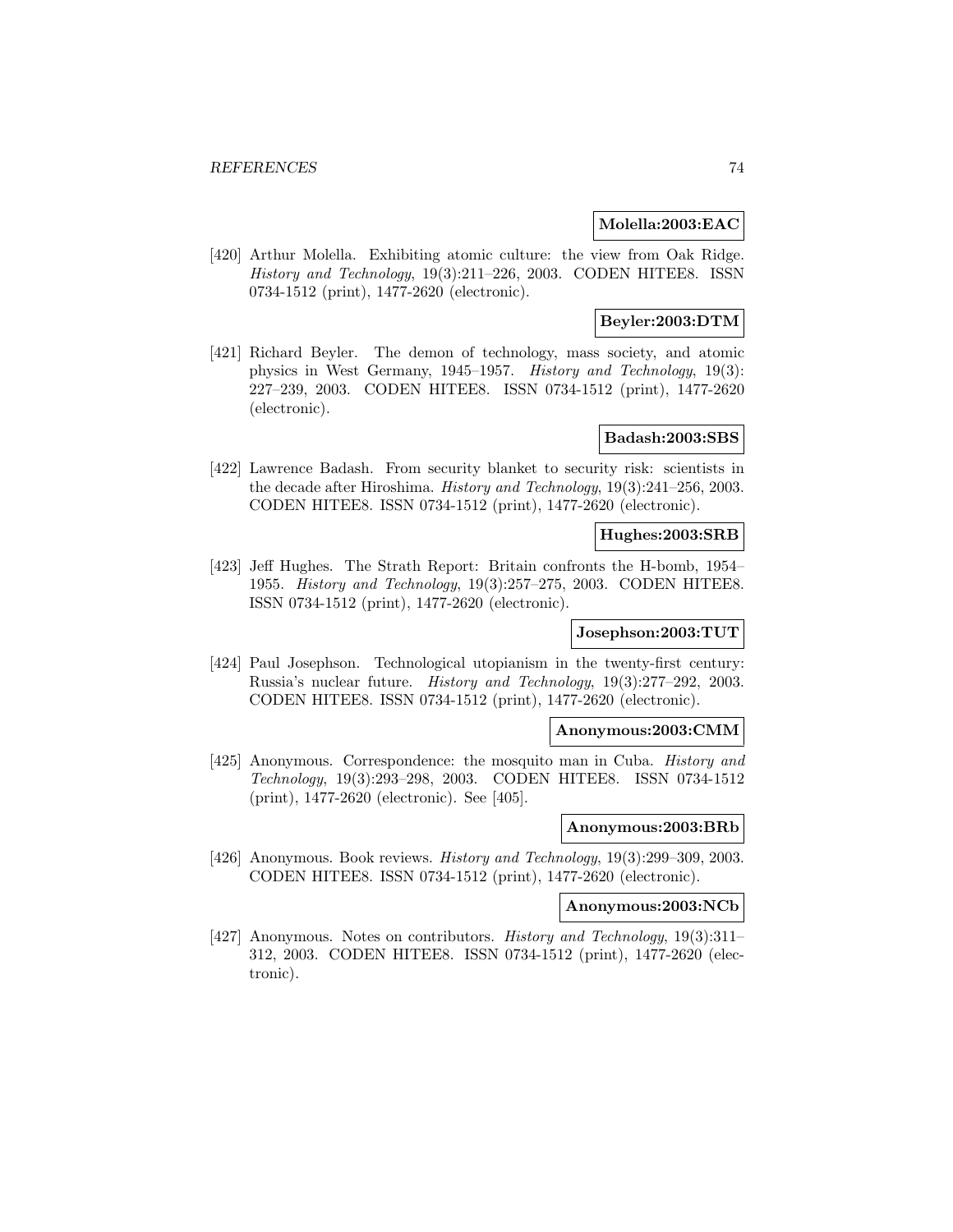### **Wisnioski:2003:ISE**

[428] Matt Wisnioski. Inside "the system": engineers, scientists, and the boundaries of social protest in the long 1960s. History and Technology, 19(4): 313–333, 2003. CODEN HITEE8. ISSN 0734-1512 (print), 1477-2620 (electronic).

## **Slayton:2003:SSC**

[429] Rebecca Slayton. Speaking as scientists: computer professionals in the star wars debate. History and Technology, 19(4):335–364, 2003. CODEN HITEE8. ISSN 0734-1512 (print), 1477-2620 (electronic).

## **Shulman:2003:SCN**

[430] Peter Shulman. "Science can never demobilize": the United States Navy and petroleum geology, 1898–1924. History and Technology, 19(4):365– 385, 2003. CODEN HITEE8. ISSN 0734-1512 (print), 1477-2620 (electronic).

## **Anonymous:2003:BRc**

[431] Anonymous. Book reviews. History and Technology, 19(4):387-391, 2003. CODEN HITEE8. ISSN 0734-1512 (print), 1477-2620 (electronic).

### **Anonymous:2003:NCc**

[432] Anonymous. Notes on contributors. History and Technology, 19(4):393, 2003. CODEN HITEE8. ISSN 0734-1512 (print), 1477-2620 (electronic).

## **Widmalm:2004:SBB**

[433] Sven Widmalm. The Svedberg and the boundary between science and industry: Laboratory practice, policy, and media images. History and Technology, 20(1):1–27, 2004. CODEN HITEE8. ISSN 0734-1512 (print), 1477-2620 (electronic).

# **Johnston:2004:TTG**

[434] Sean F. Johnston. Telling tales: George stroke and the historiography of holography. *History and Technology*, 20(1):29–51, 2004. CODEN HITEE8. ISSN 0734-1512 (print), 1477-2620 (electronic).

### **Choi:2004:RGS**

[435] Hyungsub Choi. Rationalizing the guerilla state: North Korean factory management reform, 1953–61. History and Technology, 20(1):53–74, 2004. CODEN HITEE8. ISSN 0734-1512 (print), 1477-2620 (electronic).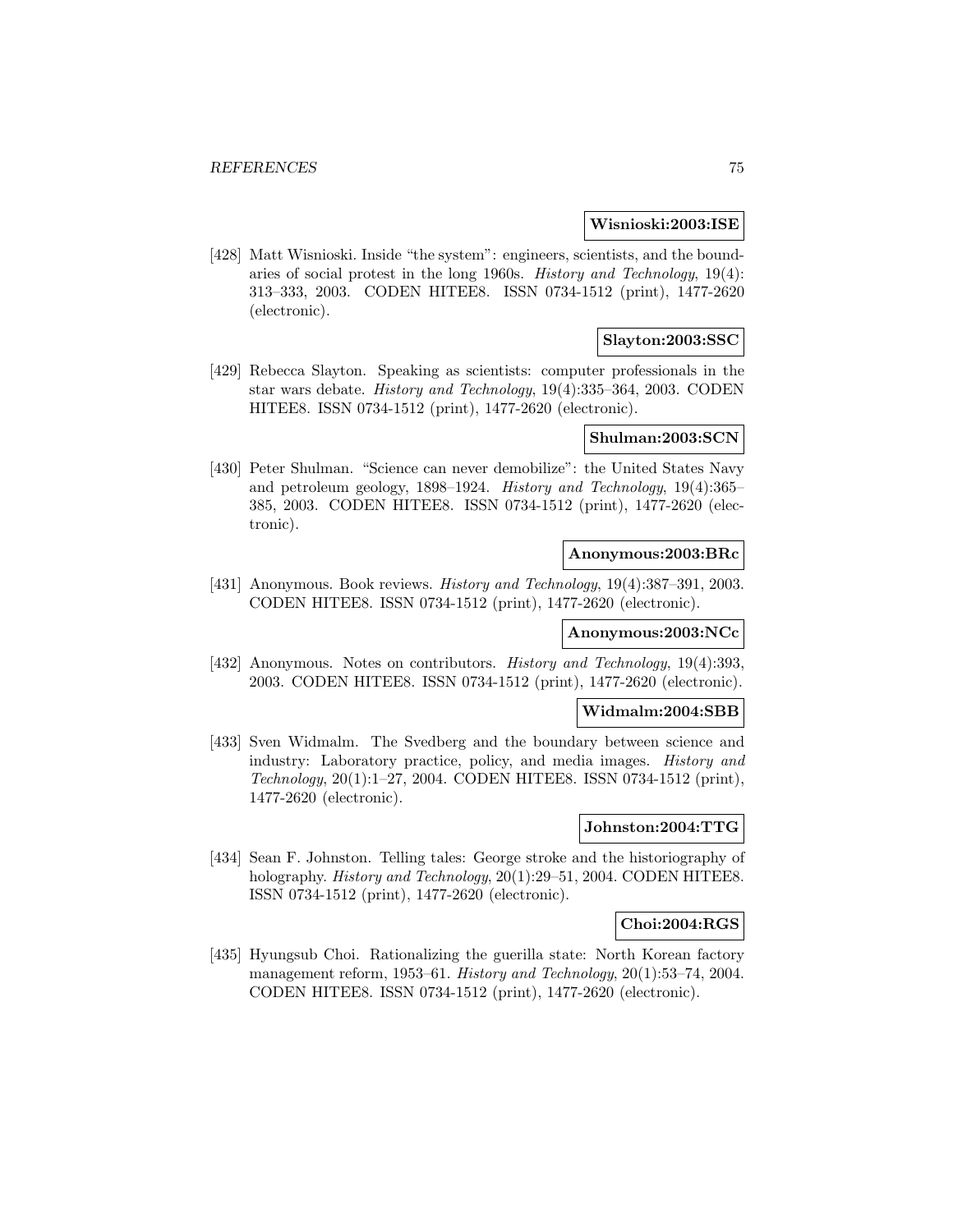## **Mom:2004:IAT**

[436] Gijs Mom. Inter-artifactual technology transfer: Road building technology in The Netherlands and the competition between bricks, macadam, asphalt and concrete. History and Technology, 20(1):75–96, 2004. CODEN HITEE8. ISSN 0734-1512 (print), 1477-2620 (electronic).

## **Siddiqi:2004:DIR**

[437] Asif Siddiqi. Deep impact: Robert Goddard and the Soviet 'space fad' of the 1920s. History and Technology, 20(2):97–113, 2004. CODEN HITEE8. ISSN 0734-1512 (print), 1477-2620 (electronic).

### **Conway:2004:EGC**

[438] Erik M. Conway. Echoes in the grand canyon: Public catastrophes and technologies of control in American aviation. History and Technology, 20 (2):115–134, 2004. CODEN HITEE8. ISSN 0734-1512 (print), 1477-2620 (electronic).

## **Mertens:2004:AIT**

[439] Joost Mertens. The Annales de l'Industrie (1820–1827): A technological laboratory for the industrial modernization of France. History and Technology, 20(2):135–163, 2004. CODEN HITEE8. ISSN 0734-1512 (print), 1477-2620 (electronic).

# **Evan:2004:VTP**

[440] William M. Evan. Voting technology, political institutions, legal institutions and civil society: A study of the hypothesis of cultural lag in reverse. History and Technology, 20(2):165–183, 2004. CODEN HITEE8. ISSN 0734-1512 (print), 1477-2620 (electronic).

#### **Anonymous:2004:R**

[441] Anonymous. Reviews. History and Technology, 20(2):185–193, 2004. CO-DEN HITEE8. ISSN 0734-1512 (print), 1477-2620 (electronic).

### **vanderVleuten:2004:INT**

[442] Erik van der Vleuten. Introduction: networking technology, networking society, networking nature. History and Technology, 20(3):195–203, 2004. CODEN HITEE8. ISSN 0734-1512 (print), 1477-2620 (electronic).

## **Verbong:2004:UCM**

[443] Geert Verbong and Erik van der Vleuten. Under construction: material integration of The Netherlands 1800–2000. History and Technology, 20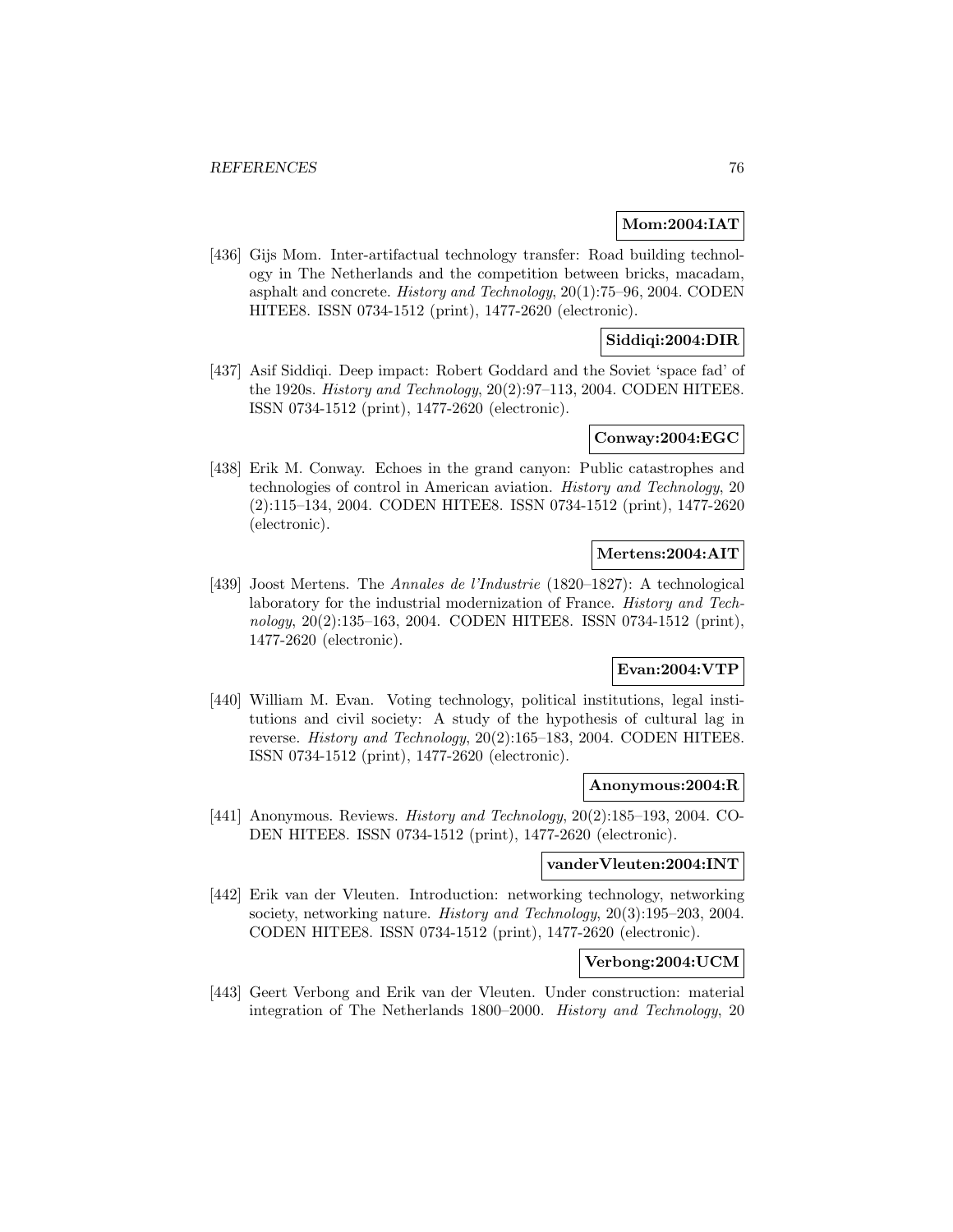(3):205–226, 2004. CODEN HITEE8. ISSN 0734-1512 (print), 1477-2620 (electronic).

### **Hermans:2004:BBS**

[444] Janneke Hermans and Onno de Wit. Bourses and brokers: stock exchanges as ICT junctions. History and Technology, 20(3):227–247, 2004. CODEN HITEE8. ISSN 0734-1512 (print), 1477-2620 (electronic).

## **delaBruheze:2004:MWI**

[445] Adri A. Albert de la Bruhèze and Anneke H. van Otterloo. The Milky Way: infrastructures and the shaping of milk chains. *History and Tech*nology, 20(3):249–269, 2004. CODEN HITEE8. ISSN 0734-1512 (print), 1477-2620 (electronic).

## **Davids:2004:FPP**

[446] Mila Davids. The fabric of production: the Philips industrial network. History and Technology, 20(3):271–290, 2004. CODEN HITEE8. ISSN 0734-1512 (print), 1477-2620 (electronic).

### **vanderVleuten:2004:WWR**

[447] Erik van der Vleuten and Cornelis Disco. Water wizards: reshaping wet nature and society. History and Technology, 20(3):291–309, 2004. CODEN HITEE8. ISSN 0734-1512 (print), 1477-2620 (electronic).

## **vandenBelt:2004:NNS**

[448] Henk van den Belt. Networking nature, or Serengeti behind the dikes. History and Technology, 20(3):311–333, 2004. CODEN HITEE8. ISSN 0734-1512 (print), 1477-2620 (electronic).

#### **Assimakopoulos:2004:IWS**

[449] Michalis Assimakopoulos. Introduction: Why have an STS meeting in Greece? History and Technology, 20(4):335–337, 2004. CODEN HITEE8. ISSN 0734-1512 (print), 1477-2620 (electronic).

### **Woolgar:2004:WHP**

[450] Steve Woolgar. What happened to provocation in science and technology studies? History and Technology, 20(4):339–349, 2004. CODEN HITEE8. ISSN 0734-1512 (print), 1477-2620 (electronic).

### **Pestre:2004:TYS**

[451] Dominique Pestre. Thirty years of science studies: knowledge, society and the political. History and Technology, 20(4):351–369, 2004. CODEN HITEE8. ISSN 0734-1512 (print), 1477-2620 (electronic).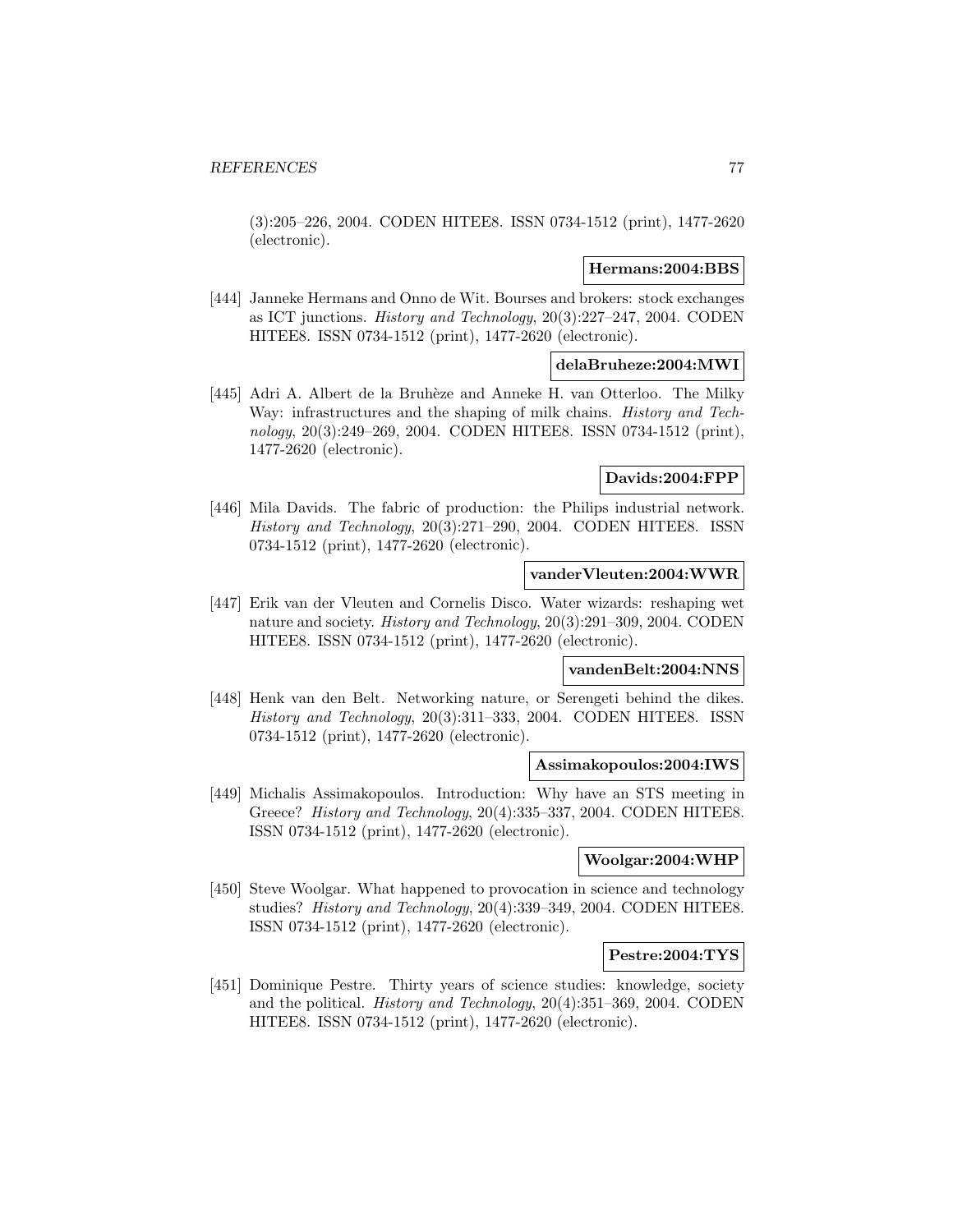### **Bijker:2004:SPP**

[452] Wiebe E. Bijker. Sustainable policy? A public debate about nature development in The Netherlands. History and Technology, 20(4):371–391, 2004. CODEN HITEE8. ISSN 0734-1512 (print), 1477-2620 (electronic).

### **Downey:2004:KPI**

[453] Gary Lee Downey and Juan C. Lucena. Knowledge and professional identity in engineering: code-switching and the metrics of progress. History and Technology, 20(4):393–420, 2004. CODEN HITEE8. ISSN 0734-1512 (print), 1477-2620 (electronic).

### **Picon:2004:EEH**

[454] Antoine Picon. Engineers and engineering history: problems and perspectives. History and Technology, 20(4):421–436, 2004. CODEN HITEE8. ISSN 0734-1512 (print), 1477-2620 (electronic).

## **Misa:2005:IIE**

[455] Thomas J. Misa and Johan Schot. Introduction inventing Europe: Technology and the hidden integration of Europe. History and Technology, 21(1):1–19, 2005. CODEN HITEE8. ISSN 0734-1512 (print), 1477-2620 (electronic).

## **vanderVleuten:2005:NE**

[456] Erik van der Vleuten and Arne Kaijser. Networking Europe. History and Technology, 21(1):21–48, 2005. CODEN HITEE8. ISSN 0734-1512 (print), 1477-2620 (electronic).

### **Trischler:2005:EEB**

[457] Helmuth Trischler and Hans Weinberger. Engineering Europe: big technologies and military systems in the making of 20th century Europe. History and Technology, 21(1):49–83, 2005. CODEN HITEE8. ISSN 0734- 1512 (print), 1477-2620 (electronic).

## **Arnold:2005:ETC**

[458] David Arnold. Europe, technology, and colonialism in the 20th century. History and Technology, 21(1):85–106, 2005. CODEN HITEE8. ISSN 0734-1512 (print), 1477-2620 (electronic).

### **Oldenziel:2005:EMJ**

[459] Ruth Oldenziel, Adri Albert de la Bruhèze, and Onno de Wit. Europe's mediation junction: technology and consumer society in the 20th century.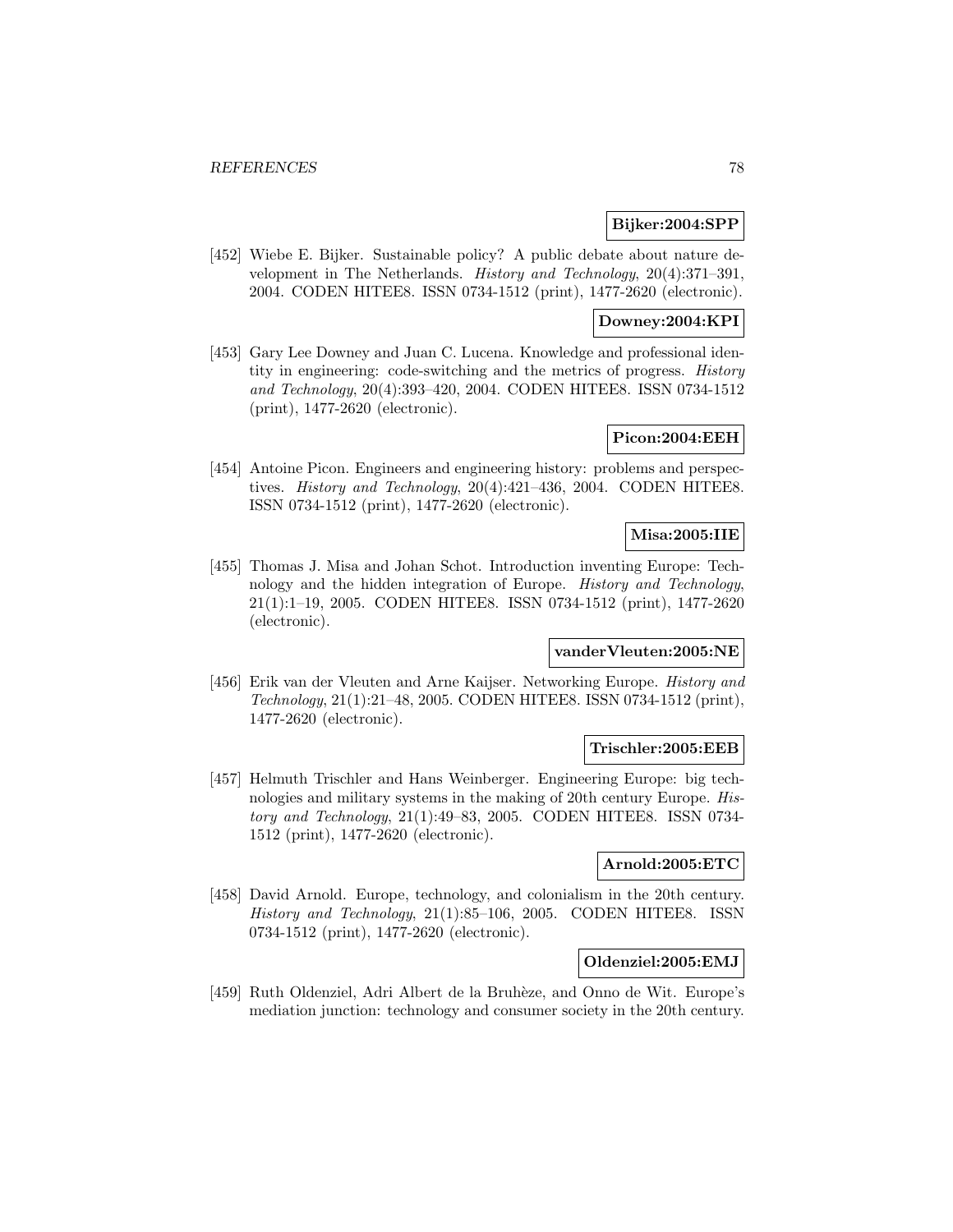History and Technology, 21(1):107–139, 2005. CODEN HITEE8. ISSN 0734-1512 (print), 1477-2620 (electronic).

#### **Anonymous:2005:Ra**

[460] Anonymous. Reviews. *History and Technology*, 21(1):141-148, 2005. CO-DEN HITEE8. ISSN 0734-1512 (print), 1477-2620 (electronic).

#### **Ferguson:2005:OTP**

[461] Robert G. Ferguson. One thousand planes a day: Ford, Grumman, General Motors and the Arsenal of Democracy. History and Technology, 21 (2):149–175, 2005. CODEN HITEE8. ISSN 0734-1512 (print), 1477-2620 (electronic).

## **McCray:2005:WSB**

[462] W. Patrick McCray. Will small be beautiful? Making policies for our nanotech future. History and Technology, 21(2):177–203, 2005. CODEN HITEE8. ISSN 0734-1512 (print), 1477-2620 (electronic).

### **Brandstetter:2005:MWP**

[463] Thomas Brandstetter. "The most wonderful piece of machinery the world can boast of": The water-works at Marly, 1680–1830. History and Technology, 21(2):205–220, 2005. CODEN HITEE8. ISSN 0734-1512 (print), 1477-2620 (electronic).

# **Buchanan:2005:AMC**

[464] Nicholas Buchanan. The atomic meal: The Cold War and irradiated foods, 1945–1963. History and Technology, 21(2):221–249, 2005. CODEN HITEE8. ISSN 0734-1512 (print), 1477-2620 (electronic).

#### **Anonymous:2005:RDI**

[465] Anonymous. Recent dissertations of interest to historians of technology. History and Technology, 21(2):251–253, 2005. CODEN HITEE8. ISSN 0734-1512 (print), 1477-2620 (electronic).

### **Hacker:2005:MWW**

[466] Barton C. Hacker. The machines of war: Western military technology 1850–2000. History and Technology, 21(3):255–300, 2005. CODEN HI-TEE8. ISSN 0734-1512 (print), 1477-2620 (electronic).

### **Collins:2005:OWO**

[467] Martin Collins. One world ... one telephone: Iridium, one look at the making of a global age. History and Technology, 21(3):301–324, 2005. CODEN HITEE8. ISSN 0734-1512 (print), 1477-2620 (electronic).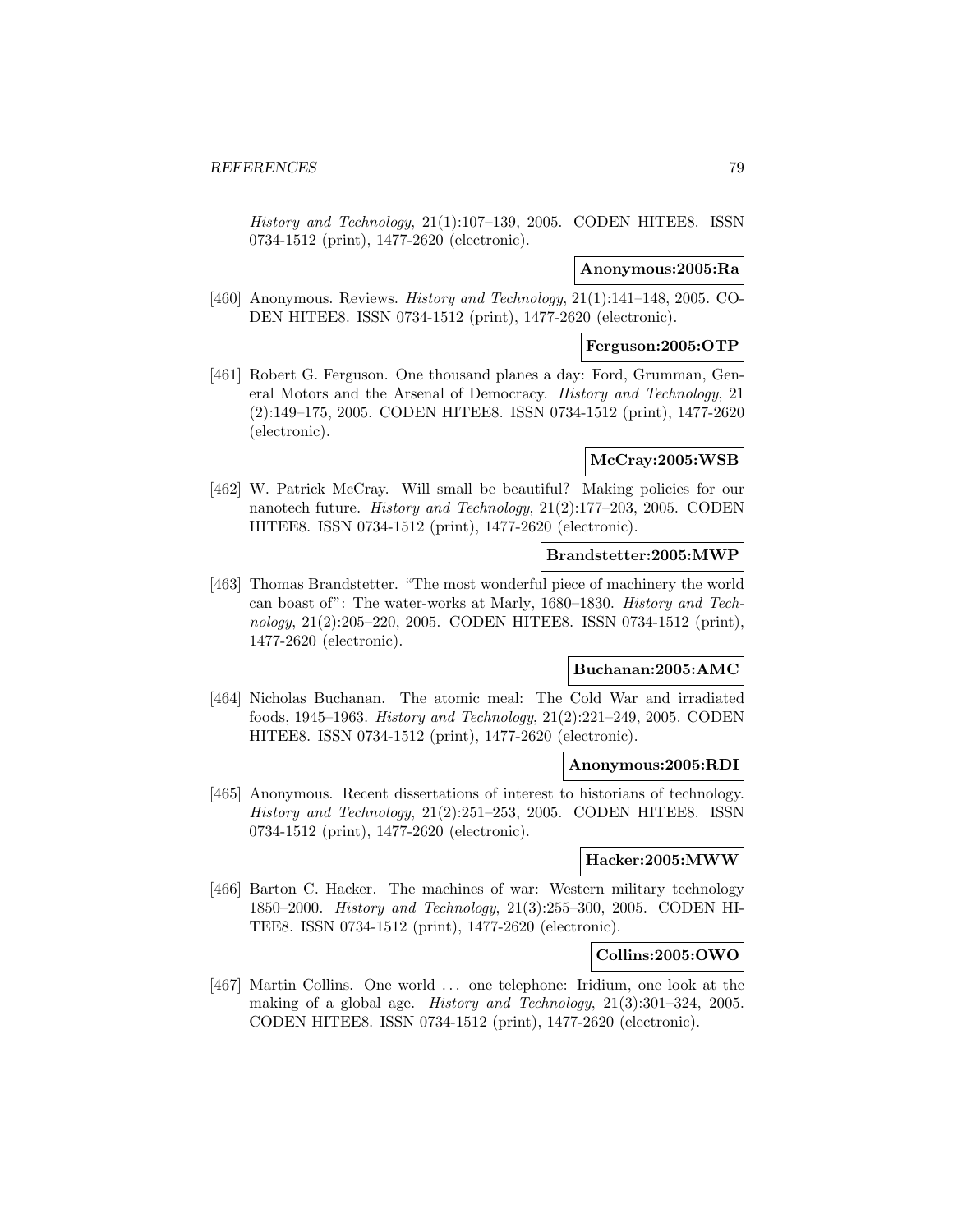### **Anonymous:2005:GEG**

[468] Anonymous. A gramophone in every grave. History and Technology, 21 (3):325–329, 2005. CODEN HITEE8. ISSN 0734-1512 (print), 1477-2620 (electronic).

# **Kwa:2005:IPE**

[469] Chunglin Kwa. Interdisciplinarity and postmodernity in the environmental sciences. History and Technology, 21(4):331–344, 2005. CODEN HI-TEE8. ISSN 0734-1512 (print), 1477-2620 (electronic).

# **vanRooij:2005:ECC**

[470] Arjan van Rooij. Engineering contractors in the chemical industry. The development of ammonia processes, 1910–1940. History and Technology, 21(4):345–366, 2005. CODEN HITEE8. ISSN 0734-1512 (print), 1477- 2620 (electronic).

### **Johnston:2005:AST**

[471] Sean F. Johnston. Attributing scientific and technological progress: The case of holography. History and Technology, 21(4):367–392, 2005. CODEN HITEE8. ISSN 0734-1512 (print), 1477-2620 (electronic).

## **Anonymous:2005:Rb**

[472] Anonymous. Reviews. History and Technology, 21(4):393–401, 2005. CO-DEN HITEE8. ISSN 0734-1512 (print), 1477-2620 (electronic).

## **Coopersmith:2006:DYM**

[473] Jonathan Coopersmith. Does your mother know what you Really do? The changing nature and image of computer-based pornography. History and Technology, 22(1):1–25, 2006. CODEN HITEE8. ISSN 0734-1512 (print), 1477-2620 (electronic).

## **Slade:2006:ETR**

[474] Joseph W. Slade. Eroticism and technological regression: The stag film. History and Technology, 22(1):27–52, 2006. CODEN HITEE8. ISSN 0734- 1512 (print), 1477-2620 (electronic).

## **Harwood:2006:EEB**

[475] Jonathan Harwood. Engineering education between science and practice: Rethinking the historiography. History and Technology, 22(1):53–79, 2006. CODEN HITEE8. ISSN 0734-1512 (print), 1477-2620 (electronic).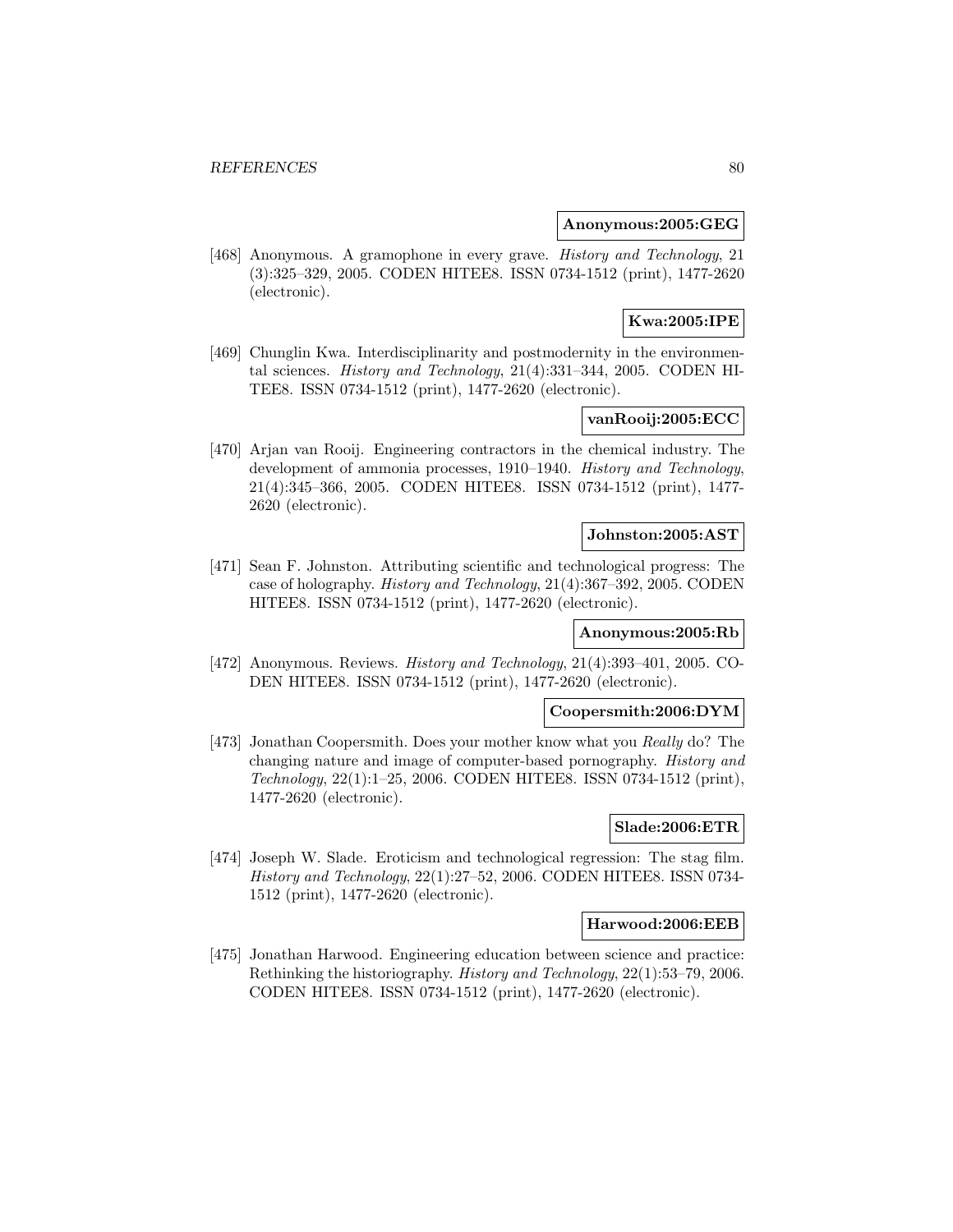### **Weiss:2006:STW**

[476] Charles Weiss. Science and technology at the World Bank, 1968–83. History and Technology, 22(1):81–104, 2006. CODEN HITEE8. ISSN 0734- 1512 (print), 1477-2620 (electronic).

## **Evan:2006:DUT**

[477] William M. Evan and Bret B. Hays. Dual-use technology in the context of the non proliferation regime. History and Technology, 22(1):105–113, 2006. CODEN HITEE8. ISSN 0734-1512 (print), 1477-2620 (electronic).

## **Travis:2006:P**

[478] Anthony S. Travis. Preface. History and Technology, 22(2):115–118, 2006. CODEN HITEE8. ISSN 0734-1512 (print), 1477-2620 (electronic).

## **Morris:2006:DSM**

[479] Peter J. T. Morris. Does the Science Museum, London, have Perkin's original mauve dye? A critical reassessment of a chemical icon. History and Technology, 22(2):119–130, 2006. CODEN HITEE8. ISSN 0734-1512 (print), 1477-2620 (electronic).

## **Travis:2006:DDC**

[480] Anthony S. Travis. Decadence, decline and celebration: Raphael Meldola and the Mauve Jubilee of 1906. History and Technology, 22(2):131–152, 2006. CODEN HITEE8. ISSN 0734-1512 (print), 1477-2620 (electronic).

## **OReilly:2006:VGC**

[481] Declan O'Reilly. Vesting GAF Corporation: The Roosevelt Administration's decision to Americanise I. G. Farben's American affiliates in World War II. History and Technology, 22(2):153–186, 2006. CODEN HITEE8. ISSN 0734-1512 (print), 1477-2620 (electronic).

# **Baptista:2006:GFA**

[482] Robert J. Baptista and Anthony S. Travis. I. G. Farben in America: The technologies of General Aniline & Film. *History and Technology*,  $22(2)$ : 187–224, 2006. CODEN HITEE8. ISSN 0734-1512 (print), 1477-2620 (electronic).

#### **Launius:2006:IML**

[483] Roger D. Launius. Interpreting the Moon landings: Project Apollo and the historians. History and Technology, 22(3):225–255, 2006. CODEN HITEE8. ISSN 0734-1512 (print), 1477-2620 (electronic).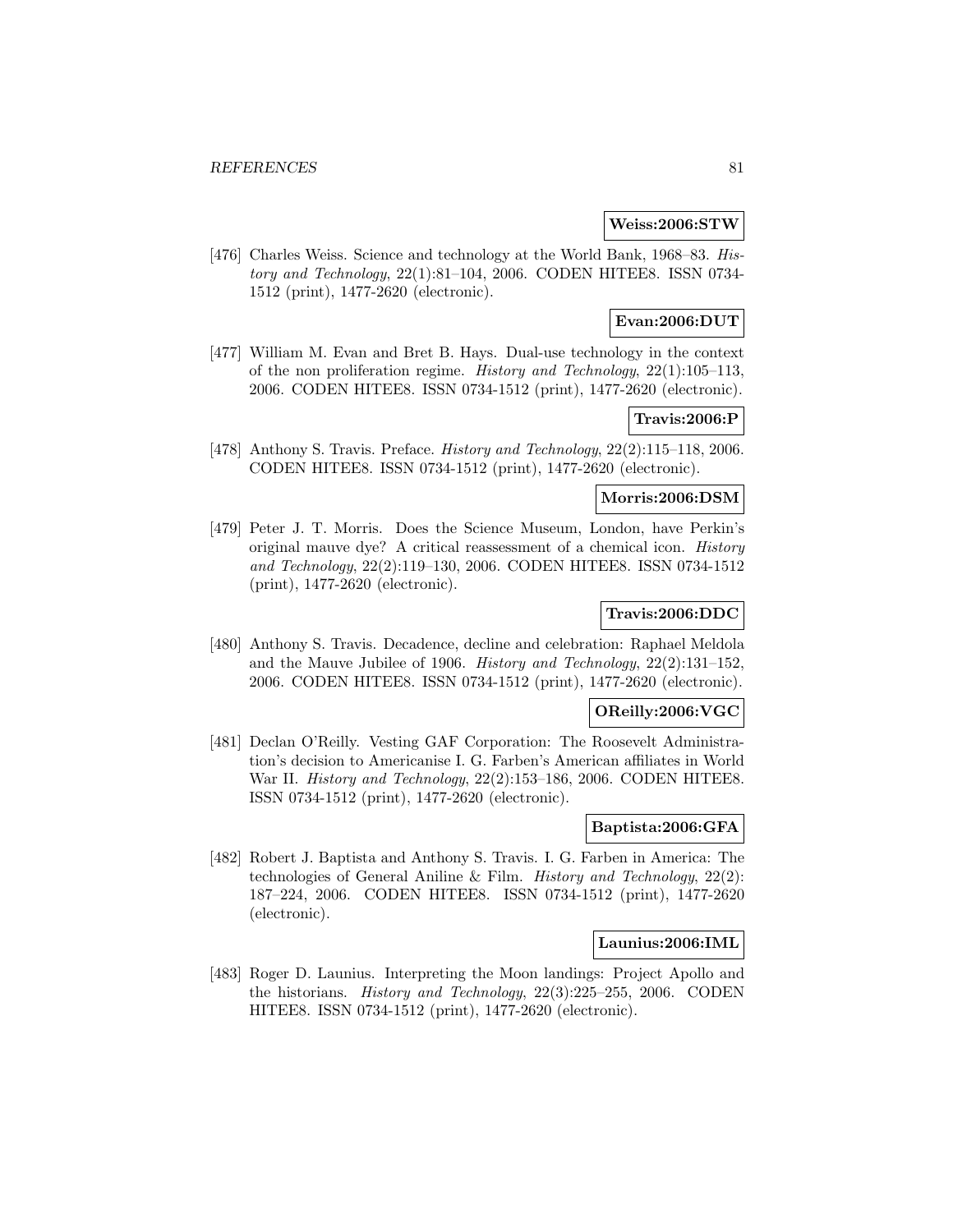### **Wormbs:2006:NSP**

[484] Nina Wormbs. A Nordic satellite project understood as a trans-national effort. History and Technology, 22(3):257–275, 2006. CODEN HITEE8. ISSN 0734-1512 (print), 1477-2620 (electronic).

# **Uziel:2006:BIR**

[485] Daniel Uziel. Between industrial revolution and slavery. Mass production in the German aviation industry in World War II. History and Technology, 22(3):277–300, 2006. CODEN HITEE8. ISSN 0734-1512 (print), 1477- 2620 (electronic).

### **Lecuyer:2006:MM**

[486] Christophe Lécuyer and David C. Brock. The materiality of microelectronics. History and Technology, 22(3):301–325, 2006. CODEN HITEE8. ISSN 0734-1512 (print), 1477-2620 (electronic).

### **Anonymous:2006:RDI**

[487] Anonymous. Recent dissertations of interest to historians of technology. History and Technology, 22(3):327–330, 2006. CODEN HITEE8. ISSN 0734-1512 (print), 1477-2620 (electronic).

## **Anonymous:2006:R**

[488] Anonymous. Reviews. History and Technology, 22(3):331–335, 2006. CO-DEN HITEE8. ISSN 0734-1512 (print), 1477-2620 (electronic).

# **Scranton:2006:TLI**

[489] Philip Scranton. Technology-led innovation: The non-linearity of US jet propulsion development. History and Technology, 22(4):337–367, 2006. CODEN HITEE8. ISSN 0734-1512 (print), 1477-2620 (electronic).

#### **Grob:2006:WED**

[490] Bart Grob. Willem Einthoven and the development of the string galvanometer. How an instrument escaped the laboratory. History and Technology, 22(4):369–390, 2006. CODEN HITEE8. ISSN 0734-1512 (print), 1477-2620 (electronic).

### **Alexander:2006:ESU**

[491] Jennifer K. Alexander. An efficiency of scarcity: Using food to increase the productivity of Soviet prisoners of war in the mines of the Third Reich. History and Technology, 22(4):391–406, 2006. CODEN HITEE8. ISSN 0734-1512 (print), 1477-2620 (electronic).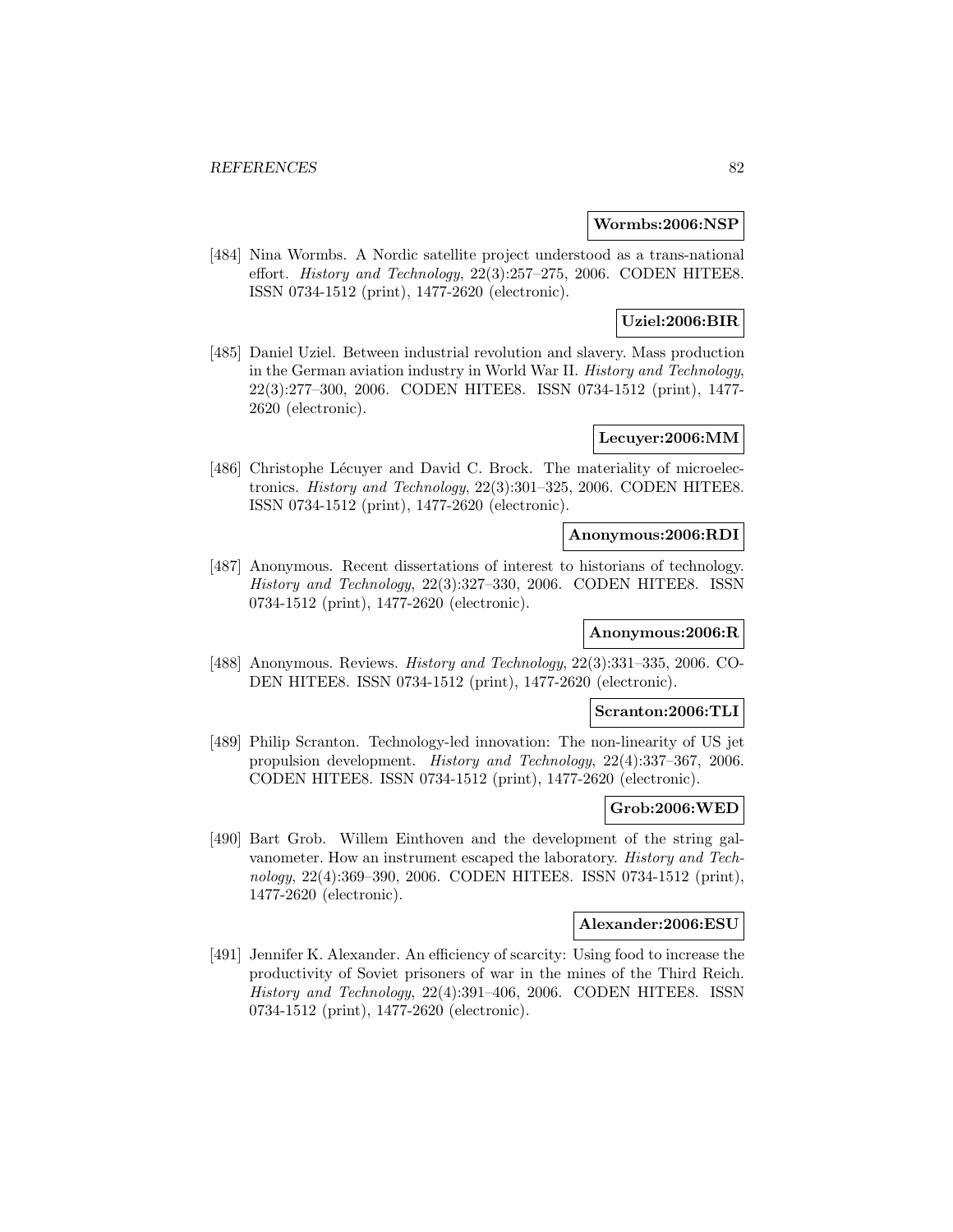### **Forman:2007:PSM**

[492] Paul Forman. The primacy of science in modernity, of technology in postmodernity, and of ideology in the history of technology. History and Technology, 23(1–2):1–152, 2007. CODEN HITEE8. ISSN 0734-1512 (print), 1477-2620 (electronic).

# **Collins:2007:R**

[493] Martin Collins, Ronald Kline, Chunglin Kwa, and Philip Mirowski. Responses. History and Technology, 23(1–2):153–184, 2007. CODEN HI-TEE8. ISSN 0734-1512 (print), 1477-2620 (electronic).

### **Yates:2007:R**

[494] Thomas Yates, Greg Downey, and Steven W. Usselman. Reviews. History and Technology, 23(1–2):185–192, 2007. CODEN HITEE8. ISSN 0734- 1512 (print), 1477-2620 (electronic).

### **Chatzis:2007:INI**

[495] Konstantinos Chatzis. Introduction: The national identities of engineers. History and Technology, 23(3):193–196, 2007. CODEN HITEE8. ISSN 0734-1512 (print), 1477-2620 (electronic).

# **Picon:2007:FES**

[496] Antoine Picon. French engineers and social thought, 18–20th centuries: An archeology of technocratic ideals. History and Technology, 23(3):197– 208, 2007. CODEN HITEE8. ISSN 0734-1512 (print), 1477-2620 (electronic).

## **Belhoste:2007:TCT**

[497] Bruno Belhoste and Konstantinos Chatzis. From technical corps to technocratic power: French state engineers and their professional and cultural universe in the first half of the 19th century. History and Technology, 23 (3):209–225, 2007. CODEN HITEE8. ISSN 0734-1512 (print), 1477-2620 (electronic).

### **Bocquet:2007:ENI**

[498] Denis Bocquet. Engineers and the nation in Italy (1750–1922): Local traditions and different conceptions of unity and modernity. History and Technology, 23(3):227–240, 2007. CODEN HITEE8. ISSN 0734-1512 (print), 1477-2620 (electronic).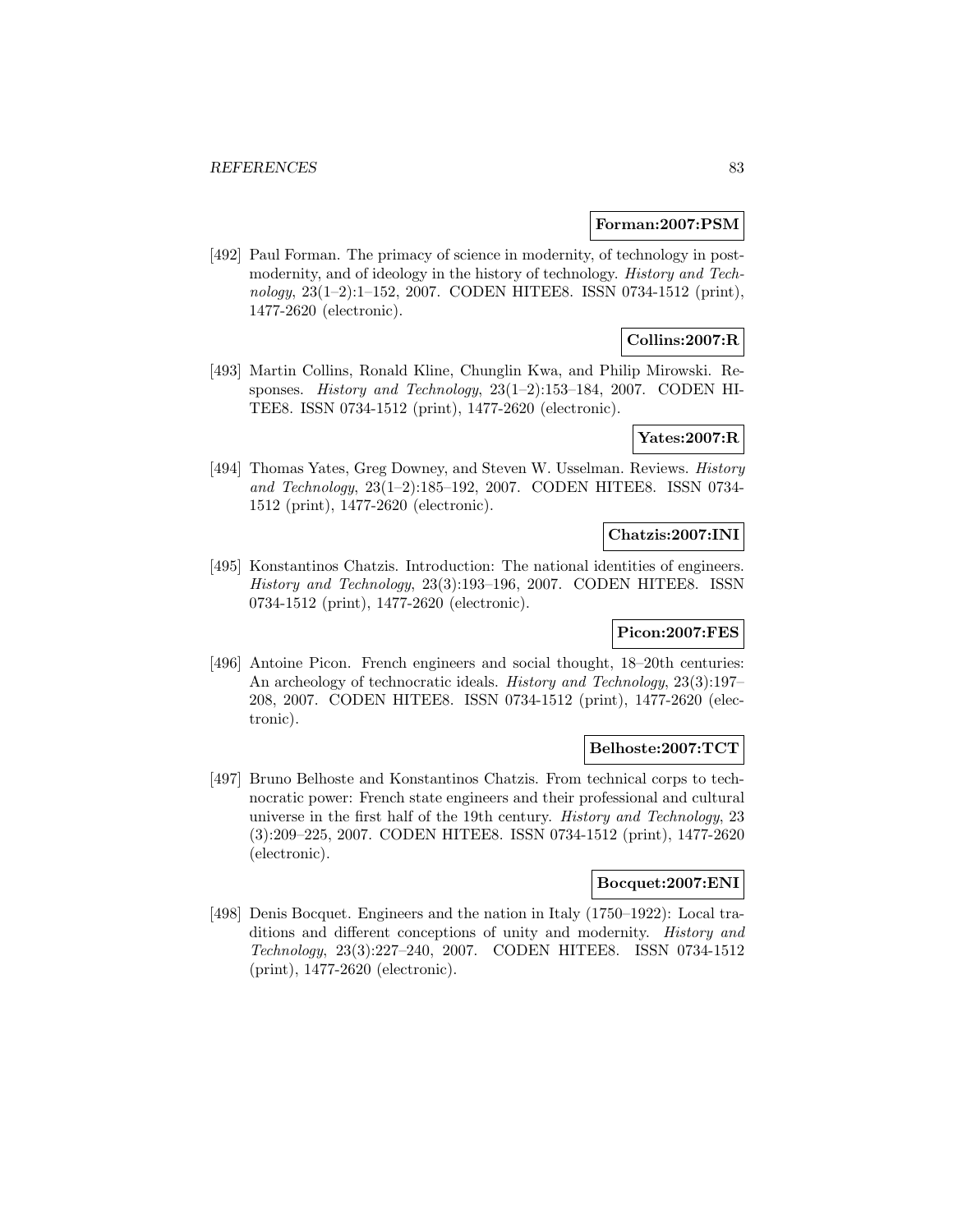#### **Antoniou:2007:NII**

[499] Yiannis Antoniou, Michalis Assimakopoulos, and Konstantinos Chatzis. The national identity of inter-war Greek engineers: Elitism, rationalization, technocracy, and reactionary modernism. History and Technology, 23 (3):241–261, 2007. CODEN HITEE8. ISSN 0734-1512 (print), 1477-2620 (electronic).

## **Saraiva:2007:ITN**

[500] Tiago Saraiva. Inventing the technological nation: The example of Portugal (1851–1898). History and Technology, 23(3):263–273, 2007. CODEN HITEE8. ISSN 0734-1512 (print), 1477-2620 (electronic).

#### **Lucena:2007:CME**

[501] Juan C. Lucena. De Criollos a Mexicanos: Engineers' identity and the construction of Mexico. History and Technology, 23(3):275–288, 2007. CODEN HITEE8. ISSN 0734-1512 (print), 1477-2620 (electronic).

### **Downey:2007:LCM**

[502] Gary Lee Downey. Low cost, mass use: American engineers and the metrics of progress. History and Technology, 23(3):289–308, 2007. CODEN HITEE8. ISSN 0734-1512 (print), 1477-2620 (electronic).

#### **Ashrafi:2007:R**

[503] Babak Ashrafi, Kent M. James, and Jennifer L. Croissant. Reviews. History and Technology, 23(3):309–315, 2007. CODEN HITEE8. ISSN 0734- 1512 (print), 1477-2620 (electronic).

### **Boudia:2007:IRR**

[504] Soraya Boudia and Nathalie Jas. Introduction: Risk and 'risk society' in historical perspective. History and Technology, 23(4):317–331, 2007. CODEN HITEE8. ISSN 0734-1512 (print), 1477-2620 (electronic).

### **Fressoz:2007:BBC**

[505] Jean-Baptiste Fressoz. Beck back in the 19th century: Towards a genealogy of risk society. History and Technology, 23(4):333–350, 2007. CODEN HITEE8. ISSN 0734-1512 (print), 1477-2620 (electronic).

#### **Dessaux:2007:CEF**

[506] Pierre Antoine Dessaux. Chemical expertise and food market regulation in Belle-Epoque France. History and Technology, 23(4):351–368, 2007. CODEN HITEE8. ISSN 0734-1512 (print), 1477-2620 (electronic).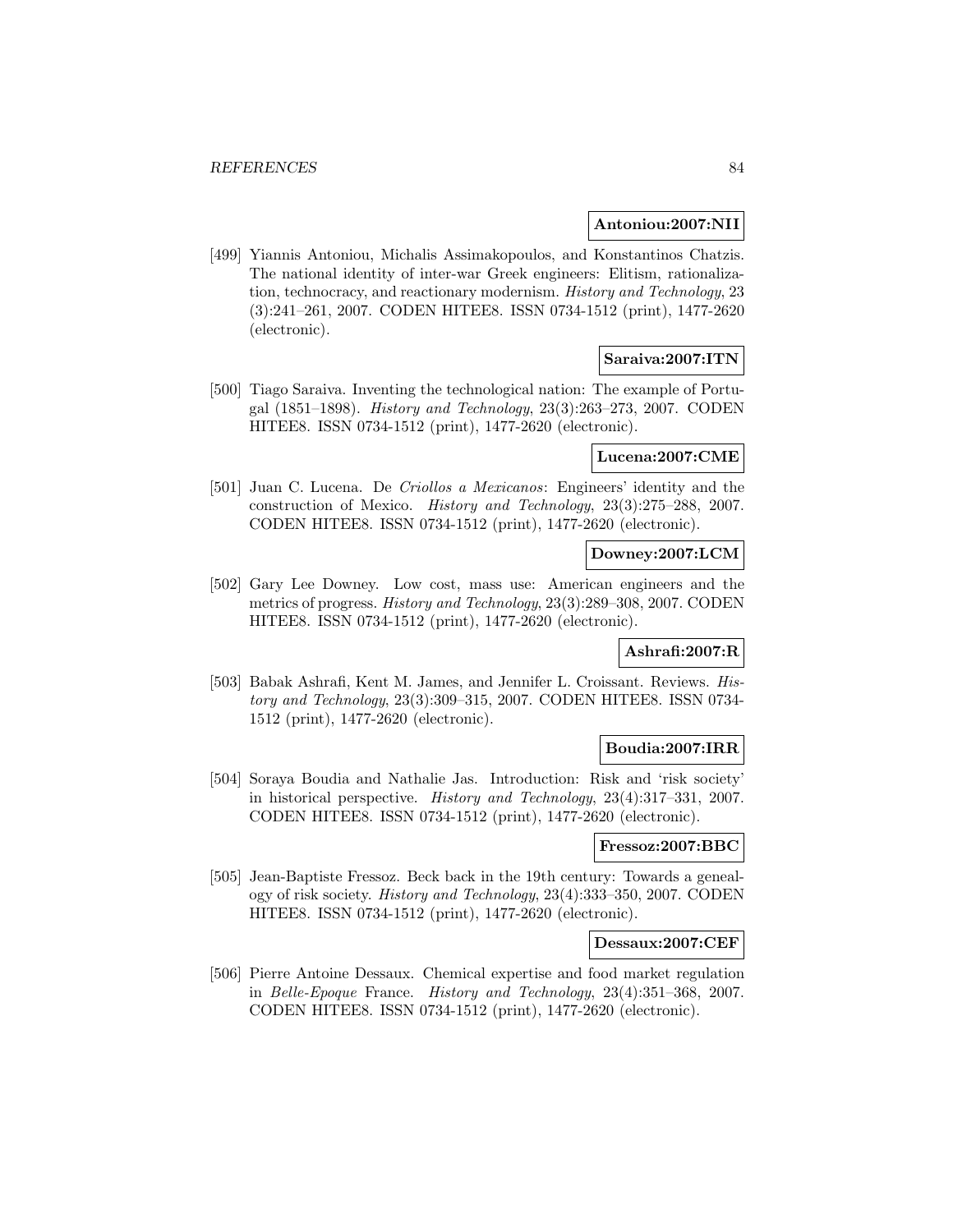## **Jas:2007:PHP**

[507] Nathalie Jas. Public health and pesticide regulation in France before and after Silent Spring. History and Technology, 23(4):369–388, 2007. CODEN HITEE8. ISSN 0734-1512 (print), 1477-2620 (electronic).

### **Boudia:2007:GRC**

[508] Soraya Boudia. Global regulation: Controlling and accepting radioactivity risks. History and Technology, 23(4):389–406, 2007. CODEN HITEE8. ISSN 0734-1512 (print), 1477-2620 (electronic).

## **Pestre:2007:HHC**

[509] Dominique Pestre. The historical heritage of the 19th and 20th centuries: Techno science, markets and regulations in a long term perspective. History and Technology, 23(4):407–420, 2007. CODEN HITEE8. ISSN 0734- 1512 (print), 1477-2620 (electronic).

## **Boyle:2008:HSH**

[510] Marjorie O'Rourke Boyle. Harvey in the sluice: from hydraulic engineering to human physiology. History and Technology, 24(1):1–22, 2008. CODEN HITEE8. ISSN 0734-1512 (print), 1477-2620 (electronic).

## **Sarasua:2008:TIS**

[511] Carmen Sarasúa. Technical innovations at the service of cheaper labor in pre-industrial Europe. The enlightened agenda to transform the gender division of labor in silk manufacturing. History and Technology, 24 (1):23–39, 2008. CODEN HITEE8. ISSN 0734-1512 (print), 1477-2620 (electronic).

#### **Boomgaard:2008:TTE**

[512] Peter Boomgaard. Technologies of a trading empire: Dutch introduction of water- and windmills in early-modern Asia, 1650s–1800. History and Technology, 24(1):41–59, 2008. CODEN HITEE8. ISSN 0734-1512 (print), 1477-2620 (electronic).

## **Fallan:2008:FFF**

[513] Kjetil Fallan. Form, function, fiction — translations of technology and design in product development. History and Technology, 24(1):61–87, 2008. CODEN HITEE8. ISSN 0734-1512 (print), 1477-2620 (electronic).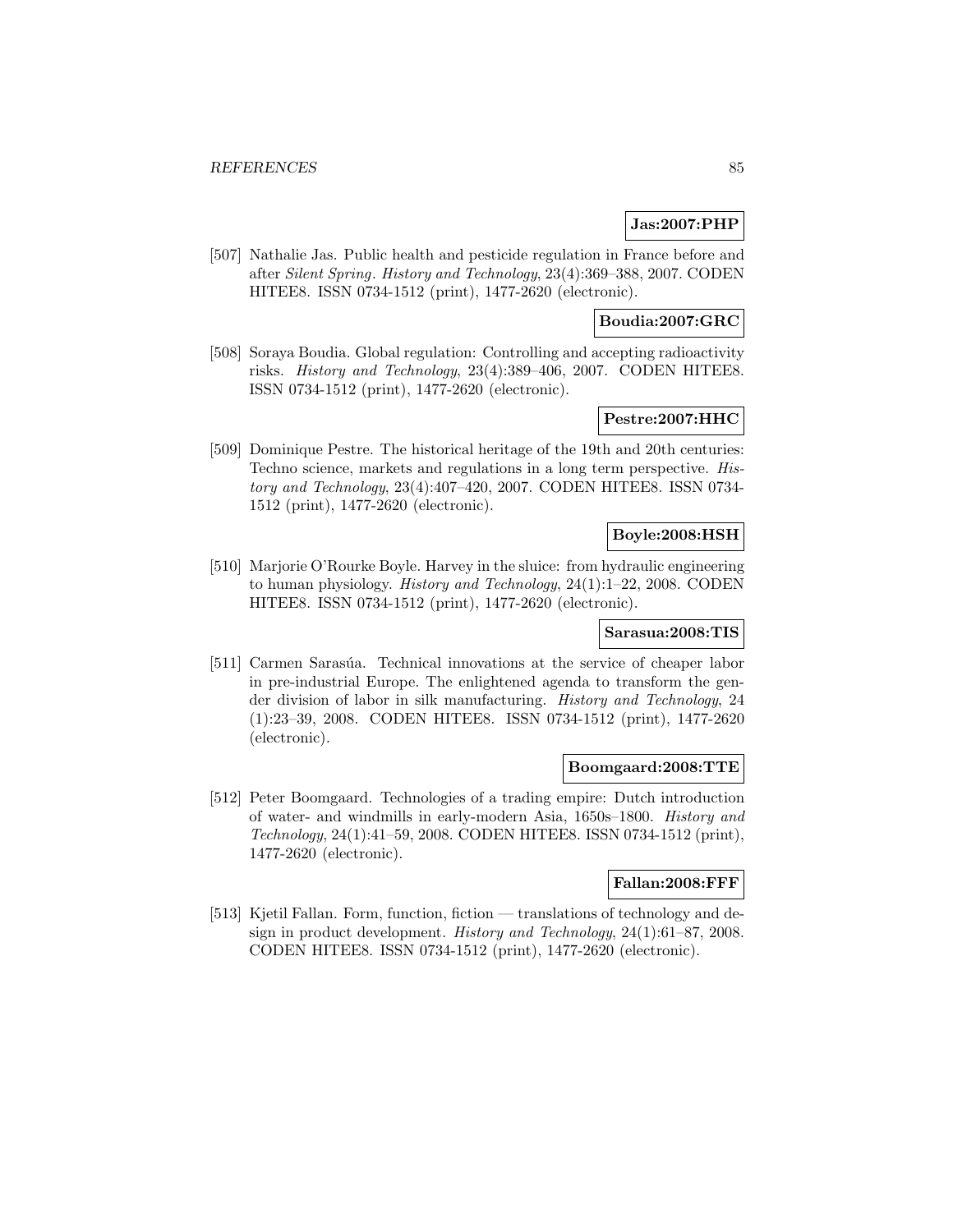### **vanLente:2008:TOH**

[514] Dick van Lente. Three overviews of the history of technology. History and Technology, 24(1):89–96, 2008. CODEN HITEE8. ISSN 0734-1512 (print), 1477-2620 (electronic).

### **Gordin:2008:BR**

[515] Michael D. Gordin. Book review. History and Technology, 24(1):97–98, 2008. CODEN HITEE8. ISSN 0734-1512 (print), 1477-2620 (electronic).

### **Gaudilliere:2008:HPB**

[516] Jean-Paul Gaudillière. How pharmaceuticals became patentable: the production and appropriation of drugs in the twentieth century. *History* and Technology, 24(2):99–106, 2008. CODEN HITEE8. ISSN 0734-1512 (print), 1477-2620 (electronic).

### **Gaudilliere:2008:PIO**

[517] Jean-Paul Gaudillière. Professional or industrial order? Patents, biological drugs, and pharmaceutical capitalism in early twentieth century Germany. History and Technology, 24(2):107–133, 2008. CODEN HITEE8. ISSN 0734-1512 (print), 1477-2620 (electronic).

### **Cassier:2008:PPH**

[518] Maurice Cassier. Patents and public health in France. Pharmaceutical patent law in-the-making at the Patent Office between the two world wars. History and Technology, 24(2):135–151, 2008. CODEN HITEE8. ISSN 0734-1512 (print), 1477-2620 (electronic).

## **Cassier:2008:PPI**

[519] Maurice Cassier and Christiane Sinding. "Patenting in the public interest": administration of insulin patents by the University of Toronto. History and Technology, 24(2):153–171, 2008. CODEN HITEE8. ISSN 0734-1512 (print), 1477-2620 (electronic).

# **Bud:2008:UME**

[520] Robert Bud. Upheaval in the moral economy of science? Patenting, teamwork and the World War II experience of penicillin. *History and Tech*nology, 24(2):173–190, 2008. CODEN HITEE8. ISSN 0734-1512 (print), 1477-2620 (electronic).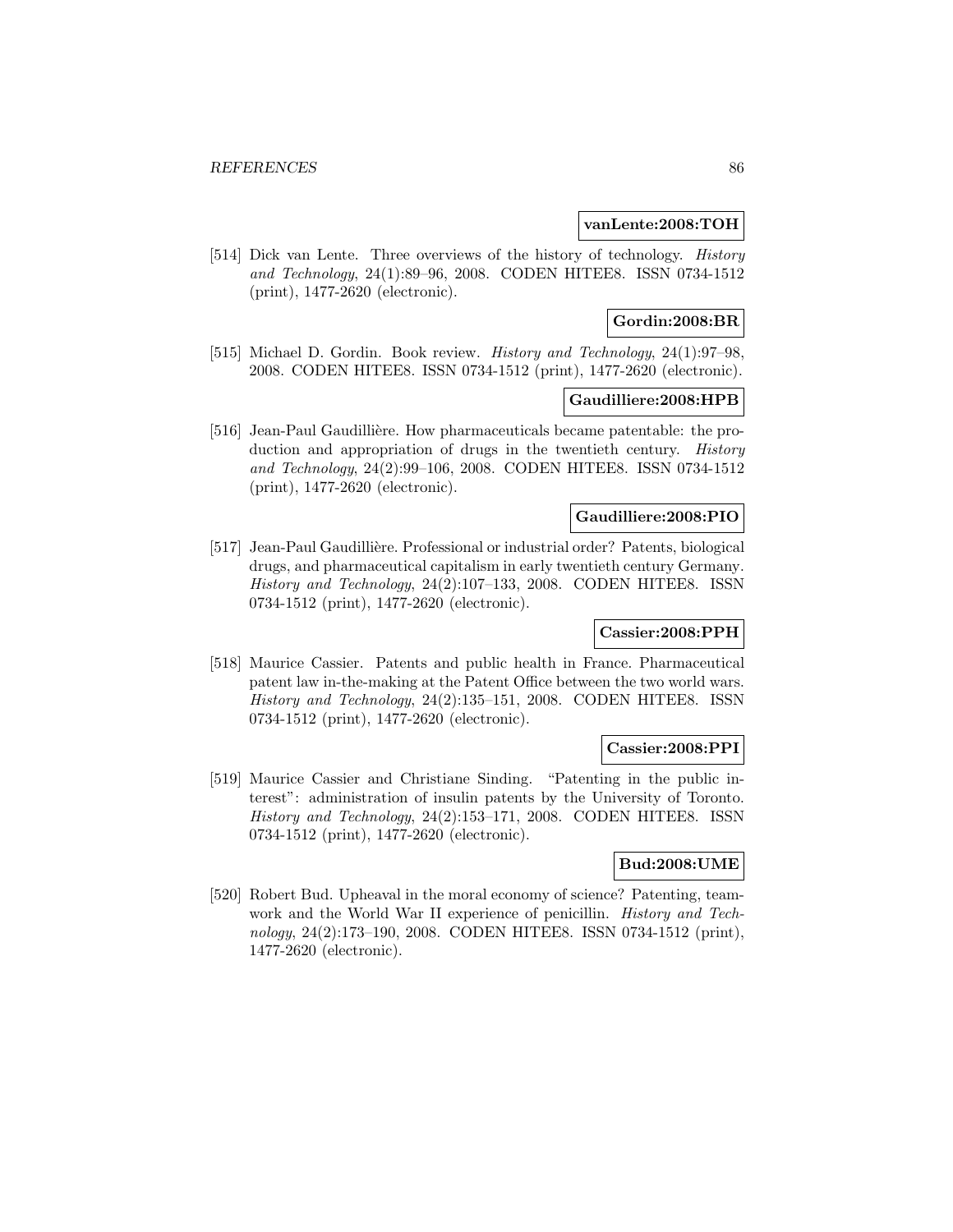### **Slinn:2008:PUP**

[521] Judy Slinn. Patents and the UK pharmaceutical industry between 1945 and the 1970s. History and Technology, 24(2):191–205, 2008. CODEN HITEE8. ISSN 0734-1512 (print), 1477-2620 (electronic).

### **Hughes:2008:AVG**

[522] Thomas P. Hughes. MIT architecture and values: Gehry's Stata and Holl's Simmons. History and Technology, 24(3):207–220, 2008. CODEN HITEE8. ISSN 0734-1512 (print), 1477-2620 (electronic).

### **Lauwaert:2008:POB**

[523] Maaike Lauwaert. Playing outside the box — on LEGO toys and the changing world of construction play. History and Technology, 24(3):221– 237, 2008. CODEN HITEE8. ISSN 0734-1512 (print), 1477-2620 (electronic).

## **Lee:2008:TMI**

[524] Francis Lee. Technopedagogies of mass-individualization: correspondence education in the mid-twentieth century. History and Technology, 24(3): 239–253, 2008. CODEN HITEE8. ISSN 0734-1512 (print), 1477-2620 (electronic).

## **Godin:2008:IEH**

[525] Benoît Godin. The information economy: the history of a concept through its measurement, 1949–2005. History and Technology, 24(3):255–287, 2008. CODEN HITEE8. ISSN 0734-1512 (print), 1477-2620 (electronic).

#### **Sumner:2008:SSS**

[526] James Sumner. Status, scale and secret ingredients: the retrospective invention of London porter. History and Technology, 24(3):289–306, 2008. CODEN HITEE8. ISSN 0734-1512 (print), 1477-2620 (electronic).

### **Heide:2008:PCP**

[527] Lars Heide. Punched cards for professional European offices: revisiting the dynamics of information technology diffusion from the United States to Europe, 1889–1918. History and Technology, 24(4):307–320, 2008. CO-DEN HITEE8. ISSN 0734-1512 (print), 1477-2620 (electronic).

### **Wilson:2008:MSF**

[528] Robbie Guerriero Wilson. "The machine should fit the work": Organisation and Method and British approaches to new technology in business.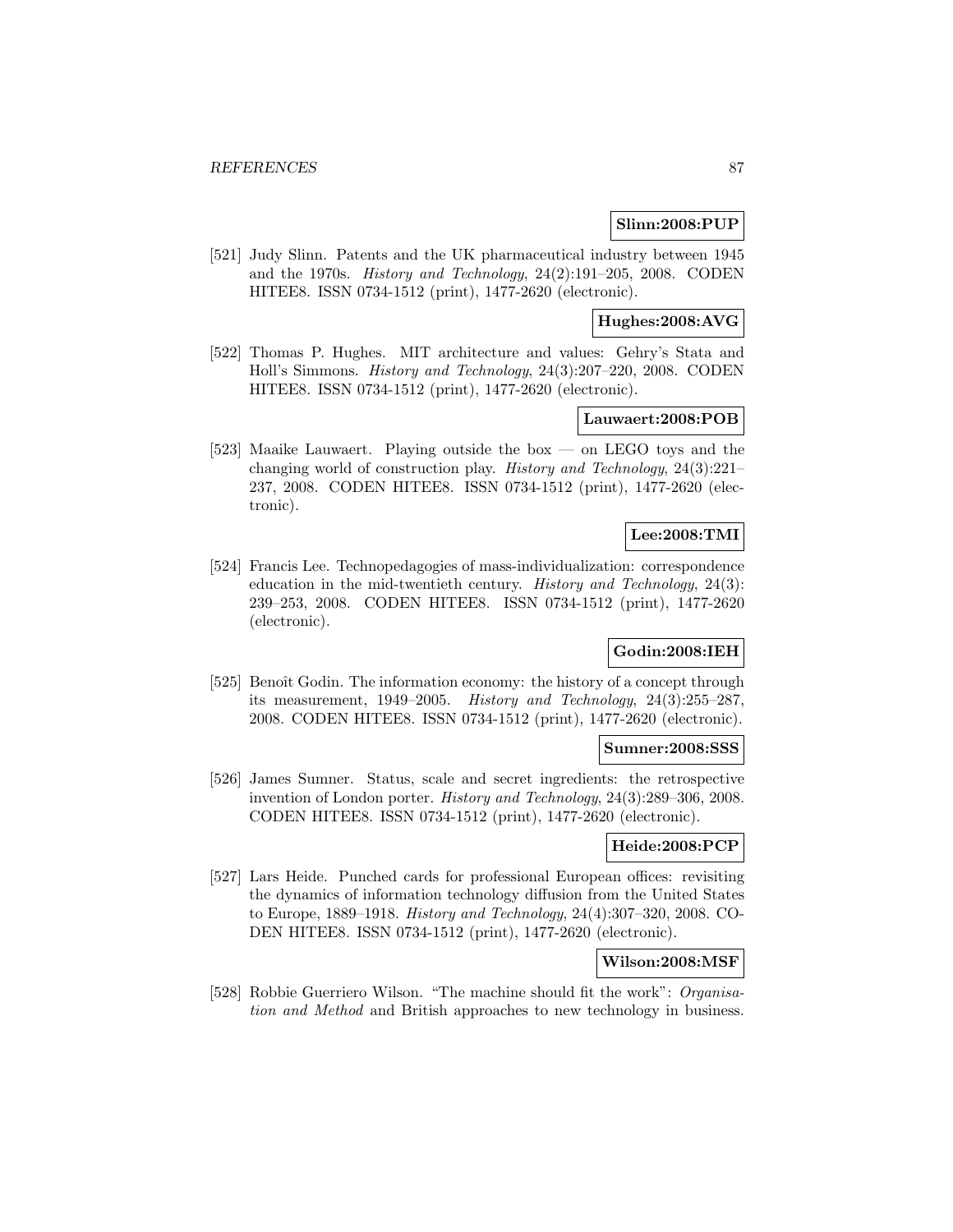History and Technology, 24(4):321–333, 2008. CODEN HITEE8. ISSN 0734-1512 (print), 1477-2620 (electronic).

#### **Gerovitch:2008:IWS**

[529] Slava Gerovitch. InterNyet: why the Soviet Union did not build a nationwide computer network. *History and Technology*, 24(4):335–350, 2008. CODEN HITEE8. ISSN 0734-1512 (print), 1477-2620 (electronic).

## **Turchetti:2008:TIS**

[530] Simone Turchetti, Simon Naylor, Katrina Dean, and Martin Siegert. On thick ice: scientific internationalism and Antarctic affairs, 1957–1980. History and Technology, 24(4):351–376, 2008. CODEN HITEE8. ISSN 0734- 1512 (print), 1477-2620 (electronic).

#### **vanderVleuten:2008:BR**

[531] Erik van der Vleuten. Book review. History and Technology, 24(4):377– 378, 2008. CODEN HITEE8. ISSN 0734-1512 (print), 1477-2620 (electronic).

## **Post:2008:FEB**

[532] Robert C. Post and John Krige. Forman: An exchange between Bob Post and John Krige. History and Technology, 24(4):379–381, 2008. CODEN HITEE8. ISSN 0734-1512 (print), 1477-2620 (electronic).

## **Collins:2009:NNE**

[533] Martin Collins. A note from the new Editor. *History and Technology*, 25(1):1–2, 2009. CODEN HITEE8. ISSN 0734-1512 (print), 1477-2620 (electronic).

### **VanVleck:2009:ACW**

[534] Jenifer Van Vleck. An airline at the crossroads of the world: Ariana Afghan Airlines, modernization, and the global Cold War. History and Technology, 25(1):3–24, 2009. CODEN HITEE8. ISSN 0734-1512 (print), 1477-2620 (electronic).

#### **Hamblin:2009:LTL**

[535] Jacob Darwin Hamblin. Let there be light ... and bread: the United Nations, the developing world, and atomic energy's Green Revolution. History and Technology, 25(1):25–48, 2009. CODEN HITEE8. ISSN 0734- 1512 (print), 1477-2620 (electronic).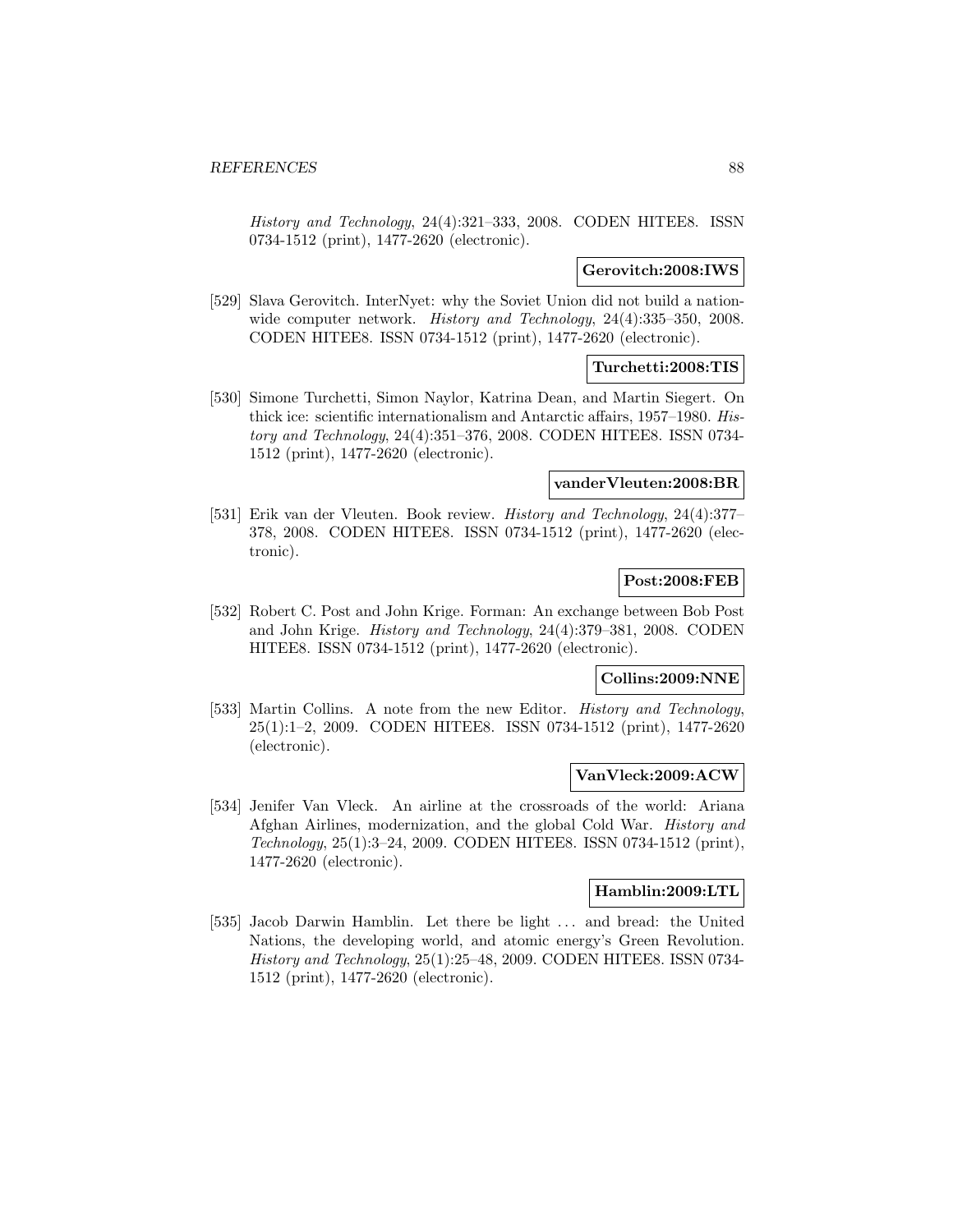### **Eisler:2009:GPP**

[536] Matthew N. Eisler. Getting power to the people: technological dramaturgy and the quest for the electrochemical engine. History and Technology, 25(1):49–68, 2009. CODEN HITEE8. ISSN 0734-1512 (print), 1477-2620 (electronic).

# **Yi:2009:SCM**

[537] Doogab Yi. The scientific commons in the marketplace: the industrialization of biomedical materials at the New England Enzyme Center, 1963– 1980. History and Technology, 25(1):69–87, 2009. CODEN HITEE8. ISSN 0734-1512 (print), 1477-2620 (electronic).

#### **Kershaw:2009:DSH**

[538] Michael Kershaw. "Diogenes in search of an honest man": the genesis of the industrial inch, the first global standard of length. History and Technology, 25(2):89–114, 2009. CODEN HITEE8. ISSN 0734-1512 (print), 1477-2620 (electronic).

# **Alcorn:2009:FMM**

[539] Aaron L. Alcorn. Flying into modernity: model airplanes, consumer culture, and the making of modern boyhood in the early twentieth century. History and Technology, 25(2):115–146, 2009. CODEN HITEE8. ISSN 0734-1512 (print), 1477-2620 (electronic).

### **Royo:2009:SPI**

[540] Jose Antonio Mateos Royo. State policy, institutional framework and technical monopoly in early modern Spain: invention patents in the Crown of Aragon during the seventeenth century. History and Technology, 25(2): 147–162, 2009. CODEN HITEE8. ISSN 0734-1512 (print), 1477-2620 (electronic).

# **Collins:2009:ENa**

[541] Martin Collins. Editor's note. History and Technology, 25(3):163–164, 2009. CODEN HITEE8. ISSN 0734-1512 (print), 1477-2620 (electronic).

### **Lecuyer:2009:HTM**

[542] Christophe Lécuyer and David C. Brock. High tech manufacturing. History and Technology, 25(3):165–171, 2009. CODEN HITEE8. ISSN 0734- 1512 (print), 1477-2620 (electronic).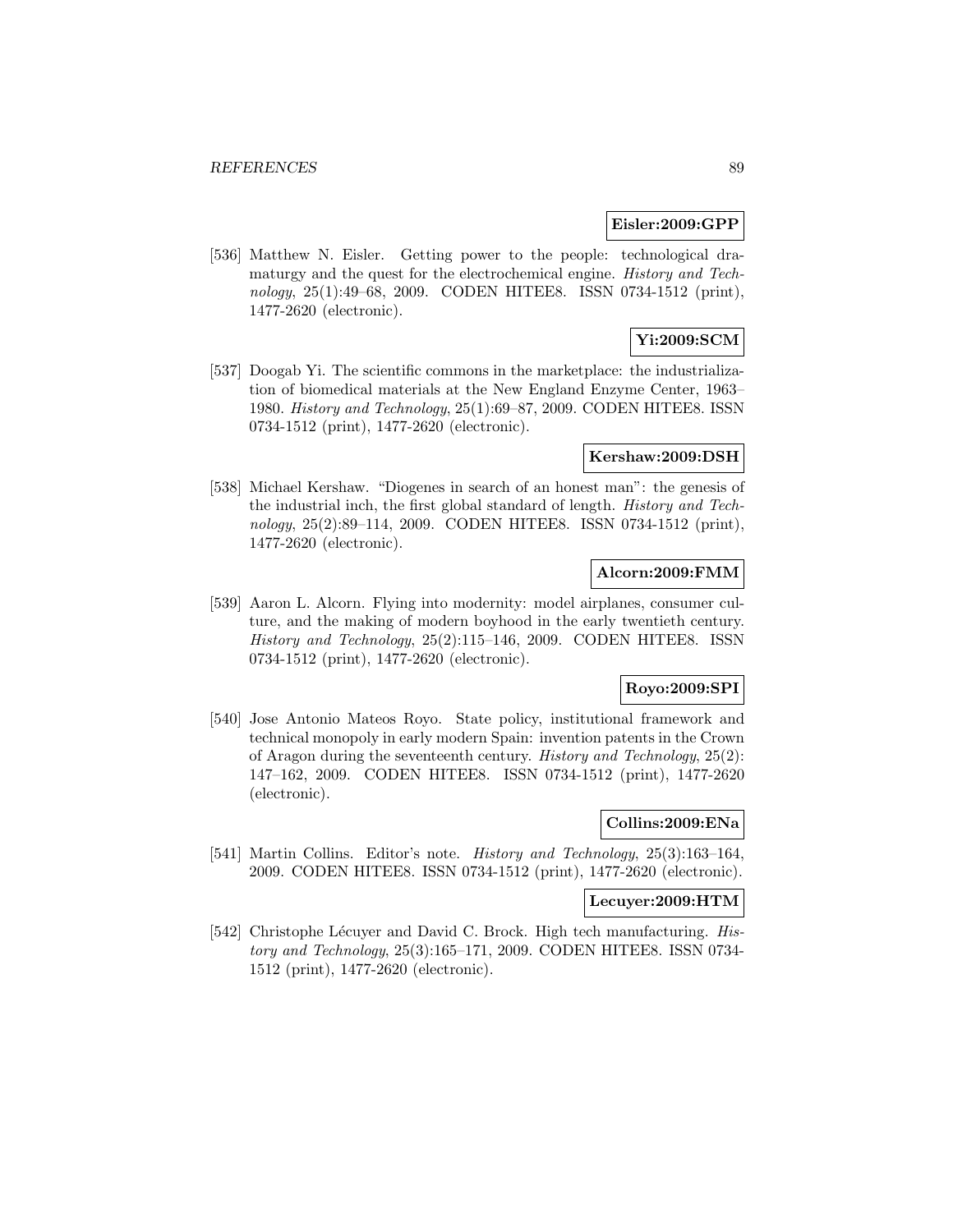### **Holbrook:2009:CCO**

[543] Daniel Holbrook. Controlling contamination: the origins of clean room technology. History and Technology, 25(3):173–191, 2009. CODEN HI-TEE8. ISSN 0734-1512 (print), 1477-2620 (electronic).

### **Lecuyer:2009:NPS**

[544] Christophe Lécuyer and David C. Brock. From nuclear physics to semiconductor manufacturing: the making of ion implantation. History and Technology, 25(3):193–217, 2009. CODEN HITEE8. ISSN 0734-1512 (print), 1477-2620 (electronic).

# **Yost:2009:MMC**

[545] Jeffrey R. Yost. Manufacturing mainframes: component fabrication and component procurement at IBM and Sperry Univac, 1960–1975. History and Technology, 25(3):219–235, 2009. CODEN HITEE8. ISSN 0734-1512 (print), 1477-2620 (electronic).

## **Daemmrich:2009:SMC**

[546] Arthur Daemmrich. Synthesis by microbes or chemists? Pharmaceutical research and manufacturing in the antibiotic era. History and Technology, 25(3):237–256, 2009. CODEN HITEE8. ISSN 0734-1512 (print), 1477- 2620 (electronic).

## **Scranton:2009:SFM**

[547] Philip Scranton. The shows and the flows: materials, markets, and innovation in the US machine tool industry, 1945–1965. History and Technology, 25(3):257–304, 2009. CODEN HITEE8. ISSN 0734-1512 (print), 1477-2620 (electronic).

#### **Collins:2009:ENb**

[548] Martin Collins. Editor's note. History and Technology, 25(4):305, 2009. CODEN HITEE8. ISSN 0734-1512 (print), 1477-2620 (electronic).

## **Quivik:2009:ENS**

[549] Fredric L. Quivik. Engineering nature: the Souris River and the production of migratory waterfowl. History and Technology, 25(4):307–323, 2009. CODEN HITEE8. ISSN 0734-1512 (print), 1477-2620 (electronic).

### **Gardner:2009:TTP**

[550] Robert Gardner. Trees as technology: planting shelterbelts on the Great Plains. History and Technology, 25(4):325–341, 2009. CODEN HITEE8. ISSN 0734-1512 (print), 1477-2620 (electronic).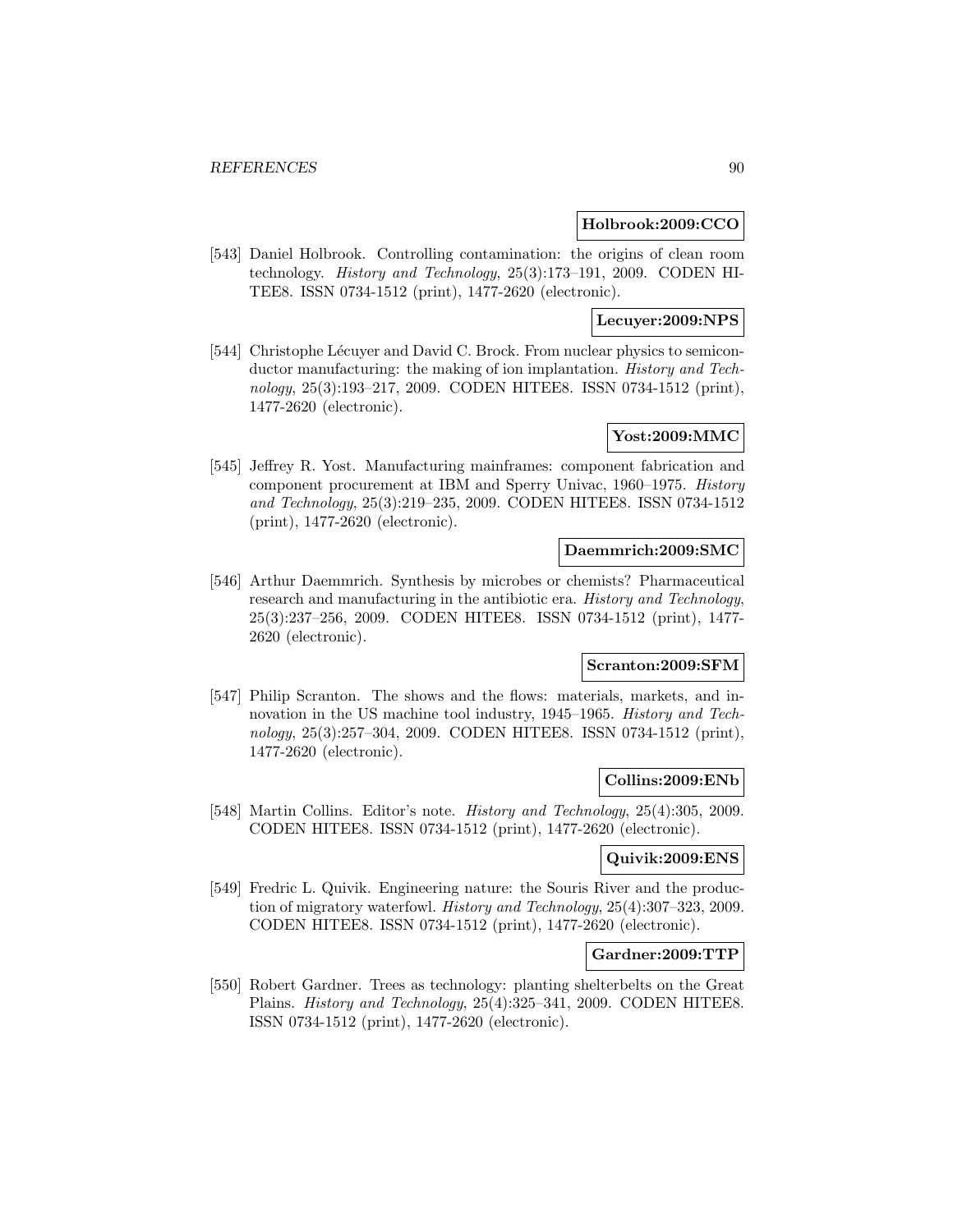#### **Jorgensen:2009:OWD**

[551] Dolly Jørgensen. An oasis in a watery desert? Discourses on an industrial ecosystem in the Gulf of Mexico Rigs-to-Reefs program. History and Technology, 25(4):343–364, 2009. CODEN HITEE8. ISSN 0734-1512 (print), 1477-2620 (electronic).

## **Brookes:2009:TGB**

[552] Barbara Brookes and Catherine Smith. Technology and gender: barbers and hairdressers in New Zealand, 1900–1970. History and Technology, 25 (4):365–386, 2009. CODEN HITEE8. ISSN 0734-1512 (print), 1477-2620 (electronic).

### **Kessler:2009:IIT**

[553] Elizabeth A. Kessler. Introducing 'images, technology, and history': a note from the image editor. History and Technology, 25(4):387–389, 2009. CODEN HITEE8. ISSN 0734-1512 (print), 1477-2620 (electronic).

### **Marcaida:2009:PTG**

[554] José Ramón Marcaida. Portraying technology in gallery paintings. History and Technology, 25(4):391–397, 2009. CODEN HITEE8. ISSN 0734-1512 (print), 1477-2620 (electronic).

#### **Collins:2010:ENa**

[555] Martin Collins. Editor's note. History and Technology, 26(1):1–2, 2010. CODEN HITEE8. ISSN 0734-1512 (print), 1477-2620 (electronic).

### **Guse:2010:NTT**

[556] John C. Guse. Nazi technical thought revisited. History and Technology, 26(1):3–33, 2010. CODEN HITEE8. ISSN 0734-1512 (print), 1477-2620 (electronic).

## **Herf:2010:CJH**

[557] Jeffrey Herf. Comment by Jeffrey Herf. *History and Technology*, 26(1): 33–37, 2010. CODEN HITEE8. ISSN 0734-1512 (print), 1477-2620 (electronic).

# **Guse:2010:JCG**

[558] John Guse. John C. Guse replies. *History and Technology*, 26(1):38, 2010. CODEN HITEE8. ISSN 0734-1512 (print), 1477-2620 (electronic).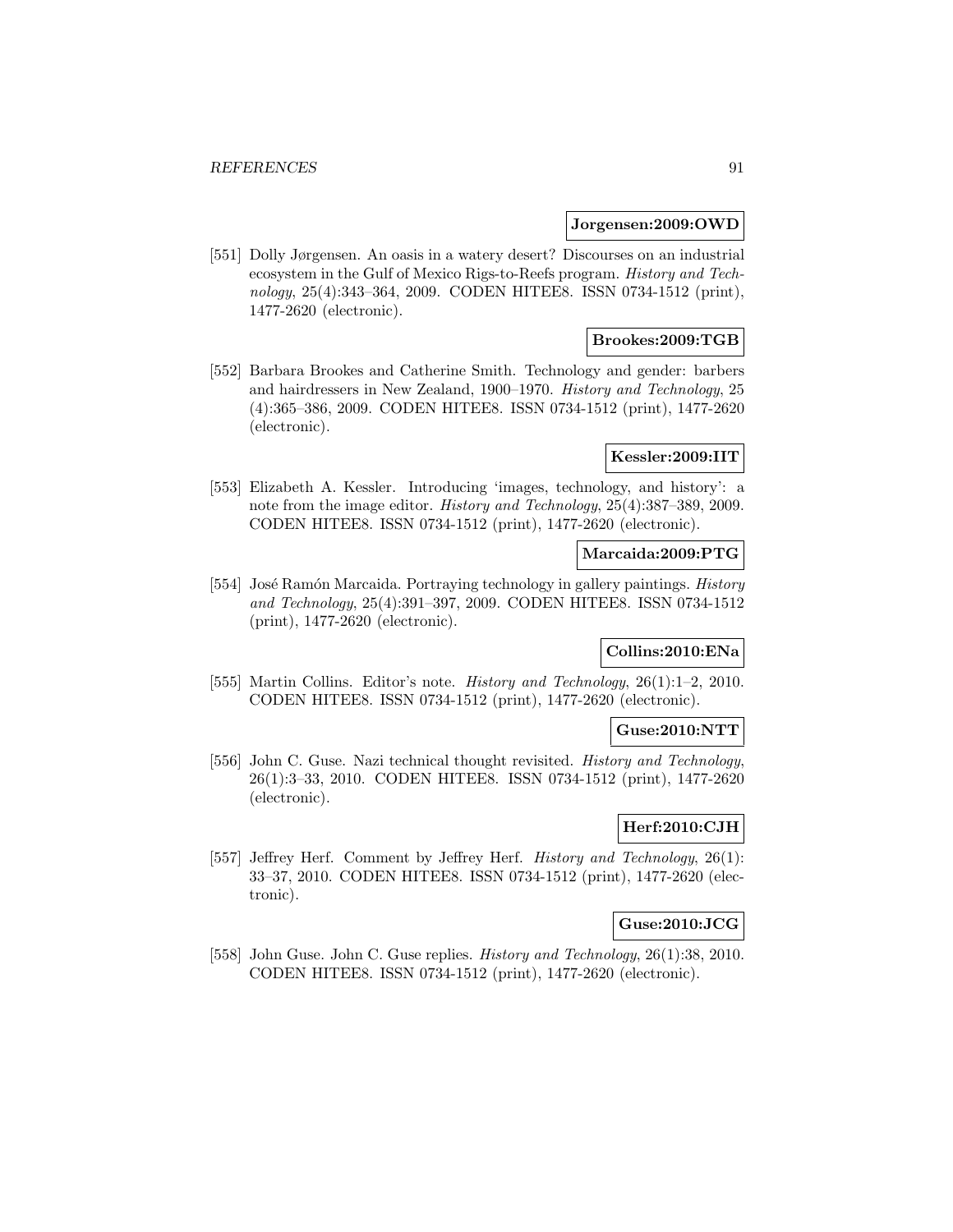## **Hohler:2010:ELS**

[559] Sabine Höhler. The environment as a life support system: the case of Biosphere 2. History and Technology, 26(1):39-58, 2010. CODEN HITEE8. ISSN 0734-1512 (print), 1477-2620 (electronic).

## **Collins:2010:MCF**

[560] Martin Collins. Matthew Connelly's Fatal Misconception: The Struggle to Control World Population: Introduction. History and Technology, 26 (1):59–60, 2010. CODEN HITEE8. ISSN 0734-1512 (print), 1477-2620 (electronic).

## **Engerman:2010:RP**

[561] David C. Engerman. Reproducing power? History and Technology, 26 (1):61–67, 2010. CODEN HITEE8. ISSN 0734-1512 (print), 1477-2620 (electronic).

## **Murphy:2010:TGP**

[562] Michelle Murphy. Technology, governmentality, and population control. History and Technology, 26(1):69–76, 2010. CODEN HITEE8. ISSN 0734- 1512 (print), 1477-2620 (electronic).

# **Rao:2010:IGH**

[563] Anupama Rao. India and global history. History and Technology, 26 (1):77–84, 2010. CODEN HITEE8. ISSN 0734-1512 (print), 1477-2620 (electronic).

### **Connelly:2010:ARA**

[564] Matthew Connelly. Author response: all biopolitics is global. History and Technology, 26(1):85–88, 2010. CODEN HITEE8. ISSN 0734-1512 (print), 1477-2620 (electronic).

## **Nielsen:2010:TLP**

[565] Henry Nielsen and Henrik Knudsen. The troublesome life of peaceful atoms in Denmark. History and Technology, 26(2):91–118, 2010. CODEN HITEE8. ISSN 0734-1512 (print), 1477-2620 (electronic).

# **Jeon:2010:FWM**

[566] Chihyung Jeon. Flying weather men and robot observers: instruments, inscriptions, and identities in US upper-air observation, 1920–1940. History and Technology, 26(2):119–145, 2010. CODEN HITEE8. ISSN 0734-1512 (print), 1477-2620 (electronic).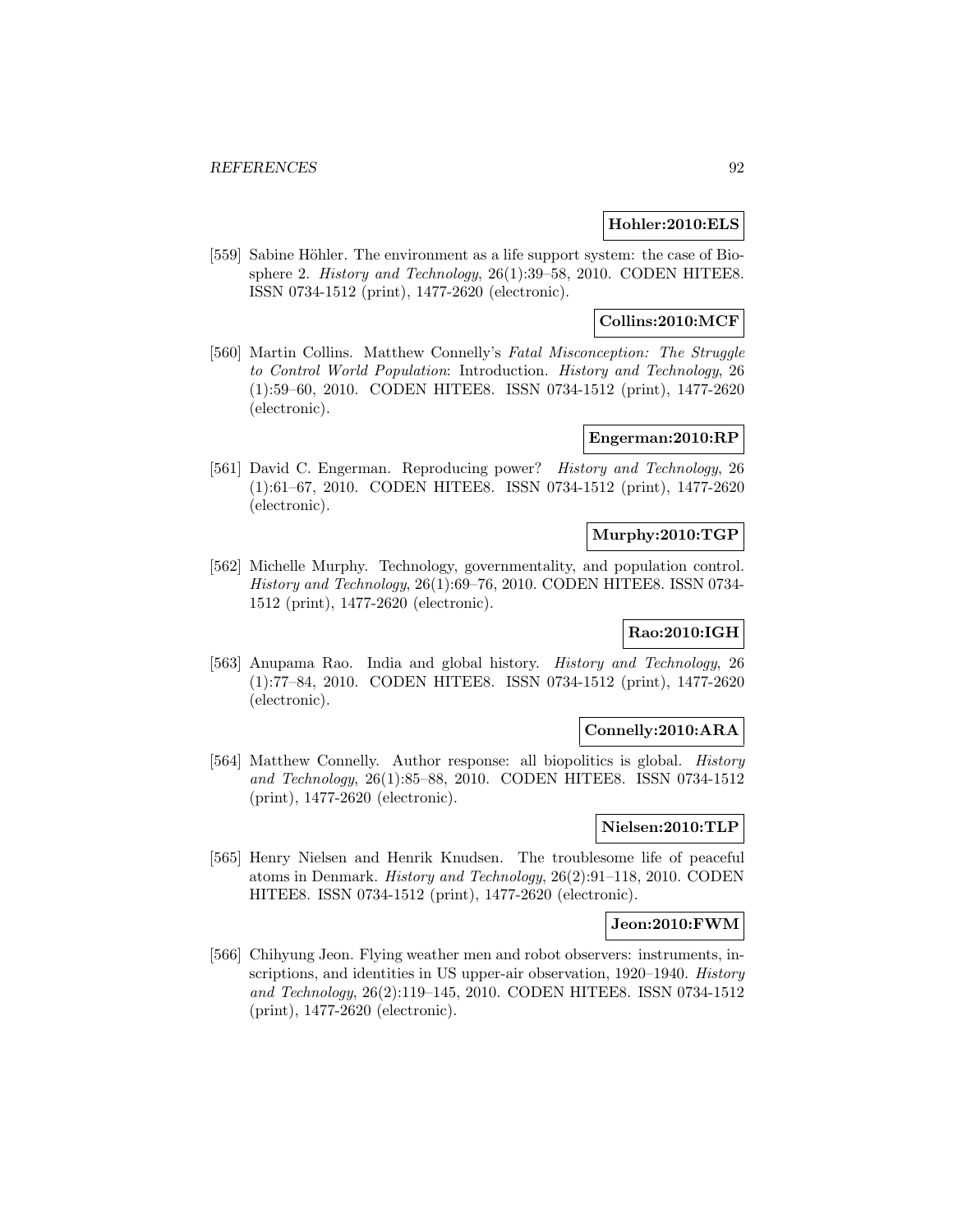### **Collins:2010:COV**

[567] Martin Collins. Chris Otter's The Victorian Eye: A Political History of Light and Vision in Britain, 1800–1910: Introduction. History and Technology, 26(2):147–149, 2010. CODEN HITEE8. ISSN 0734-1512 (print), 1477-2620 (electronic). See response [572].

## **Gunn:2010:IVC**

[568] Simon Gunn. Illuminating the Victorian city. History and Technology, 26 (2):151–156, 2010. CODEN HITEE8. ISSN 0734-1512 (print), 1477-2620 (electronic).

# **Morus:2010:IV**

[569] Iwan Rhys Morus. Illuminating the Victorians. History and Technology, 26 (2):157–162, 2010. CODEN HITEE8. ISSN 0734-1512 (print), 1477-2620 (electronic).

## **Ward:2010:WNE**

[570] Janet Ward. Weimar and Nazi eyes. History and Technology, 26(2):163– 171, 2010. CODEN HITEE8. ISSN 0734-1512 (print), 1477-2620 (electronic).

# **Haard:2010:VEB**

[571] Mikael Hård. *The Victorian Eye* and its blind spot: toward a cultural assessment of technology. History and Technology, 26(2):173–177, 2010. CODEN HITEE8. ISSN 0734-1512 (print), 1477-2620 (electronic).

### **Otter:2010:ARB**

[572] Chris Otter. Author response: between liberty and discipline. *History* and Technology, 26(2):179–185, 2010. CODEN HITEE8. ISSN 0734-1512 (print), 1477-2620 (electronic). See [567].

## **Collins:2010:ENb**

[573] Martin Collins. Editor's note. History and Technology, 26(3):187, 2010. CODEN HITEE8. ISSN 0734-1512 (print), 1477-2620 (electronic).

#### **Moon:2010:PVI**

[574] Suzanne Moon. Place, voice, interdisciplinarity: understanding technology in the colony and postcolony. History and Technology, 26(3):189–201, 2010. CODEN HITEE8. ISSN 0734-1512 (print), 1477-2620 (electronic).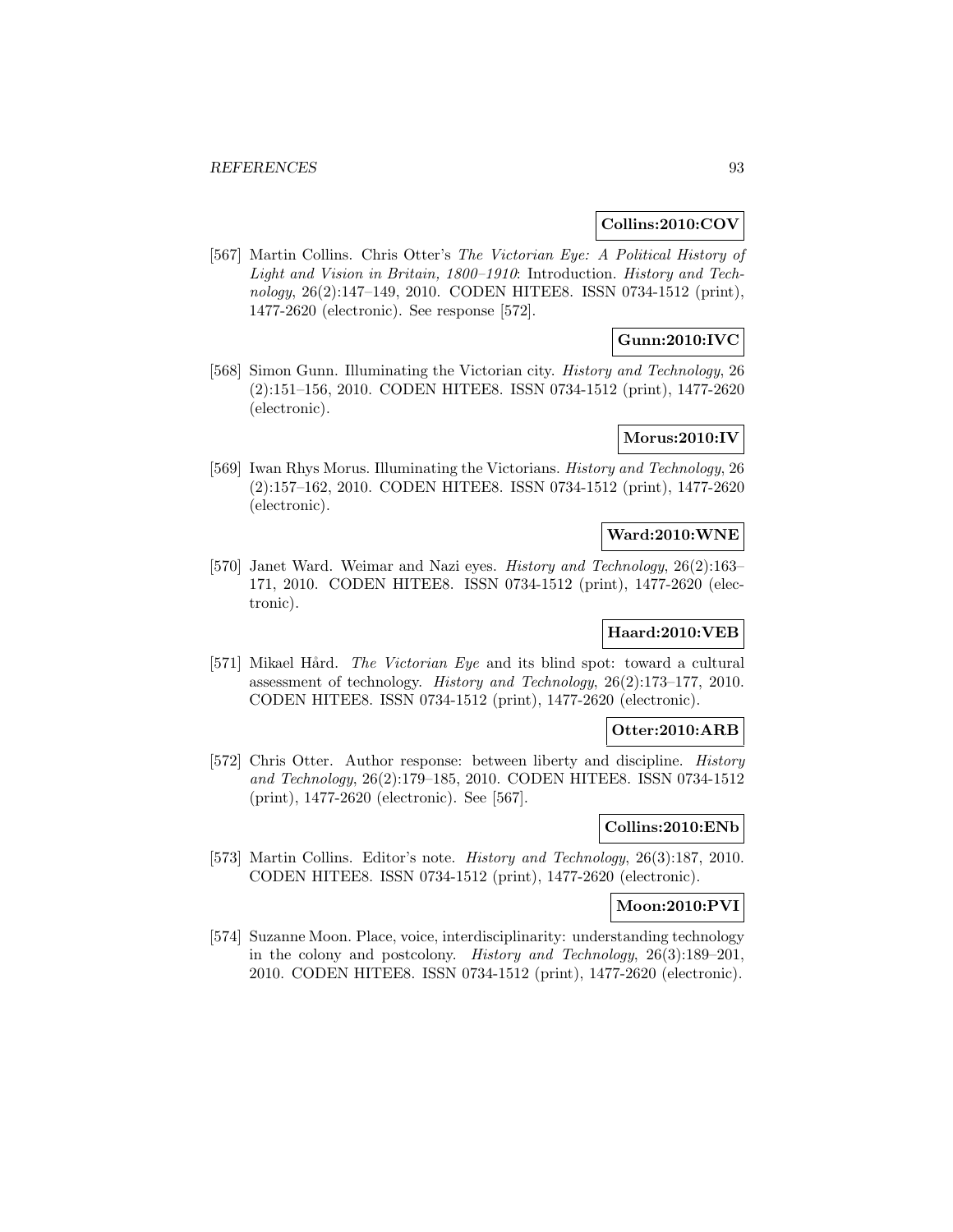## **Freed:2010:NCP**

[575] Libbie Freed. Networks of (colonial) power: roads in French Central Africa after World War I. History and Technology, 26(3):203–223, 2010. CODEN HITEE8. ISSN 0734-1512 (print), 1477-2620 (electronic).

## **Kusiak:2010:TTA**

[576] Pauline Kusiak. "Tubab" technologies and 'African' ways of knowing: nationalist techno-politics in Senegal. History and Technology, 26(3):225– 249, 2010. CODEN HITEE8. ISSN 0734-1512 (print), 1477-2620 (electronic).

# **Smith:2010:LPC**

[577] Laurel C. Smith. Locating post-colonial technoscience: through the lens of indigenous video. History and Technology, 26(3):251–280, 2010. CODEN HITEE8. ISSN 0734-1512 (print), 1477-2620 (electronic).

## **Collins:2010:ENc**

[578] Martin Collins. Editor's note. History and Technology, 26(4):281, 2010. CODEN HITEE8. ISSN 0734-1512 (print), 1477-2620 (electronic).

# **McCray:2010:GHI**

[579] W. Patrick McCray. "Globalization with hardware": ITER's fusion of technology, policy, and politics. History and Technology, 26(4):283–312, 2010. CODEN HITEE8. ISSN 0734-1512 (print), 1477-2620 (electronic).

## **Spinardi:2010:RFS**

[580] Graham Spinardi. The rise and fall of Safeguard: anti-ballistic missile technology and the Nixon Administration. History and Technology, 26 (4):313–334, 2010. CODEN HITEE8. ISSN 0734-1512 (print), 1477-2620 (electronic).

# **Maarald:2010:MFF**

[581] Erland Mårald. Methanol as future fuel: efforts to develop alternative fuels in Sweden after the Oil Crisis. History and Technology, 26(4):335–357, 2010. CODEN HITEE8. ISSN 0734-1512 (print), 1477-2620 (electronic).

# **Collins:2010:CSR**

[582] Martin Collins. Cotten Seiler's Republic of Drivers: A Cultural History of Automobility in America: Introduction. History and Technology, 26 (4):359–360, 2010. CODEN HITEE8. ISSN 0734-1512 (print), 1477-2620 (electronic).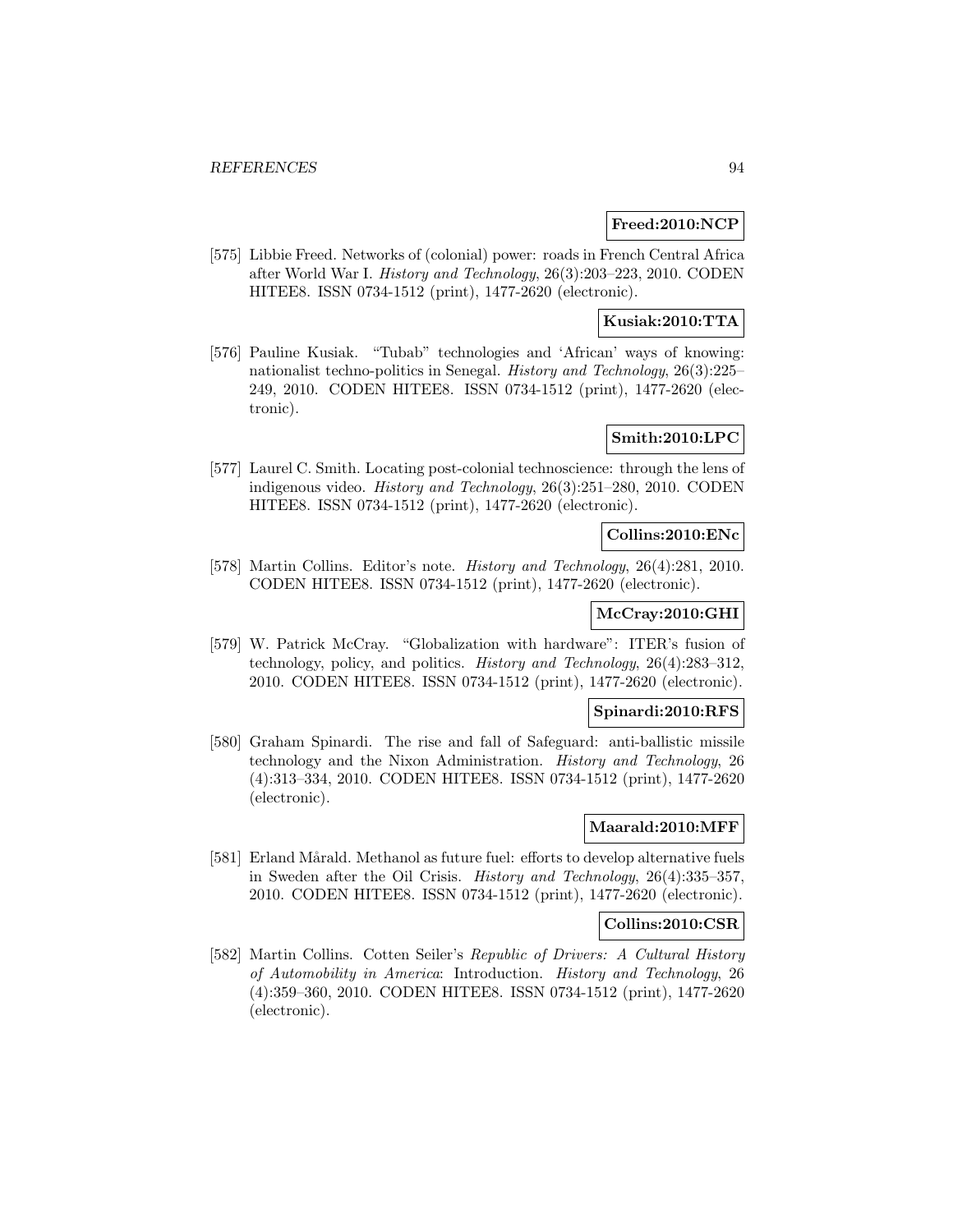### **Packer:2010:AAC**

[583] Jeremy Packer. Automobility and apparatuses: commentary on Cotten Seiler's Republic of Drivers. History and Technology, 26(4):361–368, 2010. CODEN HITEE8. ISSN 0734-1512 (print), 1477-2620 (electronic).

### **Gudis:2010:DC**

[584] Catherine Gudis. Driving consumption. *History and Technology*, 26(4): 369–378, 2010. CODEN HITEE8. ISSN 0734-1512 (print), 1477-2620 (electronic).

## **Flonneau:2010:RTD**

[585] Mathieu Flonneau. Read Tocqueville, or drive? A European perspective on US 'automobilization'. History and Technology, 26(4):379–388, 2010. CODEN HITEE8. ISSN 0734-1512 (print), 1477-2620 (electronic).

### **Seiler:2010:ARE**

[586] Cotten Seiler. Author response: the ends of automobility. History and Technology, 26(4):389–397, 2010. CODEN HITEE8. ISSN 0734-1512 (print), 1477-2620 (electronic).

### **Anonymous:2010:EB**

[587] Anonymous. Editorial board. History and Technology, 26(4):ebi, 2010. CODEN HITEE8. ISSN 0734-1512 (print), 1477-2620 (electronic).

# **Zachmann:2011:FTT**

[588] Karin Zachmann and Per Østby. Food, technology, and trust: an introduction. *History and Technology*, 27(1):1–10, 2011. CODEN HITEE8. ISSN 0734-1512 (print), 1477-2620 (electronic).

#### **Spiekermann:2011:RFS**

[589] Uwe Spiekermann. Redefining food: the standardization of products and production in Europe and the United States, 1880–1914. History and Technology, 27(1):11–36, 2011. CODEN HITEE8. ISSN 0734-1512 (print), 1477-2620 (electronic).

# **Petrick:2011:PLH**

[590] Gabriella M. Petrick. "Purity as life": H. J. Heinz, religious sentiment, and the beginning of the industrial diet. History and Technology, 27(1):37–64, 2011. CODEN HITEE8. ISSN 0734-1512 (print), 1477-2620 (electronic).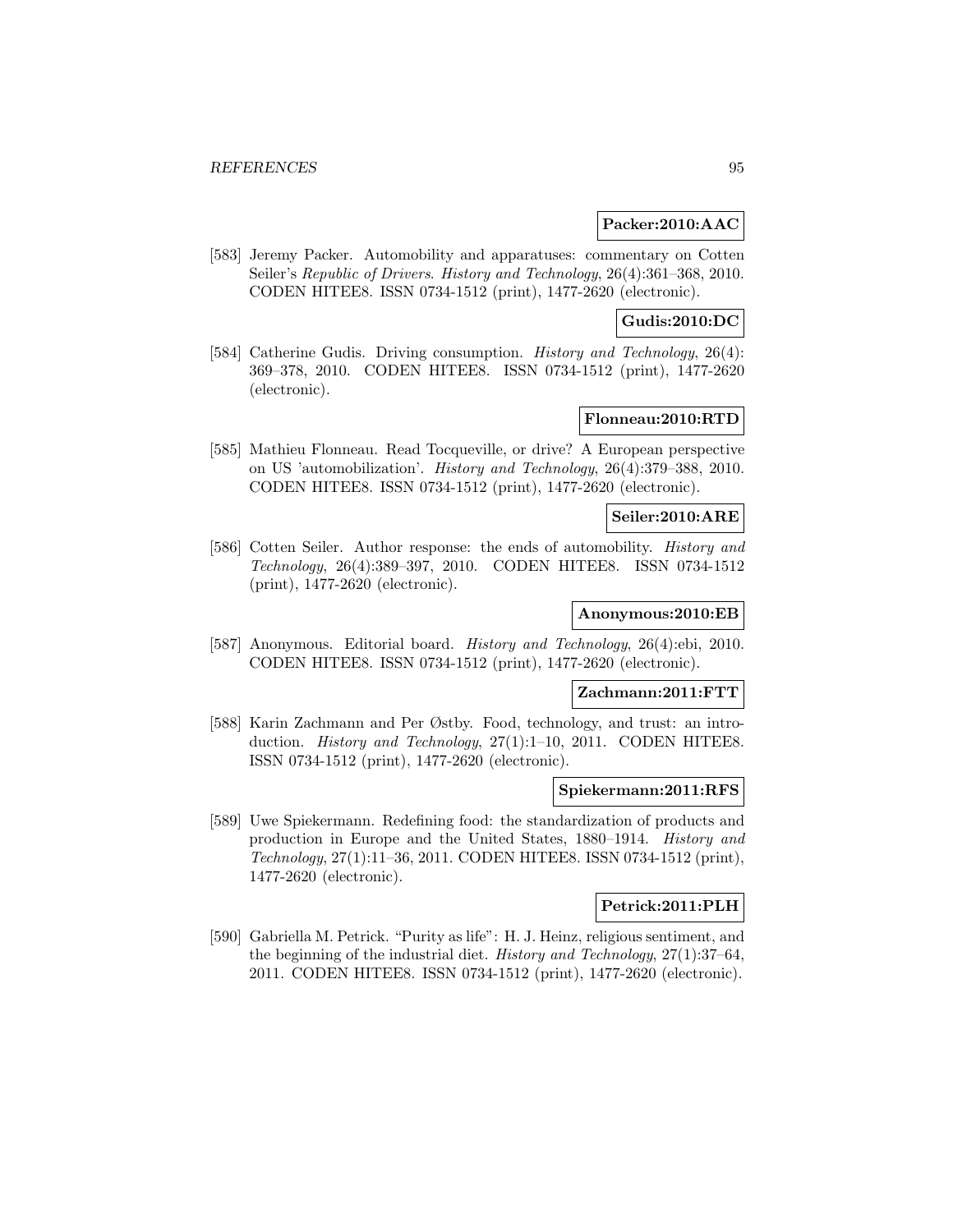### **Zachmann:2011:APR**

[591] Karin Zachmann. Atoms for peace and radiation for safety — how to build trust in irradiated foods in Cold War Europe and beyond. History and Technology, 27(1):65–90, 2011. CODEN HITEE8. ISSN 0734-1512 (print), 1477-2620 (electronic).

## **Kvaal:2011:SDN**

[592] Stig Kvaal and Per Østby. Sweet danger — negotiating trust in the Norwegian chocolate industry 1930–1990. History and Technology, 27(1):91–111, 2011. CODEN HITEE8. ISSN 0734-1512 (print), 1477-2620 (electronic).

### **DeLue:2011:ADP**

[593] Rachael Z. DeLue. Arthur Dove, painting, and phonography. History and Technology, 27(1):113–121, 2011. CODEN HITEE8. ISSN 0734-1512 (print), 1477-2620 (electronic).

#### **Johnston:2011:SSI**

[594] Sean F. Johnston. Security and the shaping of identity for nuclear specialists. History and Technology, 27(2):123–153, 2011. CODEN HITEE8. ISSN 0734-1512 (print), 1477-2620 (electronic).

## **Tiemeyer:2011:TGI**

[595] Phil Tiemeyer. Technology and gay identity: the case of the pre-Second World War male flight attendant. History and Technology, 27(2):155–181, 2011. CODEN HITEE8. ISSN 0734-1512 (print), 1477-2620 (electronic).

### **Collins:2011:CMI**

[596] Martin Collins. Chandra Mukerji's Impossible Engineering: Technology and Territoriality on the Canal du Midi: Introduction. History and Technology, 27(2):183–186, 2011. CODEN HITEE8. ISSN 0734-1512 (print), 1477-2620 (electronic).

## **Roberts:2011:VHT**

[597] Lissa Roberts. A very human tale. History and Technology, 27(2):187–195, 2011. CODEN HITEE8. ISSN 0734-1512 (print), 1477-2620 (electronic).

## **Wise:2011:CIC**

[598] M. Norton Wise. Collective intelligence and its corollaries. History and Technology, 27(2):197–203, 2011. CODEN HITEE8. ISSN 0734-1512 (print), 1477-2620 (electronic).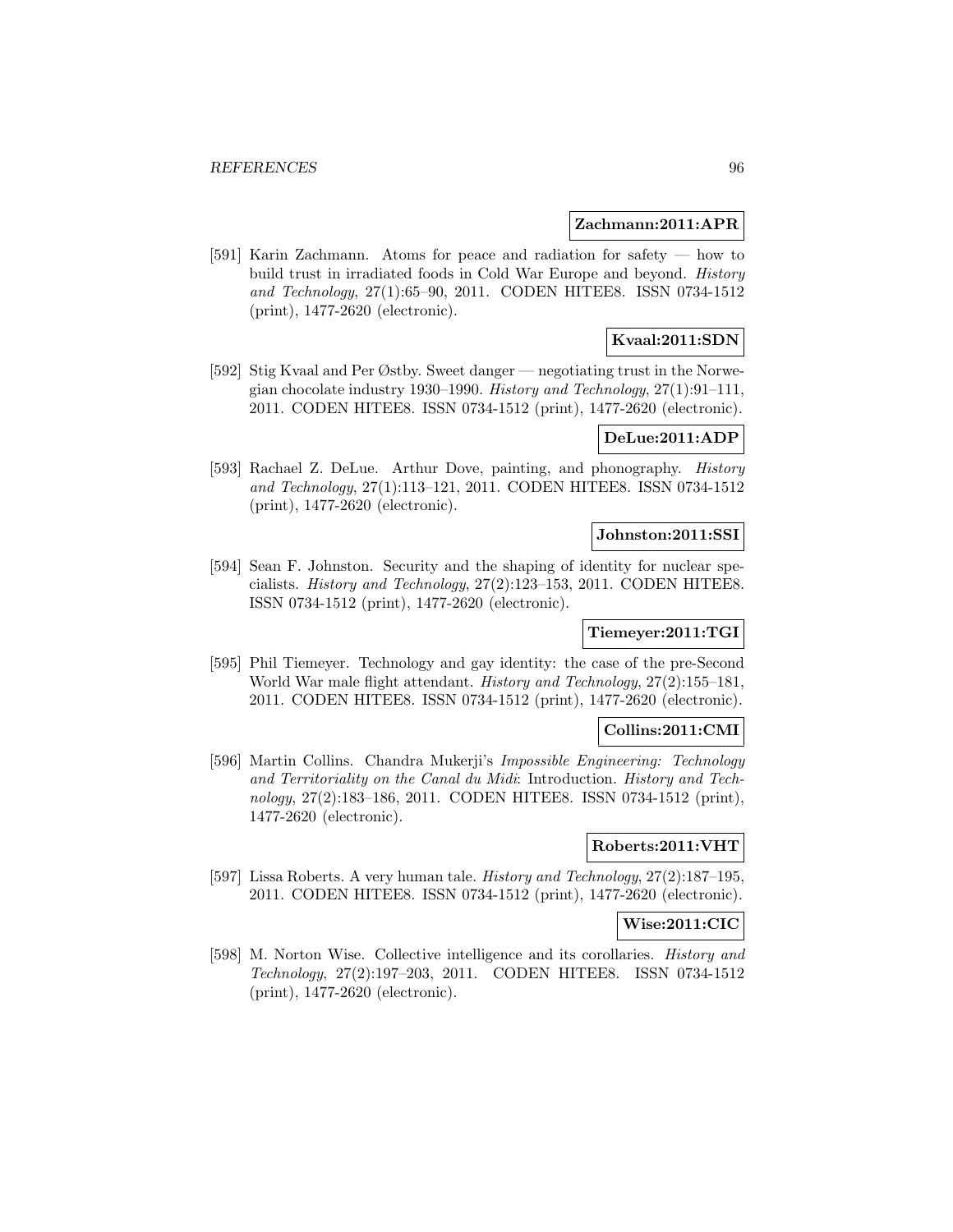## **Appuhn:2011:WME**

[599] Karl Appuhn. What makes an early modern French technology? History and Technology, 27(2):205–212, 2011. CODEN HITEE8. ISSN 0734-1512 (print), 1477-2620 (electronic).

# **Mukerji:2011:AR**

[600] Chandra Mukerji. Author response. History and Technology, 27(2):213– 222, 2011. CODEN HITEE8. ISSN 0734-1512 (print), 1477-2620 (electronic).

## **Weems:2011:IAS**

[601] Jason Weems. Interpreting a 1930s aerial survey photograph: the artfulness of technological images. History and Technology, 27(2):223–231, 2011. CODEN HITEE8. ISSN 0734-1512 (print), 1477-2620 (electronic).

### **Jacobson:2011:BMF**

[602] Brian R. Jacobson. The Black Maria: film studio, film technology (cinema and the history of technology). History and Technology, 27(2):233–241, 2011. CODEN HITEE8. ISSN 0734-1512 (print), 1477-2620 (electronic).

# **Collins:2011:ENa**

[603] Martin Collins. Editor's note. History and Technology, 27(3):243, 2011. CODEN HITEE8. ISSN 0734-1512 (print), 1477-2620 (electronic).

## **Schipper:2011:IEP**

[604] Frank Schipper and Johan Schot. Infrastructural Europeanism, or the project of building Europe on infrastructures: an introduction. History and Technology, 27(3):245–264, 2011. CODEN HITEE8. ISSN 0734-1512 (print), 1477-2620 (electronic).

### **Schot:2011:DTR**

[605] Johan Schot, Hans Buiter, and Irene Anastasiadou. The dynamics of transnational railway governance in Europe during the long nineteenth century. History and Technology, 27(3):265–289, 2011. CODEN HITEE8. ISSN 0734-1512 (print), 1477-2620 (electronic).

### **Lagendijk:2011:EFT**

[606] Vincent Lagendijk. "An experience forgotten today": examining two rounds of European electricity liberalization. History and Technology, 27 (3):291–310, 2011. CODEN HITEE8. ISSN 0734-1512 (print), 1477-2620 (electronic).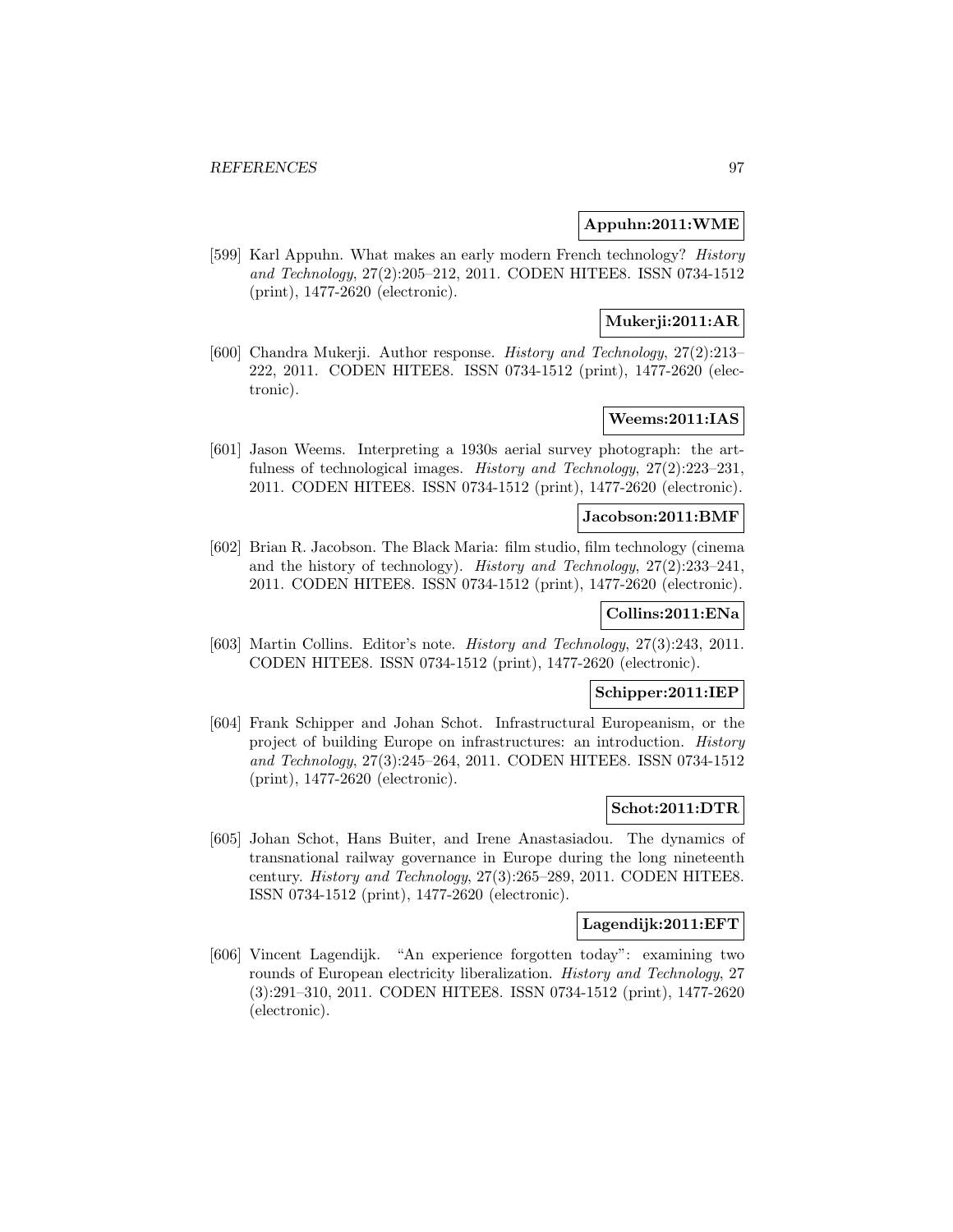### **Laborie:2011:FLF**

[607] Léonard Laborie. Fragile links, frozen identities: the governance of telecommunication networks and Europe (1944–53). History and Technology, 27(3):311–330, 2011. CODEN HITEE8. ISSN 0734-1512 (print), 1477-2620 (electronic).

## **Henrich-Franke:2011:CEC**

[608] Christian Henrich-Franke and Isabel Tölle. Competition for European competence: the Central Commission for Navigation on the Rhine and the European Economic Community in the 1960s. History and Technology, 27 (3):331–352, 2011. CODEN HITEE8. ISSN 0734-1512 (print), 1477-2620 (electronic).

### **Griset:2011:HWW**

[609] Pascal Griset and Valérie Schafer. Hosting the World Wide Web Consortium for Europe: from CERN to INRIA. History and Technology, 27 (3):353–370, 2011. CODEN HITEE8. ISSN 0734-1512 (print), 1477-2620 (electronic).

## **Soppelsa:2011:VVP**

[610] Peter Soppelsa. Visualizing viaducts in 1880s Paris. History and Technology, 27(3):371–377, 2011. CODEN HITEE8. ISSN 0734-1512 (print), 1477-2620 (electronic).

### **Hirsh:2011:WMP**

[611] Max Hirsh. What's missing from this picture? Using visual materials in infrastructure studies. History and Technology, 27(3):379–387, 2011. CODEN HITEE8. ISSN 0734-1512 (print), 1477-2620 (electronic).

### **Collins:2011:ENb**

[612] Martin Collins. Editor's note. History and Technology, 27(4):389, 2011. CODEN HITEE8. ISSN 0734-1512 (print), 1477-2620 (electronic).

#### **Fridlund:2011:BBB**

[613] Mats Fridlund. Buckets, bollards and bombs: towards subject histories of technologies and terrors. History and Technology, 27(4):391–416, 2011. CODEN HITEE8. ISSN 0734-1512 (print), 1477-2620 (electronic).

## **Roberts:2011:GSM**

[614] Lissa Roberts. Geographies of steam: mapping the entrepreneurial activities of steam engineers in France during the second half of the eighteenth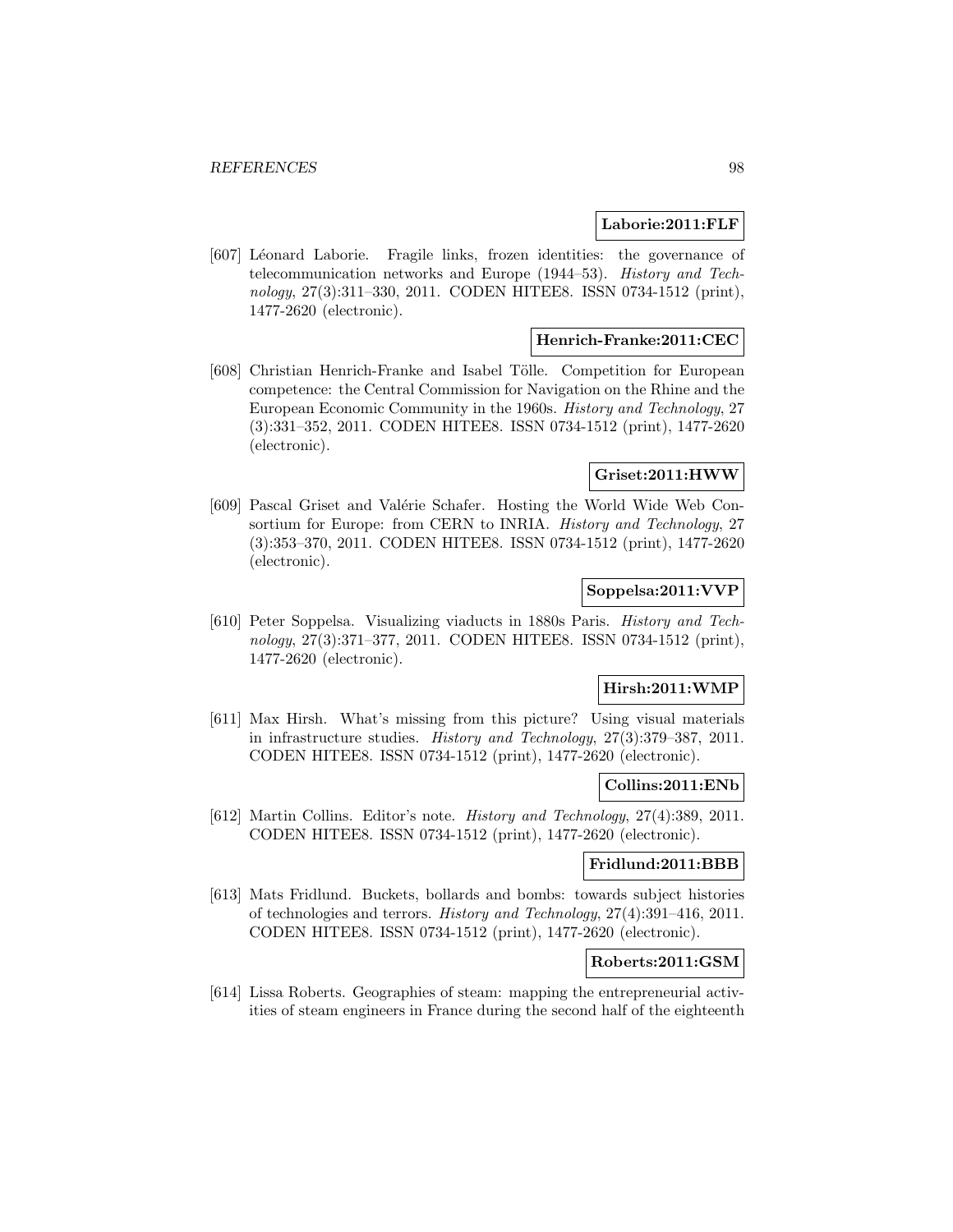century. History and Technology, 27(4):417–439, 2011. CODEN HITEE8. ISSN 0734-1512 (print), 1477-2620 (electronic).

## **Kalba:2011:HMW**

[615] Laura Anne Kalba. How media were made: chromolithography in Belle Epoque France. History and Technology,  $27(4)$ :441–453, 2011. CODEN HITEE8. ISSN 0734-1512 (print), 1477-2620 (electronic).

## **Nielsen:2011:DDD**

[616] Kristian H. Nielsen. Detachment, death, and destruction in Gerhard Richter's Strontium (2004). History and Technology, 27(4):455–459, 2011. CODEN HITEE8. ISSN 0734-1512 (print), 1477-2620 (electronic).

## **Anonymous:2011:EB**

[617] Anonymous. Editorial board. History and Technology, 27(4):ebi, 2011. CODEN HITEE8. ISSN 0734-1512 (print), 1477-2620 (electronic).

## **Collins:2012:ENa**

[618] Martin Collins. Editor's note. History and Technology, 28(1):1, 2012. CODEN HITEE8. ISSN 0734-1512 (print), 1477-2620 (electronic).

### **Plaiss:2012:WGD**

[619] Adam Plaiss. Who gets to draw the map? The contentious creation of the American road/map system, 1917–1926. History and Technology, 28 (1):3–24, 2012. CODEN HITEE8. ISSN 0734-1512 (print), 1477-2620 (electronic).

### **Krebs:2012:SCS**

[620] Stefan Krebs. Standardizing car sound — integrating Europe? International traffic noise abatement and the emergence of a European car identity, 1950–1975. History and Technology, 28(1):25–47, 2012. CODEN HITEE8. ISSN 0734-1512 (print), 1477-2620 (electronic).

### **Neufeld:2012:NAE**

[621] Michael J. Neufeld. The Nazi aerospace exodus: towards a global, transnational history. History and Technology, 28(1):49–67, 2012. CODEN HI-TEE8. ISSN 0734-1512 (print), 1477-2620 (electronic).

#### **Collins:2012:Ia**

[622] Martin Collins. Introduction. History and Technology, 28(1):69–71, 2012. CODEN HITEE8. ISSN 0734-1512 (print), 1477-2620 (electronic).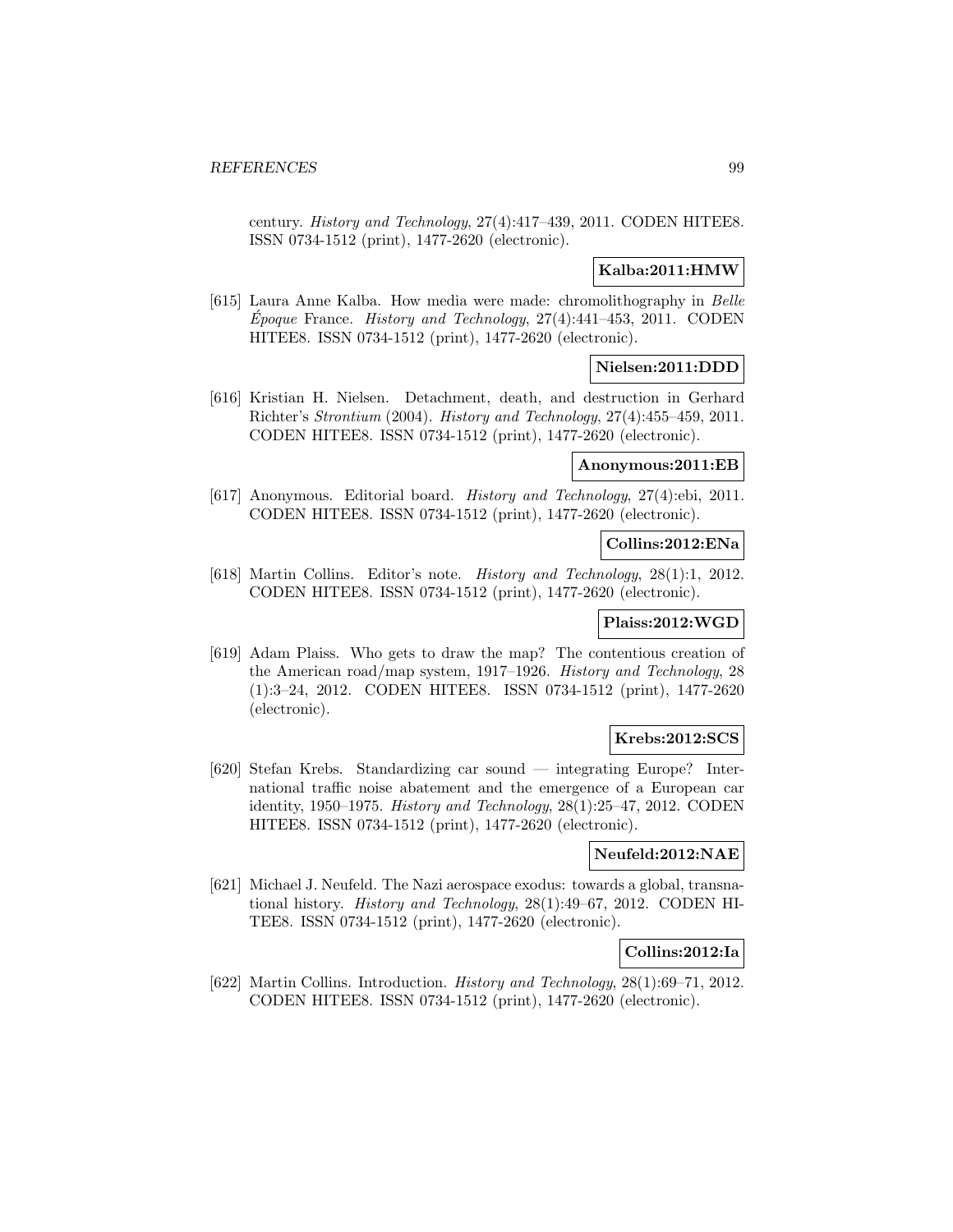### **Graham:2012:IPP**

[623] Margaret B. W. Graham. Intellectual property and the professionals. History and Technology, 28(1):73–82, 2012. CODEN HITEE8. ISSN 0734- 1512 (print), 1477-2620 (electronic).

## **Alexander:2012:PGC**

[624] Jennifer Karns Alexander. The power to give credit and blame. History and Technology, 28(1):83–92, 2012. CODEN HITEE8. ISSN 0734-1512 (print), 1477-2620 (electronic).

# **Scranton:2012:TAW**

[625] Philip Scranton. Thinking about work, knowledge, law and property. History and Technology, 28(1):93–100, 2012. CODEN HITEE8. ISSN 0734-1512 (print), 1477-2620 (electronic).

# **Fisk:2012:ARL**

[626] Catherine L. Fisk. Author response: Law and the problem of embodied knowledge. History and Technology, 28(1):101–106, 2012. CODEN HITEE8. ISSN 0734-1512 (print), 1477-2620 (electronic).

## **Coombs:2012:UET**

[627] David Sweeney Coombs. An untrained eye: the tachistoscope and photographic vision in early experimental psychology. History and Technology, 28(1):107–117, 2012. CODEN HITEE8. ISSN 0734-1512 (print), 1477- 2620 (electronic).

### **Otremba:2012:IIE**

[628] Eric Otremba. Inventing ingenios: experimental philosophy and the secret sugar-makers of the seventeenth-century Atlantic. History and Technology, 28(2):119–147, 2012. CODEN HITEE8. ISSN 0734-1512 (print), 1477- 2620 (electronic).

## **Vinsel:2012:CCE**

[629] Lee Jared Vinsel. The crusade for credible energy information and analysis in the United States, 1973–1982. History and Technology, 28(2):149–176, 2012. CODEN HITEE8. ISSN 0734-1512 (print), 1477-2620 (electronic).

## **Apelian:2012:MML**

[630] Colette Apelian. Modern mosque lamps: electricity in the historic monuments and tourist attractions of French colonial Fez, Morocco (1925– 1950). History and Technology, 28(2):177–207, 2012. CODEN HITEE8. ISSN 0734-1512 (print), 1477-2620 (electronic).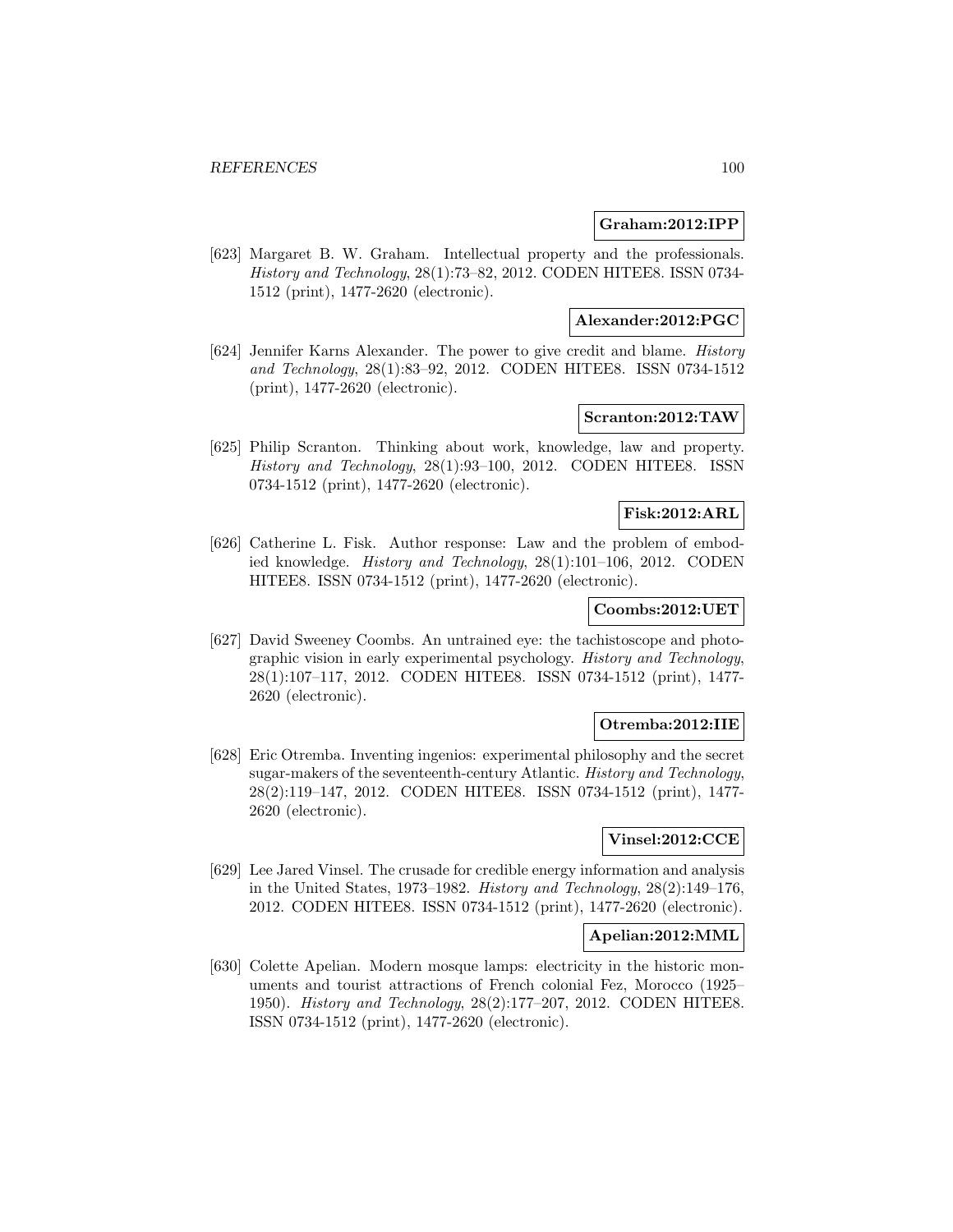### **Conekin:2012:FMT**

[631] Becky E. Conekin. Fashioning Mod Twiggy and the moped in 'swinging' London. History and Technology, 28(2):209–215, 2012. CODEN HITEE8. ISSN 0734-1512 (print), 1477-2620 (electronic).

### **Anonymous:2012:EN**

[632] Anonymous. Editor's note. History and Technology, 28(3):217, 2012. CODEN HITEE8. ISSN 0734-1512 (print), 1477-2620 (electronic).

## **Geppert:2012:RSA**

[633] Alexander C. T. Geppert. Rethinking the space age: astroculture and technoscience. History and Technology, 28(3):219–223, 2012. CODEN HITEE8. ISSN 0734-1512 (print), 1477-2620 (electronic).

### **Brandau:2012:CCS**

[634] Daniel Brandau. Cultivating the cosmos: spaceflight thought in Imperial Germany. History and Technology, 28(3):225–254, 2012. CODEN HITEE8. ISSN 0734-1512 (print), 1477-2620 (electronic).

## **Poole:2012:CSA**

[635] Robert Poole. The challenge of the spaceship: Arthur C. Clarke and the history of the future, 1930–1970. History and Technology, 28(3):255–280, 2012. CODEN HITEE8. ISSN 0734-1512 (print), 1477-2620 (electronic).

## **Macauley:2012:CFE**

[636] William R. Macauley. Crafting the future: envisioning space exploration in post-war Britain. History and Technology, 28(3):281–309, 2012. CODEN HITEE8. ISSN 0734-1512 (print), 1477-2620 (electronic).

### **Farry:2012:UWT**

[637] James Farry and David A. Kirby. The Universe will be televised: space, science, satellites and British television production, 1946–1969. History and Technology, 28(3):311–333, 2012. CODEN HITEE8. ISSN 0734-1512 (print), 1477-2620 (electronic).

# **Geppert:2012:EEU**

[638] Alexander C. T. Geppert. Extraterrestrial encounters: UFOs, science and the quest for transcendence, 1947–1972. History and Technology, 28(3): 335–362, 2012. CODEN HITEE8. ISSN 0734-1512 (print), 1477-2620 (electronic).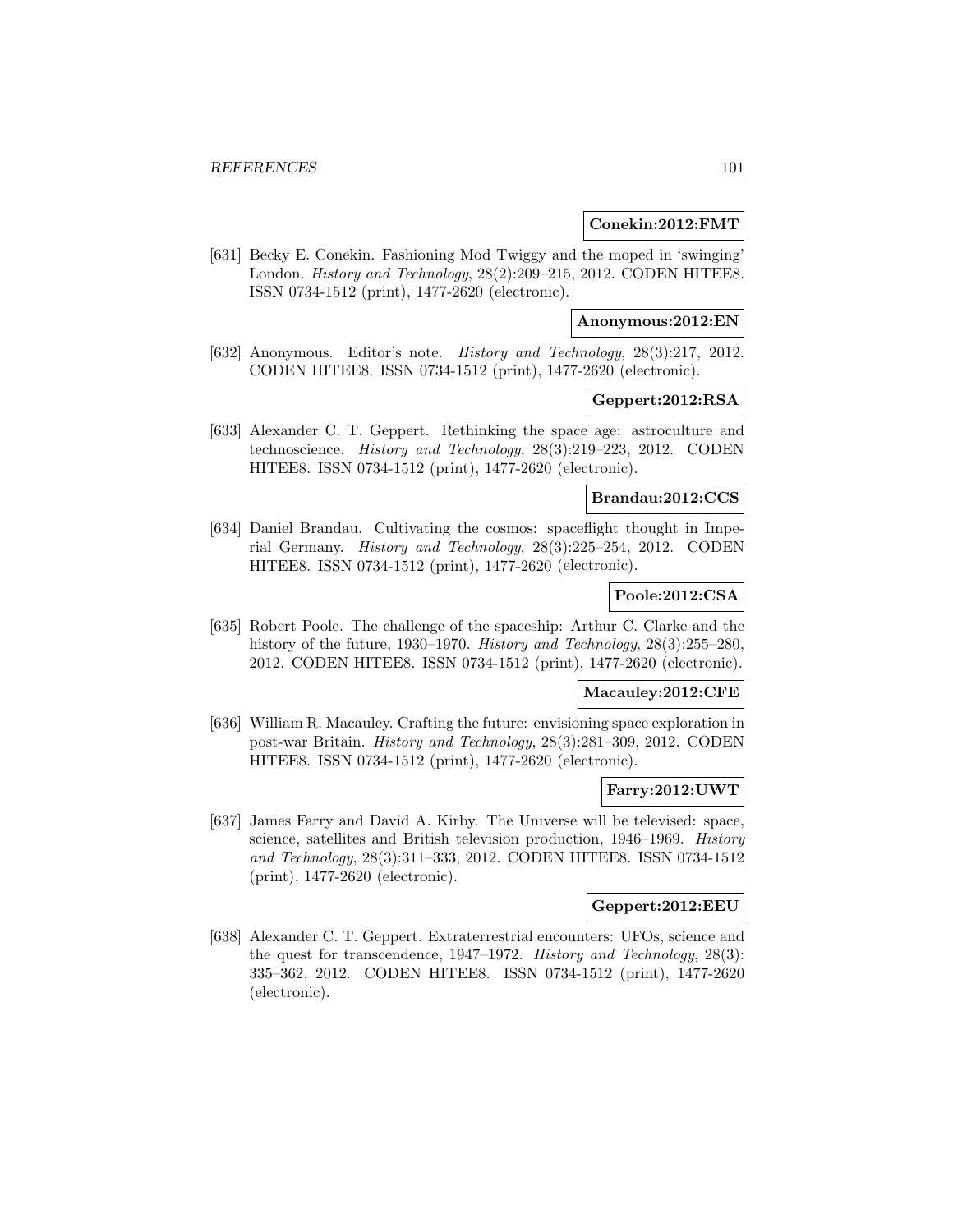### **Edgington:2012:ASF**

[639] Ryan Edgington. An "all-seeing flying eye": V-2 rockets and the promises of Earth photography. History and Technology, 28(3):363–371, 2012. CO-DEN HITEE8. ISSN 0734-1512 (print), 1477-2620 (electronic).

## **Collins:2012:ENb**

[640] Martin Collins. Editor's note. History and Technology, 28(4):373, 2012. CODEN HITEE8. ISSN 0734-1512 (print), 1477-2620 (electronic).

### **Brock:2012:ASV**

[641] David C. Brock. From automation to Silicon Valley: the automation movement of the 1950s, Arnold Beckman, and William Shockley. *History* and Technology, 28(4):375–401, 2012. CODEN HITEE8. ISSN 0734-1512 (print), 1477-2620 (electronic).

### **Collins:2012:Ib**

[642] Martin Collins. Introduction. History and Technology, 28(4):403–405, 2012. CODEN HITEE8. ISSN 0734-1512 (print), 1477-2620 (electronic).

## **Kline:2012:BCW**

[643] Ronald R. Kline. Beyond the closed world. History and Technology, 28 (4):407–413, 2012. CODEN HITEE8. ISSN 0734-1512 (print), 1477-2620 (electronic).

## **Dennis:2012:STK**

[644] Michael A. Dennis. Scientific and technical knowledge and the making of political order. History and Technology, 28(4):415–421, 2012. CODEN HITEE8. ISSN 0734-1512 (print), 1477-2620 (electronic).

#### **Saraiva:2012:HCM**

[645] Tiago Saraiva. The history of cybernetics in McOndo. History and Technology, 28(4):423–430, 2012. CODEN HITEE8. ISSN 0734-1512 (print), 1477-2620 (electronic).

### **Medina:2012:AR**

[646] Eden Medina. Author response. History and Technology, 28(4):431–441, 2012. CODEN HITEE8. ISSN 0734-1512 (print), 1477-2620 (electronic).

## **Kostelnick:2012:VTP**

[647] Charles Kostelnick. Visualizing technology and practical knowledge in the  $Encyclopédie's$  plates: rhetoric, drawing conventions, and enlightenment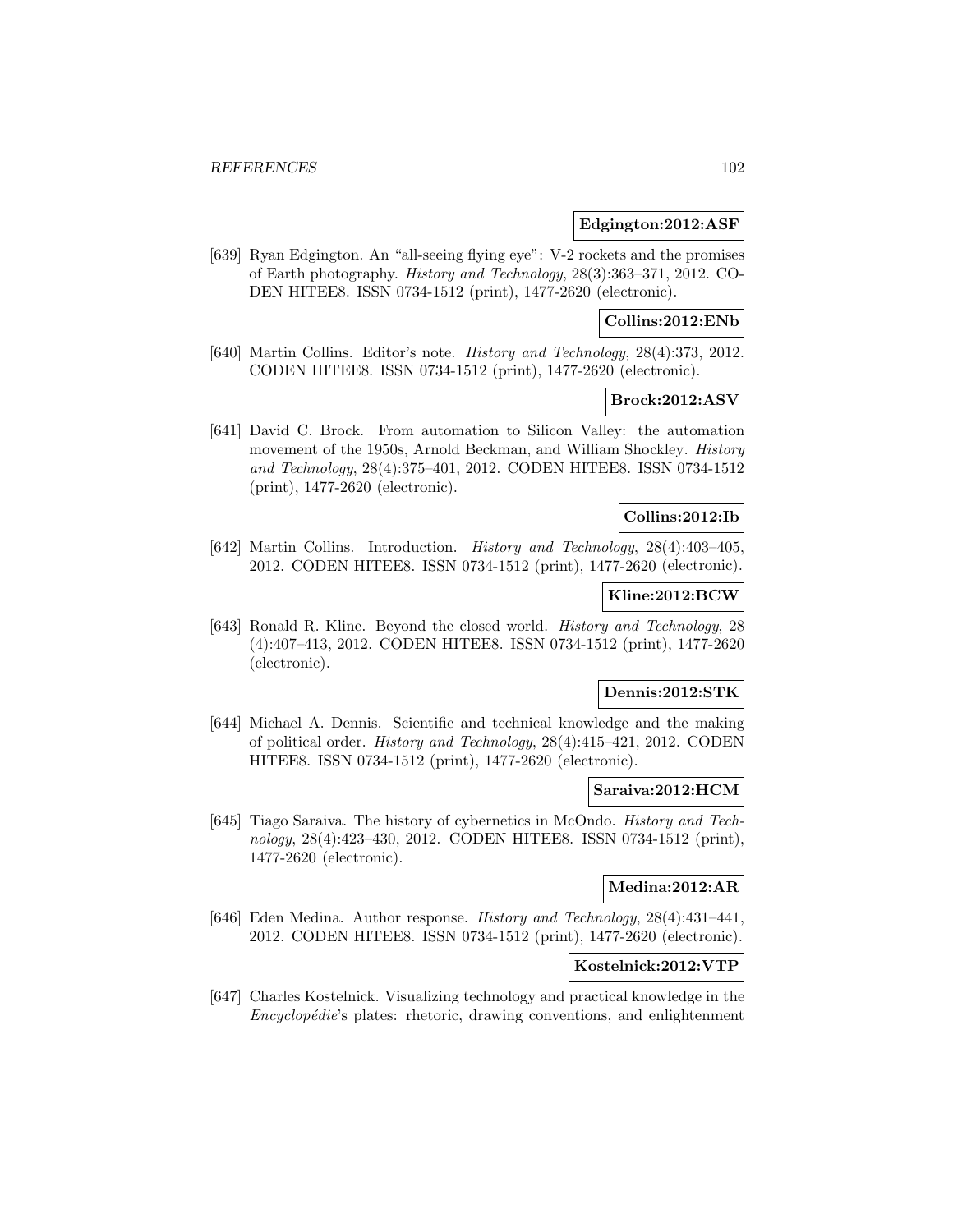values. History and Technology, 28(4):443–454, 2012. CODEN HITEE8. ISSN 0734-1512 (print), 1477-2620 (electronic).

## **Anonymous:2013:E**

[648] Anonymous. Erratum. History and Technology, 29(1):iii–??, 2013. CO-DEN HITEE8. ISSN 0734-1512 (print), 1477-2620 (electronic).

### **Collins:2013:ENa**

[649] Martin Collins. Editor's note. History and Technology, 29(1):1–2, 2013. CODEN HITEE8. ISSN 0734-1512 (print), 1477-2620 (electronic).

## **Wellock:2013:CCE**

[650] Thomas R. Wellock. The children of Chernobyl: Engineers and the campaign for safety in Soviet-designed reactors in Central and Eastern Europe. History and Technology, 29(1):3–32, 2013. CODEN HITEE8. ISSN 0734-1512 (print), 1477-2620 (electronic).

## **Hultman:2013:ETE**

[651] Martin Hultman and Christer Nordlund. Energizing technology: expectations of fuel cells and the hydrogen economy, 1990–2005. History and Technology, 29(1):33–53, 2013. CODEN HITEE8. ISSN 0734-1512 (print), 1477-2620 (electronic).

# **Behrent:2013:FT**

[652] Michael C. Behrent. Foucault and technology. History and Technology, 29 (1):54–104, 2013. CODEN HITEE8. ISSN 0734-1512 (print), 1477-2620 (electronic).

## **Gaudilliere:2013:PFC**

[653] Jean-Paul Gaudillière and Ulrike Thoms. Pharmaceutical firms and the construction of drug markets: from branding to scientific marketing. History and Technology, 29(2):105–115, 2013. CODEN HITEE8. ISSN 0734- 1512 (print), 1477-2620 (electronic).

### **Huntelmann:2013:DMM**

[654] Axel C. Hüntelmann. A different mode of marketing? The importance of scientific articles in the marketing process of Salvarsan. History and Technology, 29(2):116–134, 2013. CODEN HITEE8. ISSN 0734-1512 (print), 1477-2620 (electronic).

# **Bonah:2013:SQE**

[655] Christian Bonah. "The Strophanthin question": early scientific marketing of cardiac drugs in two national markets (France and Germany, 1900–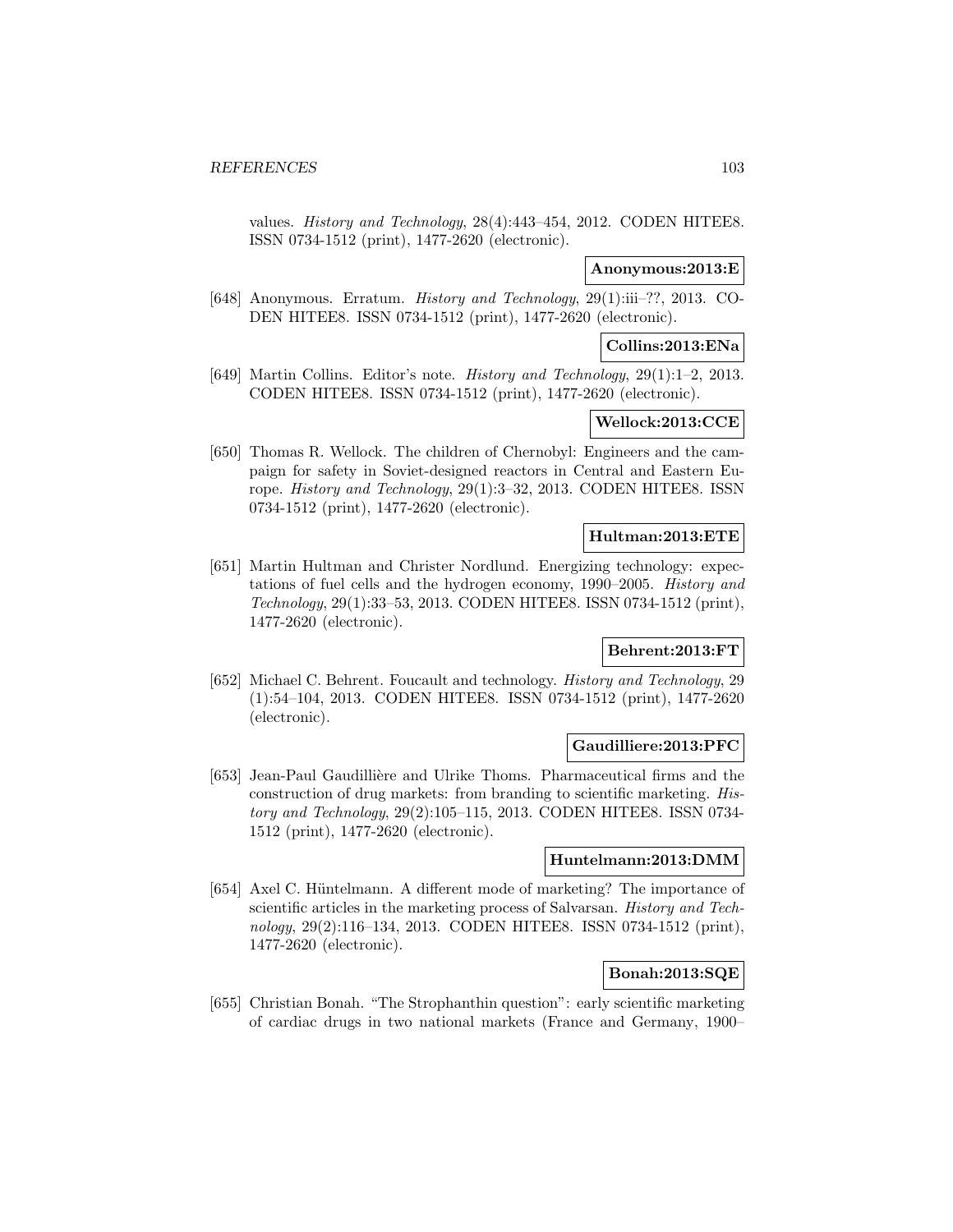1930). History and Technology, 29(2):135–152, 2013. CODEN HITEE8. ISSN 0734-1512 (print), 1477-2620 (electronic).

### **Kessel:2013:DCS**

[656] Nils Kessel. "Doriden von Ciba": sleeping pills, pharmaceutical marketing, and Thalidomide, 1955–1963. History and Technology, 29(2):153–168, 2013. CODEN HITEE8. ISSN 0734-1512 (print), 1477-2620 (electronic).

## **Thoms:2013:SSP**

[657] Ulrike Thoms. Standardizing selling. Pharmaceutical marketing, the pharmaceutical company and the marketing expert (1900–1980). History and Technology, 29(2):169–187, 2013. CODEN HITEE8. ISSN 0734-1512 (print), 1477-2620 (electronic).

#### **Gaudilliere:2013:PSM**

[658] Jean-Paul Gaudillière. From *Propaganda* to scientific marketing: Schering, cortisone, and the construction of drug markets. History and Technology, 29(2):188–209, 2013. CODEN HITEE8. ISSN 0734-1512 (print), 1477- 2620 (electronic).

## **Greene:2013:MBF**

[659] Jeremy A. Greene. The materiality of the brand: Form, function, and the pharmaceutical trademark. History and Technology, 29(2):210–226, 2013. CODEN HITEE8. ISSN 0734-1512 (print), 1477-2620 (electronic).

## **Anonymous:2013:EN**

[660] Anonymous. Editor's note. History and Technology, 29(3):227–228, 2013. CODEN HITEE8. ISSN 0734-1512 (print), 1477-2620 (electronic).

#### **Pike:2013:HF**

[661] David Pike. Headlong into futurity. History and Technology, 29(3):229– 246, 2013. CODEN HITEE8. ISSN 0734-1512 (print), 1477-2620 (electronic).

## **Grossman:2013:CGT**

[662] Jonathan H. Grossman. The character of a global transport infrastructure: Jules Verne's Around the World in Eighty Days. History and Technology, 29(3):247–261, 2013. CODEN HITEE8. ISSN 0734-1512 (print), 1477- 2620 (electronic).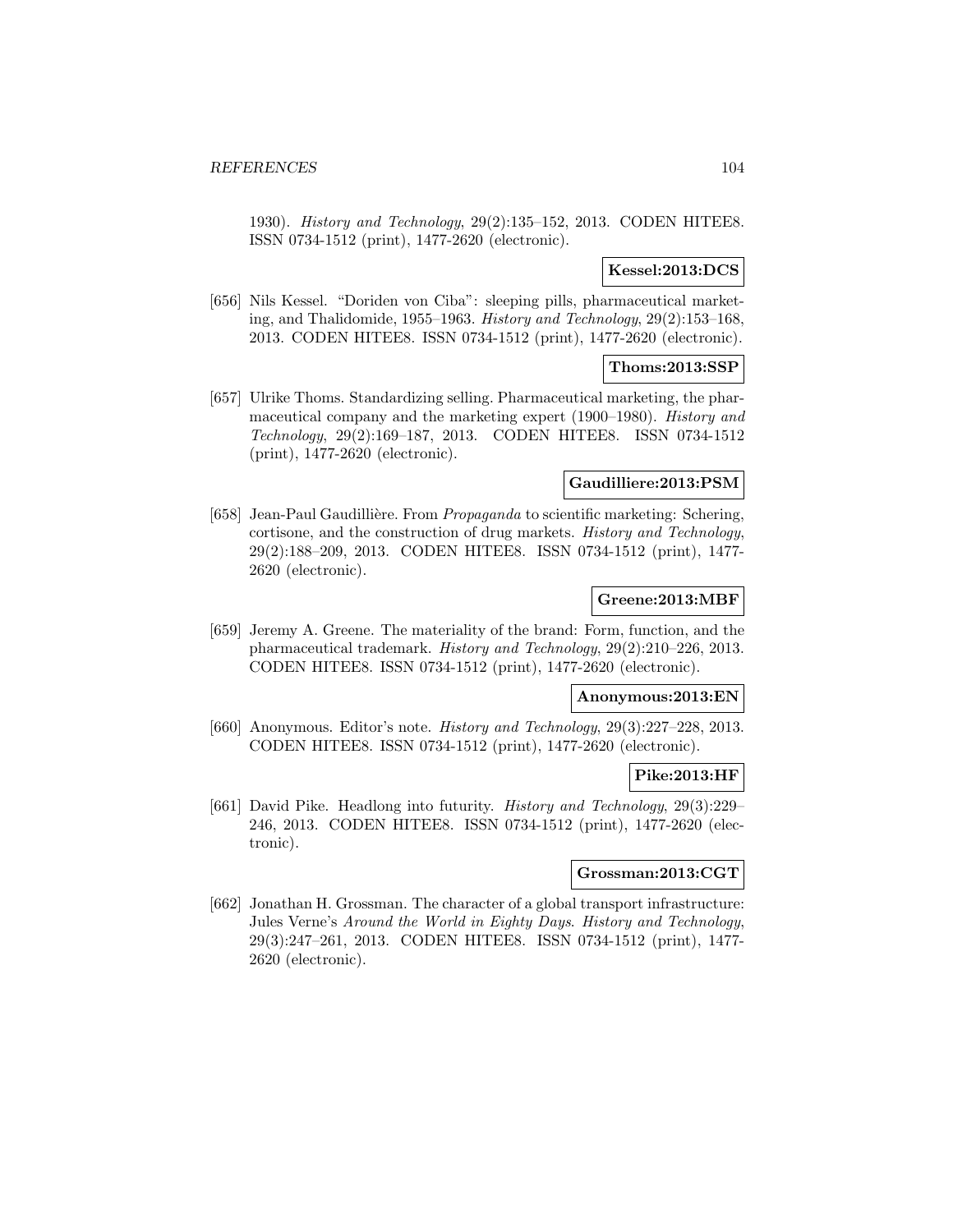### **Williams:2013:LBH**

[663] Rosalind Williams. The lantern-bearers of the history of technology. History and Technology, 29(3):262–277, 2013. CODEN HITEE8. ISSN 0734- 1512 (print), 1477-2620 (electronic).

### **Trotter:2013:TW**

[664] David Trotter. Telephone wires. History and Technology, 29(3):278–283, 2013. CODEN HITEE8. ISSN 0734-1512 (print), 1477-2620 (electronic).

### **Groening:2013:AS**

[665] Stephen Groening. Aerial screens. History and Technology, 29(3):284–303, 2013. CODEN HITEE8. ISSN 0734-1512 (print), 1477-2620 (electronic).

## **Ravenscroft:2013:TCL**

[666] Michael Ravenscroft. Through a cracked lens: CCTV and the urban crisis in HBO's The Wire. History and Technology, 29(3):304–307, 2013. CODEN HITEE8. ISSN 0734-1512 (print), 1477-2620 (electronic).

### **Collins:2013:ENb**

[667] Martin Collins. Editor's note. History and Technology, 29(4):309–310, 2013. CODEN HITEE8. ISSN 0734-1512 (print), 1477-2620 (electronic).

## **Derksen:2013:HST**

[668] Maarten Derksen and Tjardie Wierenga. The history of "social technology", 1898–1930. History and Technology, 29(4):311–330, 2013. CODEN HITEE8. ISSN 0734-1512 (print), 1477-2620 (electronic).

## **Leslie:2013:ASC**

[669] Stuart W. Leslie. Aerospaces: Southern California architecture in a Cold War world. History and Technology, 29(4):331–368, 2013. CODEN HI-TEE8. ISSN 0734-1512 (print), 1477-2620 (electronic).

### **Schuring:2013:ANV**

[670] Michael Schüring. Advertising the nuclear venture: the rhetorical and visual public relation strategies of the German nuclear industry in the 1970s and 1980s. History and Technology, 29(4):369–398, 2013. CODEN HITEE8. ISSN 0734-1512 (print), 1477-2620 (electronic).

### **Golec:2013:PPR**

[671] Michael J. Golec. Poster power: rural electrification, visualization, and legibility in the United States. History and Technology, 29(4):399–410, 2013. CODEN HITEE8. ISSN 0734-1512 (print), 1477-2620 (electronic).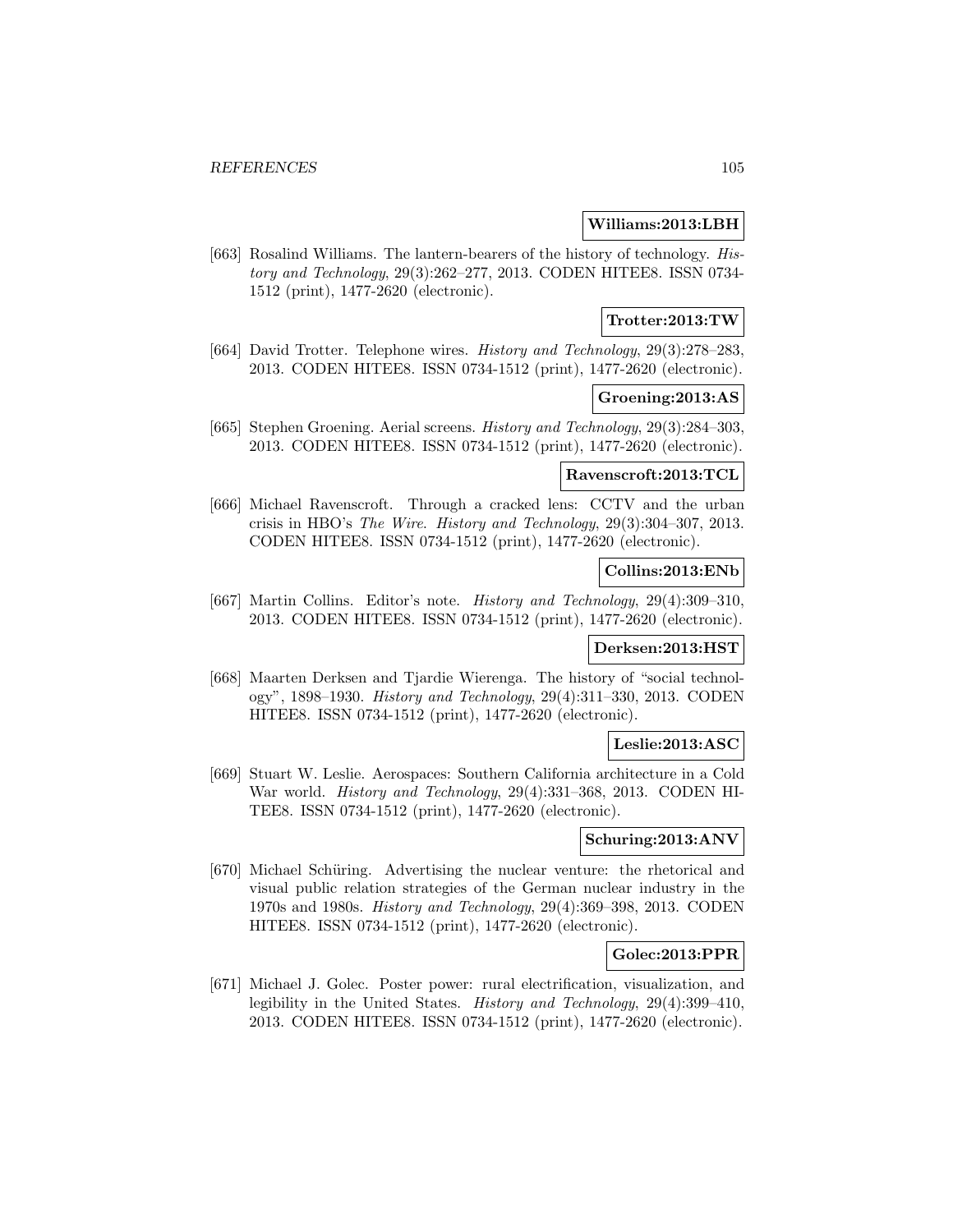### **Collins:2014:ENa**

[672] Martin Collins. Editor's note. History and Technology, 30(1–2):1–2, 2014. CODEN HITEE8. ISSN 0734-1512 (print), 1477-2620 (electronic).

# **Bud:2014:ASN**

[673] Robert Bud. "Applied science" in nineteenth-century Britain: public discourse and the creation of meaning, 1817–1876. History and Technology, 30(1–2):3–36, 2014. CODEN HITEE8. ISSN 0734-1512 (print), 1477-2620 (electronic).

## **Gouyon:2014:MSH**

[674] Jean-Baptiste Gouyon. Making science at home: visual displays of space science and nuclear physics at the Science Museum and on television in postwar Britain. History and Technology, 30(1–2):37–60, 2014. CODEN HITEE8. ISSN 0734-1512 (print), 1477-2620 (electronic).

## **Giffard:2014:PDT**

[675] Hermione Giffard. The politics of donating technological artifacts: technonationalism and the donations of the world's first jet engines. *History* and Technology, 30(1–2):61–82, 2014. CODEN HITEE8. ISSN 0734-1512 (print), 1477-2620 (electronic).

## **Cozzoli:2014:PER**

[676] Daniele Cozzoli. Penicillin and the European response to post-war American hegemony: the case of Leo-penicillin. History and Technology, 30 (1–2):83–103, 2014. CODEN HITEE8. ISSN 0734-1512 (print), 1477-2620 (electronic).

#### **Andersson:2014:GFS**

[677] Jenny Andersson and Anne-Greet Keizer. Governing the future: science, policy and public participation in the construction of the long term in The Netherlands and Sweden. History and Technology, 30(1–2):104–122, 2014. CODEN HITEE8. ISSN 0734-1512 (print), 1477-2620 (electronic).

## **Kryczka:2014:TTN**

[678] Anna Kryczka. Television and taste on the New Frontier: "A Tour of the White House With Mrs. John F. Kennedy". *History and Technology*, 30 (1–2):123–132, 2014. CODEN HITEE8. ISSN 0734-1512 (print), 1477- 2620 (electronic).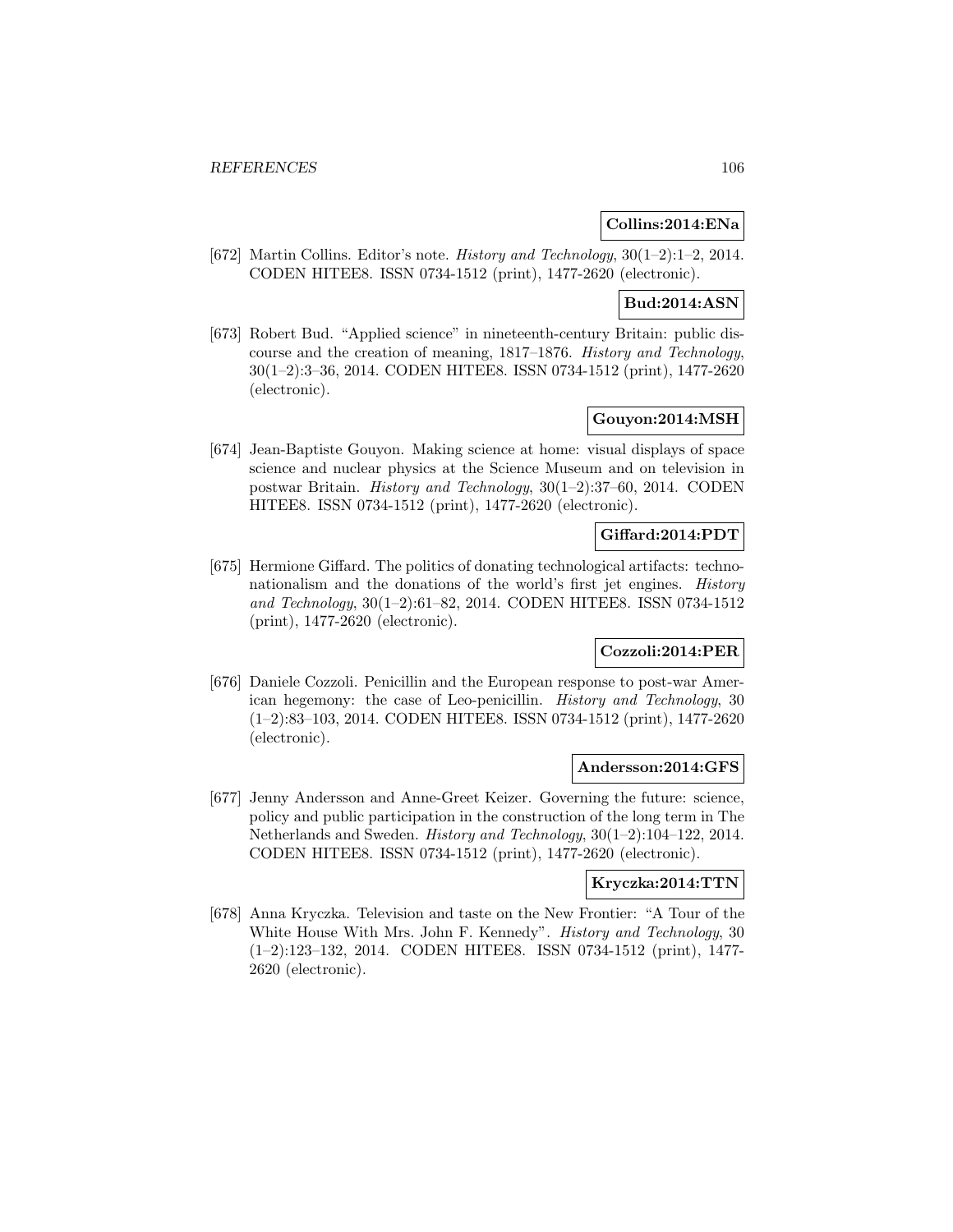### **Roberts:2014:POD**

[679] Lissa Roberts. Practicing oeconomy during the second half of the long eighteenth century: an introduction. History and Technology, 30(3):133– 148, 2014. CODEN HITEE8. ISSN 0734-1512 (print), 1477-2620 (electronic).

# **Serrano:2014:MOP**

[680] Elena Serrano. Making oeconomic people: The Spanish Magazine of Agriculture and Arts for Parish Rectors (1797–1808). History and Technology, 30(3):149–176, 2014. CODEN HITEE8. ISSN 0734-1512 (print), 1477- 2620 (electronic).

### **vanDriel:2014:AAS**

[681] Joppe van Driel. Ashes to ashes: the stewardship of waste and oeconomic cycles of agricultural and industrial improvement, 1750–1800. History and Technology, 30(3):177–206, 2014. CODEN HITEE8. ISSN 0734-1512 (print), 1477-2620 (electronic).

## **Stockland:2014:PON**

[682] Etienne Stockland. Policing the oeconomy of nature: The oiseau martin as an instrument of oeconomic management in the eighteenth-century French maritime world. History and Technology, 30(3):207–231, 2014. CODEN HITEE8. ISSN 0734-1512 (print), 1477-2620 (electronic).

### **Wakefield:2014:BNH**

[683] Andre Wakefield. Butterfield's nightmare: the history of science as Disney history. *History and Technology*, 30(3):232–251, 2014. CODEN HITEE8. ISSN 0734-1512 (print), 1477-2620 (electronic). See note [700].

### **Collins:2014:AVA**

[684] Martin Collins. Adelheid Voskuhl's Androids in the Enlightenment: Mechanics, Artisans, and Cultures of the Self. History and Technology, 30 (3):252–254, 2014. CODEN HITEE8. ISSN 0734-1512 (print), 1477-2620 (electronic).

# **Mukerji:2014:EQC**

[685] Chandra Mukerji. Entangled in questions of cultural analysis. History and Technology, 30(3):255–260, 2014. CODEN HITEE8. ISSN 0734-1512 (print), 1477-2620 (electronic).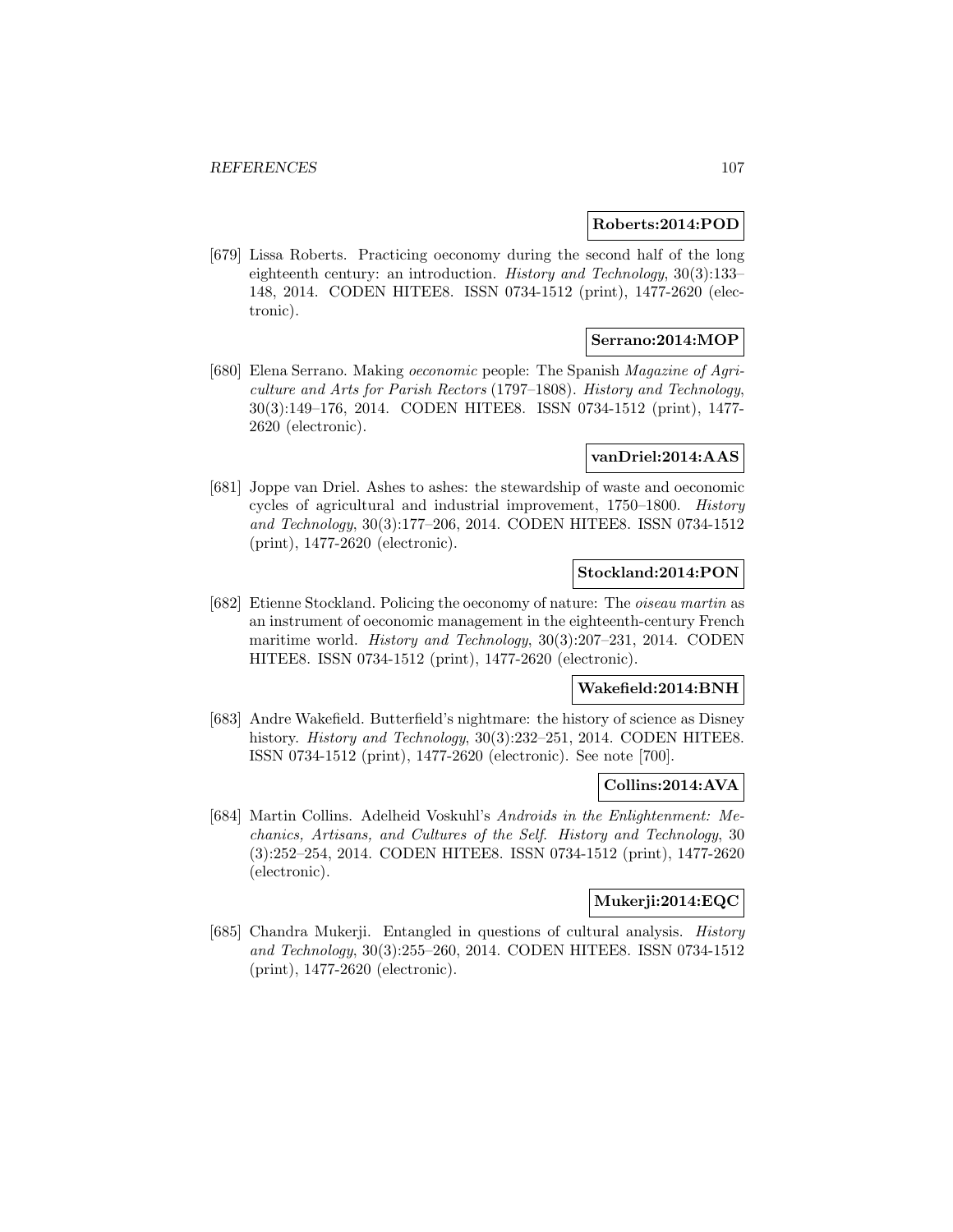### **Crawford:2014:DWG**

[686] Katherine B. Crawford. Designed women: gender and the problem of female automata. History and Technology, 30(3):261–268, 2014. CODEN HITEE8. ISSN 0734-1512 (print), 1477-2620 (electronic).

## **Gooday:2014:MOH**

[687] Graeme Gooday. Museums, objects, and historical meaning. History and Technology, 30(3):269–274, 2014. CODEN HITEE8. ISSN 0734-1512 (print), 1477-2620 (electronic).

## **Voskuhl:2014:SKH**

[688] Adelheid Voskuhl. Self-knowledge in the history of technology: industrialism, cultural analysis and desire. History and Technology, 30(3):275–279, 2014. CODEN HITEE8. ISSN 0734-1512 (print), 1477-2620 (electronic).

## **Collins:2014:ENb**

[689] Martin Collins. Editor's note. History and Technology, 30(4):281–282, 2014. CODEN HITEE8. ISSN 0734-1512 (print), 1477-2620 (electronic).

## **Martland:2014:SSW**

[690] Samuel J. Martland. Standardizing the state while integrating the frontier: the Chilean telegraph system in the Araucanía,  $1870-1900$ . *History* and Technology, 30(4):283–308, 2014. CODEN HITEE8. ISSN 0734-1512 (print), 1477-2620 (electronic).

#### **Sumner:2014:DCV**

[691] James Sumner. Defiance to compliance: Visions of the computer in postwar Britain. History and Technology, 30(4):309–333, 2014. CODEN HI-TEE8. ISSN 0734-1512 (print), 1477-2620 (electronic).

### **Choi:2014:EON**

[692] Hyungsub Choi. Emerging opportunities: nanoelectronics and engineering research in a South Korean university. *History and Technology*, 30(4): 334–353, 2014. CODEN HITEE8. ISSN 0734-1512 (print), 1477-2620 (electronic).

## **Scranton:2014:PFH**

[693] Philip Scranton. Projects as a focus for historical analysis: surveying the landscape. History and Technology, 30(4):354–373, 2014. CODEN HITEE8. ISSN 0734-1512 (print), 1477-2620 (electronic).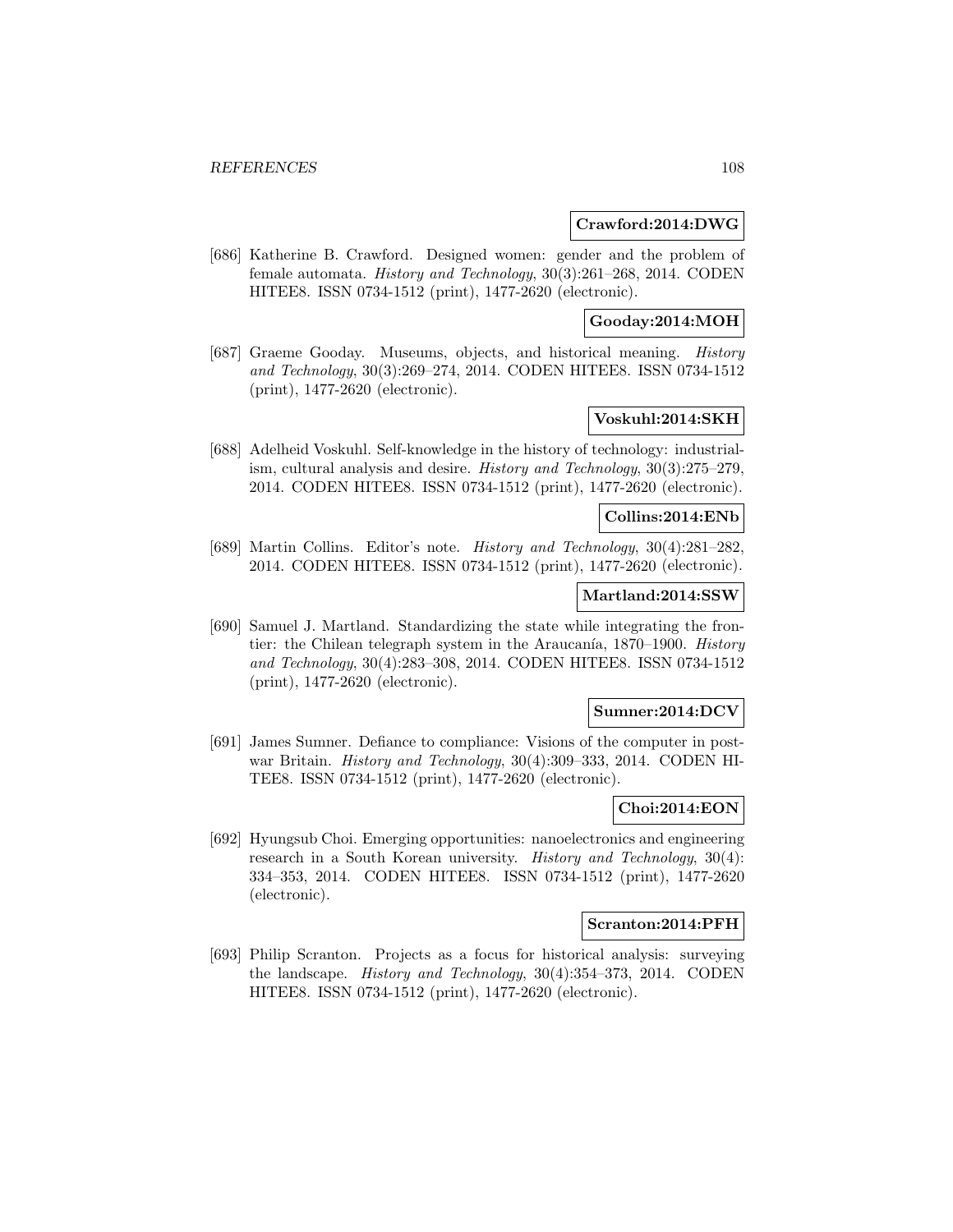### **Shell:2014:SHM**

[694] Hanna Rose Shell. Shoddy heap: a material history between waste and manufacture. History and Technology, 30(4):374–394, 2014. CODEN HI-TEE8. ISSN 0734-1512 (print), 1477-2620 (electronic).

### **Anonymous:2014:EB**

[695] Anonymous. Editorial board. History and Technology, 30(4):ebi, 2014. CODEN HITEE8. ISSN 0734-1512 (print), 1477-2620 (electronic).

### **Collins:2015:ENa**

[696] Martin Collins. Editor's note. History and Technology, 31(1):1, 2015. CODEN HITEE8. ISSN 0734-1512 (print), 1477-2620 (electronic).

#### **vanderHoogte:2015:SIC**

[697] Arjo Roersch van der Hoogte and Toine Pieters. Science, industry and the colonial state: a shift from a German- to a Dutch-controlled cinchona and quinine cartel (1880–1920). History and Technology,  $31(1):2-36$ , 2015. CODEN HITEE8. ISSN 0734-1512 (print), 1477-2620 (electronic).

## **Lavine:2015:SAX**

[698] Matthew Lavine. "Something about X-rays for everyone": emerging technologies and open communities. History and Technology, 31(1):37–54, 2015. CODEN HITEE8. ISSN 0734-1512 (print), 1477-2620 (electronic).

#### **Kasperski:2015:NDR**

[699] Tatiana Kasperski. Nuclear dreams and realities in contemporary Russia and Ukraine. History and Technology, 31(1):55–80, 2015. CODEN HITEE8. ISSN 0734-1512 (print), 1477-2620 (electronic).

### **Popplow:2015:NDN**

[700] Marcus Popplow. Nightmares in Disneyland — a note on Andre Wakefield's critique of non-actors' terms and alleged Cold War rhetoric. History and Technology, 31(1):81–82, 2015. CODEN HITEE8. ISSN 0734-1512 (print), 1477-2620 (electronic). See [683].

### **Collins:2015:ENb**

[701] Martin Collins. Editor's note. History and Technology, 31(2):83, 2015. CODEN HITEE8. ISSN 0734-1512 (print), 1477-2620 (electronic).

## **Hanel:2015:ITI**

[702] Tilmann Hanel and Mikael Hård. Inventing traditions: interests, parables and nostalgia in the history of nuclear energy. History and Technology, 31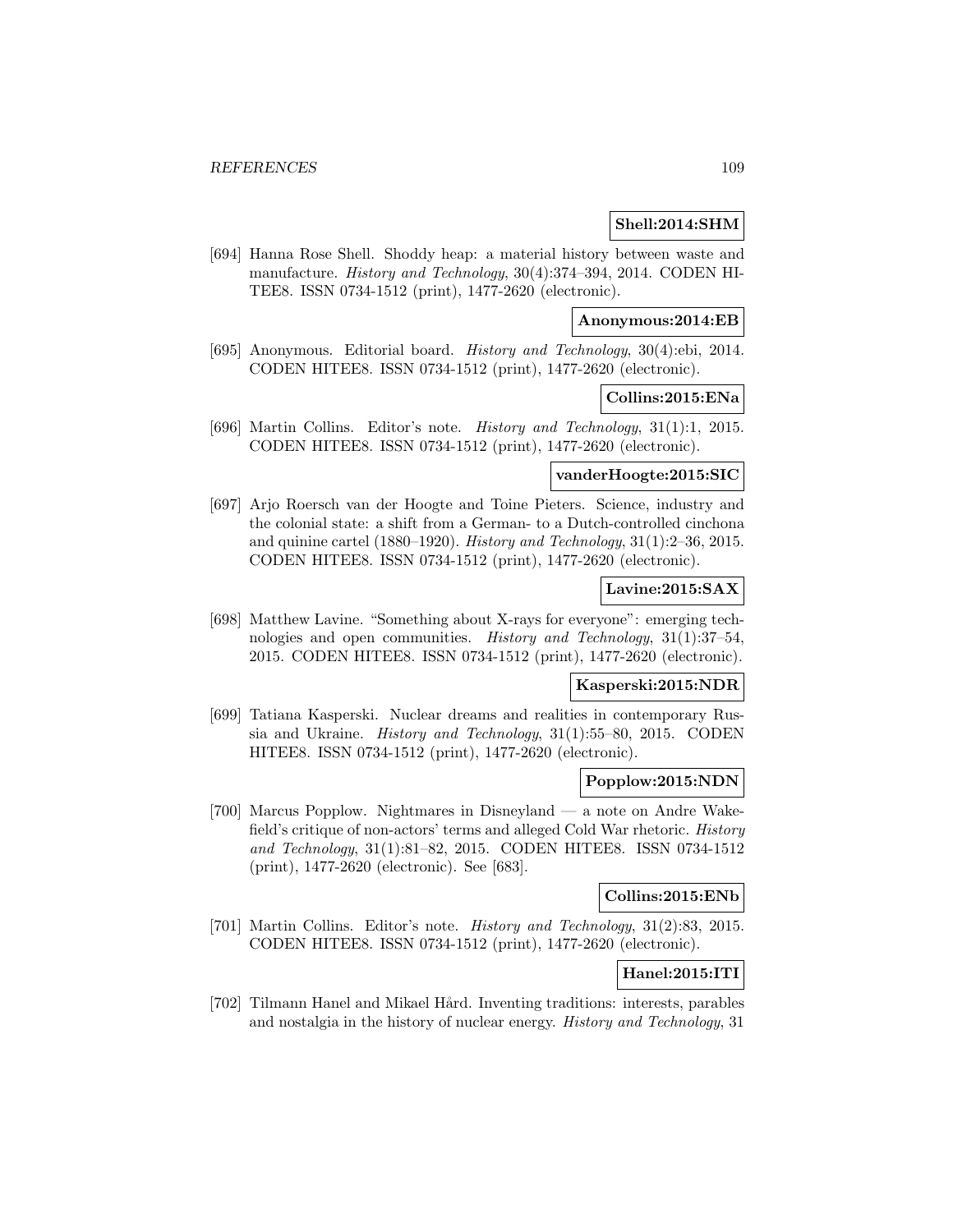(2):84–107, 2015. CODEN HITEE8. ISSN 0734-1512 (print), 1477-2620 (electronic).

### **Kochetkova:2015:HFI**

[703] Elena Kochetkova. A history of failed innovation: continuous cooking and the Soviet pulp industry, 1940s-1960s. History and Technology, 31 (2):108–132, 2015. CODEN HITEE8. ISSN 0734-1512 (print), 1477-2620 (electronic).

## **Hundebol:2015:PCA**

[704] Nils Randlev Hundebøl and Kristian H. Nielsen. Preparing for change: acid rain, climate change, and the Electric Power Research Institute (EPRI), 1972–1990s. History and Technology, 31(2):133–159, 2015. CO-DEN HITEE8. ISSN 0734-1512 (print), 1477-2620 (electronic).

#### **Buss:2015:VWS**

[705] Jared S. Buss. Virtual witnessing and space-age media: a case study of The Conquest of Space (1949). History and Technology, 31(2):160–170, 2015. CODEN HITEE8. ISSN 0734-1512 (print), 1477-2620 (electronic).

## **Krige:2015:NKI**

[706] John Krige and Jessica Wang. Nation, knowledge, and imagined futures: Science, technology, and nation-building, post-1945. *History and Tech*nology, 31(3):171–179, 2015. CODEN HITEE8. ISSN 0734-1512 (print), 1477-2620 (electronic).

## **Wang:2015:CDS**

[707] Zuoyue Wang. The Chinese developmental state during the Cold War: the making of the 1956 Twelve-Year Science and Technology Plan. History and Technology, 31(3):180–205, 2015. CODEN HITEE8. ISSN 0734-1512 (print), 1477-2620 (electronic).

#### **Smith:2015:AYD**

[708] Jenny Leigh Smith. The awkward years: defining and managing famines, 1944–1947. History and Technology, 31(3):206–219, 2015. CODEN HI-TEE8. ISSN 0734-1512 (print), 1477-2620 (electronic).

#### **Leslie:2015:ASA**

[709] Stuart W. Leslie. Atomic structures: the architecture of nuclear nationalism in India and Pakistan. History and Technology, 31(3):220–242, 2015. CODEN HITEE8. ISSN 0734-1512 (print), 1477-2620 (electronic).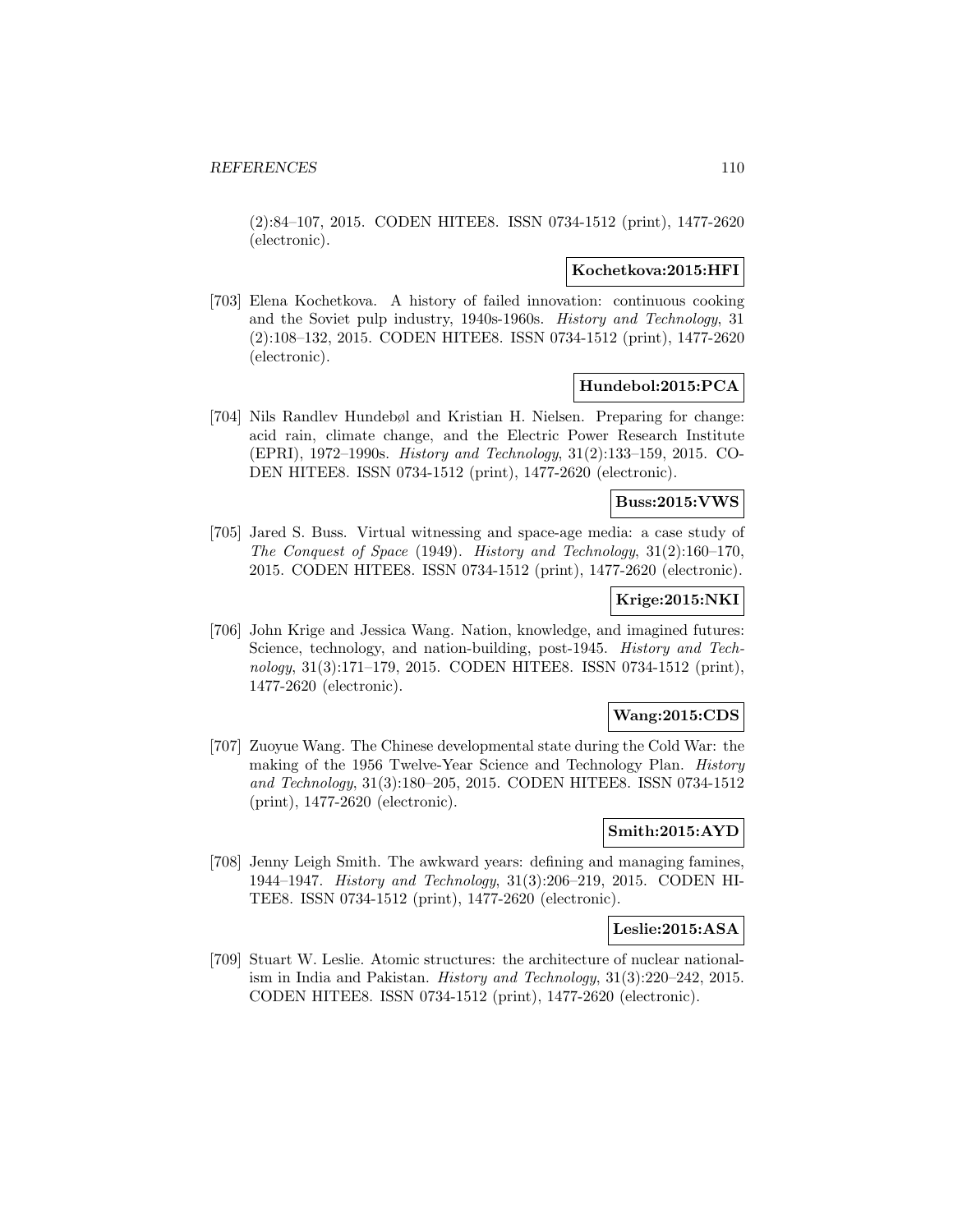### **Mateos:2015:WRC**

[710] Gisela Mateos and Edna Suárez-Díaz. "We are not a rich country to waste our resources on expensive toys": Mexico's version of Atoms for Peace. History and Technology, 31(3):243–258, 2015. CODEN HITEE8. ISSN 0734-1512 (print), 1477-2620 (electronic).

## **Hirshberg:2015:NSU**

[711] Lauren Hirshberg. "Navigating sovereignty under a Cold War military industrial colonial complex: US military empire and Marshallese decolonization". History and Technology, 31(3):259–274, 2015. CODEN HITEE8. ISSN 0734-1512 (print), 1477-2620 (electronic).

#### **Laveaga:2015:BNF**

[712] Gabriela Soto Laveaga. Building the nation of the future, one waiting room at a time: hospital murals in the making of modern Mexico. History and Technology, 31(3):275–294, 2015. CODEN HITEE8. ISSN 0734-1512 (print), 1477-2620 (electronic).

### **Mavhunga:2015:GHI**

[713] Clapperton Chakanetsa Mavhunga. Guerrilla healthcare innovation: creative resilience in Zimbabwe's chimurenga, 1971–1980. History and Technology, 31(3):295–323, 2015. CODEN HITEE8. ISSN 0734-1512 (print), 1477-2620 (electronic).

### **Mukharji:2015:TIM**

[714] Projit Bihari Mukharji. Technospatial imaginaries: Masud Rana and the vernacularization of popular Cold War geopolitics in East Pakistan, 1966– 1971. History and Technology, 31(3):324–340, 2015. CODEN HITEE8. ISSN 0734-1512 (print), 1477-2620 (electronic).

### **Anonymous:2015:E**

[715] Anonymous. Erratum. History and Technology, 31(3):i, 2015. CODEN HITEE8. ISSN 0734-1512 (print), 1477-2620 (electronic).

### **Siddiqi:2015:TSA**

[716] Asif A. Siddiqi. Technology in the South Asian imaginary. *History and* Technology, 31(4):341–349, 2015. CODEN HITEE8. ISSN 0734-1512 (print), 1477-2620 (electronic).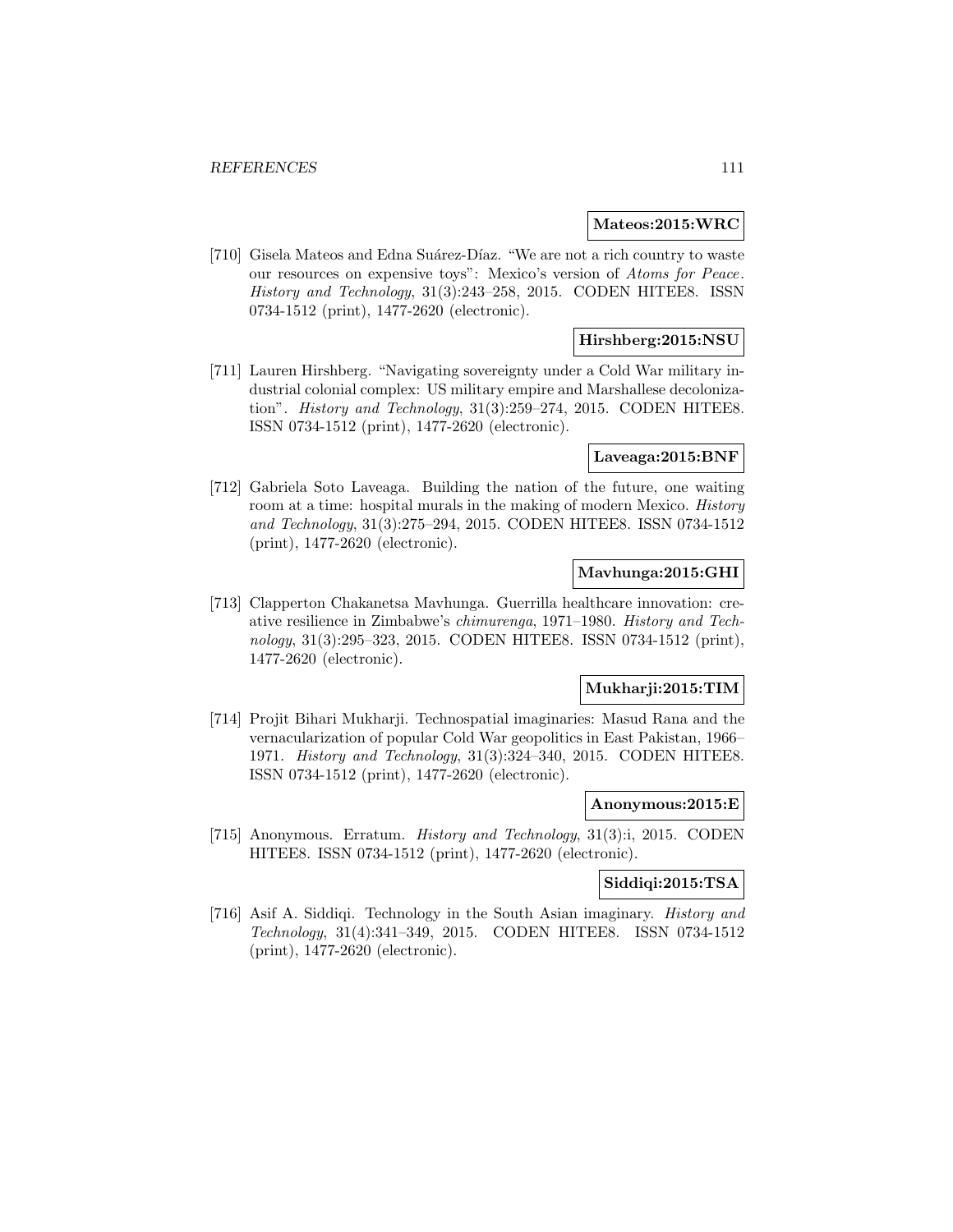### **Mitra:2015:TTF**

[717] Durba Mitra. Translation as *techné*: female sexuality and the science of social progress in colonial India. History and Technology, 31(4):350–375, 2015. CODEN HITEE8. ISSN 0734-1512 (print), 1477-2620 (electronic).

### **Mukharji:2015:PPF**

[718] Projit Bihari Mukharji. Profiling the profiloscope: facialization of race technologies and the rise of biometric nationalism in inter-war British India. History and Technology, 31(4):376–396, 2015. CODEN HITEE8. ISSN 0734-1512 (print), 1477-2620 (electronic).

#### **Sackley:2015:RSE**

[719] Nicole Sackley. The road from serfdom: economic storytelling and narratives of India in the rise of neoliberalism. History and Technology, 31 (4):397–419, 2015. CODEN HITEE8. ISSN 0734-1512 (print), 1477-2620 (electronic).

## **Siddiqi:2015:SGN**

[720] Asif A. Siddiqi. Science, geography, and nation: the global creation of Thumba. History and Technology, 31(4):420–451, 2015. CODEN HITEE8. ISSN 0734-1512 (print), 1477-2620 (electronic).

### **Phalkey:2015:ATT**

[721] Jahnavi Phalkey and Sumandro Chattapadhyay. The Aakash tablet and technological imaginaries of mass education in contemporary India. History and Technology, 31(4):452–481, 2015. CODEN HITEE8. ISSN 0734- 1512 (print), 1477-2620 (electronic).

#### **Pauwels:2015:RCC**

[722] Erin Pauwels. Resetting the camera's clock: Sarony, Muybridge & the aesthetics of wet-plate photography. History and Technology, 31(4):482–491, 2015. CODEN HITEE8. ISSN 0734-1512 (print), 1477-2620 (electronic).

#### **Anonymous:2015:EB**

[723] Anonymous. Editorial board. History and Technology, 31(4):ebi, 2015. CODEN HITEE8. ISSN 0734-1512 (print), 1477-2620 (electronic).

#### **Collins:2016:EN**

[724] Martin Collins. Editor's note. History and Technology, 32(1):1, 2016. CODEN HITEE8. ISSN 0734-1512 (print), 1477-2620 (electronic).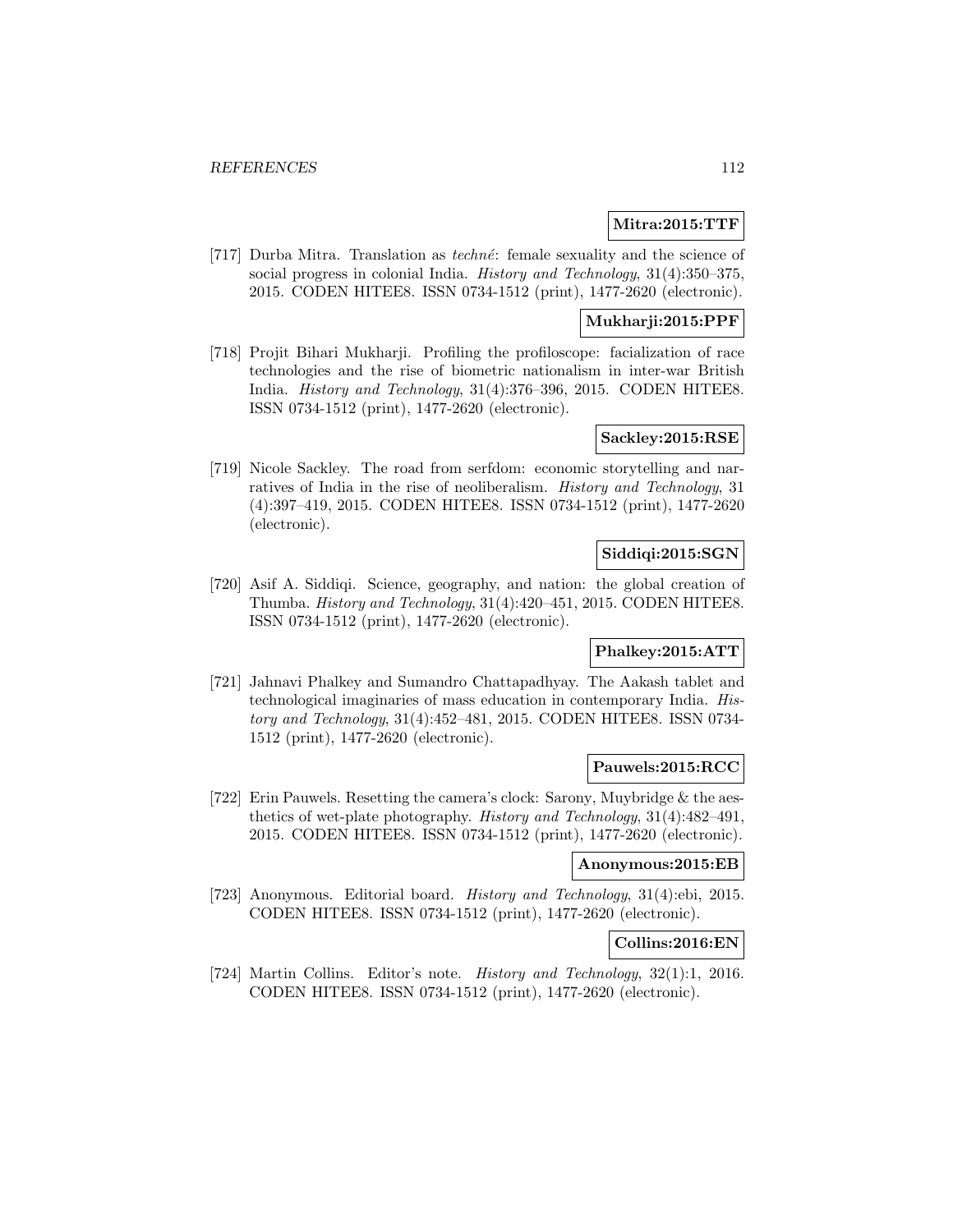#### **Guerrero:2016:HSR**

[725] Saúl Guerrero. The history of silver refining in New Spain, 16c to 18c: back to the basics. History and Technology, 32(1):2–32, 2016. CODEN HITEE8. ISSN 0734-1512 (print), 1477-2620 (electronic).

## **Cantoni:2016:EUG**

[726] Roberto Cantoni. The enemy underground: geostrategic intelligence and the war in Algeria. History and Technology, 32(1):33–69, 2016. CODEN HITEE8. ISSN 0734-1512 (print), 1477-2620 (electronic).

## **Lieberman:2016:MFA**

[727] Jennifer L. Lieberman. The myth of the first African–American electrical engineer: Arthur U. Craig and the importance of teaching in technological history. *History and Technology*, 32(1):70–90, 2016. CODEN HITEE8. ISSN 0734-1512 (print), 1477-2620 (electronic).

### **Bate:2016:FEP**

[728] Jason Bate. Facilitating exchanges: photography as a link between dentistry and surgery in the First World War. History and Technology, 32 (1):91–103, 2016. CODEN HITEE8. ISSN 0734-1512 (print), 1477-2620 (electronic).

## **Muller:2016:IUC**

[729] Simone M. Müller and Heidi J. S. Tworek. Imagined use as a category of analysis: new approaches to the history of technology. History and Technology, 32(2):105–??, 2016. CODEN HITEE8. ISSN 0734-1512 (print), 1477-2620 (electronic).

### **Ellis:2016:MMH**

[730] Heather Ellis. Marconi, masculinity and the heroic age of science: wireless telegraphy at the British Association meeting at Dover in 1899. History and Technology, 32(2):120–??, 2016. CODEN HITEE8. ISSN 0734-1512 (print), 1477-2620 (electronic).

### **Noakes:2016:TSW**

[731] Richard Noakes. Thoughts and spirits by wireless: imagining and building psychic telegraphs in America and Britain, circa 1900–1930. History and Technology, 32(2):137–??, 2016. CODEN HITEE8. ISSN 0734-1512 (print), 1477-2620 (electronic).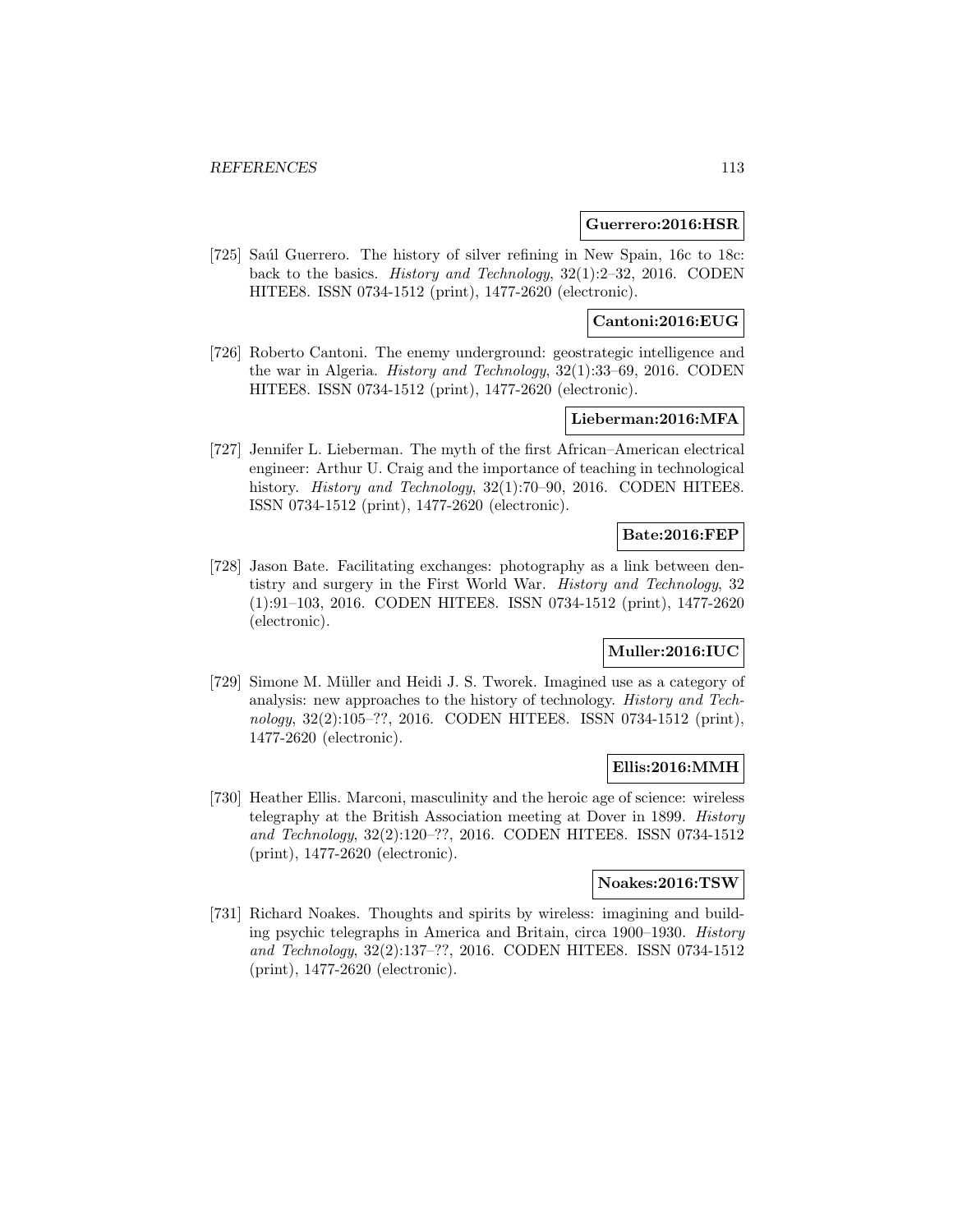#### **Davies:2016:SFC**

[732] Hannah Catherine Davies. Spreading fear, communicating trust: writing letters and telegrams during the Panic of 1873. History and Technology, 32(2):159–??, 2016. CODEN HITEE8. ISSN 0734-1512 (print), 1477-2620 (electronic).

## **Tworek:2016:HBW**

[733] Heidi J. S. Tworek. How not to build a world wireless network: German– British rivalry and visions of global communications in the early twentieth century. History and Technology, 32(2):178–??, 2016. CODEN HITEE8. ISSN 0734-1512 (print), 1477-2620 (electronic).

### **Mosley:2016:SSC**

[734] Stephen Mosley. Selling the smokeless city: advertising images and smoke abatement in urban-industrial Britain, circa 1840–1960. History and Technology, 32(2):201–??, 2016. CODEN HITEE8. ISSN 0734-1512 (print), 1477-2620 (electronic).

## **Bruton:2016:LCS**

[735] Elizabeth Bruton and Graeme Gooday. Listening in combat — surveillance technologies beyond the visual in the First World War. History and Technology, 32(3):213–226, 2016. CODEN HITEE8. ISSN 0734-1512 (print), 1477-2620 (electronic).

#### **Judkins:2016:SFS**

[736] Phil Judkins. Sound and fury: sound and vision in early U.K. air defence. History and Technology, 32(3):227–244, 2016. CODEN HITEE8. ISSN 0734-1512 (print), 1477-2620 (electronic).

### **Bruton:2016:LDA**

[737] Elizabeth Bruton and Paul Coleman. Listening in the dark: audio surveillance, communication technologies, and the submarine threat during the First World War. History and Technology, 32(3):245–268, 2016. CODEN HITEE8. ISSN 0734-1512 (print), 1477-2620 (electronic).

#### **Schirrmacher:2016:SRW**

[738] Arne Schirrmacher. Sounds and repercussions of war: mobilization, invention and conversion of First World War science in Britain, France and Germany. History and Technology, 32(3):269–292, 2016. CODEN HI-TEE8. ISSN 0734-1512 (print), 1477-2620 (electronic).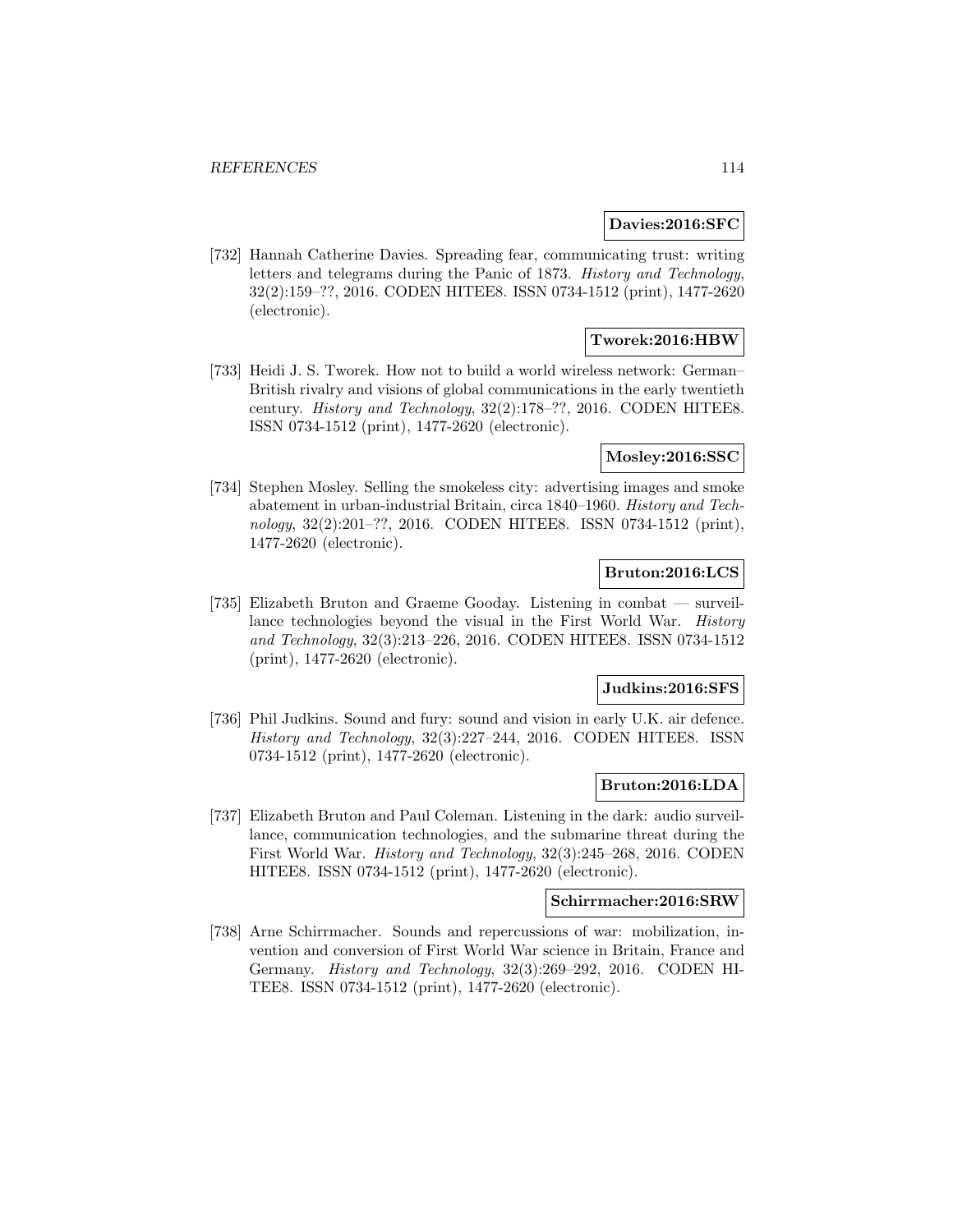#### **Marklund:2016:LSC**

[739] Andreas Marklund. Listening for the state: censoring communications in Scandinavia during World War I. History and Technology, 32(3):293–314, 2016. CODEN HITEE8. ISSN 0734-1512 (print), 1477-2620 (electronic).

## **Bjorck:2017:DSF**

[740] Henrik Björck. A distinguished scientific field? Pursuing resources and building institutions for engineering research in Sweden, 1890–1945. History and Technology, 32(4):315–348, 2017. CODEN HITEE8. ISSN 0734- 1512 (print), 1477-2620 (electronic).

## **Pettersson:2017:TSC**

[741] Ingemar Pettersson. The technoscientists: a Swedish construction of basic research in World War II. History and Technology, 32(4):349–381, 2017. CODEN HITEE8. ISSN 0734-1512 (print), 1477-2620 (electronic).

#### **Crowley:2017:TCP**

[742] Mark J. Crowley. Technological change and Post Office communications in Britain, 1918–1945. History and Technology, 32(4):382–408, 2017. CO-DEN HITEE8. ISSN 0734-1512 (print), 1477-2620 (electronic).

### **Morawski:2017:TSP**

[743] Jill G. Morawski and Matthew Donahue. Technological simulacrum: psychologists' invention of a bogus pipeline to the soul. History and Technology, 32(4):409–418, 2017. CODEN HITEE8. ISSN 0734-1512 (print), 1477-2620 (electronic).

### **Anonymous:2017:EB**

[744] Anonymous. Editorial board. History and Technology, 32(4):ebi, 2017. CODEN HITEE8. ISSN 0734-1512 (print), 1477-2620 (electronic).

## **Slaton:2017:E**

[745] Amy Slaton and Tiago Saraiva. Editorial. History and Technology, 33(1): 1–3, 2017. CODEN HITEE8. ISSN 0734-1512 (print), 1477-2620 (electronic).

#### **Mercelis:2017:CSN**

[746] Joris Mercelis, Gabriel Galvez-Behar, and Anna Guagnini. Commercializing science: nineteenth- and twentieth-century academic scientists as consultants, patentees, and entrepreneurs. History and Technology, 33(1): 4–22, 2017. CODEN HITEE8. ISSN 0734-1512 (print), 1477-2620 (electronic).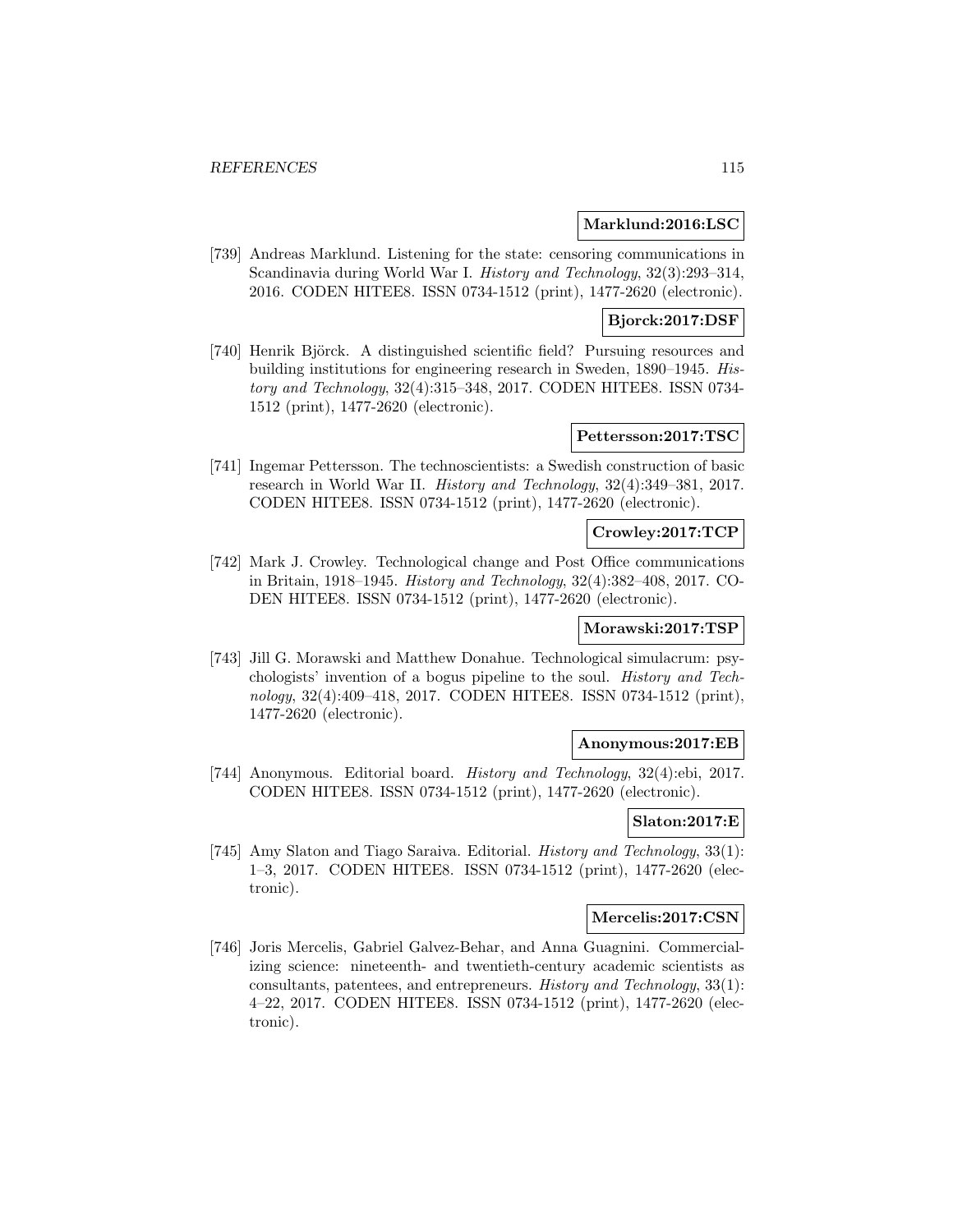#### **Mercelis:2017:CAK**

[747] Joris Mercelis. Commercializing academic knowledge and reputation in the late nineteenth and early twentieth centuries: photography and beyond. History and Technology, 33(1):23–52, 2017. CODEN HITEE8. ISSN 0734- 1512 (print), 1477-2620 (electronic).

# **Konig:2017:EPE**

[748] Wolfgang König. Engineering professors as entrepreneurs: the case of Franz Reuleaux (1829–1905) and Alois Riedler (1850–1936). History and Technology, 33(1):53–69, 2017. CODEN HITEE8. ISSN 0734-1512 (print), 1477-2620 (electronic).

## **Guagnini:2017:ITC**

[749] Anna Guagnini. Ivory towers? The commercial activity of British professors of engineering and physics, 1880–1914. History and Technology, 33 (1):70–108, 2017. CODEN HITEE8. ISSN 0734-1512 (print), 1477-2620 (electronic).

## **Katzir:2017:TEP**

[750] Shaul Katzir. Technological entrepreneurship from patenting to commercializing: a survey of late nineteenth and early twentieth century physics lecturers. History and Technology, 33(1):109–125, 2017. CODEN HITEE8. ISSN 0734-1512 (print), 1477-2620 (electronic).

### **Dick:2017:CMB**

[751] Brian Dick and Mark Jones. The commercialization of molecular biology: Walter Gilbert and the Biogen startup. *History and Technology*, 33(1): 126–151, 2017. CODEN HITEE8. ISSN 0734-1512 (print), 1477-2620 (electronic).

## **Zhang:2017:MFU**

[752] Jun Zhang. Materializing a form of urban governance: when street building intersected with city building in Republican Canton (Guangzhou), China. History and Technology, 33(2):153–174, 2017. CODEN HITEE8. ISSN 0734-1512 (print), 1477-2620 (electronic).

#### **Pereira:2017:TIT**

[753] Hugo Silveira Pereira. The technodiplomacy of Iberian transnational railways in the second half of the nineteenth century. *History and Tech*nology, 33(2):175–195, 2017. CODEN HITEE8. ISSN 0734-1512 (print), 1477-2620 (electronic).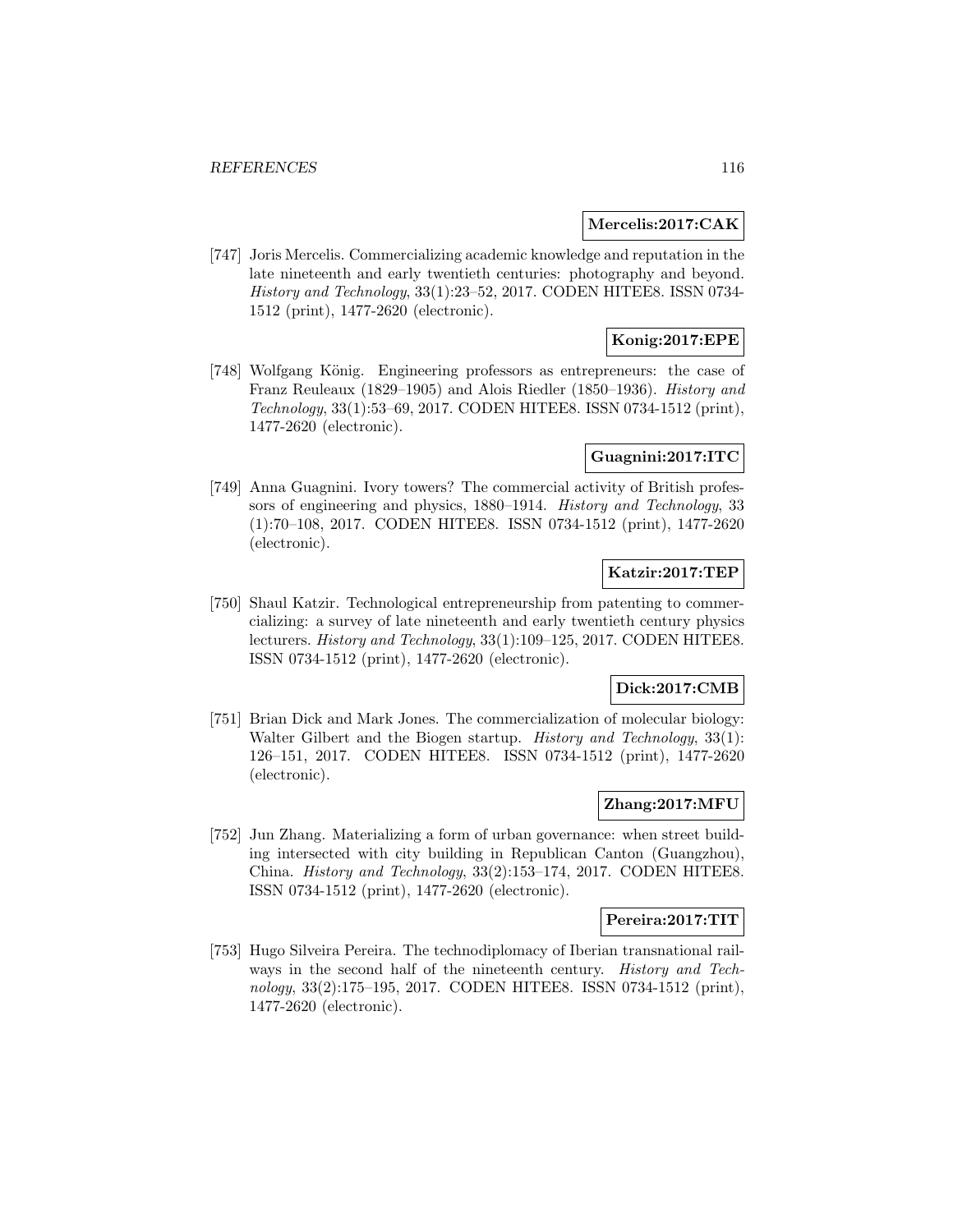#### **Johnston:2017:TPI**

[754] Sean F. Johnston. Technological parables and iconic illustrations: American technocracy and the rhetoric of the technological fix. History and Technology, 33(2):196–219, 2017. CODEN HITEE8. ISSN 0734-1512 (print), 1477-2620 (electronic).

## **Matala:2017:SNB**

[755] Saara Matala and Aaro Sahari. Small nation, big ships: winter navigation and technological nationalism in a peripheral country, 1878–1978. History and Technology, 33(2):220–248, 2017. CODEN HITEE8. ISSN 0734-1512 (print), 1477-2620 (electronic).

#### **Thompson:2017:CSP**

[756] Peter Thompson. The chemical subject: phenomenology and German encounters with the gas mask in the World War I. History and Technology, 33(3):249–271, 2017. CODEN HITEE8. ISSN 0734-1512 (print), 1477- 2620 (electronic).

## **Munns:2017:LAS**

[757] David P. D. Munns and Kärin Nickelsen. To live among the stars: artificial environments in the early space age. History and Technology, 33 (3):272–299, 2017. CODEN HITEE8. ISSN 0734-1512 (print), 1477-2620 (electronic).

### **Heinze:2017:RSN**

[758] Thomas Heinze and Olof Hallonsten. The reinvention of the SLAC National Accelerator Laboratory, 1992–2012. History and Technology, 33 (3):300–332, 2017. CODEN HITEE8. ISSN 0734-1512 (print), 1477-2620 (electronic).

### **Grevsmuhl:2017:VHO**

[759] Sebastian Vincent Grevsmühl. A visual history of the ozone hole: a journey to the heart of science, technology and the global environment. History and Technology, 33(3):333–344, 2017. CODEN HITEE8. ISSN 0734-1512 (print), 1477-2620 (electronic).

#### **Choi:2017:IMG**

[760] Hyungsub Choi. Imported machines in the garden: the kyongun'gi (power tiller) and agricultural mechanization in South Korea. History and Technology, 33(4):345–366, 2017. CODEN HITEE8. ISSN 0734-1512 (print), 1477-2620 (electronic).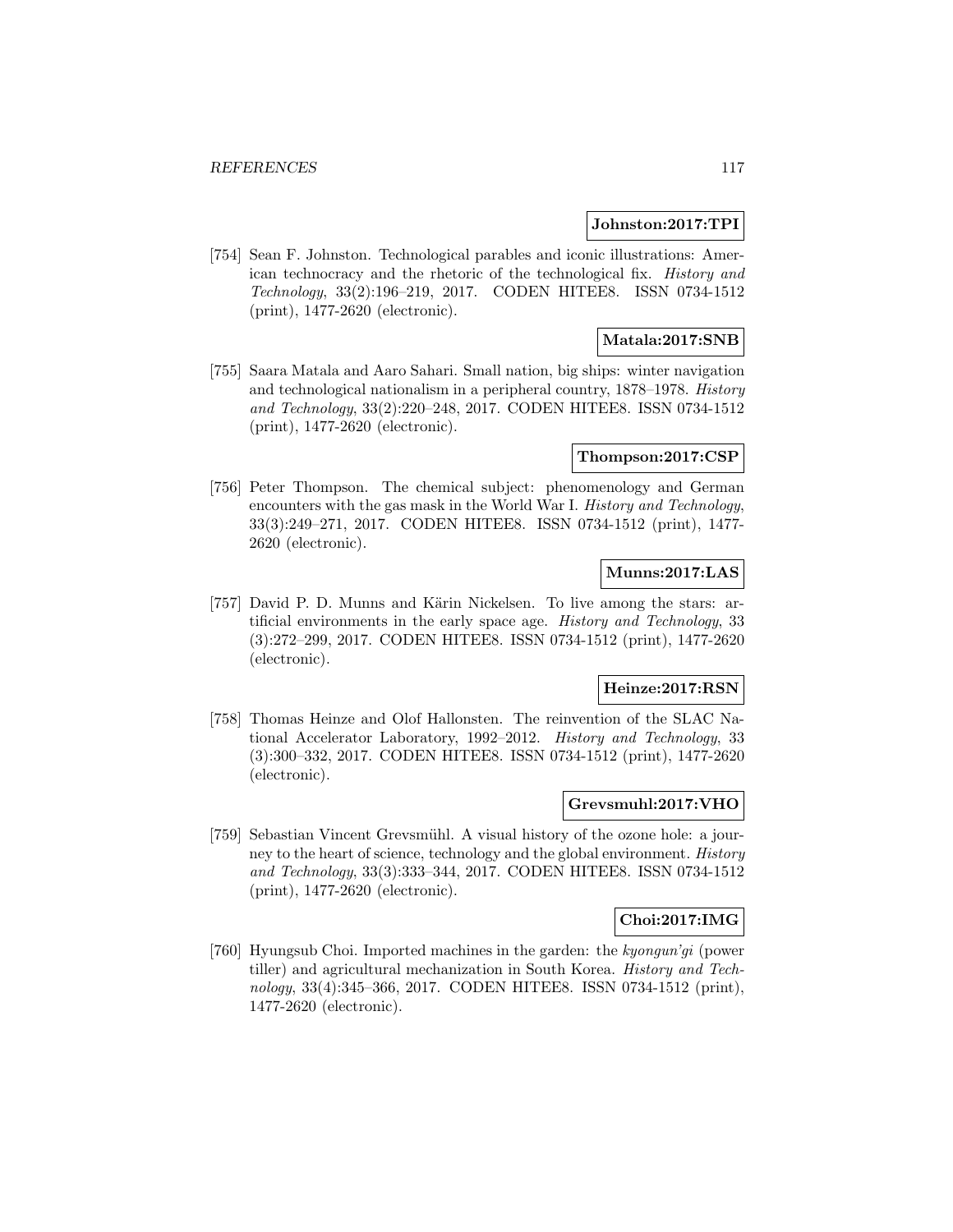#### **Carone:2017:FVH**

[761] Justin Carone. Fixing value: history, ethnography, and material ontologies of deservingness in a Philadelphia repair shop. History and Technology, 33 (4):367–395, 2017. CODEN HITEE8. ISSN 0734-1512 (print), 1477-2620 (electronic).

## **Cramer:2017:LEE**

[762] Katharina Christine Cramer. Lightening Europe: Establishing the European Synchrotron Radiation Facility (ESRF). History and Technology, 33 (4):396–427, 2017. CODEN HITEE8. ISSN 0734-1512 (print), 1477-2620 (electronic).

#### **Fletcher:2017:STP**

[763] Curtis Fletcher. The school of tomorrow: promoting electronic multimedia education in the 1960s. History and Technology, 33(4):428–440, 2017. CODEN HITEE8. ISSN 0734-1512 (print), 1477-2620 (electronic).

#### **Hayton:2018:C**

[764] Darin Hayton. On the cover. History and Technology, 34(1):1–3, 2018. CODEN HITEE8. ISSN 0734-1512 (print), 1477-2620 (electronic).

### **Slaton:2018:EN**

[765] Amy Slaton and Tiago Saraiva. Editors' note. History and Technology, 34 (1):4, 2018. CODEN HITEE8. ISSN 0734-1512 (print), 1477-2620 (electronic).

#### **SotoLaveaga:2018:I**

[766] Gabriela Soto Laveaga and Pablo F. Gómez. Introduction. *History and* Technology, 34(1):5–10, 2018. CODEN HITEE8. ISSN 0734-1512 (print), 1477-2620 (electronic).

### **Gomez:2018:CSC**

[767] Pablo F. Gómez. Caribbean stones and the creation of early-modern worlds. *History and Technology*, 34(1):11–20, 2018. CODEN HITEE8. ISSN 0734-1512 (print), 1477-2620 (electronic).

### **SotoLaveaga:2018:LDC**

[768] Gabriela Soto Laveaga. Largo dislocare: connecting microhistories to remap and recenter histories of science. History and Technology, 34(1): 21–30, 2018. CODEN HITEE8. ISSN 0734-1512 (print), 1477-2620 (electronic).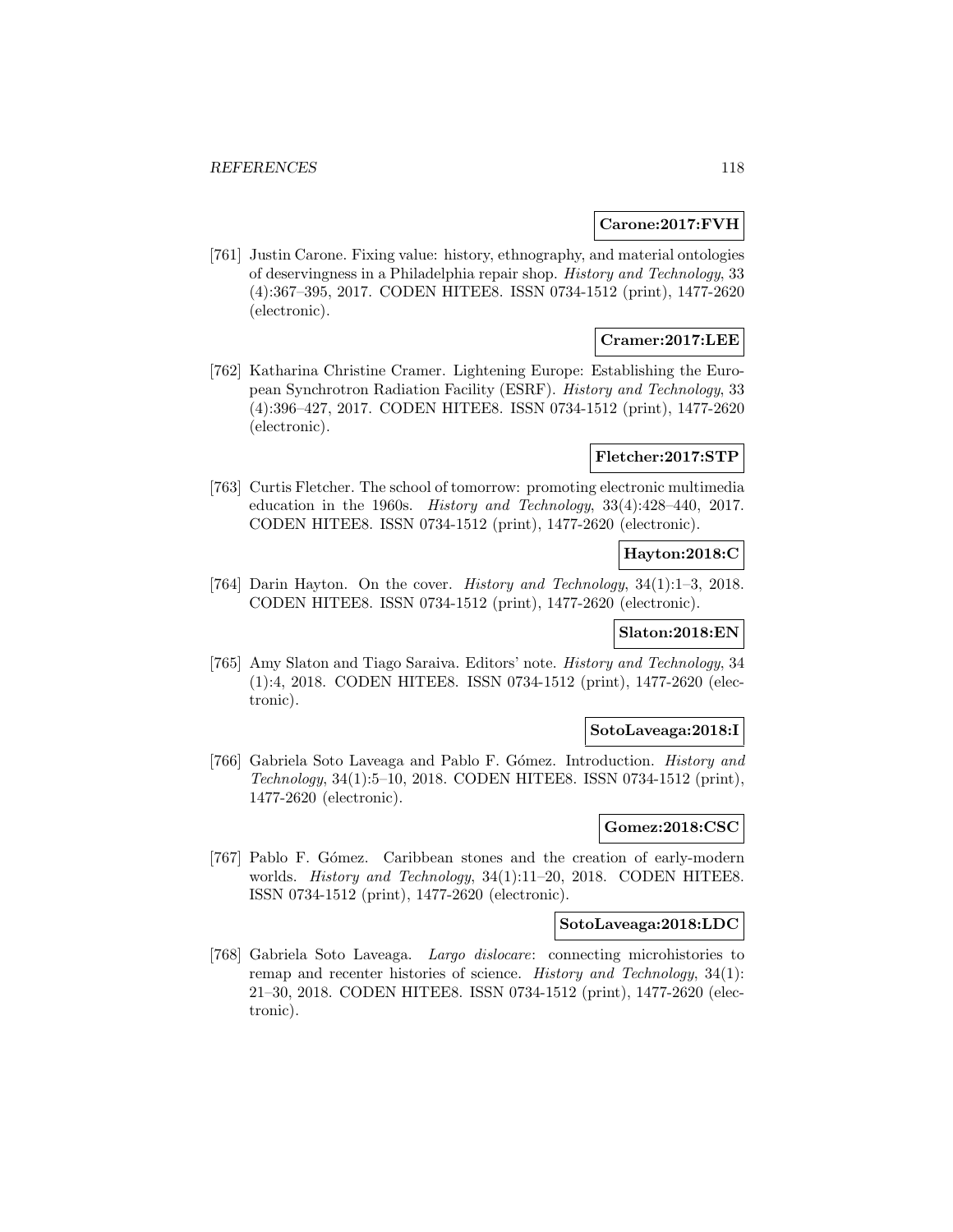### **Mukharji:2018:OM**

[769] Projit Bihari Mukharji. Occulted materialities. History and Technology, 34(1):31–40, 2018. CODEN HITEE8. ISSN 0734-1512 (print), 1477-2620 (electronic).

## **deLuna:2018:ILK**

[770] Kathryn de Luna. Inciteful language: knowing and naming technology in south central Africa. History and Technology, 34(1):41–50, 2018. CODEN HITEE8. ISSN 0734-1512 (print), 1477-2620 (electronic).

## **Prasad:2018:TMC**

[771] Amit Prasad. Taj Mahal, circulations of science, and (post) colonial present. History and Technology, 34(1):51–60, 2018. CODEN HITEE8. ISSN 0734-1512 (print), 1477-2620 (electronic).

#### **Canizares-Esguerra:2018:BIM**

[772] Jorge Cañizares-Esguerra. Bartolomé Inga's mining technologies: Indians, science, cyphered secrecy, and modernity in the new world. History and Technology, 34(1):61–70, 2018. CODEN HITEE8. ISSN 0734-1512 (print), 1477-2620 (electronic).

### **Podgorny:2018:HCU**

[773] Irina Podgorny. A horse-cloth for Uganda, or how an account by a transhumant veterinary connects histories, animal diseases and continents. History and Technology, 34(1):71–78, 2018. CODEN HITEE8. ISSN 0734- 1512 (print), 1477-2620 (electronic).

### **Ragab:2018:TSC**

[774] Ahmed Ragab. Two students and a corpse: the semantics of disgust in the making of colonial knowledge. History and Technology, 34(1):79–88, 2018. CODEN HITEE8. ISSN 0734-1512 (print), 1477-2620 (electronic).

### **Saraiva:2018:ASC**

[775] Tiago Saraiva. Anthropophagy and sadness: cloning citrus in S˜ao Paulo in the Plantationocene era. History and Technology, 34(1):89–99, 2018. CODEN HITEE8. ISSN 0734-1512 (print), 1477-2620 (electronic).

### **Sorlin:2018:ETT**

[776] Sverker Sörlin and Nina Wormbs. Environing technologies: a theory of making environment. History and Technology, 34(2):101–125, 2018. CO-DEN HITEE8. ISSN 0734-1512 (print), 1477-2620 (electronic).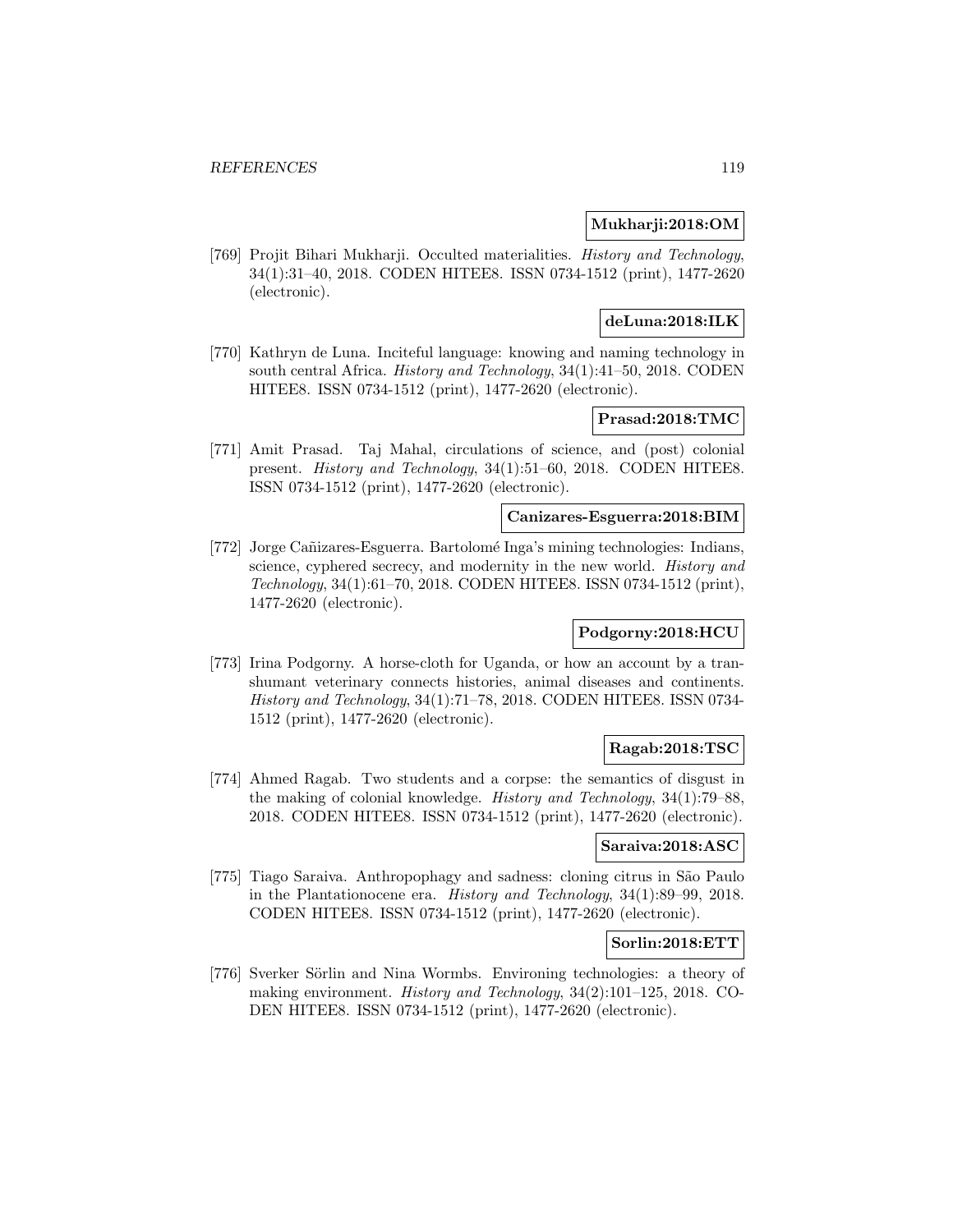### **Epstein:2018:IPN**

[777] Katherine C. Epstein. Intellectual property and national security: the case of the Hardcastle superheater, 1905–1927. History and Technology, 34(2): 126–156, 2018. CODEN HITEE8. ISSN 0734-1512 (print), 1477-2620 (electronic).

## **Frumer:2018:CEJ**

[778] Yulia Frumer. Cognition and emotions in Japanese humanoid robotics. History and Technology, 34(2):157–183, 2018. CODEN HITEE8. ISSN 0734-1512 (print), 1477-2620 (electronic).

### **Slaton:2019:ENa**

[779] Amy Slaton and Tiago Saraiva. Editors' note. History and Technology, 34(3–4):185–186, 2019. CODEN HITEE8. ISSN 0734-1512 (print), 1477- 2620 (electronic).

#### **Trischler:2019:PTN**

[780] Helmuth Trischler and Robert Bud. Public technology: nuclear energy in Europe. History and Technology, 34(3–4):187–212, 2019. CODEN HI-TEE8. ISSN 0734-1512 (print), 1477-2620 (electronic).

#### **Ruuskanen:2019:EBM**

[781] Esa Ruuskanen. The emergence of Baltic Moorkultur : visions of scientifictechnological mastery of peatlands in the age of great social change, 1850– 1914. History and Technology, 34(3–4):213–234, 2019. CODEN HITEE8. ISSN 0734-1512 (print), 1477-2620 (electronic).

### **Valentines-Alvarez:2019:SLF**

[782] Jaume Valentines-Alvarez. Seeing like a factory: Technocratic nationalism ´ in Catalonia, 1930–1939. History and Technology, 34(3–4):235–258, 2019. CODEN HITEE8. ISSN 0734-1512 (print), 1477-2620 (electronic).

### **Perkins:2019:IAT**

[783] Emma Perkins. Instruments of authority: Tycho Brahe's technological illustrations. History and Technology, 34(3–4):259–272, 2019. CODEN HITEE8. ISSN 0734-1512 (print), 1477-2620 (electronic).

### **Saraiva:2019:C**

[784] Tiago Saraiva. On the cover. History and Technology, 35(1):1–2, 2019. CODEN HITEE8. ISSN 0734-1512 (print), 1477-2620 (electronic).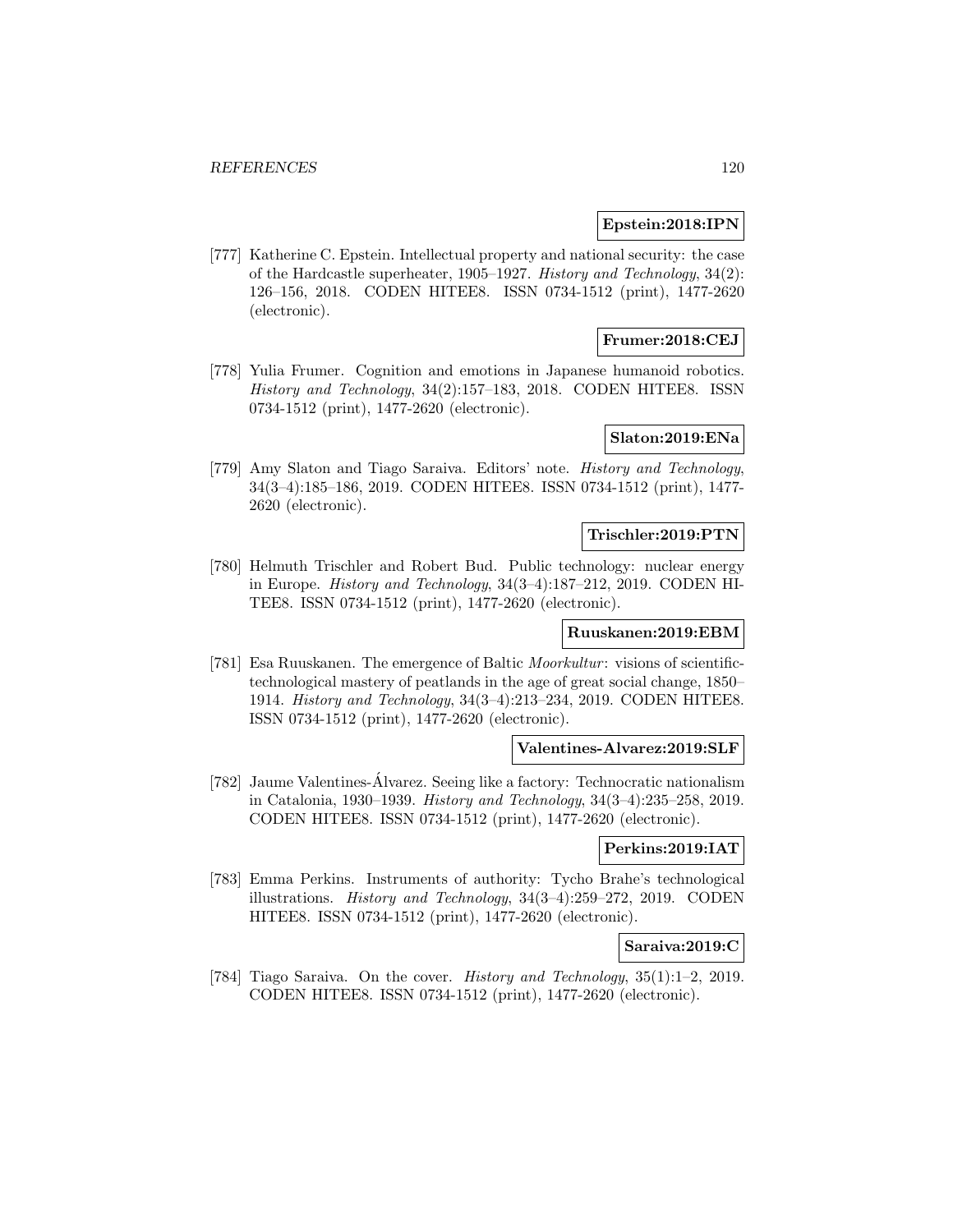## **Ash:2019:ONE**

[785] Eric H. Ash. By any other name: early modern expertise and the problem of anachronism. History and Technology, 35(1):3–30, 2019. CODEN HITEE8. ISSN 0734-1512 (print), 1477-2620 (electronic).

## **Skyggebjerg:2019:KMC**

[786] Louise Karlskov Skyggebjerg. Knowledge making and corporate environmentalism from the perspective of the egg tray. History and Technology, 35(1):31–57, 2019. CODEN HITEE8. ISSN 0734-1512 (print), 1477-2620 (electronic).

## **Petersen:2019:NLT**

[787] Sonja Petersen. The notebook and the laboratory — types of knowledge in German piano-making, 1880–1930. History and Technology, 35(1):58–80, 2019. CODEN HITEE8. ISSN 0734-1512 (print), 1477-2620 (electronic).

## **Paris:2019:BEC**

[788] Ivan Paris. Between efficiency and comfort: the organization of domestic work and space from home economics to scientific management, 1841– 1913. History and Technology, 35(1):81–104, 2019. CODEN HITEE8. ISSN 0734-1512 (print), 1477-2620 (electronic).

## **Balbi:2019:TTH**

[789] Gabriele Balbi and Christiane Berth. Towards a telephonic history of technology. History and Technology, 35(2):105–114, 2019. CODEN HITEE8. ISSN 0734-1512 (print), 1477-2620 (electronic).

### **John:2019:CVH**

[790] Richard R. John and L´eonard Laborie. 'Circuits of victory': how the First World War shaped the political economy of the telephone in the United States and France. History and Technology, 35(2):115–137, 2019. CODEN HITEE8. ISSN 0734-1512 (print), 1477-2620 (electronic).

### **McGuire:2019:CHL**

[791] Coreen Anne McGuire. The categorisation of hearing loss through telephony in inter-war Britain. History and Technology, 35(2):138–155, 2019. CODEN HITEE8. ISSN 0734-1512 (print), 1477-2620 (electronic).

### **Weber:2019:ERT**

[792] Heike Weber. Everyman's radio-telephone: how CB radio users mobilized West Germany's communication culture. *History and Technology*, 35(2):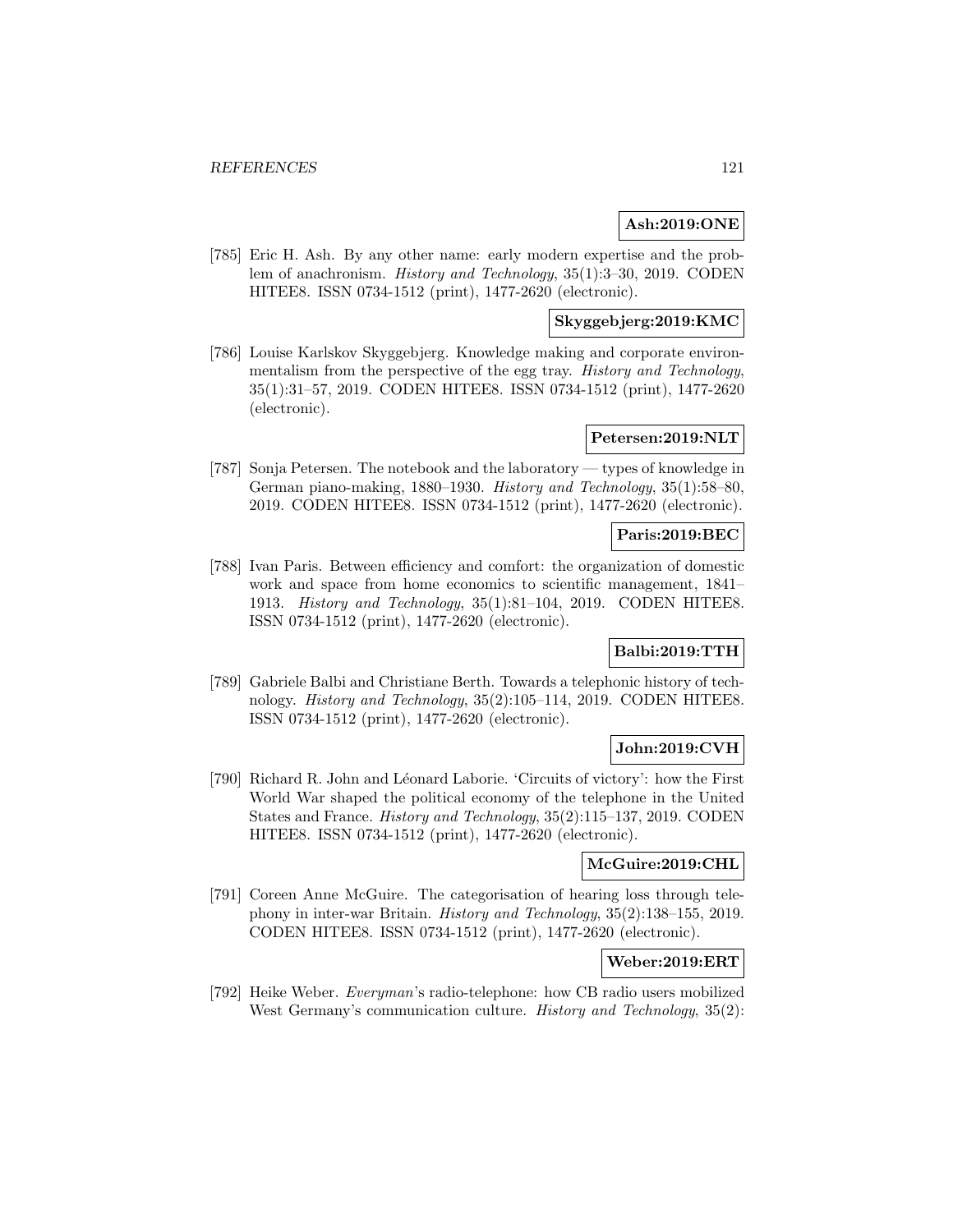156–176, 2019. CODEN HITEE8. ISSN 0734-1512 (print), 1477-2620 (electronic).

#### **Wasiak:2019:TNB**

[793] Patryk Wasiak. Telephone networks, BBSes, and the emergence of the transnational 'warez scene'. History and Technology, 35(2):177–194, 2019. CODEN HITEE8. ISSN 0734-1512 (print), 1477-2620 (electronic).

## **Jansen:2019:EKI**

[794] Axel Jansen, John Krige, and Jessica Wang. Empires of knowledge: introduction. *History and Technology*, 35(3):195–202, 2019. CODEN HITEE8. ISSN 0734-1512 (print), 1477-2620 (electronic).

## **Wang:2019:PIB**

[795] Jessica Wang. Plants, insects, and the biological management of American empire: tropical agriculture in early twentieth-century Hawai'i. History and Technology, 35(3):203–236, 2019. CODEN HITEE8. ISSN 0734-1512 (print), 1477-2620 (electronic).

## **Hendrickson:2019:AAE**

[796] Mark Hendrickson. Advance agent of expanding empires: George F. Becker and mineral exploration in South Africa and the Philippines. History and Technology, 35(3):237–265, 2019. CODEN HITEE8. ISSN 0734- 1512 (print), 1477-2620 (electronic).

#### **Webel:2019:TTM**

[797] Mari K. Webel. Trypanosomiasis, tropical medicine, and the practices of inter-colonial research at Lake Victoria, 1902–07. History and Technology, 35(3):266–292, 2019. CODEN HITEE8. ISSN 0734-1512 (print), 1477- 2620 (electronic).

### **Ventura:2019:PPP**

[798] Theresa Ventura. Prison, plantation, and peninsula: colonial knowledge and experimental technique in the post-war Bataan Rice Enrichment Project, 1910–1950. History and Technology, 35(3):293–315, 2019. CODEN HITEE8. ISSN 0734-1512 (print), 1477-2620 (electronic).

#### **Lagendijk:2019:SKR**

[799] Vincent Lagendijk. Streams of knowledge: river development knowledge and the TVA on the river Mekong. History and Technology, 35(3):316–337, 2019. CODEN HITEE8. ISSN 0734-1512 (print), 1477-2620 (electronic).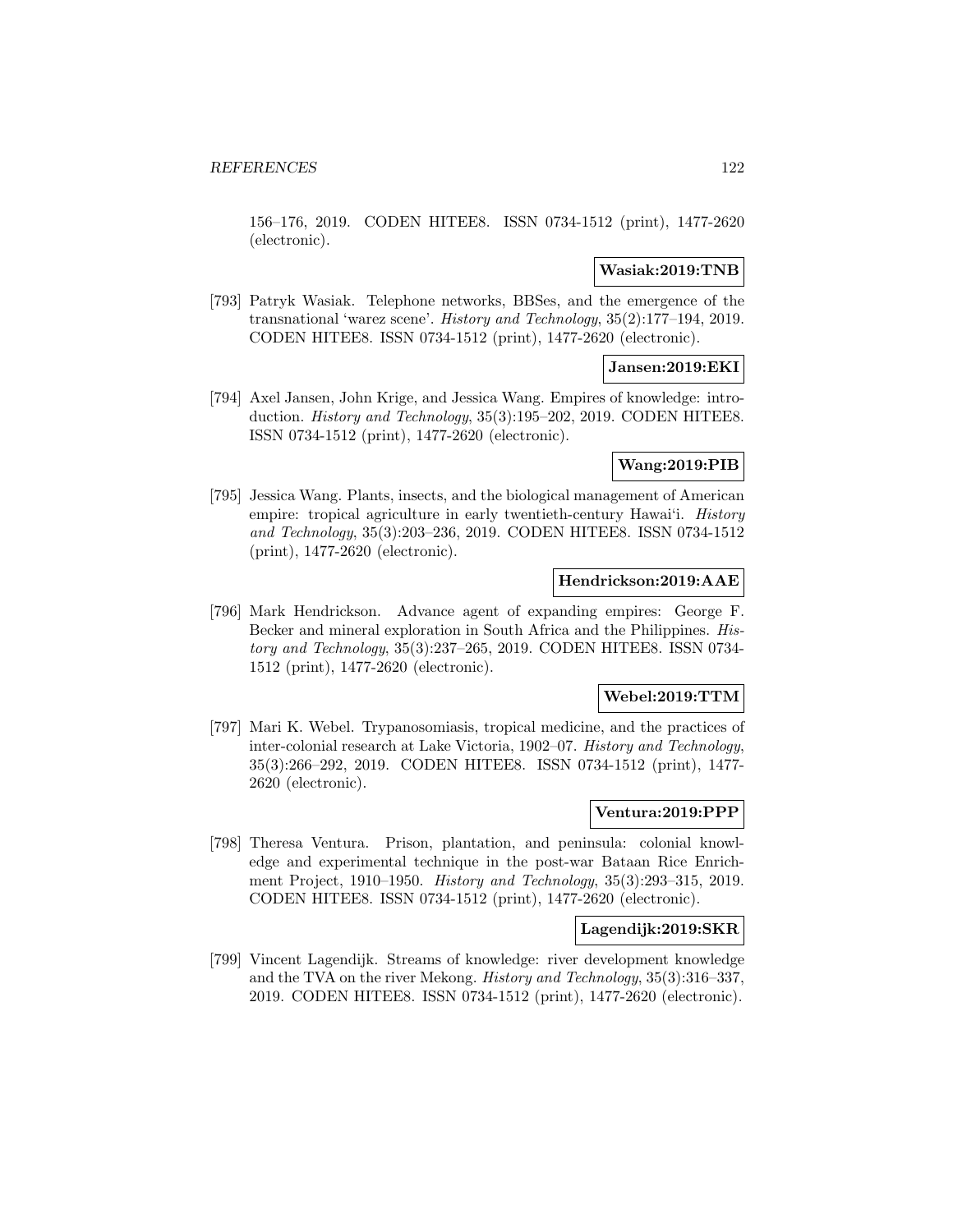#### **Schulze:2019:SDU**

[800] Frederik Schulze. In search of El Dorado: U.S. experts and the promise of development in the Guayana region of Venezuela. History and Technology, 35(3):338–363, 2019. CODEN HITEE8. ISSN 0734-1512 (print), 1477- 2620 (electronic).

## **Slaton:2019:ENb**

[801] Amy Slaton and Tiago Saraiva. Editors' note. History and Technology, 35(4):365, 2019. CODEN HITEE8. ISSN 0734-1512 (print), 1477-2620 (electronic).

# **Rader:2019:ISI**

[802] Karen A. Rader. Introduction to the special issue Biology and Technology Reframed: historiographical reflections and opportunities. History and Technology, 35(4):366–373, 2019. CODEN HITEE8. ISSN 0734-1512 (print), 1477-2620 (electronic).

## **Berry:2019:MDB**

[803] Dominic J. Berry. Making DNA and its becoming an experimental commodity. History and Technology, 35(4):374–404, 2019. CODEN HITEE8. ISSN 0734-1512 (print), 1477-2620 (electronic).

## **Lee:2019:WTC**

[804] Victoria Lee. Wild toxicity, cultivated safety: aflatoxin and koji classification as knowledge infrastructure. History and Technology, 35(4):405–424, 2019. CODEN HITEE8. ISSN 0734-1512 (print), 1477-2620 (electronic).

#### **Myelnikov:2019:TGE**

[805] Dmitriy Myelnikov. Tinkering with genes and embryos: the multiple invention of transgenic mice c. 1980. History and Technology, 35(4):425–452, 2019. CODEN HITEE8. ISSN 0734-1512 (print), 1477-2620 (electronic).

## **Ling:2019:DKS**

[806] Vivian Ling and Lijing Jiang. A different kind of synthesis: artificial synthesis of insulin in socialist China. History and Technology, 35(4): 453–480, 2019. CODEN HITEE8. ISSN 0734-1512 (print), 1477-2620 (electronic).

#### **Slaton:2020:AC**

[807] Amy Slaton and Tiago Saraiva. About the cover. History and Technology, 36(1):1–2, 2020. CODEN HITEE8. ISSN 0734-1512 (print), 1477-2620 (electronic).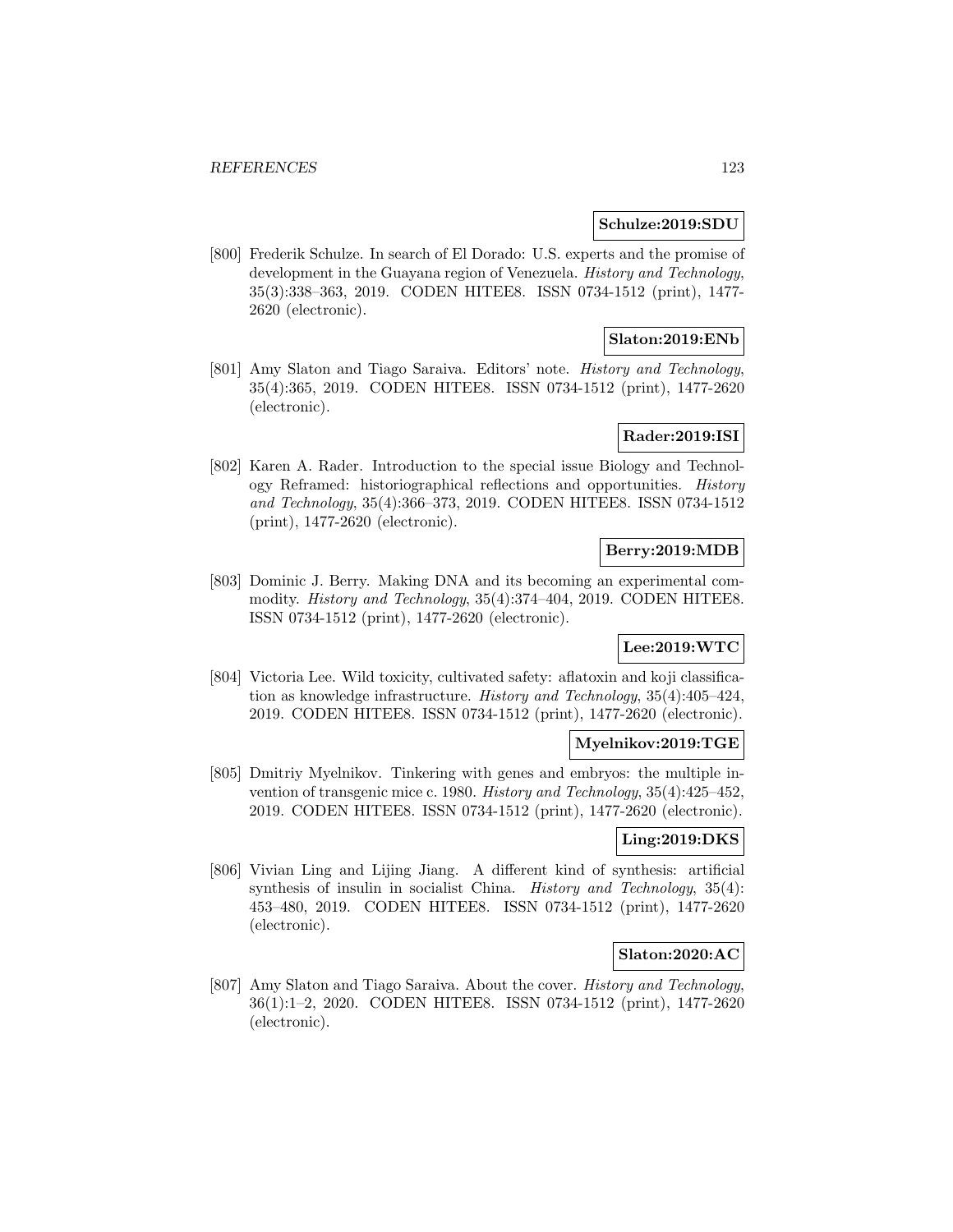#### **Jones-Imhotep:2020:GFH**

[808] Edward Jones-Imhotep. The ghost factories: histories of automata and artificial life. History and Technology, 36(1):3–29, 2020. CODEN HITEE8. ISSN 0734-1512 (print), 1477-2620 (electronic).

## **Robertson:2020:RAB**

[809] Beth A. Robertson. 'Rehabilitation aids for the blind': disability and technological knowledge in Canada, 1947–1985. History and Technology, 36(1):30–53, 2020. CODEN HITEE8. ISSN 0734-1512 (print), 1477-2620 (electronic).

### **Lachney:2020:HMD**

[810] Michael Lachney and Ellen K. Foster. Historicizing making and doing: Seymour Papert, Sherry Turkle, and epistemological foundations of the maker movement. History and Technology, 36(1):54–82, 2020. CODEN HITEE8. ISSN 0734-1512 (print), 1477-2620 (electronic).

## **Peyerl:2020:AGB**

[811] Drielli Peyerl and Silvia Fernanda de Mendonça Figueirôa. Applied geophysics in Brazil and the development of a national oil industry (1930 — 1960). History and Technology, 36(1):83–104, 2020. CODEN HITEE8. ISSN 0734-1512 (print), 1477-2620 (electronic).

## **Tarr:2020:ISA**

[812] Joel A. Tarr. Illuminating the streets, alleys, parks and suburbs of the American City: non-networked technologies, 1870–1920. History and Technology, 36(1):105–128, 2020. CODEN HITEE8. ISSN 0734-1512 (print), 1477-2620 (electronic).

#### **Esselborn:2020:NSN**

[813] Stefan Esselborn and Karin Zachmann. Nuclear safety by numbers. Probabilistic risk analysis as an evidence practice for technical safety in the German debate on nuclear energy. History and Technology, 36(1):129–164, 2020. CODEN HITEE8. ISSN 0734-1512 (print), 1477-2620 (electronic).

#### **Alexander:2020:IET**

[814] Jennifer Karns Alexander. Introduction: the entanglement of technology and religion. History and Technology, 36(2):165–186, 2020. CODEN HITEE8. ISSN 0734-1512 (print), 1477-2620 (electronic).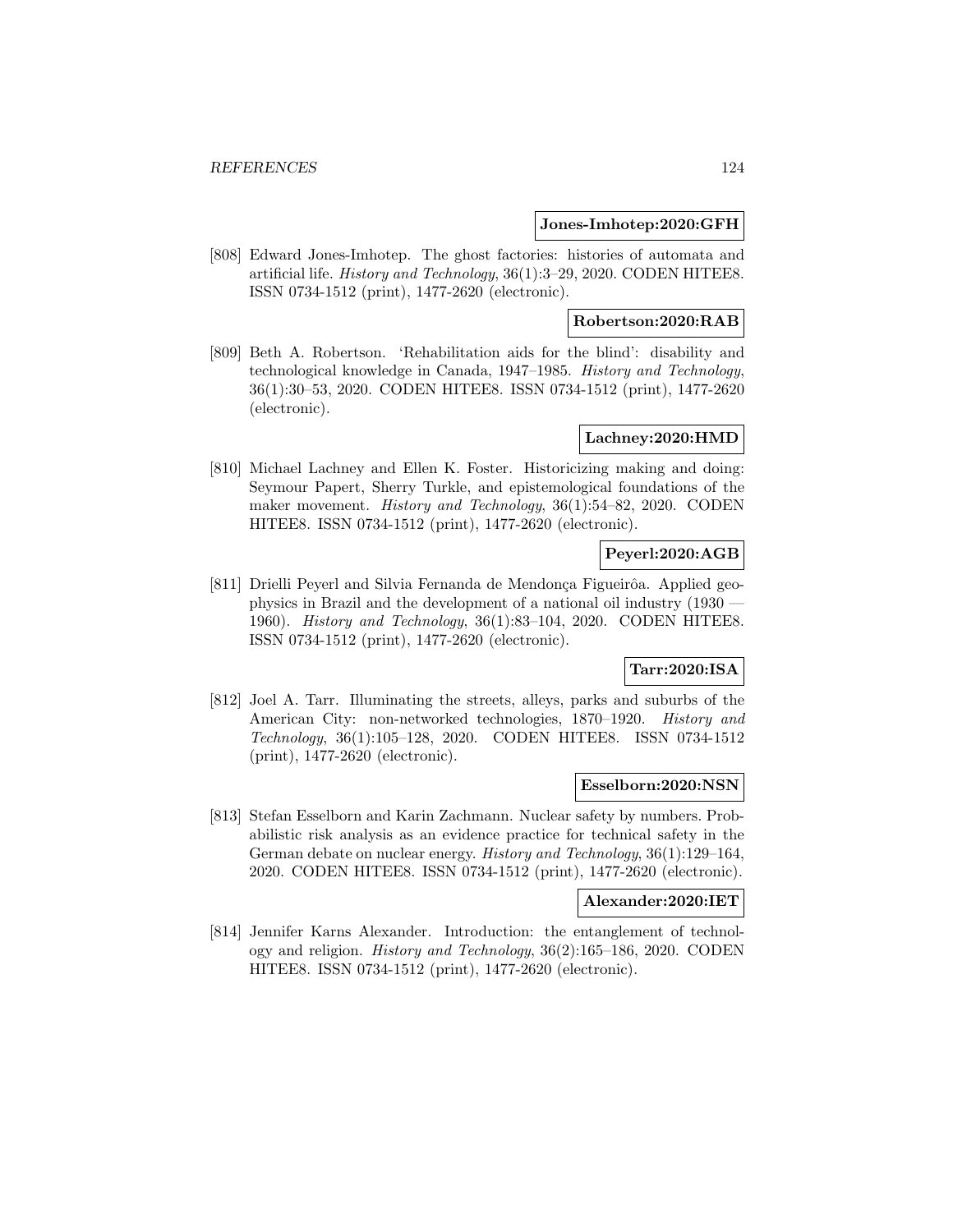#### **Stoneman:2020:PDR**

[815] Timothy H. B. Stoneman. Presencing the divine: religion and technology in the Latin West. History and Technology, 36(2):187–204, 2020. CODEN HITEE8. ISSN 0734-1512 (print), 1477-2620 (electronic).

# **Bix:2020:RSH**

[816] Amy Sue Bix. 'Remember the Sabbath': a history of technological decisions and innovation in Orthodox Jewish communities. History and Technology, 36(2):205–239, 2020. CODEN HITEE8. ISSN 0734-1512 (print), 1477-2620 (electronic).

## **Moon:2020:SOU**

[817] Suzanne Moon. A sociotechnical order for the umma: connecting Islam and technology in Suharto's Indonesia. History and Technology, 36(2): 240–262, 2020. CODEN HITEE8. ISSN 0734-1512 (print), 1477-2620 (electronic).

### **Alexander:2020:ECI**

[818] Jennifer Karns Alexander. An engineering career as industrial mission: Jack Keiser in post-war Britain. History and Technology, 36(2):263–291, 2020. CODEN HITEE8. ISSN 0734-1512 (print), 1477-2620 (electronic).

#### **Mateos:2020:DIS**

[819] Gisela Mateos and Edna Suárez-Díaz. Development interventions: science, technology and technical assistance. History and Technology, 36(3–4): 293–309, 2020. CODEN HITEE8. ISSN 0734-1512 (print), 1477-2620 (electronic).

### **Wang:2020:AER**

[820] Jessica Wang. Agricultural expertise, race, and economic development: small producer ideology and settler colonialism in the Territory of Hawai'i, 1900–1917. History and Technology, 36(3–4):310–336, 2020. CODEN HI-TEE8. ISSN 0734-1512 (print), 1477-2620 (electronic).

### **Laveaga:2020:SOG**

[821] Gabriela Soto Laveaga. The socialist origins of the Green Revolution: Pandurang Khankhoje and domestic 'technical assistance'. History and Technology, 36(3–4):337–359, 2020. CODEN HITEE8. ISSN 0734-1512 (print), 1477-2620 (electronic).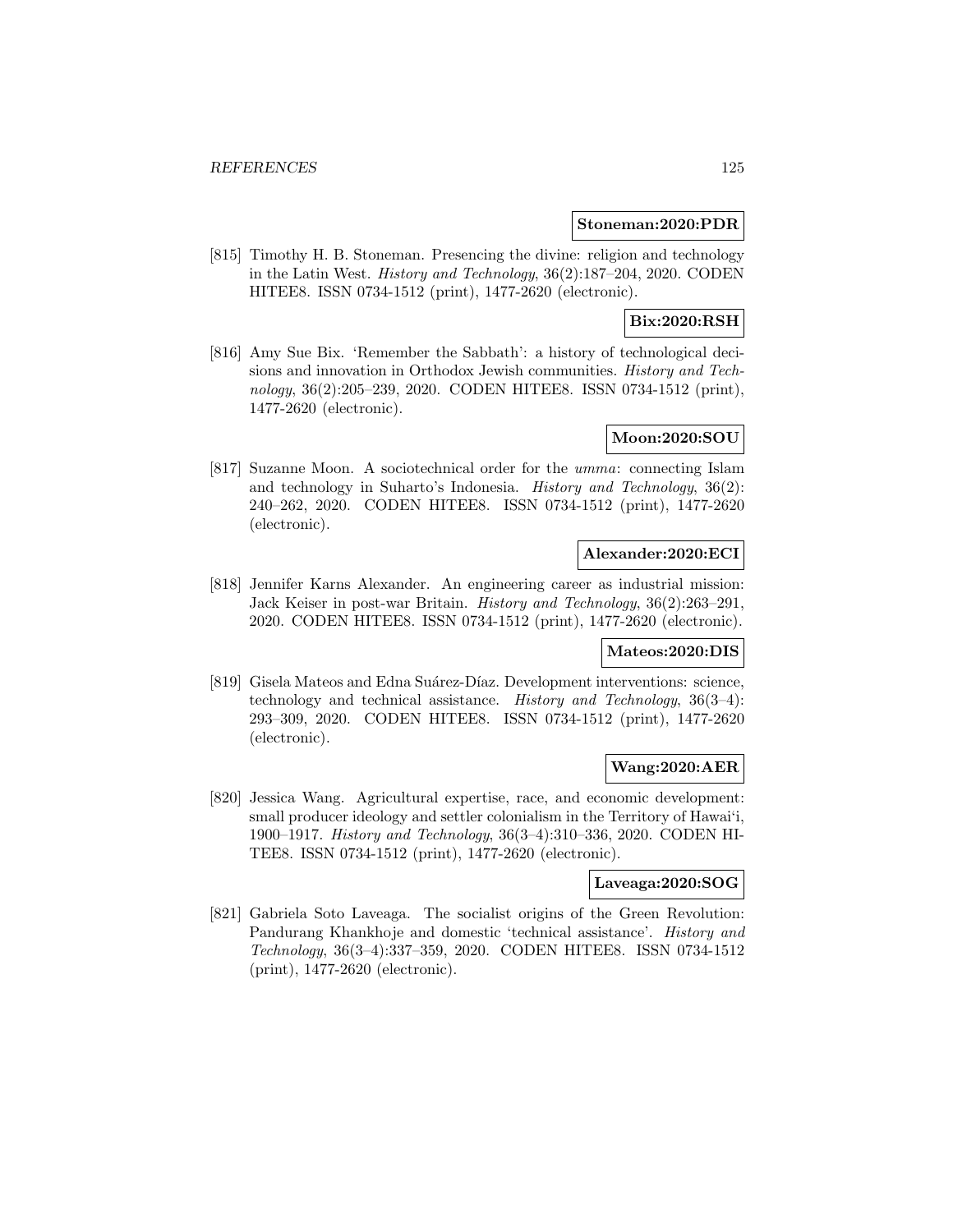### **Mizuno:2020:MRA**

[822] Hiromi Mizuno. Mutant rice and agricultural modernization in Asia. History and Technology, 36(3–4):360–381, 2020. CODEN HITEE8. ISSN 0734-1512 (print), 1477-2620 (electronic).

## **DiMoia:2020:RTI**

[823] John P. DiMoia. Reconfiguring transport infrastructure in post-war Asia: mapping South Korean container ports, 1952–1978. History and Technology, 36(3–4):382–399, 2020. CODEN HITEE8. ISSN 0734-1512 (print), 1477-2620 (electronic).

# **Vargha:2020:TAS**

[824] Dora Vargha. Technical assistance and socialist international health: Hungary, the WHO and the Korean War. History and Technology, 36(3–4): 400–417, 2020. CODEN HITEE8. ISSN 0734-1512 (print), 1477-2620 (electronic).

## **Mateos:2020:CNM**

[825] Gisela Mateos and Edna Suárez-Díaz. Creating the need in Mexico: the IAEA's technical assistance programs for less developed countries (1958– 68). History and Technology, 36(3–4):418–436, 2020. CODEN HITEE8. ISSN 0734-1512 (print), 1477-2620 (electronic).

### **Hamblin:2020:AMN**

[826] Jacob Darwin Hamblin. Aligning missions: nuclear technical assistance, the IAEA, and national ambitions in Pakistan. History and Technology, 36(3–4):437–451, 2020. CODEN HITEE8. ISSN 0734-1512 (print), 1477- 2620 (electronic).

### **Siddiqi:2020:WIS**

[827] Asif A. Siddiqi. Whose India? SITE and the origins of satellite television in India. History and Technology, 36(3–4):452–474, 2020. CODEN HITEE8. ISSN 0734-1512 (print), 1477-2620 (electronic).

## **Slaton:2021:ENa**

[828] Amy Slaton and Jesse Smith. Editors' note. History and Technology, 37(1):1–3, 2021. CODEN HITEE8. ISSN 0734-1512 (print), 1477-2620 (electronic).

# **Ito:2021:CPN**

[829] Kenji Ito and Maria Rentetzi. The co-production of nuclear science and diplomacy: towards a transnational understanding of nuclear things. His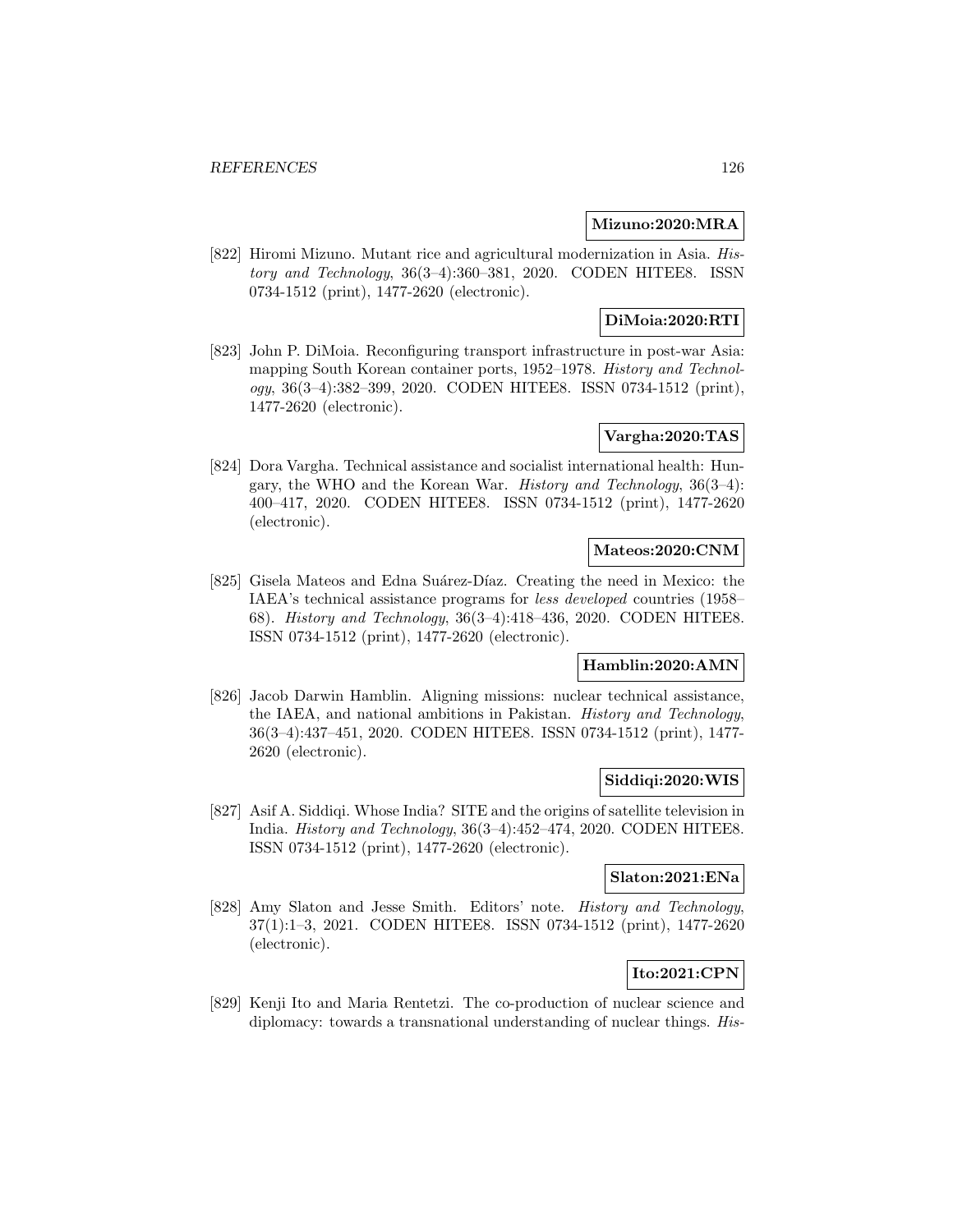tory and Technology, 37(1):4–20, 2021. CODEN HITEE8. ISSN 0734-1512 (print), 1477-2620 (electronic).

### **Ivacs:2021:PFT**

[830] Gabriella Ivacs. From paper files to terabytes: the evolution of IAEA documentation in the nuclear age. History and Technology, 37(1):21–24, 2021. CODEN HITEE8. ISSN 0734-1512 (print), 1477-2620 (electronic).

### **Kyrtsis:2021:LBD**

[831] Alexandros-Andreas Kyrtsis and Maria Rentetzi. From lobbyists to backstage diplomats: how insurers in the field of third party liability shaped nuclear diplomacy. History and Technology, 37(1):25–43, 2021. CODEN HITEE8. ISSN 0734-1512 (print), 1477-2620 (electronic).

## **Hoey:2021:CCN**

[832] Fintan Hoey. The 'conceit of controllability': nuclear diplomacy, Japan's plutonium reprocessing ambitions and US proliferation fears, 1974–1978. History and Technology, 37(1):44–66, 2021. CODEN HITEE8. ISSN 0734- 1512 (print), 1477-2620 (electronic).

## **Ito:2021:TTU**

[833] Kenji Ito. Three tons of uranium from the International Atomic Energy Agency: diplomacy over nuclear fuel for the Japan Research Reactor-3 at the Board of Governors' meetings, 1958–1959. History and Technology, 37(1):67–89, 2021. CODEN HITEE8. ISSN 0734-1512 (print), 1477-2620 (electronic).

## **Mateos:2021:AAI**

[834] Gisela Mateos and Edna Suárez-Díaz. Atomic ambassadors: the IAEA's first Preliminary Assistance Mission (1958). History and Technology, 37 (1):90–105, 2021. CODEN HITEE8. ISSN 0734-1512 (print), 1477-2620 (electronic).

### **Aaberg:2021:WMI**

[835] Anna Åberg. The ways and means of ITER: reciprocity and compromise in fusion science diplomacy. History and Technology, 37(1):106–124, 2021. CODEN HITEE8. ISSN 0734-1512 (print), 1477-2620 (electronic).

### **Krige:2021:MTH**

[836] John Krige and Sabina Leonelli. Mobilizing the transnational history of knowledge flows. COVID-19 and the politics of research at the borders. History and Technology, 37(1):125–146, 2021. CODEN HITEE8. ISSN 0734-1512 (print), 1477-2620 (electronic).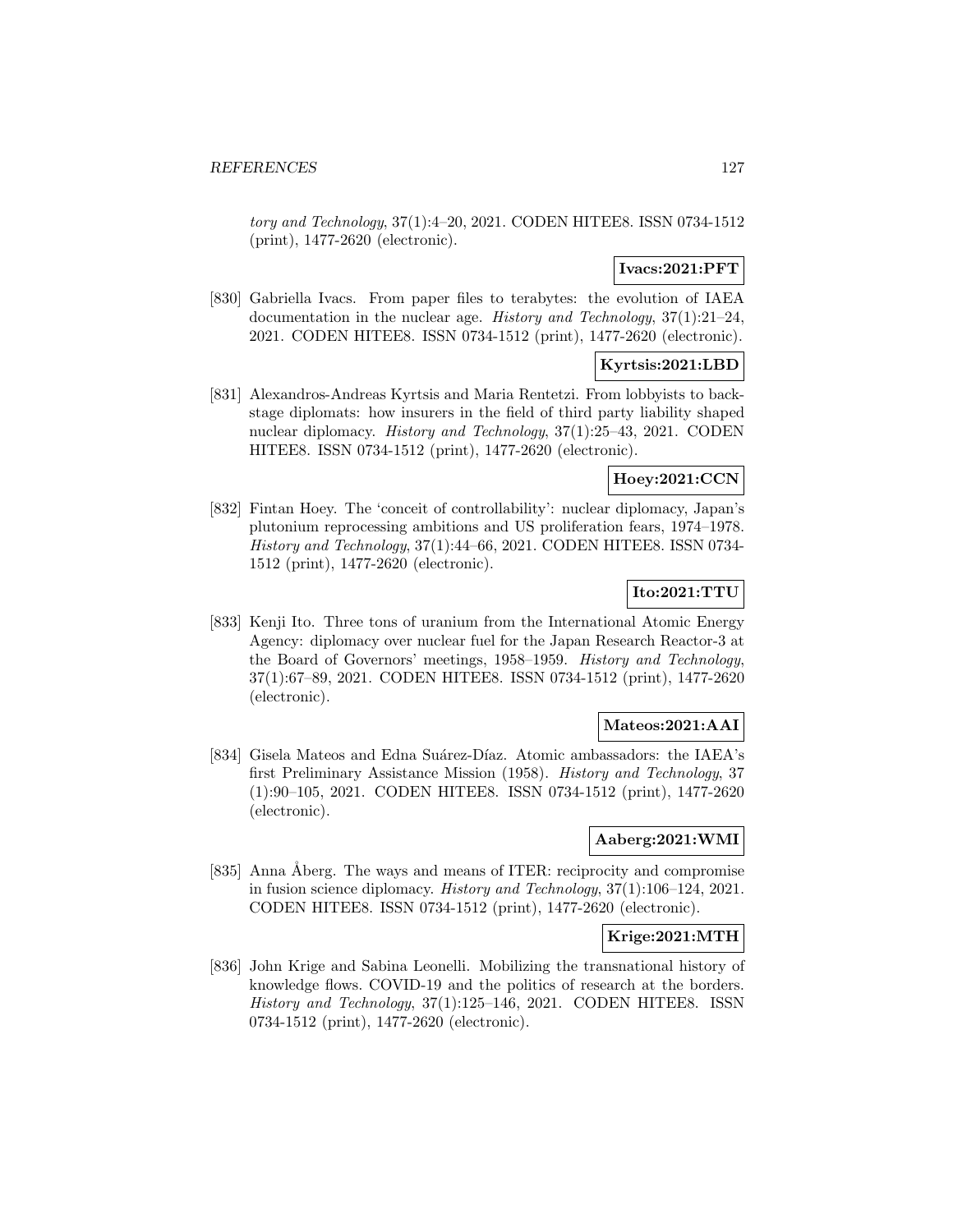#### **Fretwell:2021:TTT**

[837] Elizabeth Ann Fretwell. The tools of tailoring as technologies-in-use in twentieth century Benin, West Africa. History and Technology, 37(2): 147–171, 2021. CODEN HITEE8. ISSN 0734-1512 (print), 1477-2620 (electronic).

## **Pohl:2021:UEE**

[838] Dennis Pohl. Uranium exposed at Expo 58: the colonial agenda behind the peaceful atom. History and Technology, 37(2):172–202, 2021. CODEN HITEE8. ISSN 0734-1512 (print), 1477-2620 (electronic).

### **Clifton-Morekis:2021:FLF**

[839] Alice Shackelford Clifton-Morekis. Front-line fowl: Messenger pigeons as communications technology in the U.S. Army. History and Technology, 37 (2):203–246, 2021. CODEN HITEE8. ISSN 0734-1512 (print), 1477-2620 (electronic).

## **Turnbull:2021:EHH**

[840] Thomas Turnbull. Energy, history, and the humanities: against a new determinism. History and Technology, 37(2):247–292, 2021. CODEN HI-TEE8. ISSN 0734-1512 (print), 1477-2620 (electronic).

### **Rijke-Epstein:2021:HTC**

[841] Tasha Rijke-Epstein. On humble technologies: containers, care, and water infrastructure in northwest Madagascar, 1750s–1960s. History and Technology, 37(3):293–328, 2021. CODEN HITEE8. ISSN 0734-1512 (print), 1477-2620 (electronic).

### **Park:2021:RCI**

[842] Seohyun Park. Reassembling colonial infrastructure in Cold War Korea: the Han River Basin Joint Survey Project (1966–71). History and Technology, 37(3):329–354, 2021. CODEN HITEE8. ISSN 0734-1512 (print), 1477-2620 (electronic).

#### **Barton:2021:WWS**

[843] Jenifer Barton. 'We were shot down!': Earth observing satellites, data surveillance, and NASA's 1982 Global Habitability initiative. History and Technology, 37(3):355–378, 2021. CODEN HITEE8. ISSN 0734-1512 (print), 1477-2620 (electronic).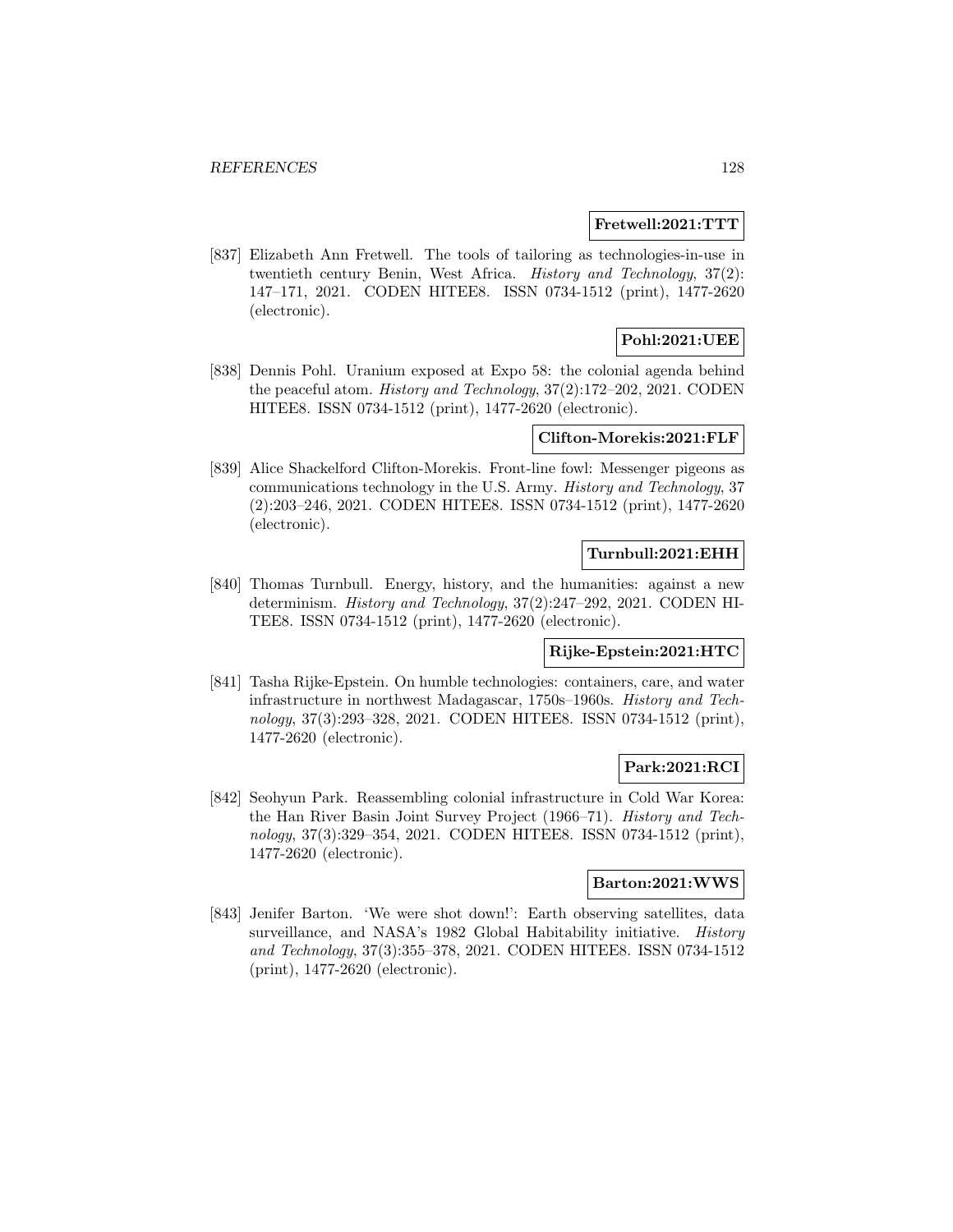### **Garrido:2021:MNT**

[844] Francisco Garrido and Ricardo Paredes. Modernizing a nation through its radio and television industry: RCA Victor in Chile, 1928–1973. History and Technology, 37(3):379–395, 2021. CODEN HITEE8. ISSN 0734-1512 (print), 1477-2620 (electronic).

### **Hasenohrl:2021:HRI**

[845] Ute Hasenöhrl and Patrick Kupper. Historicizing renewables: issues and challenges. History and Technology, 37(4):397–410, 2021. CODEN HI-TEE8. ISSN 0734-1512 (print), 1477-2620 (electronic).

## **Manuel:2021:LFF**

[846] Jeffrey T. Manuel. Lessons from a forgotten fuel: assessing the long history of alcohol fuel advocacy and use in the United States. History and Technology, 37(4):411–428, 2021. CODEN HITEE8. ISSN 0734-1512 (print), 1477-2620 (electronic).

## **Uekotter:2021:RCB**

[847] Frank Uekötter. The revolt of the chemists: biofuels, agricultural overproduction, and the chemurgy movement in New Deal America. History and Technology, 37(4):429–445, 2021. CODEN HITEE8. ISSN 0734-1512 (print), 1477-2620 (electronic).

## **Hesse:2021:WPR**

[848] Nicole Hesse. Wind power and rural modernization: wind-powered water supply systems in northern Germany and southern France, 1880–1950. History and Technology, 37(4):446–467, 2021. CODEN HITEE8. ISSN 0734-1512 (print), 1477-2620 (electronic).

### **Kaijser:2021:DWS**

[849] Arne Kaijser. Driving on wood: the Swedish transition to wood gas during World War Two. History and Technology, 37(4):468–486, 2021. CODEN HITEE8. ISSN 0734-1512 (print), 1477-2620 (electronic).

## **Frey:2021:POW**

[850] Felix Frey. Putting oceans to work: tidal energy in the USA and the USSR, 1930–1970. History and Technology, 37(4):487–504, 2021. CODEN HITEE8. ISSN 0734-1512 (print), 1477-2620 (electronic).

# **Pallua:2021:MSH**

[851] Irene Pallua. The materiality of space heating: heat pumps and heating transitions in Twentieth-century Switzerland. History and Technology, 37